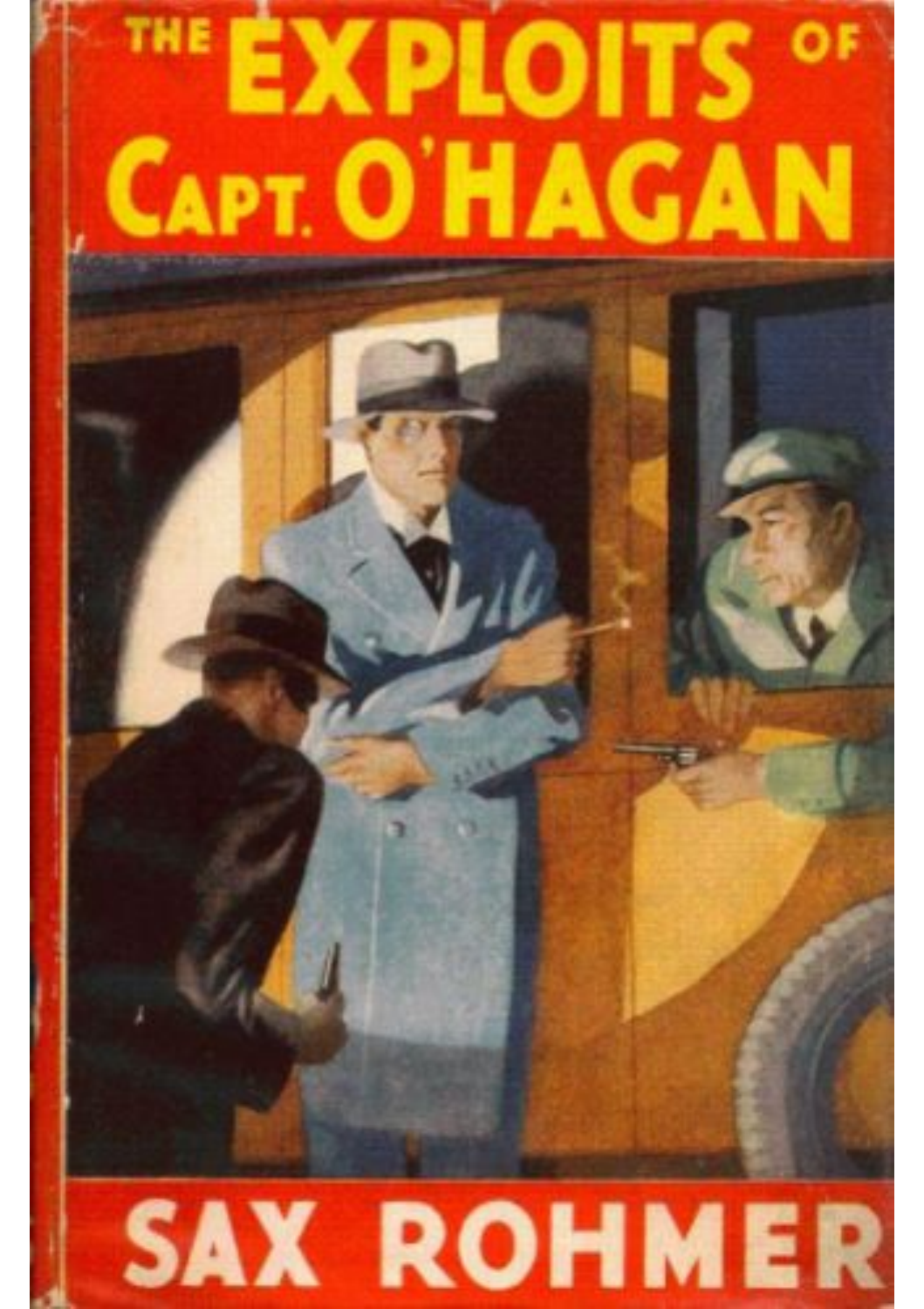### **\* A Distributed Proofreaders Canada eBook \***

This eBook is made available at no cost and with very few restrictions. These restrictions apply only if (1) you make a change in the eBook (other than alteration for different display devices), or (2) you are making commercial use of the eBook. If either of these conditions applies, please contact a https://www.fadedpage.com administrator before proceeding. Thousands more FREE eBooks are available at https://www.fadedpage.com.

This work is in the Canadian public domain, but may be under copyright in some countries. If you live outside Canada, check your country's copyright laws. IF THE BOOK IS UNDER COPYRIGHT IN YOUR COUNTRY, DO NOT DOWNLOAD OR REDISTRIBUTE THIS FILE. *Title:* The Exploits of Captain O'Hagan *Date of first publication:* 1916 *Author:* Arthur Henry Sarsfield Ward (as Sax Rohmer) (1883-1959) *Date first posted:* Dec. 11, 2020 *Date last updated:* Dec. 16, 2020 Faded Page eBook #20201225

This eBook was produced by: Al Haines, Cindy Beyer & the online Distributed Proofreaders Canada team at https://www.pgdpcanada.net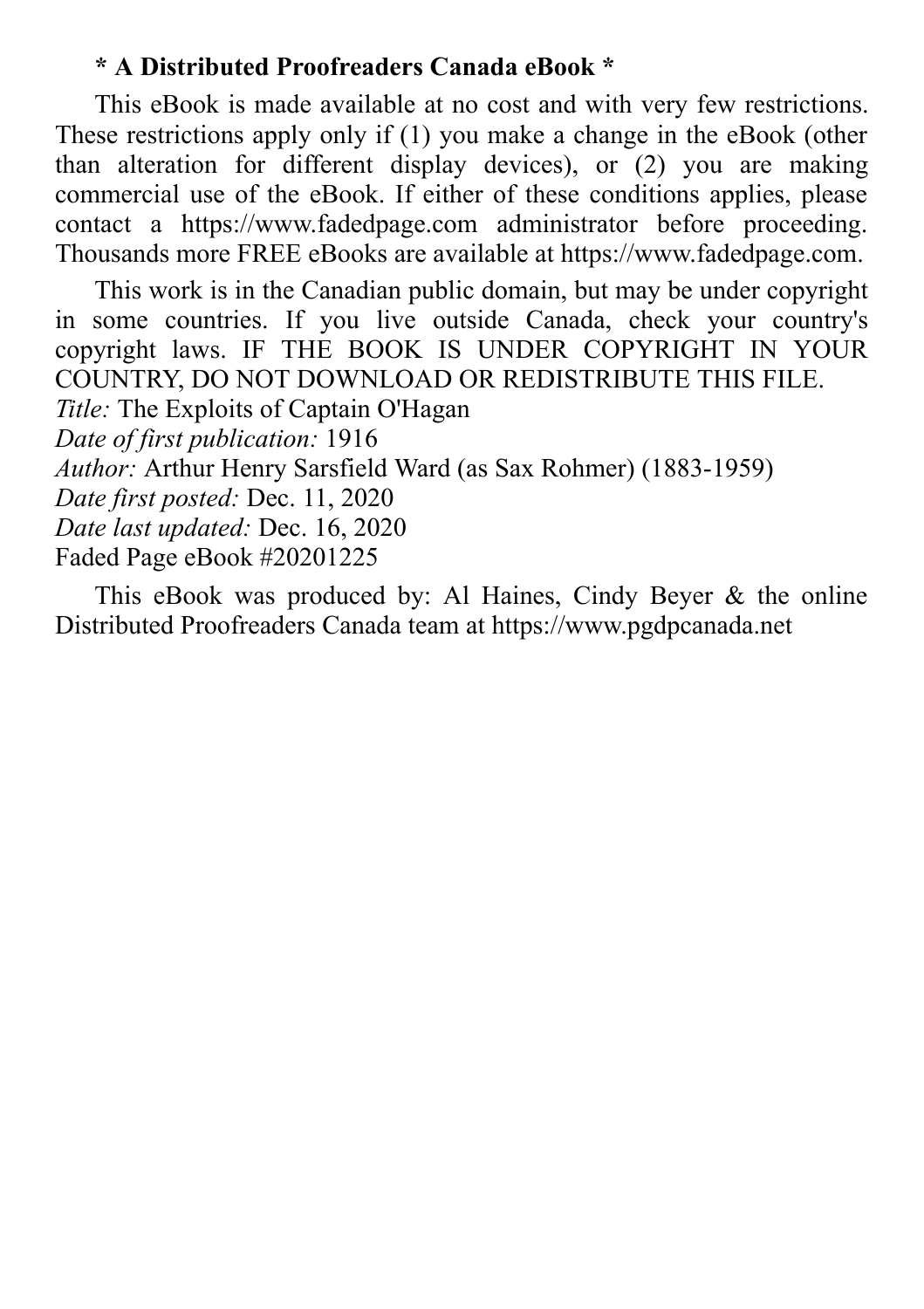# **THE EXPLOITS OF CAPTAIN O'HAGAN**

**BY SAX ROHMER Author of "The Yellow Claw," "Dr. Fu Manchu," etc.**

> **Bookfinger New York City 1968**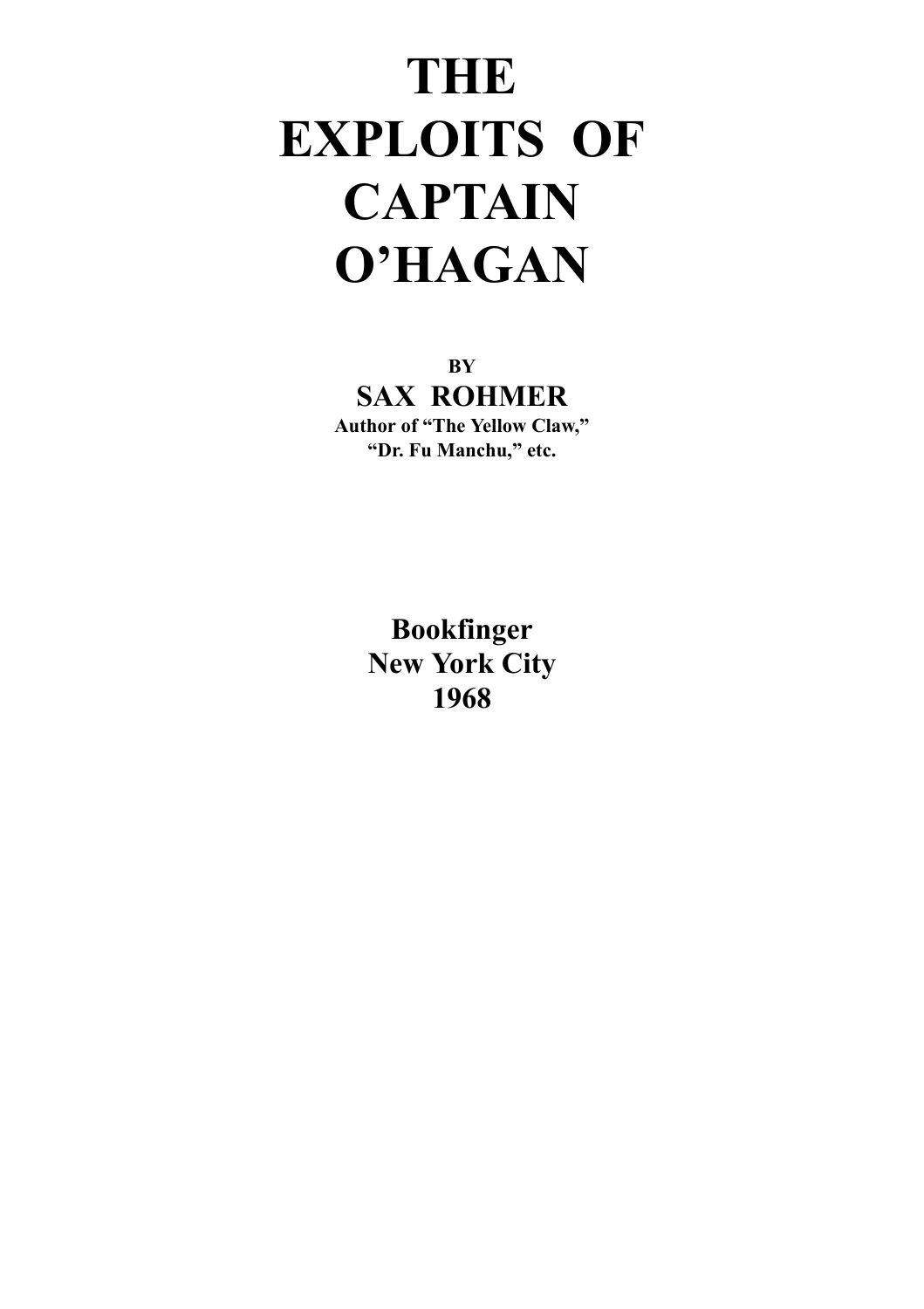Portions of this book appeared serially in McClure's Magazine during 1913-14

> First Printed, Jarrolds, London, December, 1916

> > First American Edition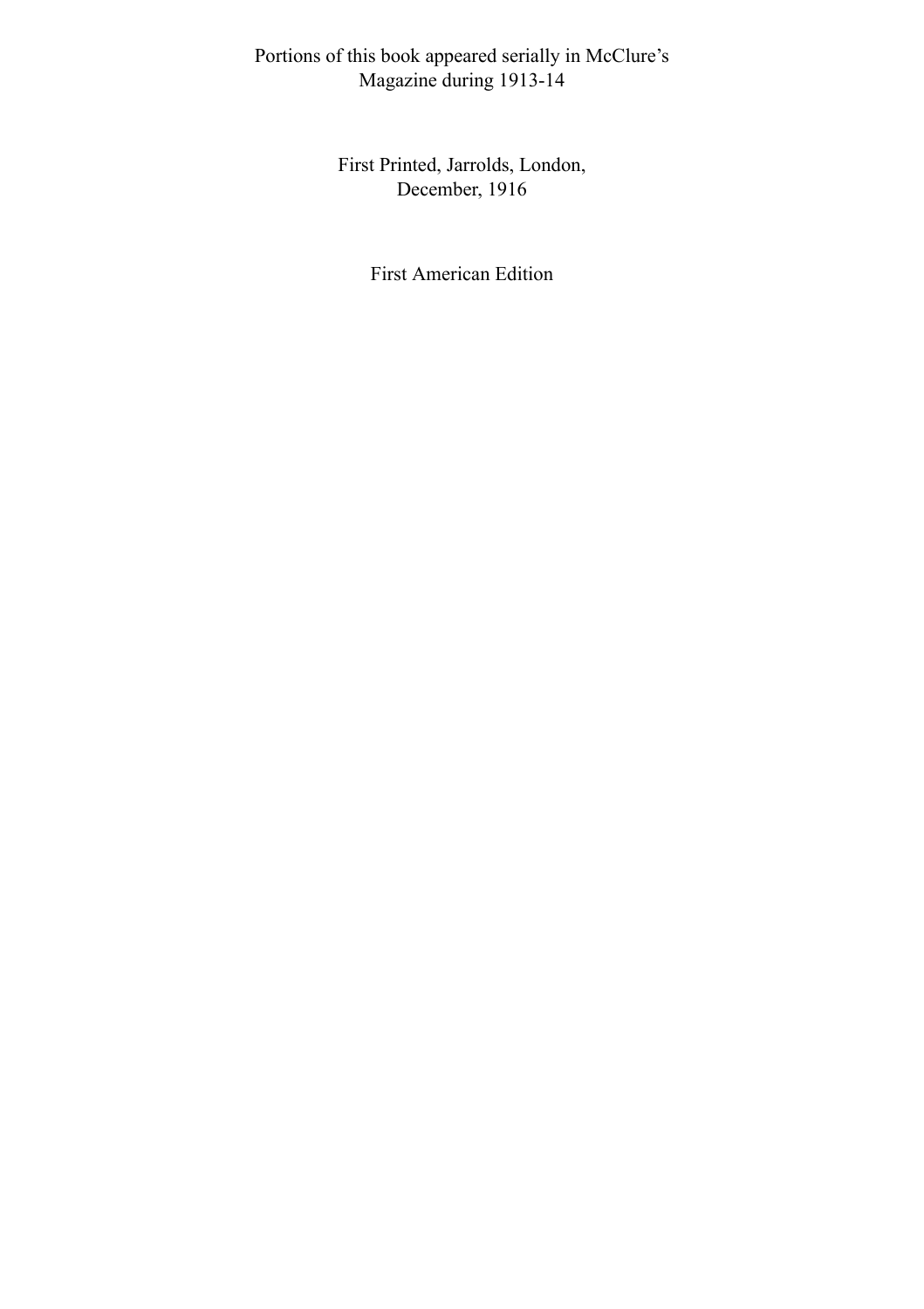# Contents

# Exploit the First He Patronises Pamela

| Chapter                   |                                    | Page                      |  |  |
|---------------------------|------------------------------------|---------------------------|--|--|
|                           | I. The Hat of Mr. Parkins          | $\mathbf{\underline{11}}$ |  |  |
|                           | II. "The Art of Gentle Thought"    | 17                        |  |  |
|                           | III. Pamela Returns                | 25                        |  |  |
|                           | IV. A Musical Interlude            | 31                        |  |  |
|                           | Exploit the Second                 |                           |  |  |
|                           | He Clears the Course for True Love |                           |  |  |
|                           | I. The Gloomy Cavalier             | <u>51</u>                 |  |  |
| II.                       | The Other                          | 60                        |  |  |
|                           | <b>III.</b> Natural Selection      | 66                        |  |  |
|                           | IV. At Fig Tree Court              | $\overline{12}$           |  |  |
|                           | Exploit the Third                  |                           |  |  |
| He Meets the Leopard Lady |                                    |                           |  |  |
|                           | I. The Boom-Maker                  | <u>87</u>                 |  |  |
| H.                        | La Belle Lotus                     | 95                        |  |  |
|                           | III. The Boom                      | <u>102</u>                |  |  |
|                           | IV. Echoes of the Boom             | <u>110</u>                |  |  |
|                           | V. Belcher the Thorough            | <u>119</u>                |  |  |
|                           | Exploit the Fourth                 |                           |  |  |
|                           | He Buries an Old Love              |                           |  |  |
|                           |                                    |                           |  |  |

I. The Lonely Lady [125](#page-60-0)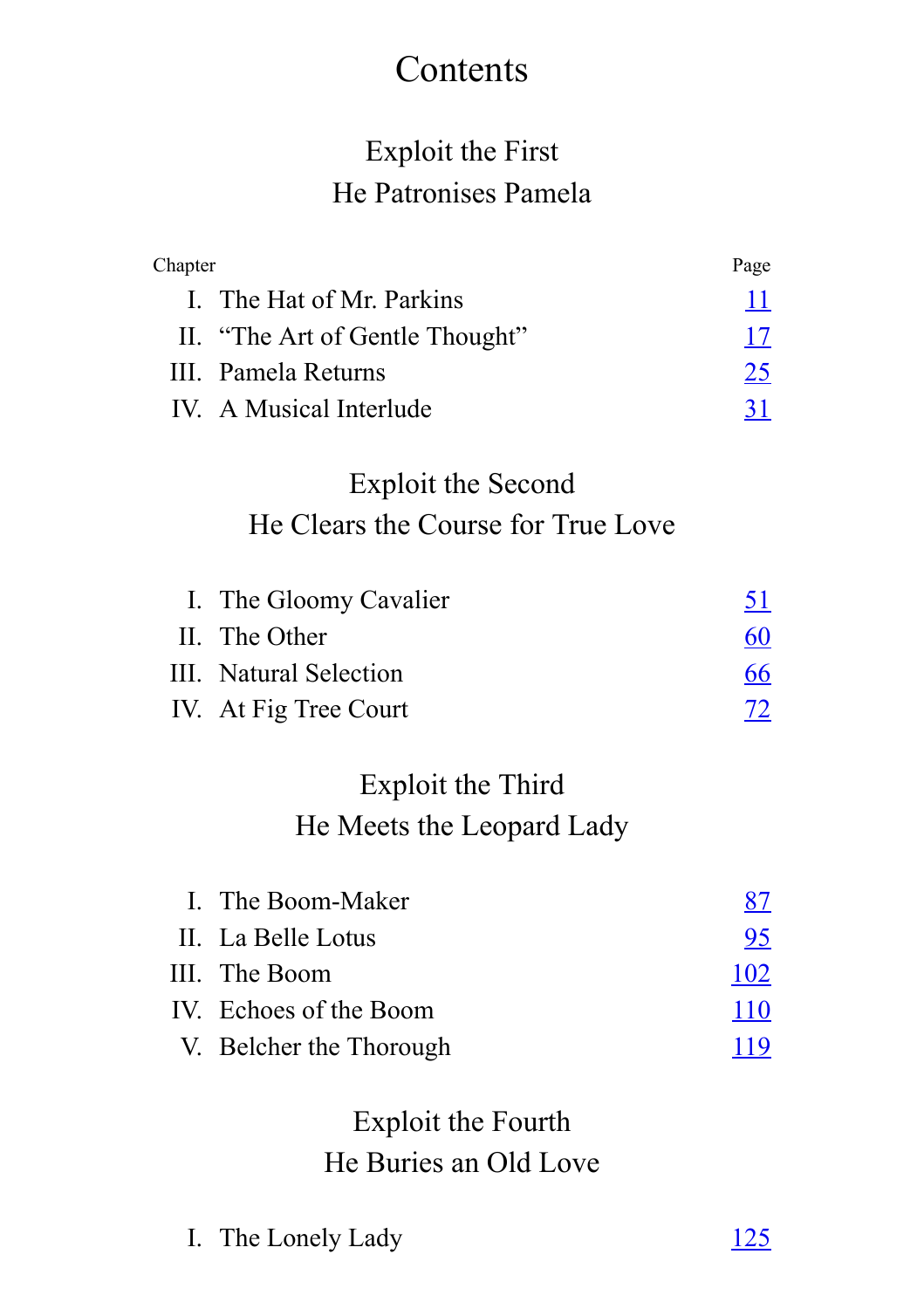| II. At the Stage Door      | <u> 131</u> |
|----------------------------|-------------|
| III. In the Dressing-Room  | <u> 140</u> |
| IV. The Snows of the Yukon | 149         |

# Exploit the Fifth He Deals with Don Juan

| I. Haverley of the Greys | 159        |
|--------------------------|------------|
| II. According ot Myuku   | <u>168</u> |
| III. Introducing Donohue | 171        |
| IV. Donohue's Orders     | 178        |
| V. Revelations           | <u>184</u> |
| VI. Donohue Again        | 189        |

# Exploit the Sixth He Honors the Grand Duke

| I. We Meet the Duke             | 195        |
|---------------------------------|------------|
| II. We Improve the Acquaintance | <u>201</u> |
| III. The Maid and the Ring      | 215        |
| IV. The Conspirators            | 219        |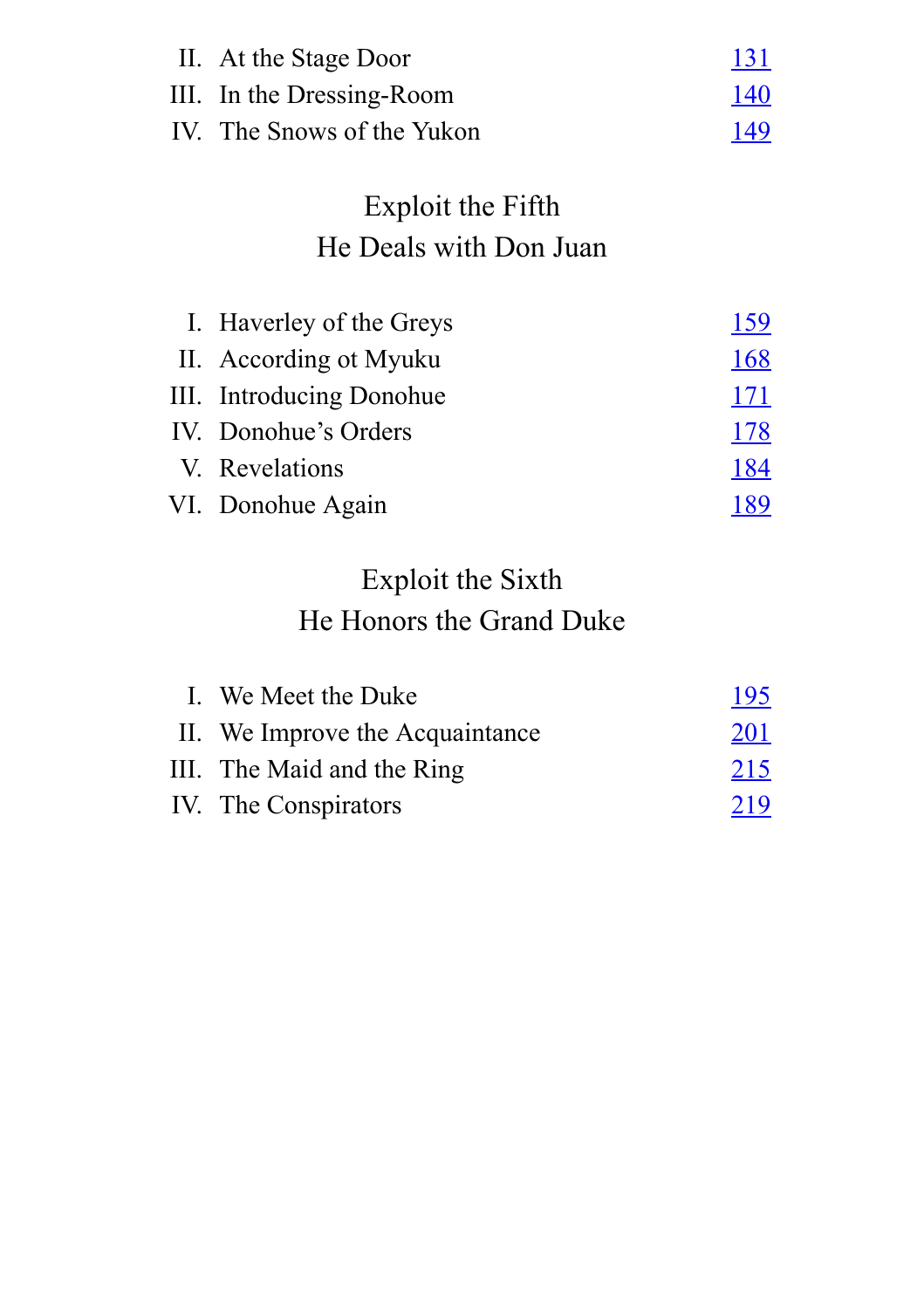# **A NECESSARY FOREWORD.**

IN presenting for perusal a selection of private notes dealing with the sometimes eccentric doings of my gallant friend and compatriot, Captain the Hon. Bernard O'Hagan, V.C., D.S.O., I desire in the first place to assure my reader that O'Hagan is in no degree related to anyone else of the name.

Recent circumstances have led him to resume military duties; but the splendid response of Democracy to the trumpet-call "Pro Patrià" has in no way unsettled his singular opinions. In the face of evidence to the contrary which many regard as conclusive, he maintains that the ideal form of government is government by an absolute monarchy.

It forms no part of my plan either to support or to seek to disprove the theories of Captain O'Hagan. In justice to my distinguished friend, I must add that support and opposition alike are matters of indifference to him. He stands alone—aloof—aloft. Neither as apologist nor as eulogist do I pen these lines, but merely as the chronicler of remarkable events in the career of a remarkable man.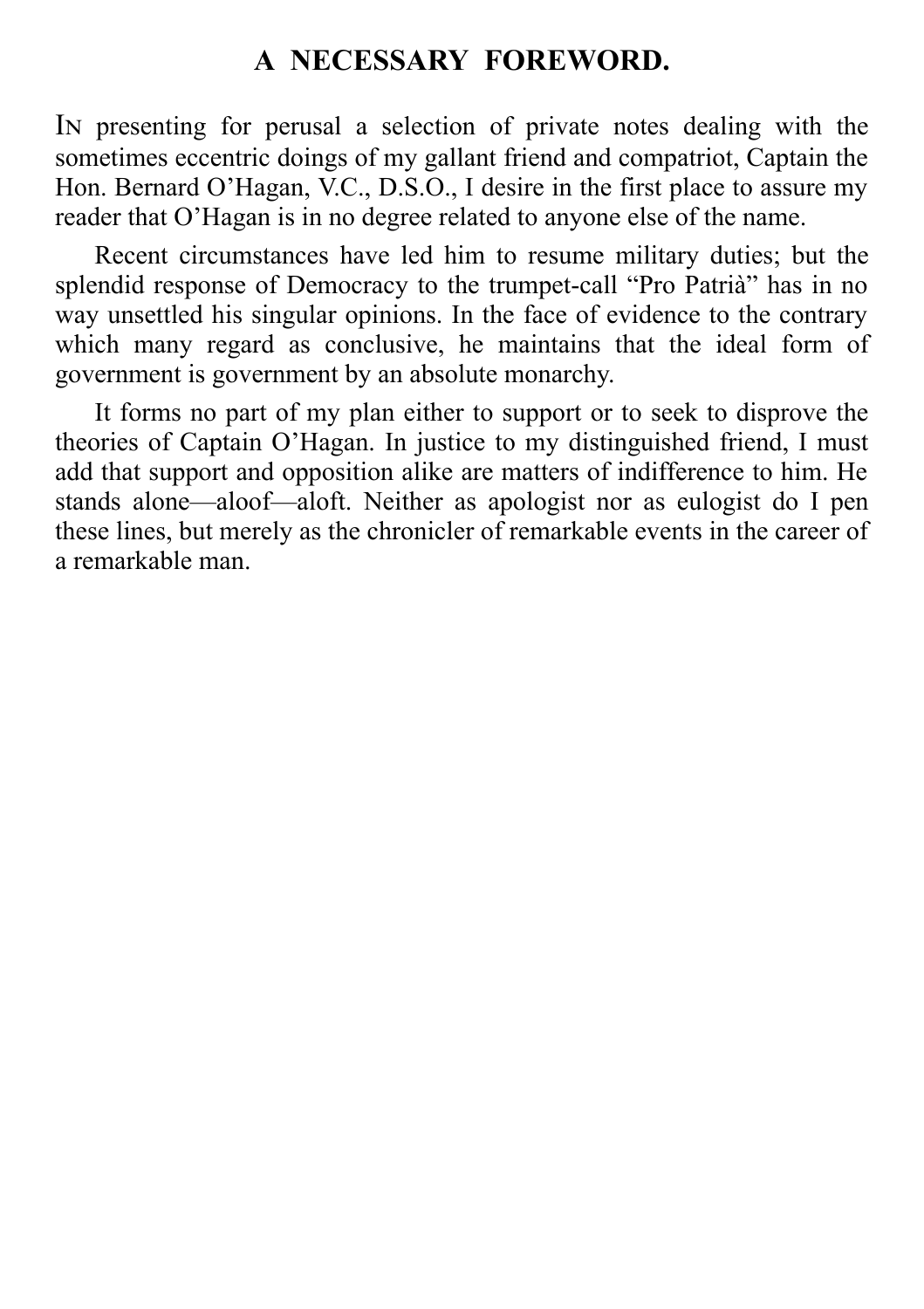# EXPLOIT THE FIRST.

HE PATRONISES PAMELA.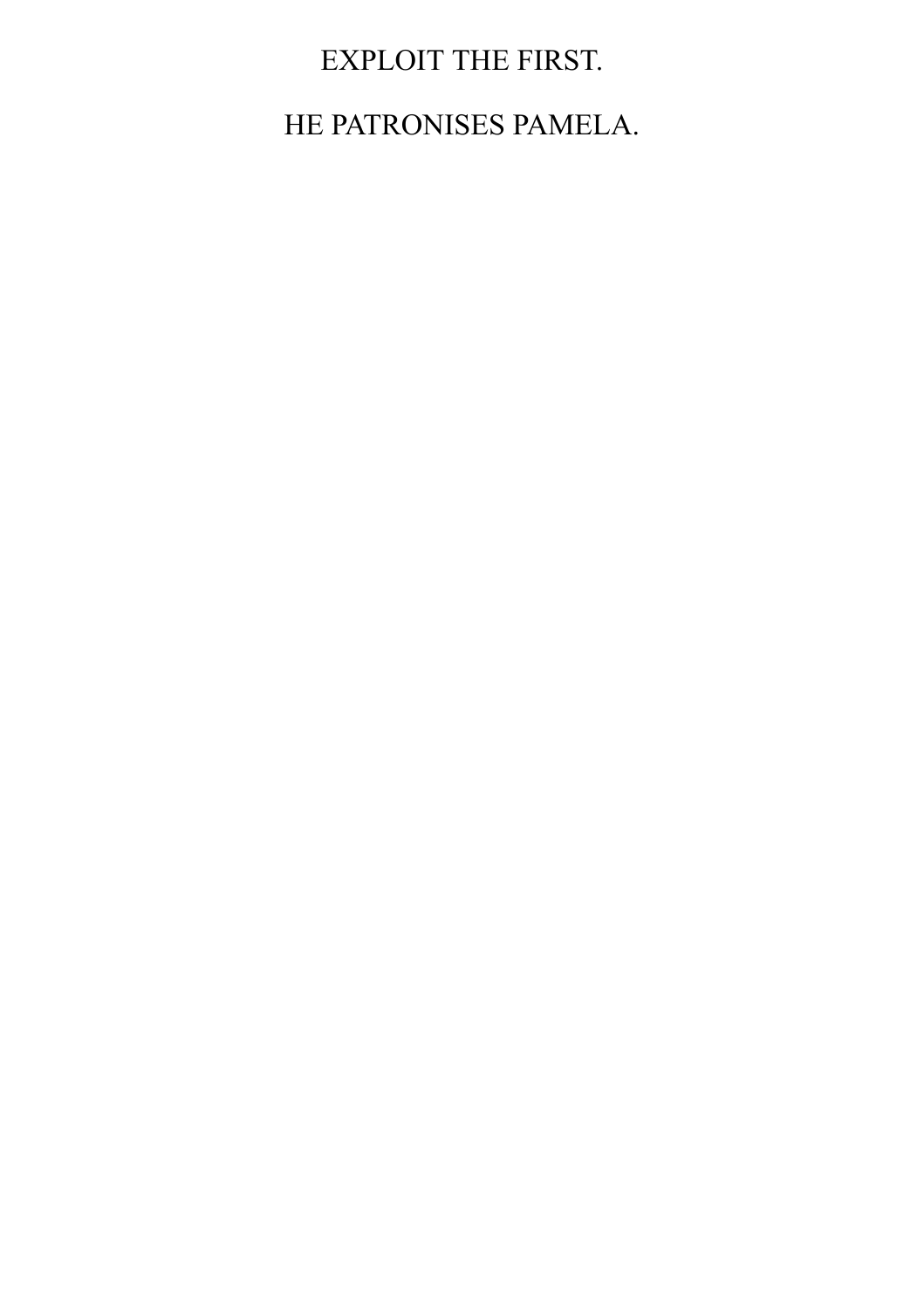# **EXPLOIT THE FIRST. HE PATRONISES PAMELA.**

**I.**

#### **THE HAT OF MR. PARKINS.**

<span id="page-8-0"></span>A VERY wilderness is Bernard O'Hagan, which no man could hope thoroughly to explore; a most picturesque figure in the satin-lined cloak which he loves to wear in defiance of fashion and indeed of civilised custom, singularly resembling the Merry Monarch whom a lady of his race once entertained right regally at the ancestral home of the O'Hagans. The unexpectedness of the man is one of the most marked features of his character—the one that makes his society at once delightful and alarming.

"My boy," he will burst out, as we sit in a crowded café, "that gentleman yonder is unduly interested in my appearance." And, stepping over to the offensive one: "Sir, you are staring at me. I suspect you of being a bumbailiff!"

"What!" says the other, in all probability—whilst, my friend and I the observed of many observers, I tremble for the outcome of the affair—"how dare you! Damn it! how dare you!"

"Because," replies O'Hagan, with a sort of calm ferocity, "I desire to pull your nose, and only await a fitting opportunity! You are a puppy, sir! There is my card!"

The man leaps in anger to his feet. Others arise, too, and waiters approach.

"You will regret this outrage!" says the man, pale or inflamed. "You will hear from my solicitor!"

Then O'Hagan throws back his picturesque head and laughs.

"The solicitor again!" he cries, snapping his fingers. "Always the solicitor—or the police! Is there no man alive to-day who can fight his own battles?"

He quietly returns to his table. The other speaks to the manager, and, if he be a good customer, the manager comes across to O'Hagan. O'Hagan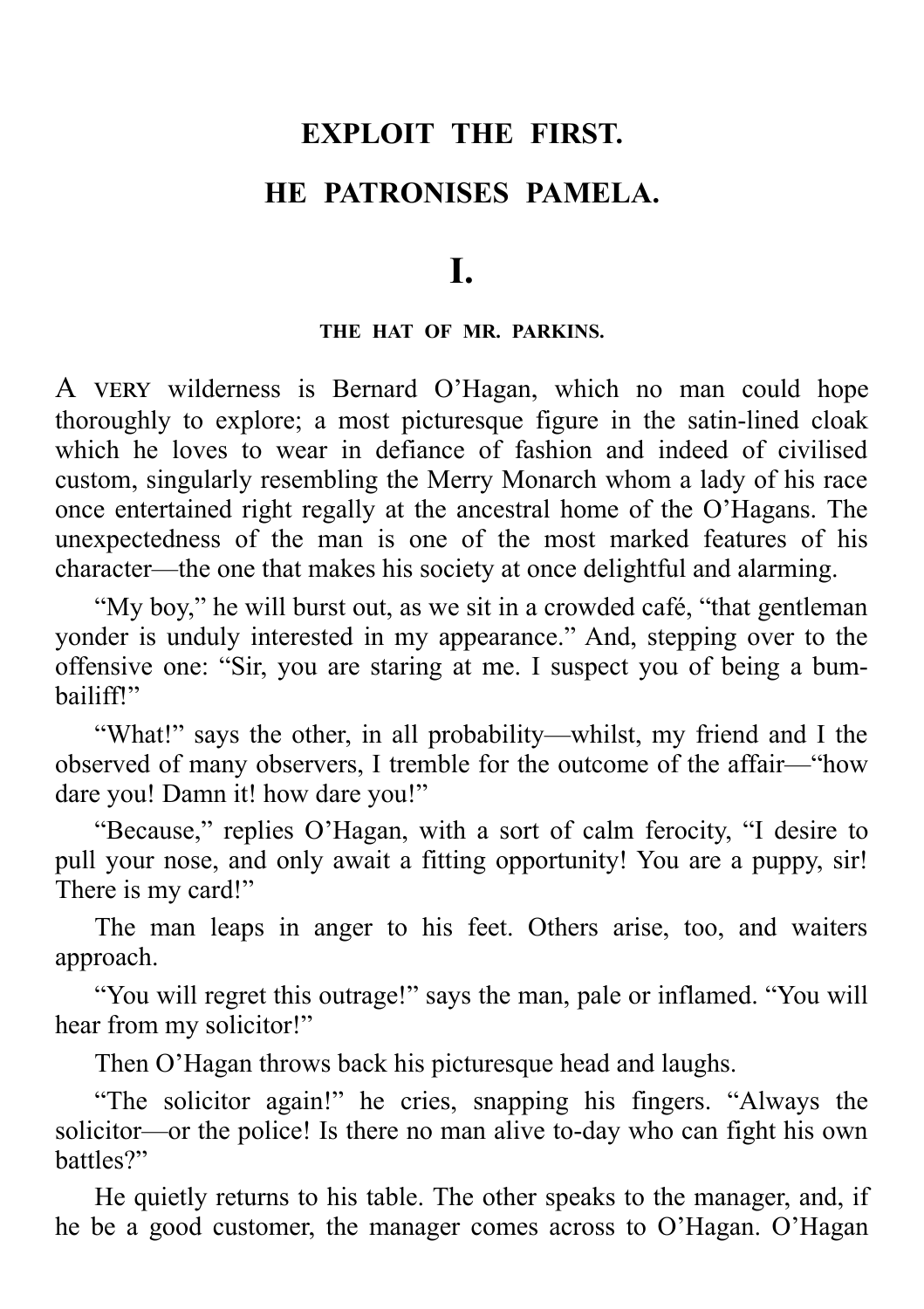rises slowly, fixing his eyes upon him. And, somehow, O'Hagan is never ejected. A devil of a fellow.

To the charge that he is a polished kind of bully he will reply calmly, arguing that he is merely of a sensitive and aristocratic temperament and suffers affront where one more callous would be conscious of none. He will submit to rudeness from no man, be he premier or potman; yet he is never vulgarly embroiled.

O'Hagan rarely wears a hat during the day. There is a simple explanation. At one time in his chequered career, the only presentable hat he possessed was a crush-hat. It was then that he cultivated the hatless fashion. This habit of going hatless directly led to his meeting with Pamela.

Captain O'Hagan was walking along a crowded, shop-lined thoroughfare, with that swinging stride which he will tell you runs in the family, and which enabled his ancestor Patrick to secure enrolment in the ranks of the Musketeers of Louis XIII. Before the door of a newsagent's establishment—quite an unpretentious little shop—two men stood. One of them, elderly, waved a tweed cap—to a girl more than ordinarily pretty who was making her way up the steps to the roof of a moving motor bus. The girl carried a neat brown leather case, and, having gained a seat, turned and waved her handkerchief. The younger man smiled sourly, but did not join the elder in his waving.

O'Hagan, delighted with the girl's animation and beauty, halted by the two, smiling at the retreating figure. Quite mechanically he raised the hard felt hat from the head of the younger and less enthusiastic man, and waved it with a vigour even more marked than that of the elder waver.

He was recalled to the scene from which the girl now had disappeared amid the motley traffic, by a violent punch in the ribs.

"Blighter!" said a coarse voice. "My 'at!"

Another than Captain O'Hagan had turned quickly, with arm raised to ward off another possible blow. But with O'Hagan the cult of the unusual is a creed to which he sacrifices daily. Some difficulty he experienced in suppressing a gasp, but he turned unhastily, calmly, and looked into the bright little eyes of the hat's owner. These were set upon him wickedly, and a truculent, blue-shaded jaw was thrust forward in menace.

"You've properly asked for it," continued the man, tensely, "and you're goin' to get it!"

"Jem!" protested the older man, fearfully. "Not here——"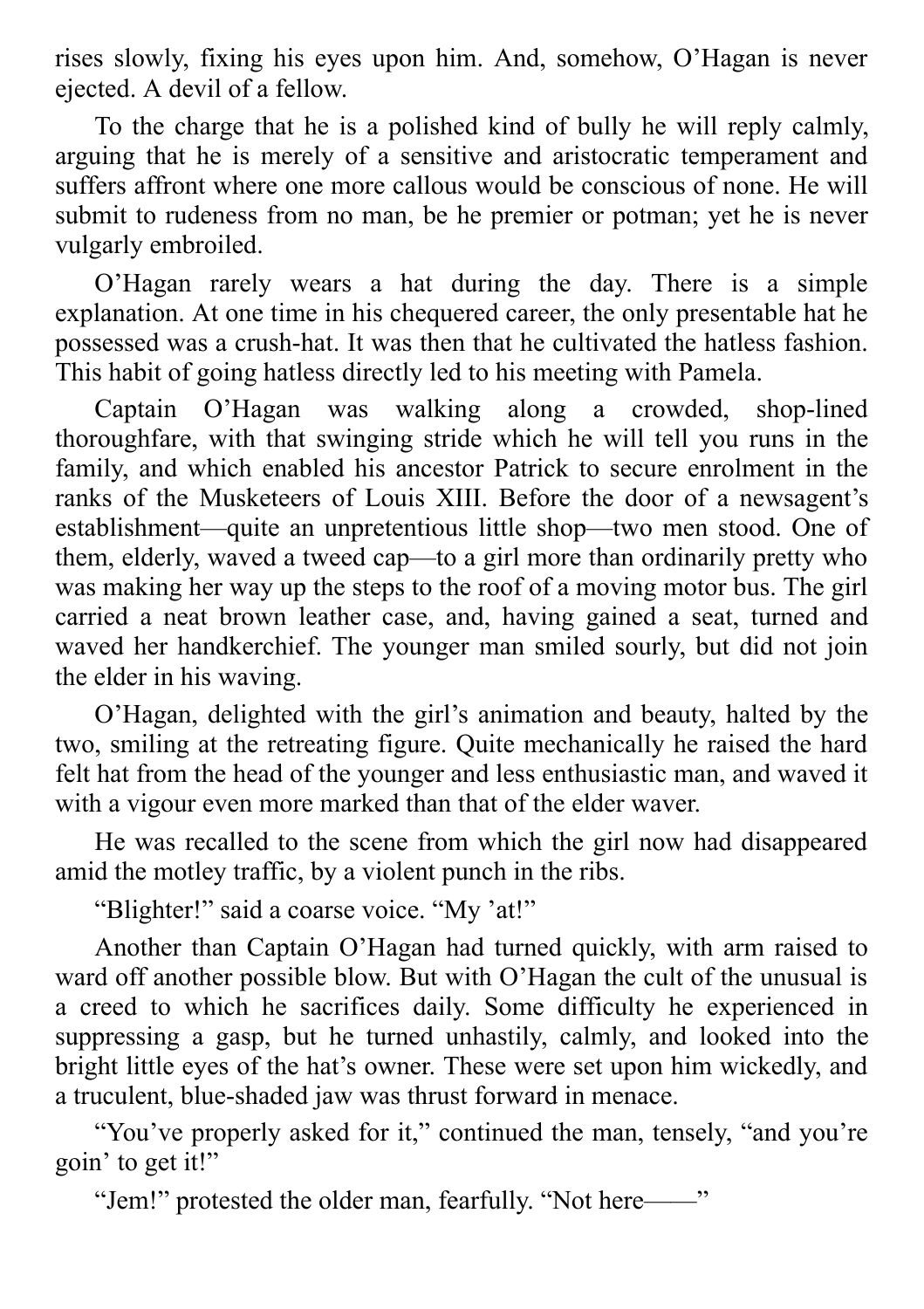Straight from the shoulder a piston stroke was launched at O'Hagan. It was a blow with brawn to drive it, with science to direct it. It was aimed and well—in accordance with ring traditions of the "knock-out." But one who takes unwarrantable liberties with unknowns' hats must be prepared for reprisals.

O'Hagan is fond of showing his friends the tricks learned of Shashu Myuku of Nagasaki; he is equally prompt to demonstrate them to others. Without employing his right hand, which was engaged in holding the felt hat, he struck down the impending blow (any but a pupil of Myuku must have endeavoured to strike it *up*), thrust his left foot rapidly against his opponent's advanced right shin, and, by a simple process of natural law the pugilist pitched forward on to the pavement, propelled by all the force of his own attacking impetus.

Much shaken, and with a rivulet of blood trickling down his nose from a damaged forehead, he got upon his feet again. Captain O'Hagan deliberately hurled the bowler far out into the stream of traffic, and fixed his large eyes upon its white-faced owner.

"One word," he said, in that tone of suppressed ferocity wholly inimitable, "and I will throw you after it! You ape!"

The dazed and much-insulted man glanced from a shapeless dark mass which, prior to the passage of a brewer's traction-engine, had been a felt hat, to the face of O'Hagan; and began with his handkerchief to wipe blood from his wounds. O'Hagan cast his eyes upward to the legend: "J. Crichton, Newsagent," and took the elder man by the arm.

"A word with you, Mr. Crichton!" he said, sweeping that astonished old tradesman into the shop, and ignoring the knot of interested spectators gathered at the door.

# **II.**

—————

#### **"THE ART OF GENTLE THOUGHT."**

<span id="page-10-0"></span>A CHAIR stood by the journal-strewn counter.

"Sit down," said O'Hagan kindly, "and answer a few questions! Who is that person whose hat I honoured?"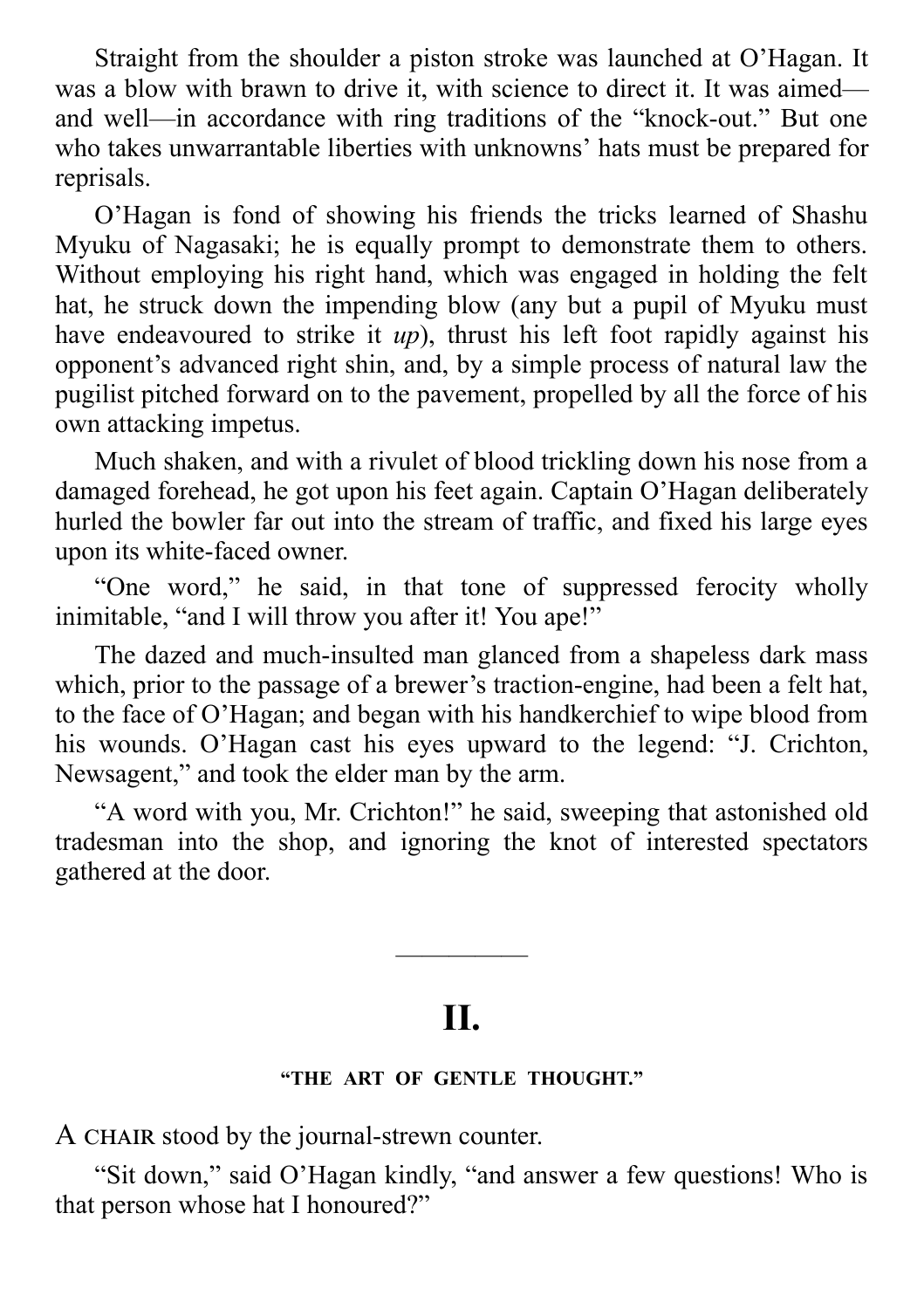The newsagent, who momentarily was expecting to awaken from this bad dream, shook his head ominously.

"It's Jem Parkins, sir," he replied, with that respect bordering upon awe which O'Hagan inspires in the plebeian soul. "He's got the *Blue Dragon* now, but he's ex-middleweight champion. There'll be the devil to pay when he's pulled hisself together, sir!"

"Reserve your speculations, Mr. Crichton," said O'Hagan, "and confine yourself to facts. The young lady on the bus—your daughter?"

"Yes, sir."

"She takes after her mother."

Mr. Crichton stared.

"Did you know Polly—Mrs. Crichton, sir?"

"No. I was referring to your daughter's good looks. She dresses neatly."

Mr. Crichton had something of the British tradesman's independent spirit, and even the awe inspired by O'Hagan's tremendous presence could not wholly smother his paternal resentment.

"I'd have you know that Pamela's a lady, sir! And I'd have——"

"Pamela is quite an unusual name for a girl of the lower classes. In what way is Parkins interested?"

The mild eye of Mr. J. Crichton smouldered into faint flame.

"The lower classes! The——"

"I asked you a question."

Mr. Crichton hesitated, glanced around his shop—his *own* shop—noted that his pugilistic friend was entering the door with an air of business-like truculence, and took his elusive courage in both hands.

"I decline to be cross-examined—by you—or—by——"

Mr. Parkins closed the shop-door, bolted it, and pulled down the blue blind. He began deliberately to remove his coat.

"Half a mo, Mr. C.," he interrupted in a quivering voice. "Sorry to put you out, but it's got to be done. I'll smash 'im; then you can call for the police and give 'im in charge!"

O'Hagan raised the monocle swung upon the broad black ribbon, and holding it at some distance from his right eye, surveyed the speaker.

"I thought I forbade you to address me?" he remarked icily.

Parkins, removing a collar and shirt-front combined, began to whistle.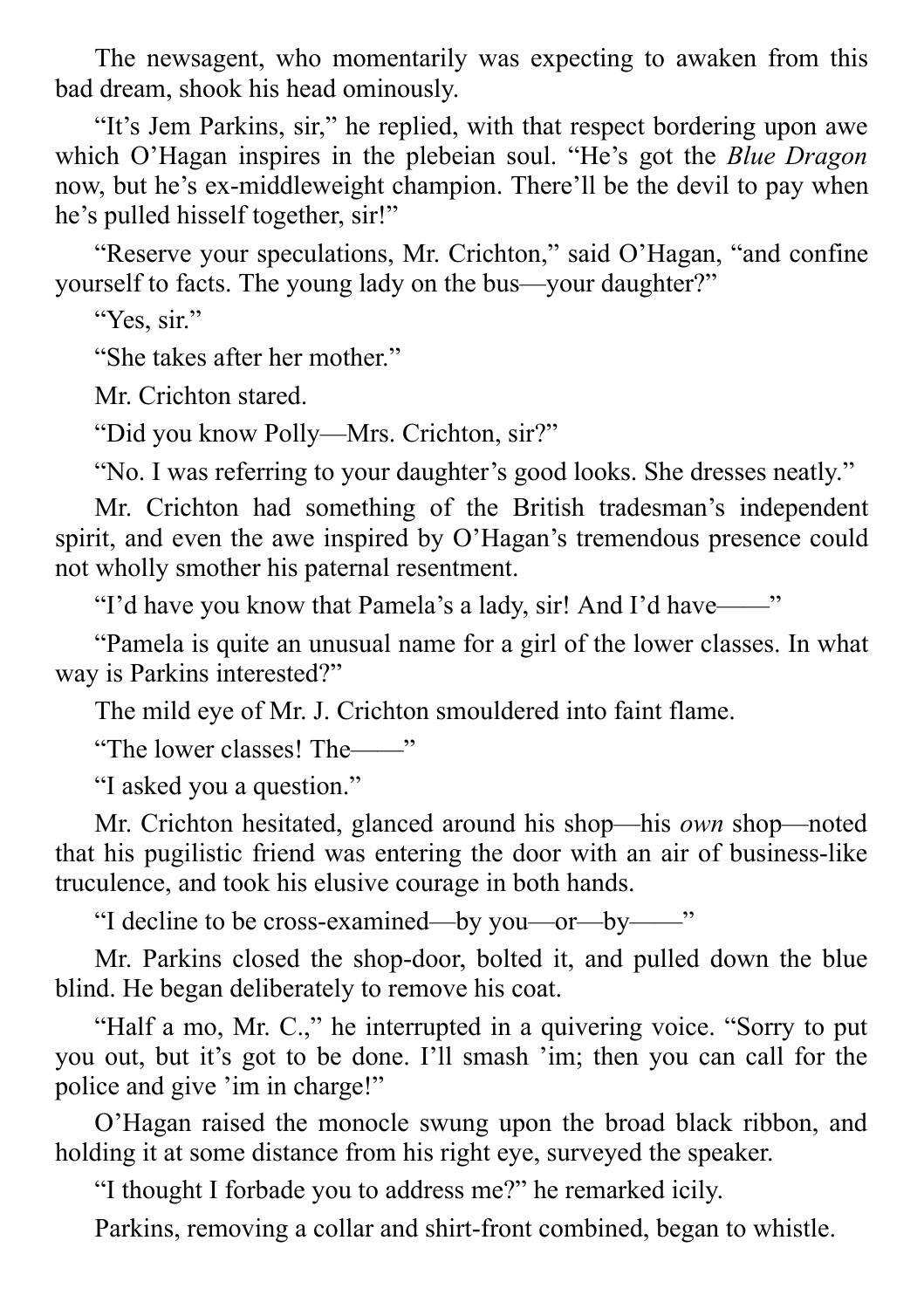"I'll show you comin' buttin' in and runnin' after respectable girls!" he announced hoarsely. "*Blighter!*"

O'Hagan dropped the monocle and laid his cane upon the counter. At the moment that Parkins stood upright and squared his chest, the Captain snatched up Mr. Crichton's day-book—a heavy, leather-bound volume—and hurled it full at the pugilist's head. One of the precepts of the Higher Jiujitsu, or "Art of Gentle Thought," he will tell you, is to avail yourself of any missile within reach. His aim, then, is deadly. The day-book struck Parkins edgewise across the face, felling him like a stricken bullock—felling him utterly, brutally.

He crashed into the corner by the door—and lay still. ("A dreadful blow was struck at every gentleman when the sword was taken from him," O'Hagan will say. "One cannot soil one's gloves with the blood of churls.")

"If you compel me to deal with you," said the Captain, as Parkins returned to groaning consciousness of his injuries, "I shall cut your ears off!"

Do not judge my friend harshly. He was born three centuries too late, that is all. The claim of Democracy to an equality with Aristocracy is as unintelligible to him as it must have been to Denis O'Hagan, who upheld the Stuart cause whilst he had breath, and died at last like a gentleman at Worcester, having demonstrated his distaste for plebeian company by personally dispatching seven Roundheads. Or perhaps the autocratic soul of Patrick O'Hagan lives again within Bernard. This member of the family, sometime of the *Mousquetaires du roi*, narrowly escaped the Bastille for decapitating a Paris grocer who insulted a lady and attaching the erring tradesman's head to his own shop-sign.

Parkins dizzily strove to get upon his feet. Mr. Crichton, trembling, was seeking to reach the telephone.

"Sit down, Mr. Crichton," directed O'Hagan, turning the monocle upon him.

"This is my shop—and that's one o' my friends——"

"Sit down, Mr. Crichton."

Mr. Crichton sat down.

"You"—to the tottering pugilist—"put on your filthy rags, and get out."

Parkins steadied himself against the door.

"What d'you mean, get out? I've got more right 'ere than you! Just wait, you cowardly skunk! I'll 'ave you yet! I'll quod you for this!"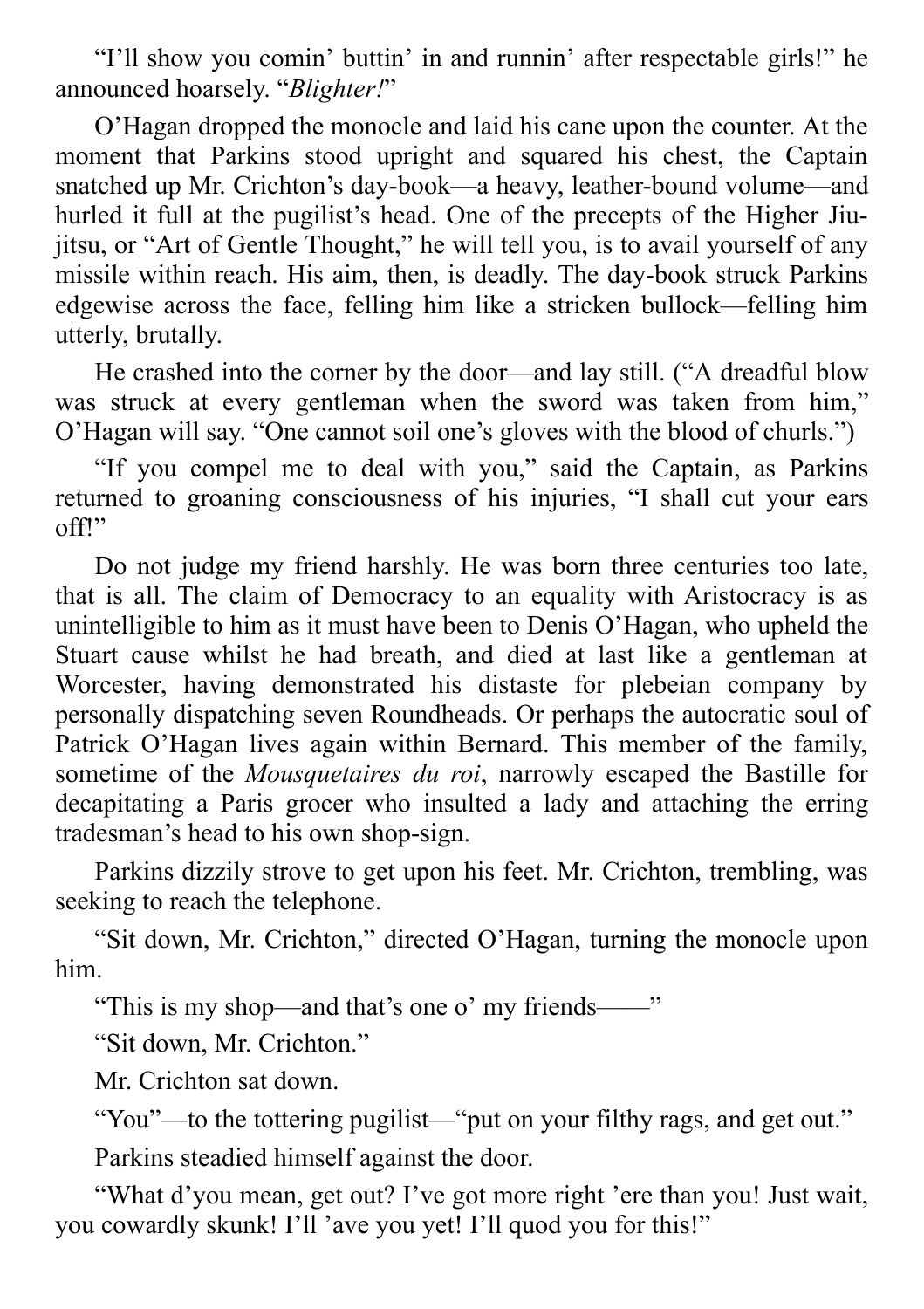"You have one minute to get out. If I hear from you again, I shall give you in charge for assault and battery!"

O'Hagan, lolling against the counter, swung the monocle carelessly. The amplitude of his nonchalance prevailed. Parkins, recalling that he had struck the first blow, stuffed his "dicky" into his coat, resumed that garment, and began to unbolt the door.

With never a backward glance, the discredited Mr. Parkins made his exit. One of a curious group, without, entered on the pretence of buying a halfpenny paper. He was served by the trembling newsagent, but save for the presence of a hatless, distinguished gentleman, saw nothing to satisfy his curiosity in Mr. Crichton's shop.

"Now, Mr. Crichton," said O'Hagan, the customer departed, "in reference to Pamela: has the fellow, Parkins, pretensions?"

Mr. Crichton, *pro tempore*, was past protest.

"He's an old pal o' mine," he explained, unsteadily, "and well off—and  $, , ,$ 

"Pamela does not approve him?"

"Well, she's got such superior ideas. But Parkins——"

"It is out of the question, Crichton. Dismiss the idea. Mrs. Crichton was a woman of higher social standing than yourself?"

The newsagent felt suffocation to be an imminent danger.

"She was the daughter of a lit'r'y gentleman——"

"Singular that she should have married you! Her father was badly in debt, possibly?"

"Look here——!"

"I say, possibly the late Mrs. Crichton's father was financially indebted to you?"

Crichton, cowed:

"I pretty well kept him, for years!"

"Ah! poor girl! A tragedy of poverty! But you have not neglected Pamela's education?"

"She's had the best that money could give her!"

O'Hagan seized the hand of the bewildered Mr. Crichton and wrung it warmly.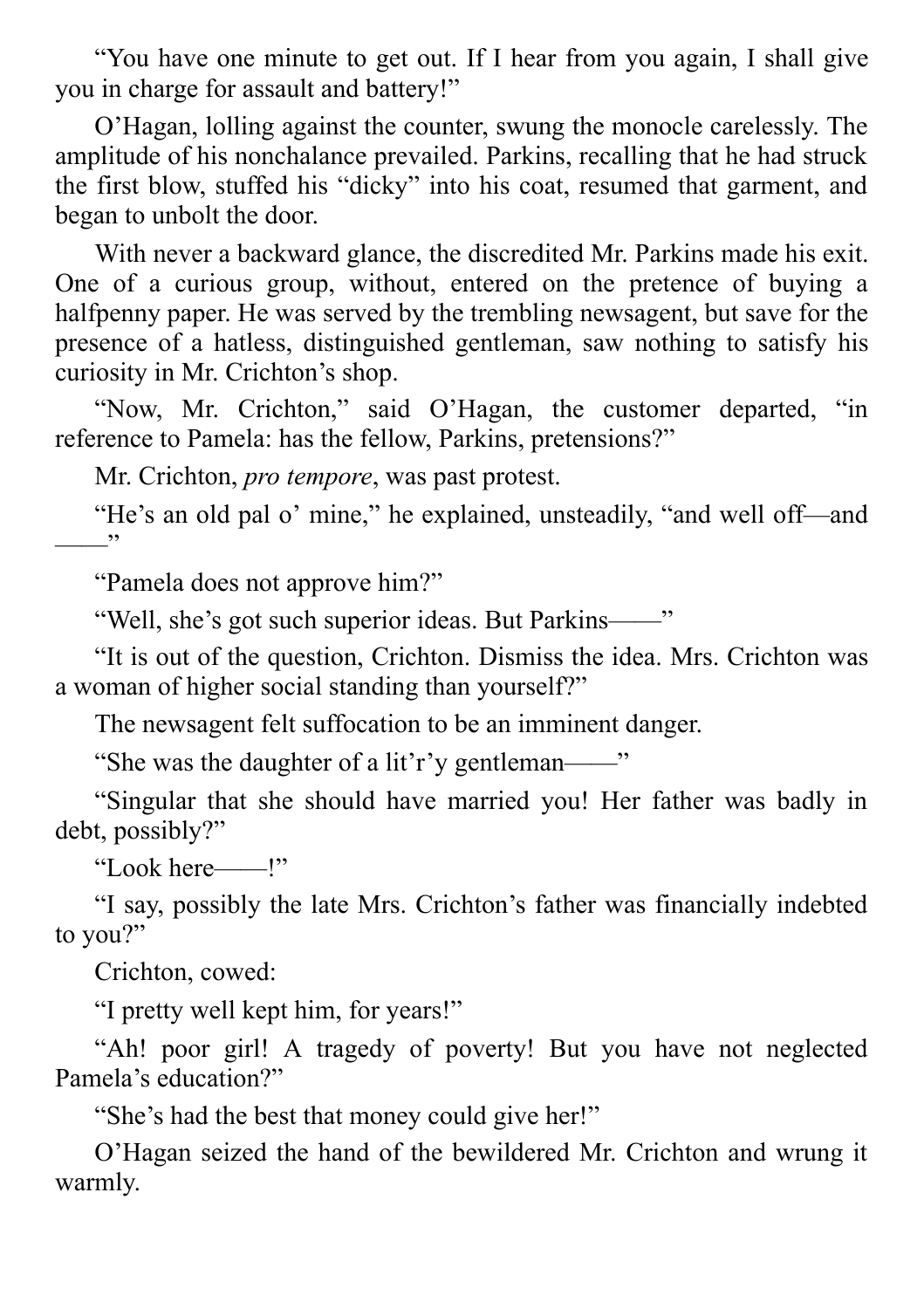"There are redeeming features in your character, Crichton!" he said. "For your endeavours on the girl's behalf I can forgive you much. Rely upon my friendship! And Pamela has literary inclinations?"

"No, sir," answered the newsagent, whose world was being turned topsyturvy, who alternately believed that he was in the company of a madman or that he himself was mad. "She's a musician; I've had her properly taught; she composes!"

Above all the chaos reigning in his mind, paternal pride asserted its sovereignty and his voice proclaimed it.

"Ah! composes? She has just gone to see a publisher? She had music in the leather case?"

"Her new piece, sir. She reckons it's goin' to make her!"

"What has she published?"

Mr. Crichton, crestfallen:

"Nothing, sir! You see, she's unknown. They won't give her a chance."

"She will return to lunch?"

The newsagent stared.

"Pamela'll be home to dinner!" he said.

"The midday meal? Exactly. I will lunch with you, Crichton. My name is Captain O'Hagan."

<span id="page-14-0"></span>His mode of patronage was superb, incomparable.

# **III.**

—————

#### **PAMELA RETURNS.**

PAMELA arrived late, a dainty figure in her neat serge costume; but the very curl that floated across her brow, the limp little hand that held the musiccase, spoke of dejection. Her charming face was not habitually pale, O'Hagan felt assured, nor were such glorious eyes meant to be dimmed with threatening tears.

"Hullo, Pam!" began her father heartily—and hesitated. "Why—won't they take it?"

A forlorn little shake of the head.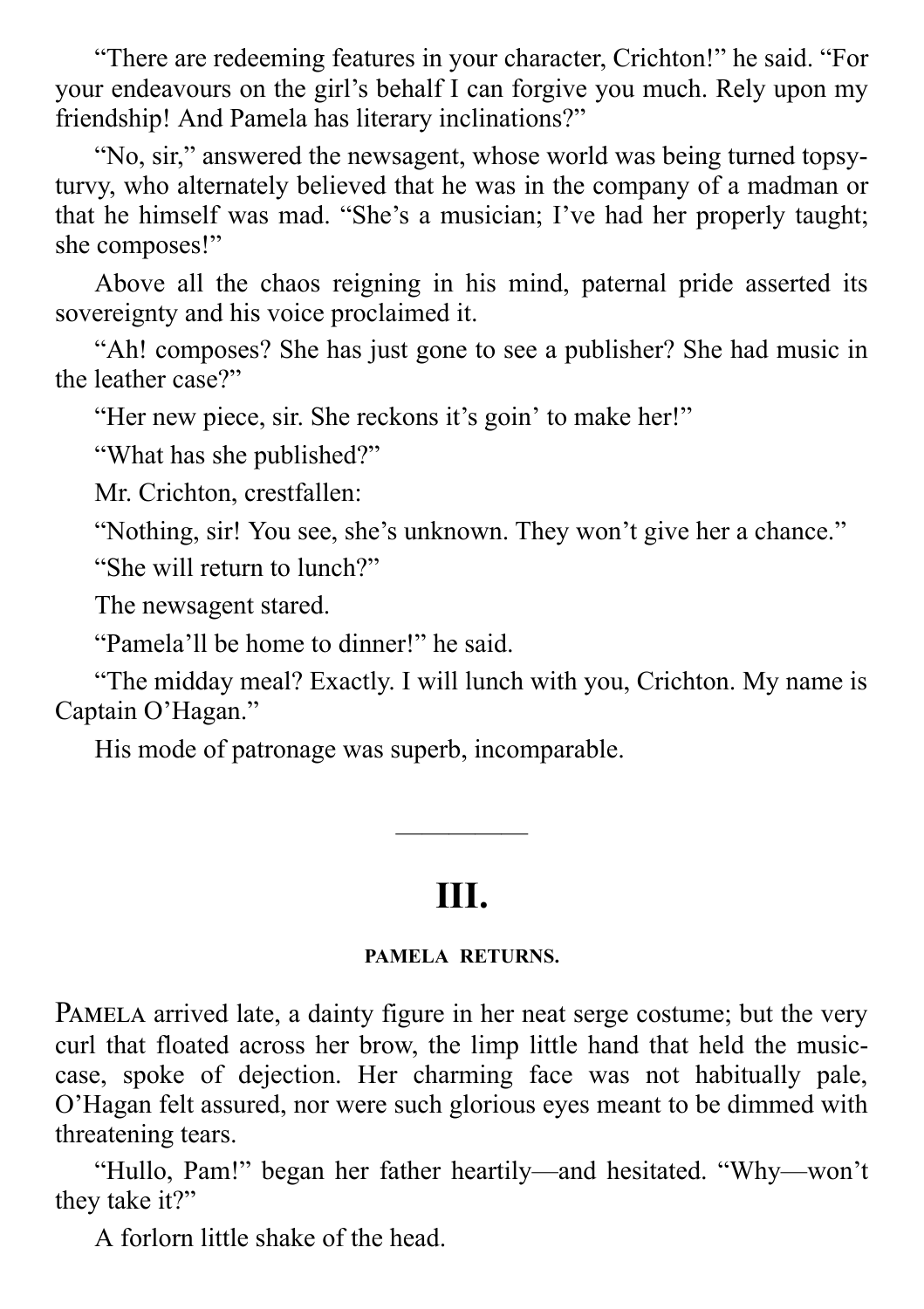"That horrible Ritzmann offered to publish it—if I would let him have it for nothing!"

"For nothing! Didn't he offer to pay anything?"

"Not after I had declined to go to lunch with him!"

Pamela laughed; not mirthfully.

"Cheer up, Pam," said Mr. Crichton, in a voice of abysmal gloom. "A er—a friend——"

"A friend, yes, Crichton," interrupted O'Hagan. "Don't be nervous."

"A friend of mine—*Captain* O'Hagan—has called to see us!"

Pamela blushed delightfully; O'Hagan bowed inimitably.

"Didn't Mr.—Parkins—stay?"

Crichton coughed.

"He couldn't stop, after all!" He replied.

Pamela removed her hat. "Good job, too," she muttered under her breath.

And then began that singular repast, throughout which O'Hagan talked as only O'Hagan can talk; talked himself into the hearts of the Crichtons. The old man's natural resentment—which hitherto had not become wholly dispersed—melted before the geniality of his distinguished guest; Mr. Parkins was forgotten. Pamela forgot her troubles and became all smiles. Crichton burned with pride to note that Captain O'Hagan treated her as an intellectual equal. Of the Captain's honourable and friendly intentions no man could doubt after thirty minutes in his company; and so that was a happy hour spent at the newsagent's humble table.

The meal despatched:

"Now for the music!" said O'Hagan, and crossing the little room, he opened the piano.

Pamela stared.

"May I try over your new piece, Miss Crichton?"

"Oh!" cried the girl. "You play?"

"A little. I should like, as a pleasure, to hear your own rendering; as a matter of business I should prefer to play the piece myself."

"A matter of business——"

"You hope to place these compositions?"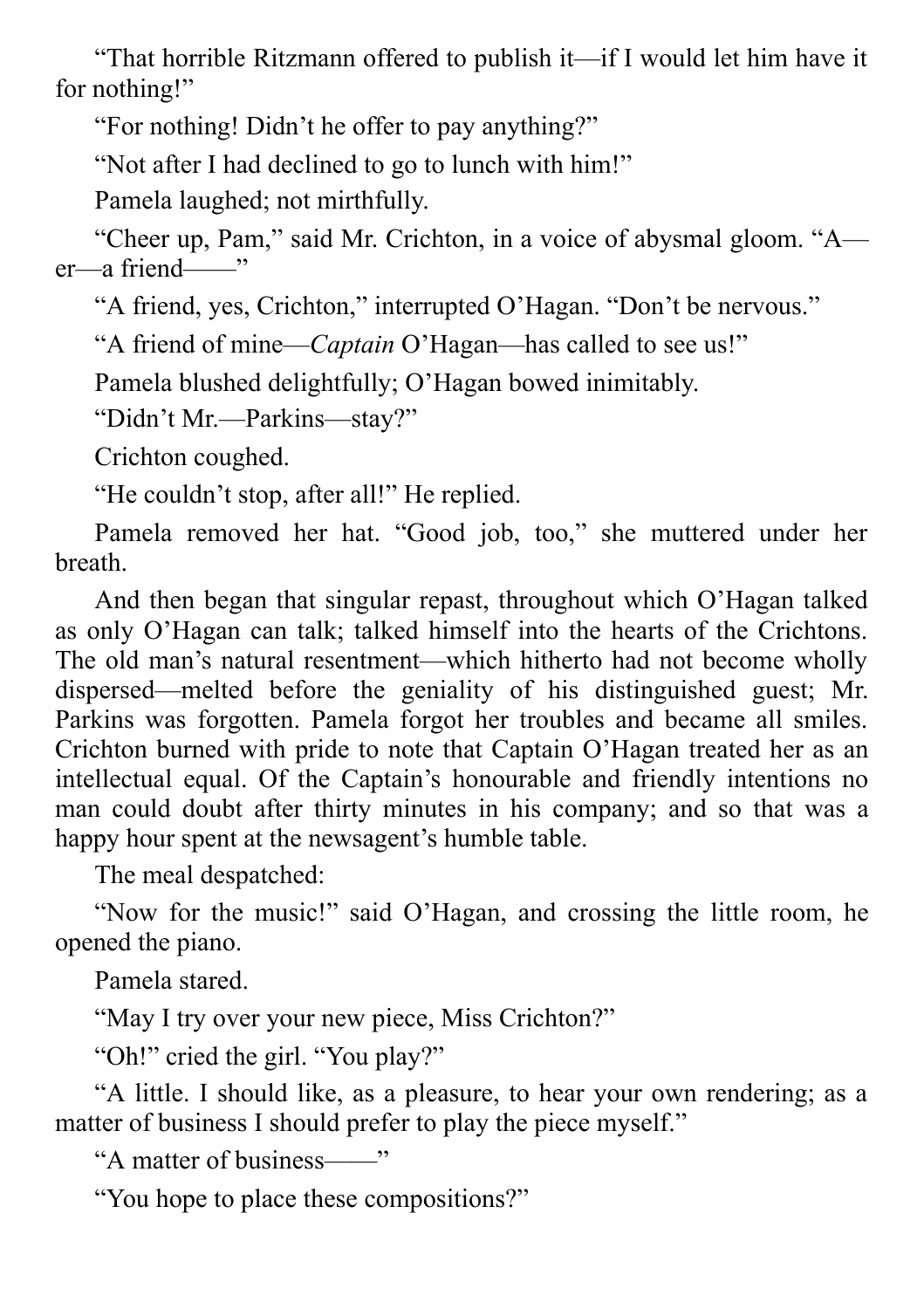"Oh!" said Pamela blankly; "yes," and took the MS. from her musiccase, adjusting it upon the piano-rack.

Few people have heard O'Hagan play the piano. He never plays unless requested and the many being ignorant of his accomplishment, he rarely is requested. But from the moment that his long, white fingers caressed the keys in the opening bar until that when they leapt back from the final chord, his audience of two listened spellbound. The piece was a delicate, feminine morsel; individual, charming; upon an elusive melody, which haunted the ear, which spelt Popularity. For a moment there was silence. O'Hagan swung around and faced Pamela.

"Miss Crichton," he said, "you will make a large sum of money with your music. One day you will be famous."

Pamela blushed; her lips trembled. She had never heard her dainty composition played before by hands other than her own. It was something of a revelation to its composer—this rippling, fascinating cascade of harmony which had flown out under the subtle touch of the visitor. Tears were not far from her eyes again.

"Give me more of your pieces—all you can find," directed O'Hagan.

Glad enough of an excuse to hide her emotion, the girl ran to a little escretoire and took out six or seven neatly-written compositions. O'Hagan placed them before him, and played through them all, without hesitation, without error; with intense sympathy and understanding. Soon she was beside him, turning over the familiar pages; her wayward curls brushed his cheek. When the master-touch had sounded the finale of the last piece, old Crichton pulled out a handkerchief and blew his nose in clarion fashion.

"What terms were you asking of—er—Ritzmann?" said the Captain abruptly.

"The usual ten per cent.," replied Pamela, "with—something on account."

"How much on account?"

"Ritzmann, I have heard—I know—usually gives ten guineas."

She spoke the words with awe. Ten guineas on account of a composition of *hers*—of her very own! It was a dream!

"Ah! Ten guineas on account of a ten per cent, royalty? Let me see: we have eight pieces here. Can you find two more?"

"There is a suite of three short numbers."

"Bring that."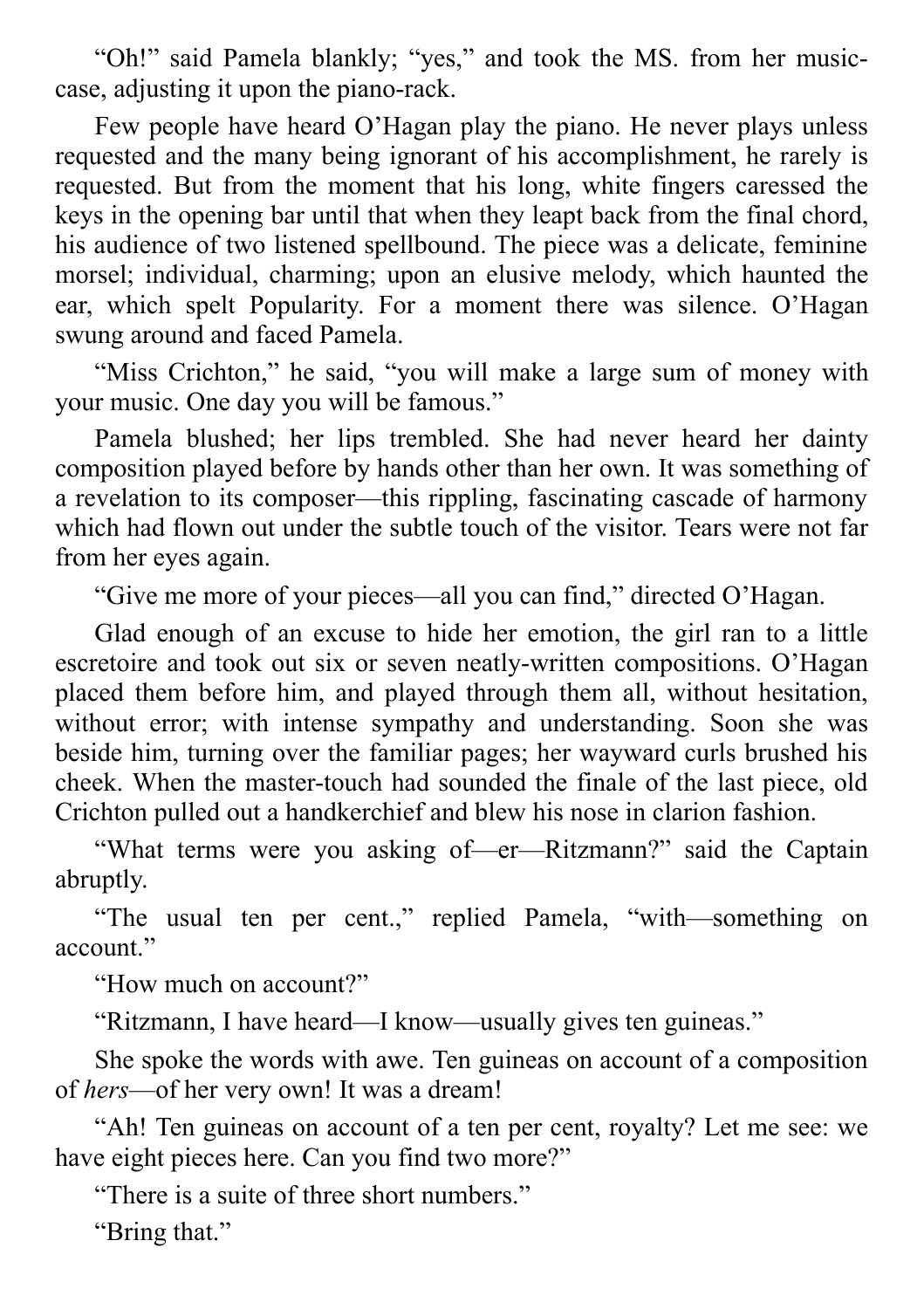Pamela found it, and brought it. O'Hagan played it, and was delighted.

"Four sharps," he criticised, "are bad in a composition designed for general popularity. Would it lose by transposition into a more simple key?"

"I think not," said Pamela.

"Well," continued O'Hagan, "it is a matter for discussion later. May I take these with me?"

"Of course!" said Pamela. "But——"

"Can you give me until Thursday to place them for you?"

"To place them! To place *all* of them?"

"All of them! Can you give me until Thursday?"

Pamela's pretty eyes were widely staring.

"You overwhelm me! Do you really mean it?"

"Will you wait until Thursday and see?"

"Of course!" said Pamela.

# **IV.**

—————

#### **A MUSICAL INTERLUDE.**

<span id="page-17-0"></span>O'HAGAN ENTERED my rooms with the impressive dignity of a Richelieu; in the very distinction of the man there is something opulent. His refined *insouciance* surpasses anything of the kind one could imagine.

"Will you do me a trifling service, Raymond?"

"Consider it as done."

He threw himself into the blue Chesterfield lounge with the native grace no lesser man could hope to imitate. His pose suggested that a rapier hung at his hip and must be taken into consideration. A plumed hat would have struck no discordant note but merely have harmonised with the purple-lined cloak. O'Hagan's head one might surmise to be from a study by Van Dyck.

"I am running around to Ritzmann's, the music-publishers, in Berners Street."

Now, I noted that he carried a full portfolio.

"At last you have decided to enter the field? You do wisely."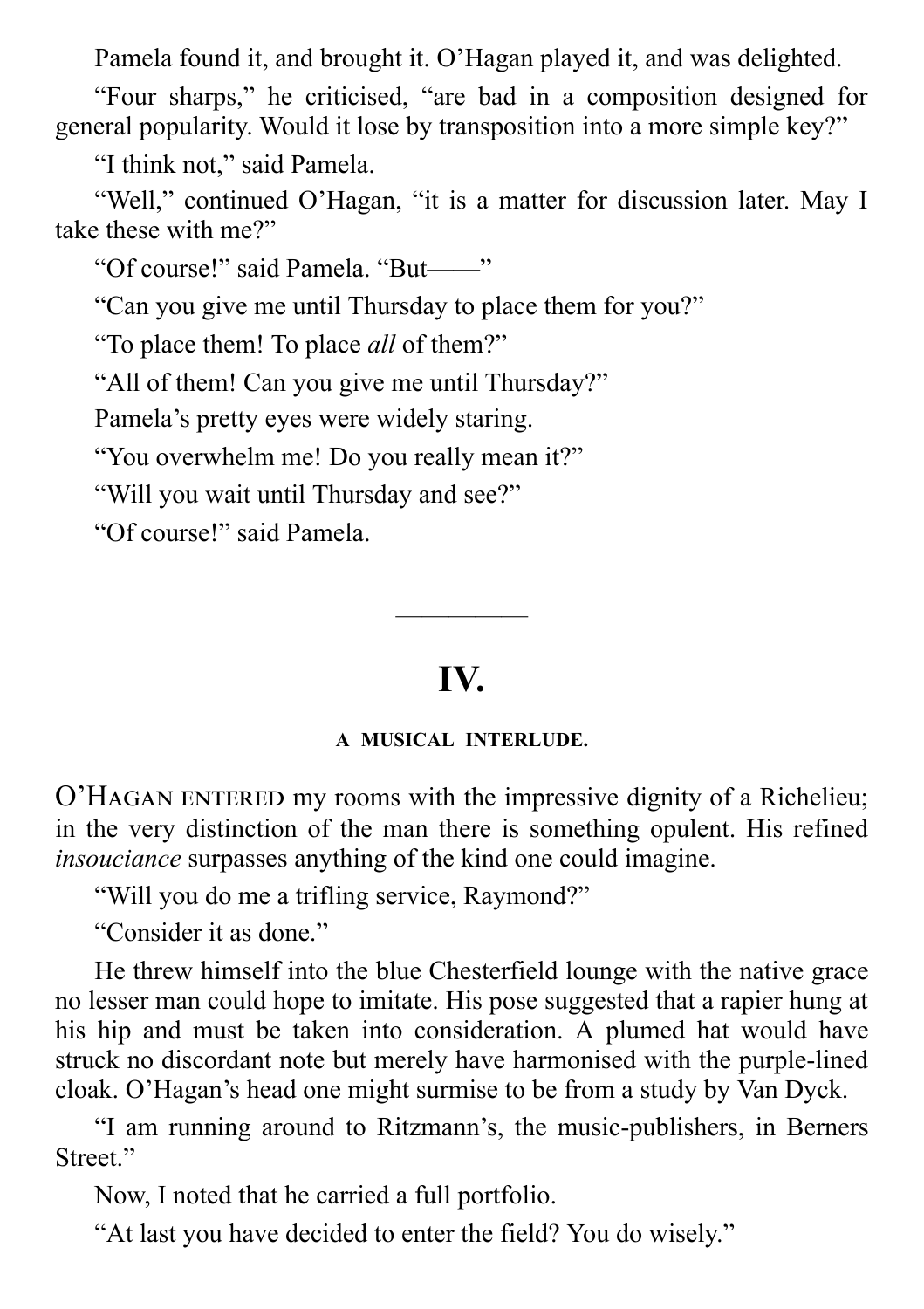"I am acting on behalf of a friend—a lady."

"Indeed. What part do I play?"

"Come along. I will explain."

We walked up Oxford Street to the corner of Berners Street. O'Hagan creates a sensation wherever he appears: I am hardened to this.

"You will reconnoitre, Raymond. You will send in a card—anybody's card but your own—to Mr. Paul Ritzmann."

"What!"

"You are representing Messrs. Angelo Morris, of Monte Video! Probably there is no such firm; I invented the name. You are prepared to handle Ritzmann's dance-catalogue throughout the southern continent. If he declines to do business, no matter; if he is interested, make an appointment at your hotel—the Savoy sounds substantial without being gaudy."

"What is the object of this mendacity?"

"To learn if there is a second door to Ritzmann's office; another than that opening on the shop. If there is, come out by it at all costs, and note where it leads you to. I think, and hope, it will open on a corridor communicating with the street. From what I know of Ritzmann I feel confident that there will be such a private entrance. You will note, also, where the *other* end of this hypothetical passage leads to. Probably it will be to a stair. Finally, you will report respecting the occupant of the suite of offices above—the suite to which this stair should conduct you."

"I am not confident," I said; "but I will do my best."

Three minutes later I was ushered into the Semitic presence of Mr. Paul Ritzmann. Mr. Ritzmann had a corpulent person, a bald head, and an oily smile. He wore diamond rings on his left hand as well as on his right, by which token I knew that he was really rich. A Hebrew of the Ritzmann type buys a diamond ring as soon as he can afford it, and displays it upon his right hand. That is an advertising investment; it signifies that he is ambitious. But when his right hand is full and he begins to adorn his left it implies that his ambition is realised.

He made no plunge at my South American offer. He was very cautious.

"I will give you a ring at the hotel, Mr. Eddington." (I had sent in the card of Harry Eddington, who at the time was with an expedition looking for the South Pole.) "I dare say we may be able to fix something up."

"Good morning."

I made a plunge for a door on the left of his desk.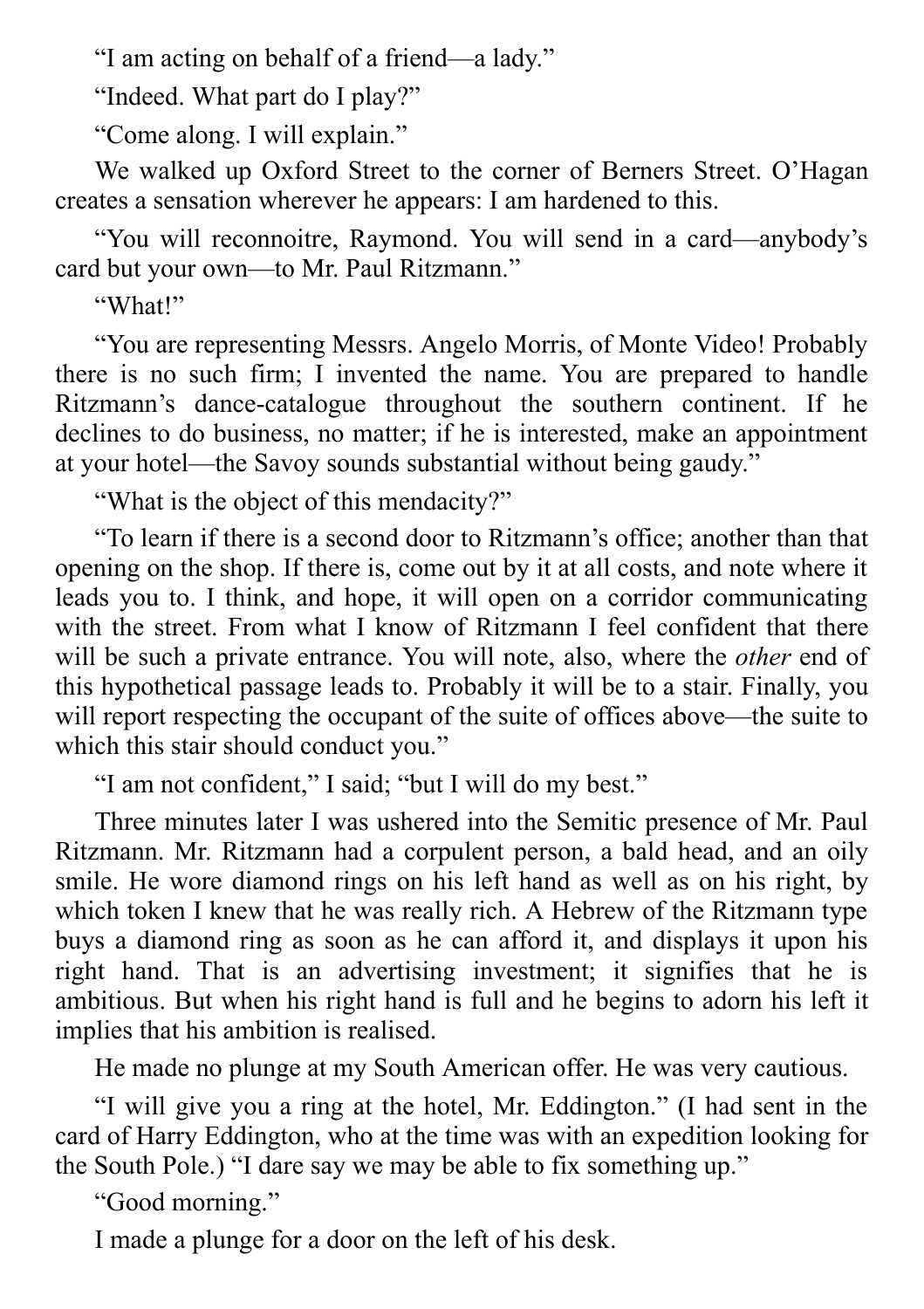"This way out, Mr. Eddington," came after me; but I was in the corridor, and closed the door behind me.

A white hand with extended fingers was painted on the further wall, and, beneath it, the words:

# HARRIS & HARRIS

*Domestic Employment Agency*.

Turning to the right, I passed out into Berners Street.

"It is well," said O'Hagan, musingly, when I had made my report. "You will now get back to the said corridor, without permitting yourself to be seen from Ritzmann's shop; you will wait by Ritzmann's private door, but on the stair side, so that when I come out he won't notice you. I shall hand you something; you will go up Harris and Harris's stair like a rocket, concealing, of course, the object referred to, and see about a cook. Then go home."

One pays for the privilege of O'Hagan's friendship.

I had not been at my post more than half a minute, when I saw O'Hagan pass in the street and enter the Ritzmann shop. I began to make notes in a note-book to excuse my loitering. Leaving me so engaged, you will please follow the Captain.

To a counter-clerk:

"Kindly inform Mr. Ritzmann," he said, "that the gentleman he is expecting will see him."

"Yes, sir. Certainly, sir. Will you take a seat!"

This, the shop staff were decided, was either a distinguished Russian composer or a gentleman of title interested in a new musical comedy for the "Gaiety."

A moment later:

"Mr. Ritzmann will see you at once, sir. This way, if you please."

O'Hagan swung grandly office-ward, and entered to find Ritzmann standing to greet him.

The clerk was about to retire.

"My good fellow," called O'Hagan, "Mr. Ritzmann and I are not to be interrupted upon any account."

The clerk bowed and retired. Ritzmann stared.

"You say I was expecting you, Mr.——?"

O'Hagan smiled, waving his hand reassuringly.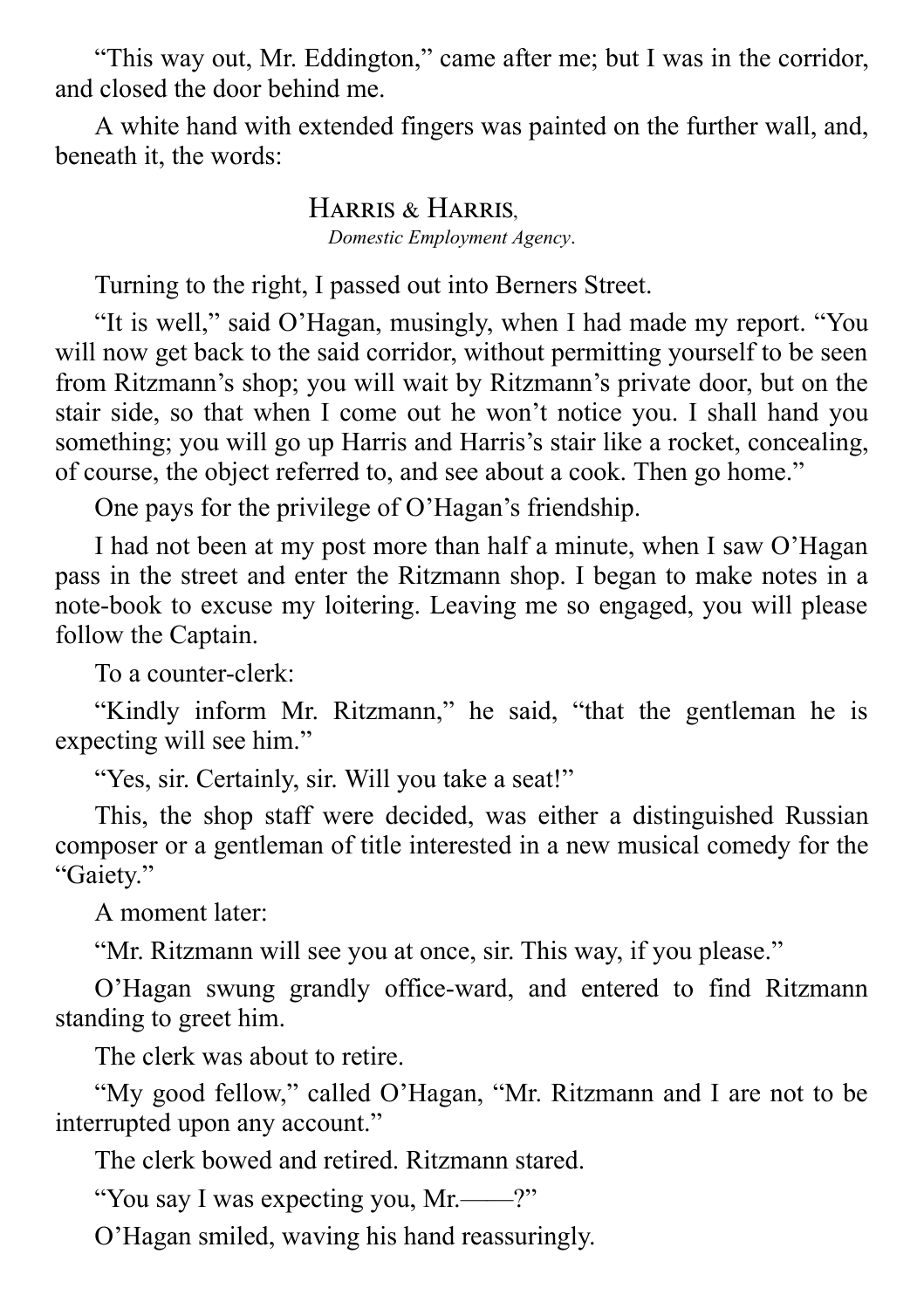"Pray be seated, Mr. Ritzmann."

Mr. Ritzmann accepted the invitation, and O'Hagan sat upon the edge of the desk facing him. O'Hagan was between Mr. Ritzmann and the bell.

"I have decided to place with you for immediate publication a parcel of charming compositions—nine in all."

Ritzmann's eyes began to protrude.

"They are these."

O'Hagan opened the portfolio and set the heap of MSS. on the desk.

With frequent sideway glances at his extraordinary visitor, Mr. Ritzmann began to look at the music.

"Why," he burst out, suddenly, pushing the whole of it towards the Captain, "all this stuff has been submitted by post, and declined! All but this thing; and Miss Crichton was here only the other day with it. I don't want the junk, my dear sir! If I'd known that's what you——"

O'Hagan waved him to silence.

"Of all these things I am fully aware, Mr. Ritzmann; but I thought I had explained that I had selected you to publish these compositions?"

The other clutched the arms of his chair.

"*Selected* me?"

"That was my expression. Had the music been worthless——"

"It *is* worthless! Piffle!"

"Had the music been worthless I should not have offered it to you. But each of these nine items is a sound speculation. We shall require nine agreement-forms."

Ritzmann, staring, rose slowly to his feet.

"Sit down, Mr. Ritzmann."

Ritzmann moistened his thick lips preparatory to comment.

"Sit down, Mr. Ritzmann."

He sat down; and his fleshy hands were not quite steady; the diamonds danced and sparkled. He managed to achieve coherent speech:

"This is a damn big bluff! But if you bluff from now——"

"You have royalty-forms in your desk; we shall require nine."

Ritzmann got on his feet and plunged for the bell. He was hurled back with violence; and his eyes protruded unnaturally at sight of the pistol which pointed at his bald skull.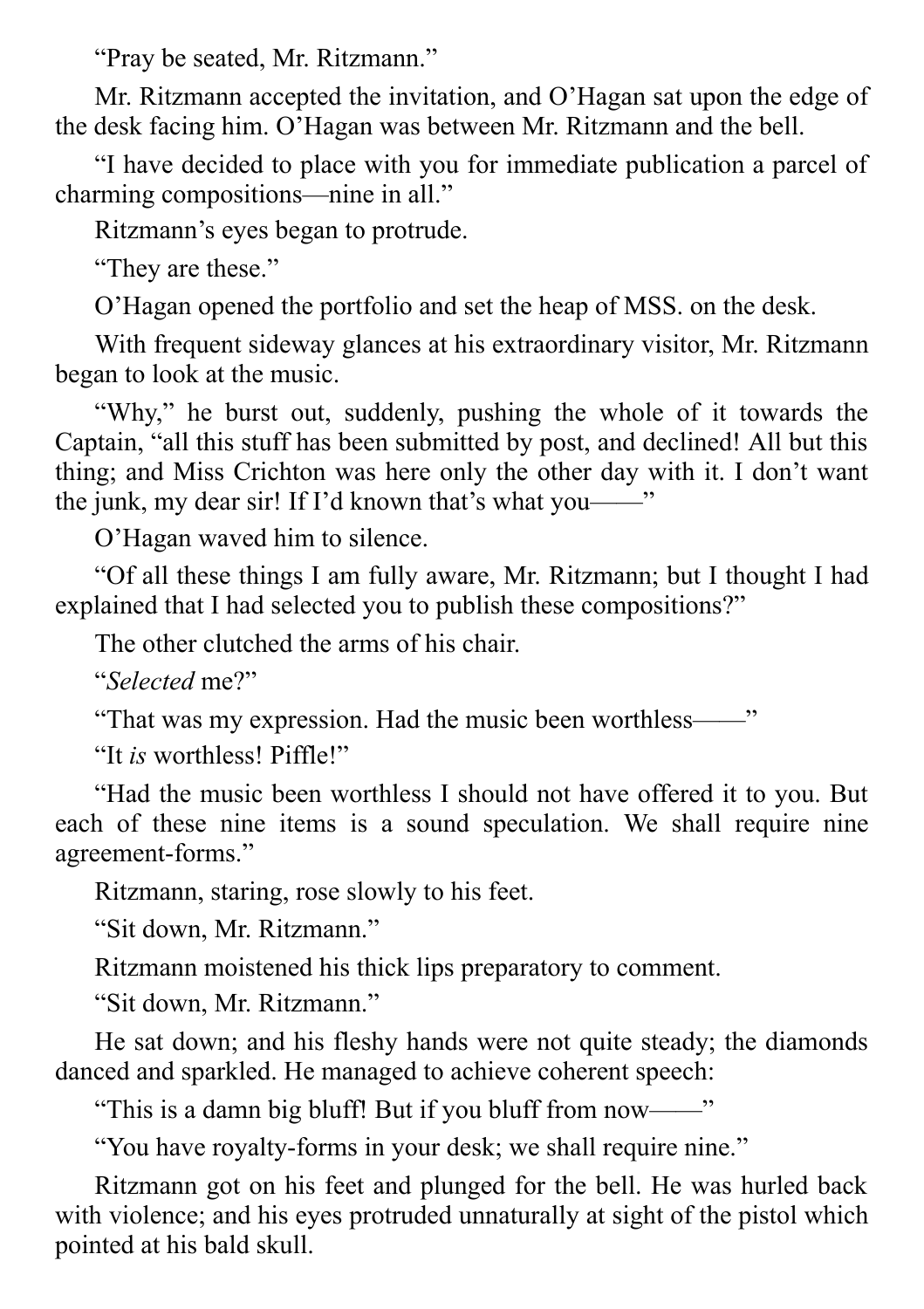"Nine forms, Mr. Ritzmann."

"You must—be mad. You—dare not——"

"There you are in error. I would shoot you without compunction. If I failed to escape I should shoot myself. I have nothing to live for, and I should go to eternity with that one good deed to my credit. I will dictate the titles of the nine pieces and you will fill in the forms."

Ritzmann's face grew ashy. He looked a stricken man. The bundle of forms shook and rustled like autumn leaves in a breeze. Unemotionally, O'Hagan read out the titles; shakily, all but illegibly, the publisher wrote them in. Form after form was filled updated and signed. Two, O'Hagan rejected as quite illegible. But at last he was satisfied, and pocketed the nine.

"Ten guineas on account of each," he said; "that will be a cheque for ninety-four pounds, ten shillings, payable to Miss Pamela Crichton."

Ritzmann's face showed that he was contemplating rebellion.

"I shall count ten, Mr. Ritzmann!"

The cheque was drawn up and signed. O'Hagan carefully folded and placed it in his pocket-book.

"Good day," he said, and backed towards the door.

He opened it and stepped out into the passage. He had not closed it ere with bell and husky voice Ritzmann was summoning assistance.

O'Hagan handed me the pistol. He took out his cigarette-case and selected a cigarette. Before he had found his matchbox I was upstairs and inside Messrs. Harris and Harris's office. It must have been at about the moment when I was stating my lack of a suitable parlourmaid, that three clerks, rushing out of the shop, intercepted the Captain, as, match in hand, he stood at the street-end of the passage.

They would have seized him; but O'Hagan's eyes can quell.

"Your dirty hands off! The meaning of this outrage?"

Trembling, grey-faced, Mr. Ritzmann joined the three clerks. A fourth, who had been detailed to that duty, returned from an adjacent corner with a constable.

"Arrest that man! He has robbed me!"

O'Hagan closed his matchbox with a *click* and fixed his eyes upon the officer.

"Constable," he said, with dignity, "step into the shop. This is an outrage for which Mr. Ritzmann shall pay. Step inside if you please—all of you."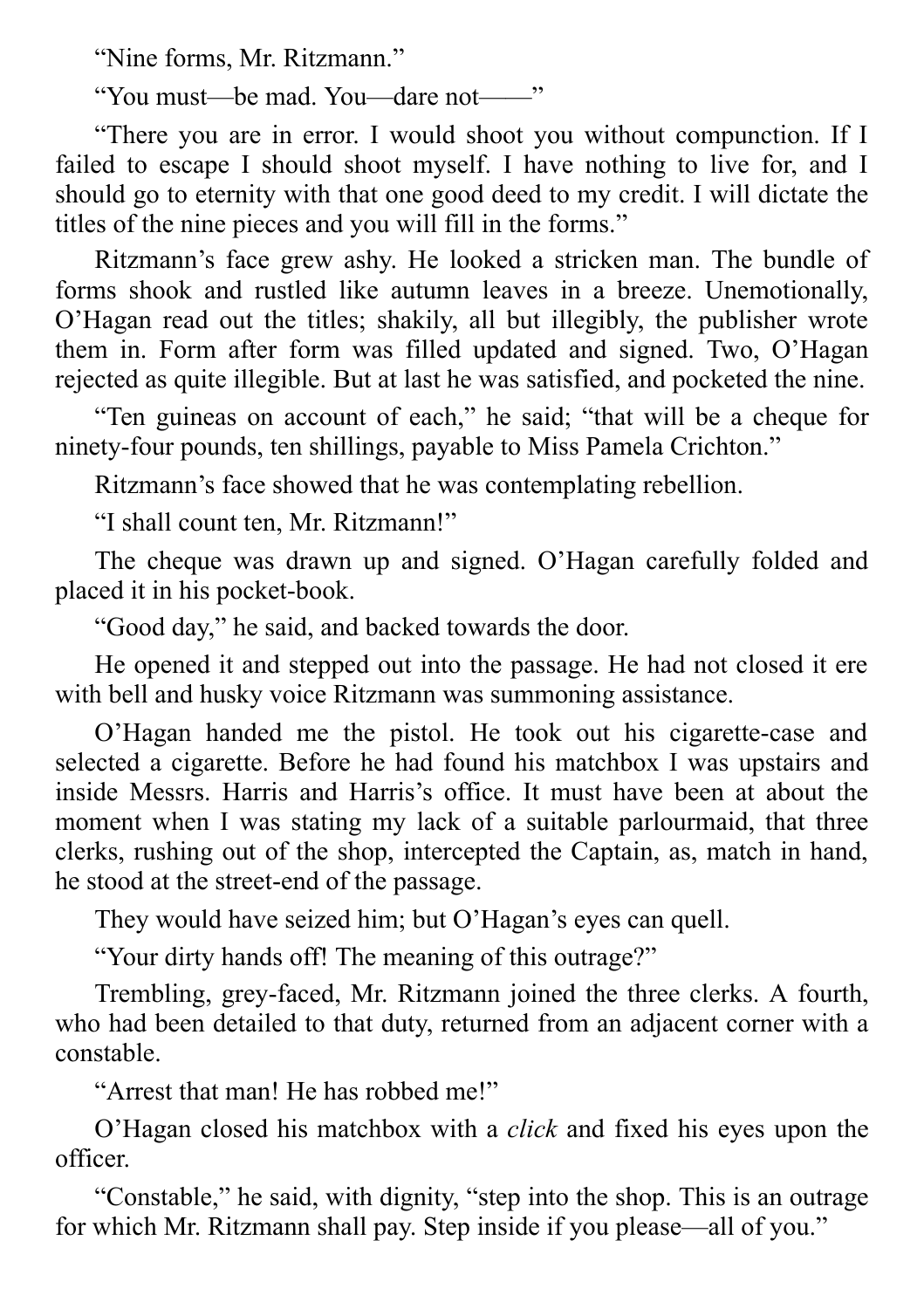The wide-eyed clerks returned to the shop. Ritzmann, never taking his gaze from O'Hagan, but keeping at a safe distance, entered behind the Captain, clutching at the perplexed policeman and whispering: "He has robbed me! He's got my cheque in his pocket!"

Having entered the shop,—to the excited clerks:

"Return to your duties, good fellows!" ordered O'Hagan. "I am not accustomed to be made an object of vulgar curiosity! Mr. Ritzmann, lead the way to your office. Constable—follow."

The odd trio entered Ritzmann's sanctum. O'Hagan closed the door.

"He's dangerous!" cried the publisher. "He carries a pistol!"

O'Hagan raised his hand.

"The officer, Mr. Ritzmann," he said, "is prepared to do his duty. But you have not stated your case. Of what am I accused?"

"Of extorting money from me, at the point of a pistol!"

"Officer! You have my permission to look for the weapon!"

The constable ran his hands over O'Hagan.

"Excuse me, sir," he reported to Mr. Ritzmann, who was now regaining colour and perspiring freely, "but the gentleman hasn't got any pistol on him!"

"He's dropped it in the passage!" yelled Ritzmann. "He——"

Again O'Hagan raised the forceful hand.

"One of your clerks can go and look; and would you be good enough to request your manager to join us?"

The necessary instructions were given, and the manager appeared. O'Hagan threw down his bunch of agreements and displayed the cheque.

"Sir," he said to the manager, "are these in order?"

"He made me do it!" cried Ritzmann hoarsely, "at the point of a pistol!"

A shopman entered to report that there was no pistol in the passage. Ritzmann began to swear.

"Silence!" thundered O'Hagan. "Silence! you contemptible scoundrel!" To the manager: "Are those agreements and this cheque quite regular?"

"Well," said the manager, glancing deprecatingly at his employer—"I can see nothing irregular about them. They are in your writing, Mr. Ritzmann!"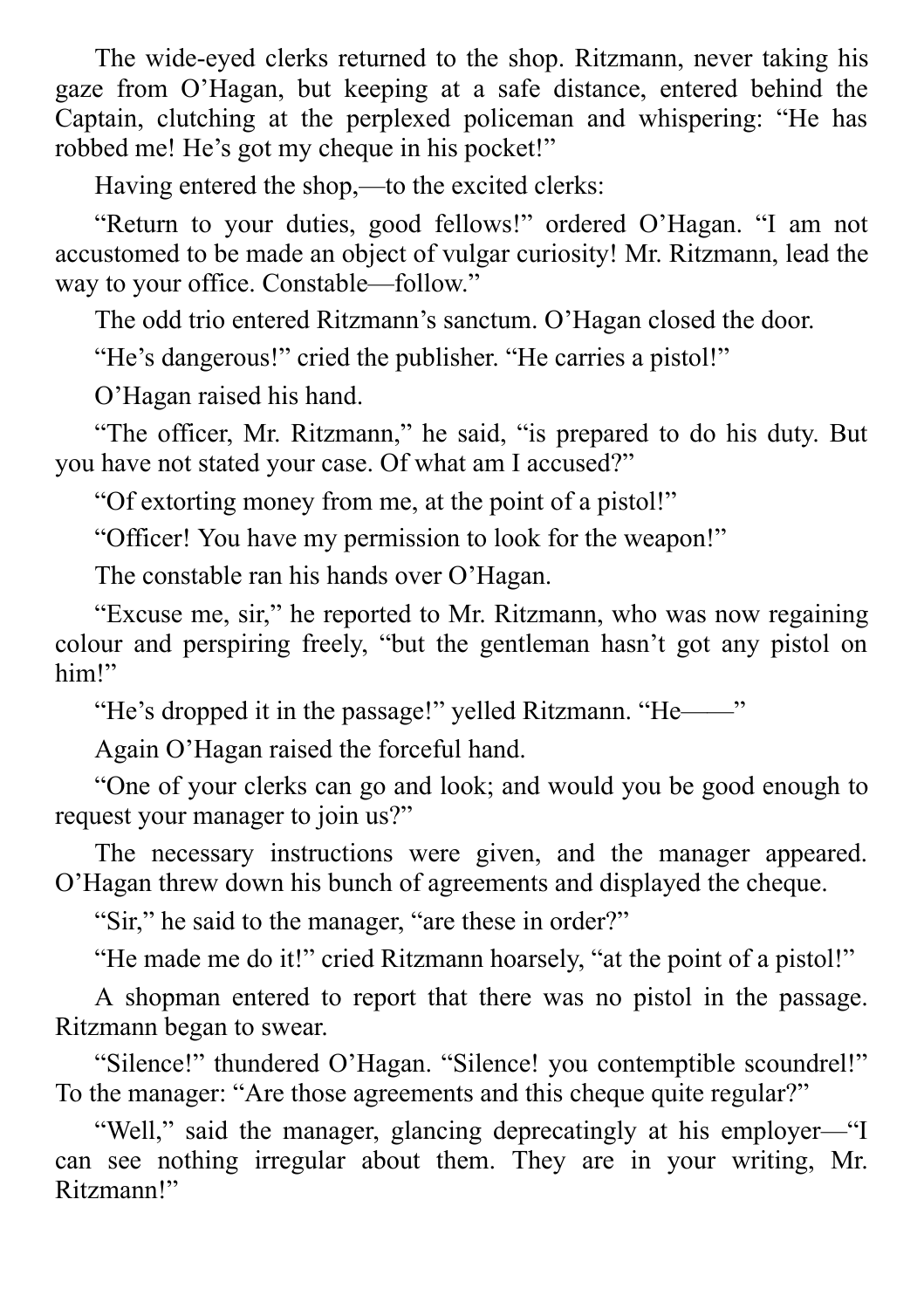"He held a pistol to my head!" cried the publisher. "You're a pack of fools! Fools! Officer! will you do your duty and arrest that thief!"

O'Hagan took a stride towards the speaker.

"Stop him!" quavered Ritzmann, paling. "He——"

"Mr. Ritzmann," said O'Hagan calmly, "you are a low blackguard! Repenting of your bargain, you invented this cock-and-bull story as a means of evading it! Knowing me to be a man who has led an adventurous life, you thought yourself safe in charging me with carrying arms! I have several witnesses to the fact that you have grossly slandered me. That your charge is absurd—insane—worthy of a 'penny-dreadful'—renders it none the less slanderous. You will either apologise, here and now, or—there is my card. My solicitor will take charge of the matter in the morning!"

Down on to the desk before the bewildered Ritzmann, O'Hagan cast his card. Like everything appertaining to that remarkable man, his card is impressive, unusual, striking; a battery. Mr. Ritzmann, his manager and the constable, read the following:

> *Capt. the Hon. Barnard O'Hagan***, V.C., D.S.O.**

*Junior Guards' Club.*

The constable stood stiffly to attention, and saluted.

"What am I to do, sir?" he asked—of O'Hagan.

"Ring up Gerrard 04385!"

Ritzmann dropped into his chair and sat there with bulging eyes. The constable, amid a surprising silence, took up the telephone and got the desired number.

"Ask if that is the Junior Guards," directed O'Hagan.

Yes, it was the Junior Guards.

"See if Colonel Sir Gerald Fitz Ayre is in the house."

The name of that celebrated soldier electrified the Captain's audience. Fitz Ayre was found and came to the telephone. O'Hagan took the receiver from the now extremely respectful officer.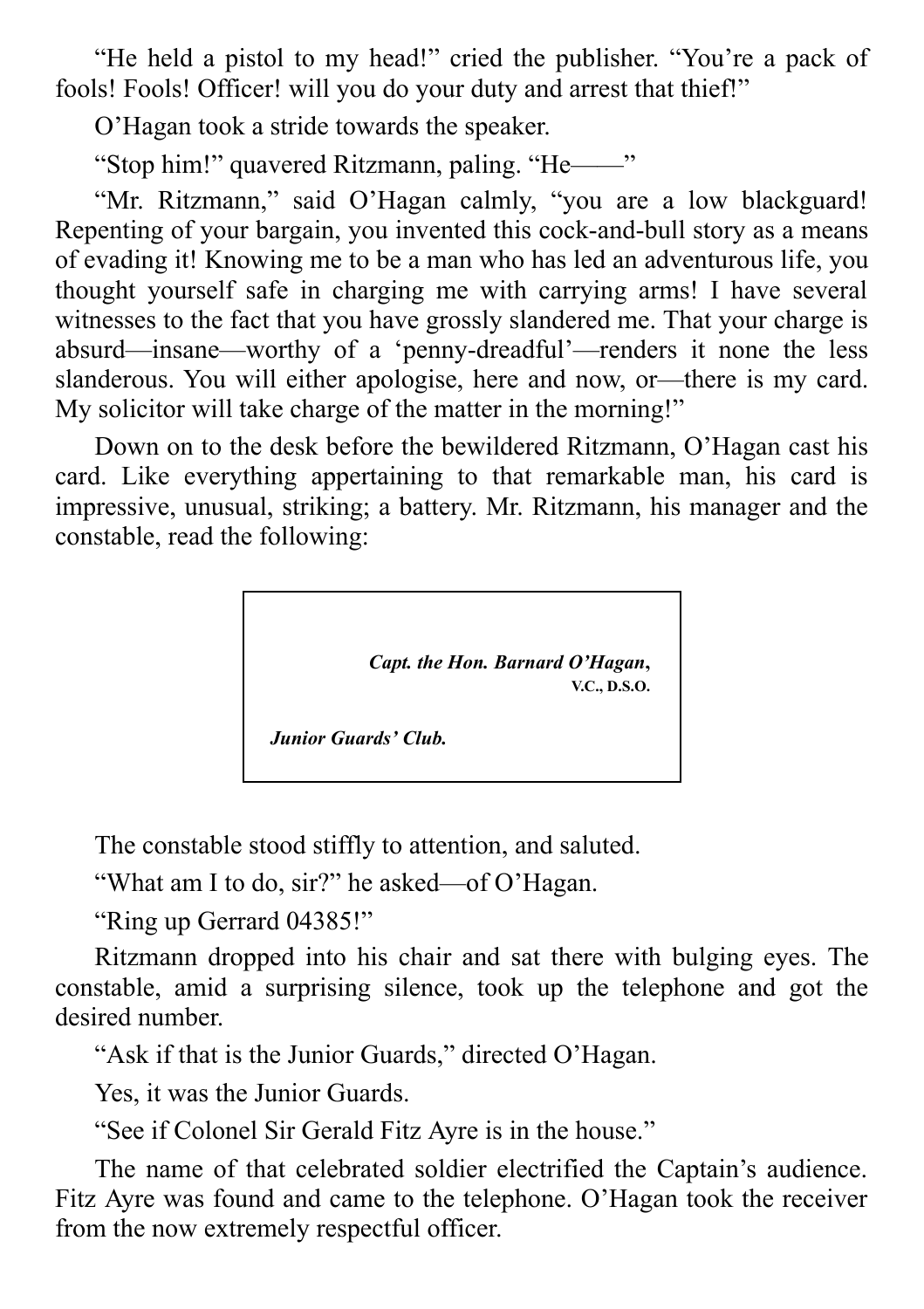"That you, Fitz Ayre? Yes; O'Hagan speaking. My confounded eccentricities of costume have got me into hot water again! Will you please *describe me* to the person who is now coming to the 'phone! Yes. Thank you."

Ritzmann, summoned imperiously, took the receiver in his trembling hands. But he did not listen to the Colonel's florid description of O'Hagan's person; for his mind was otherwise engaged. He knew himself the victim of a tremendous bluff, but, now, he knew the bluffer for one above his reach; he knew, moreover, that he lacked evidence, and that he had been guilty of a slander which might cost him thousands. Pamela Crichton's music was quite saleable. He would lose nothing by the deal; he would see to that. His course was clear.

"Thanks. Good-bye."

Ritzmann turned to O'Hagan.

"I apologise, Captain O'Hagan!" he said. "I was mad! Officer—a sovereign for you!"

\* \* \* \* \*

"May I present my friend, Mr. Lawrence Raymond?" said O'Hagan. "This is Miss Pamela Crichton, the clever composer I spoke about! Isn't she a picture?"

She was. But she blushed furiously. O'Hagan handed her a bundle of agreements. As she looked through them, her flushed cheeks grew quite pale. When a cheque for ninety guineas was placed in her hands, frankly, I thought she would have swooned.

Old Crichton, hovering about in the dingy background, showed as a man who is dazed beyond comprehension.

"Oh, Captain O'Hagan," began Pamela, and her pretty eyes were troubled, "how can I thank you! Why have you done this—for *me*?"

"Because you are *you*, Pamela!" said O'Hagan. "Because you are so very charming, and because one day you will be so very famous!"

Pamela met his eyes frankly—and was content.

Throughout our brief stay, O'Hagan's treatment of the girl was worthy of the days of chivalry. Never, for a moment, did he presume upon that superiority of blood which is so real in his eyes, nor upon the service he had done this newsagent's daughter. When we took our leave he kissed her hand in his astonishing, cavalierly way, tactfully ignoring her sweet confusion, clapped her father patronisingly upon the back—and swung out of the shop,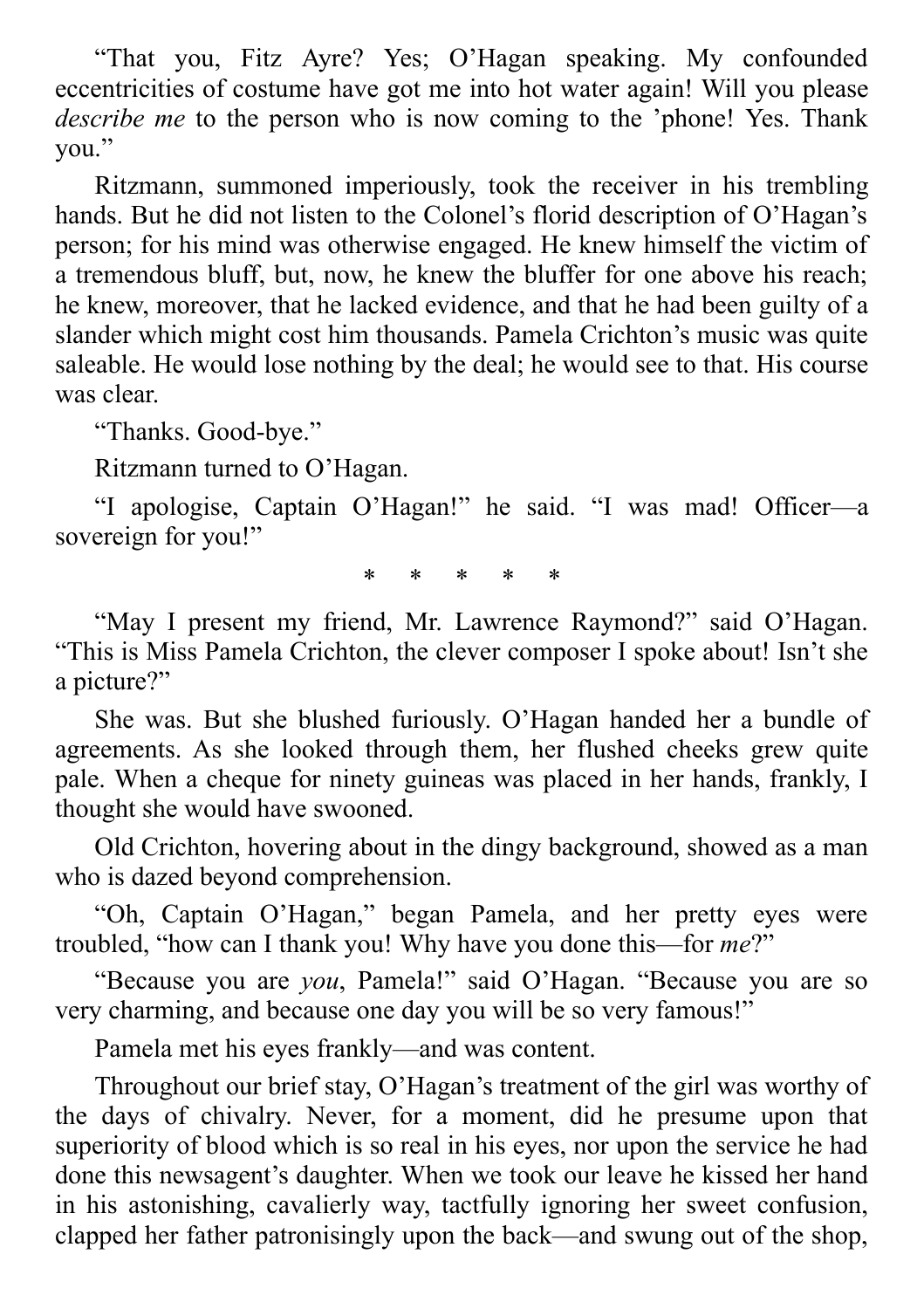a gentleman full three hundred years behind his time—the only living being who has recovered the Grand Manner.

You would like to meet my friend O'Hagan.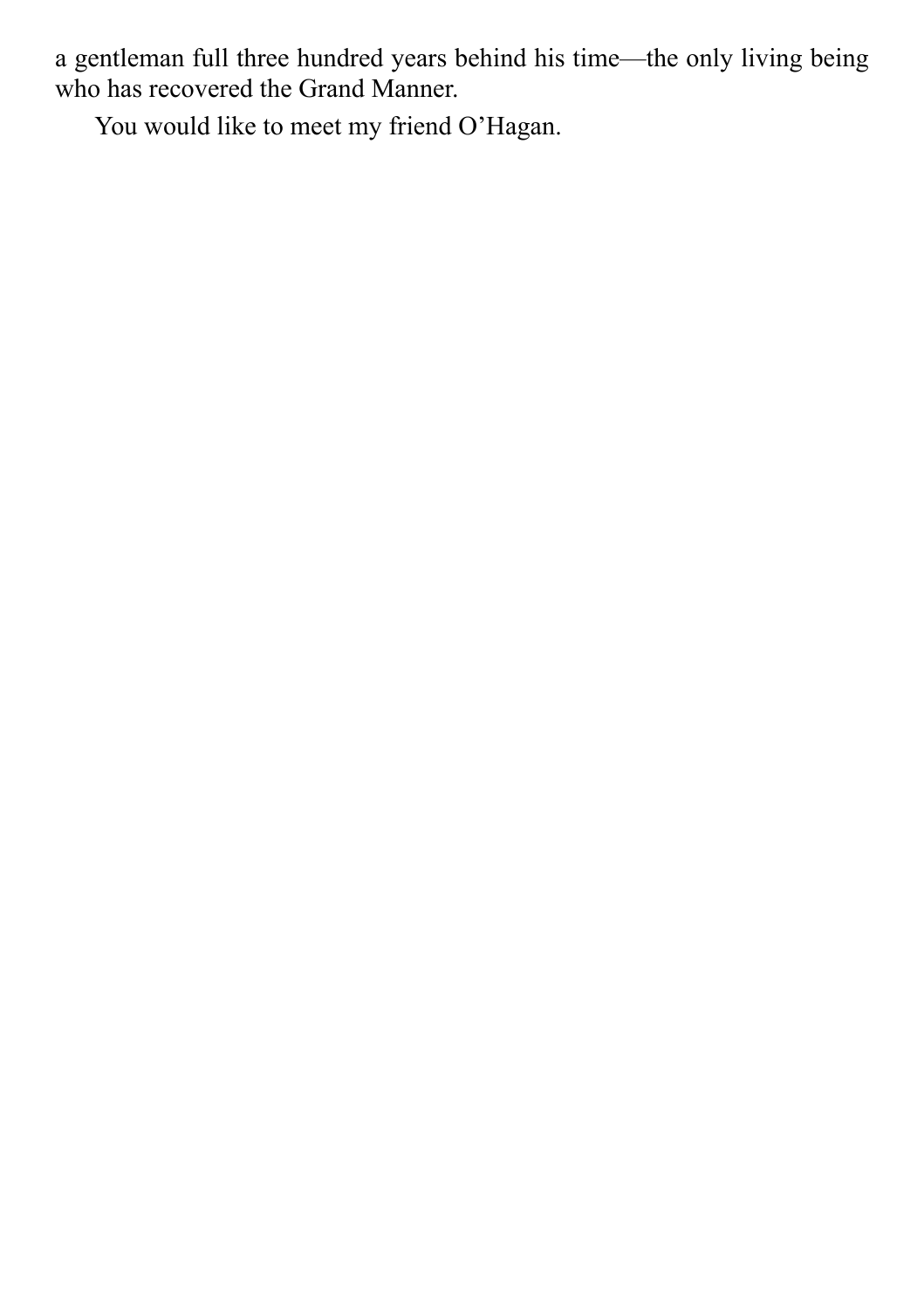# EXPLOIT THE SECOND.

# HE CLEARS THE COURSE FOR TRUE LOVE.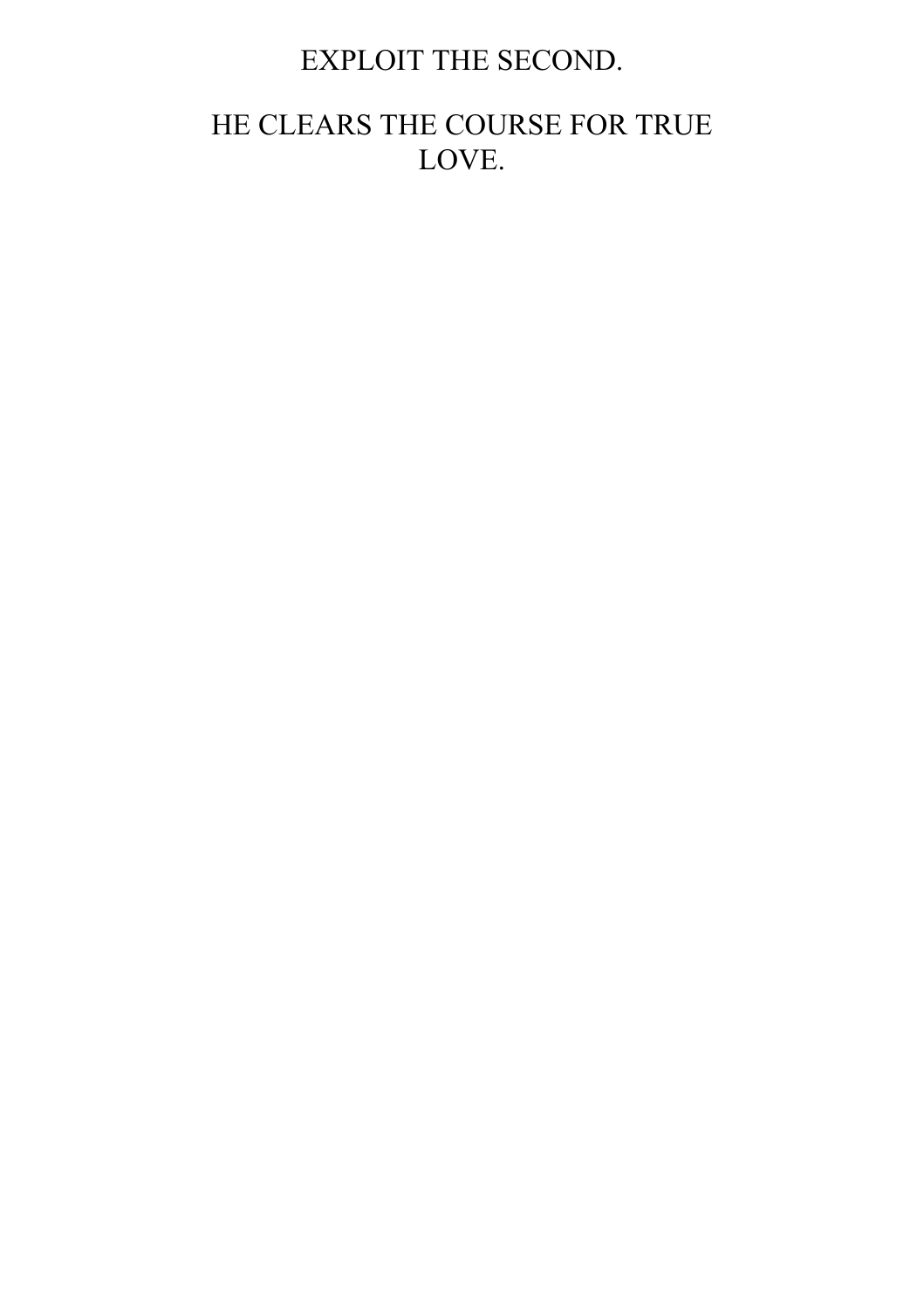## **EXPLOIT THE SECOND.**

# <span id="page-27-0"></span>**HE CLEARS THE COURSE FOR TRUE LOVE.**

**I.**

#### **THE GLOOMY CAVALIER.**

THAT class distinctions should be marked by insuperable barriers is a theory that amounts to a religion with O'Hagan. The *caste* system of India is delightful to his exclusiveness. I think, between patricians and plebeians, he would like to erect a series of stone hedges. To the voice of Democracy he is deaf, and would have a governing body selected from the oldest families in the kingdom.

"To-day," he will declare, "there are many gentlemen externally indistinguishable from grocers' assistants. I know dukes who look like head waiters, and head waiters who look like earls."

He throws back the folds of his astonishing satin-lined cloak, more fully to reveal its inner splendour.

"I, myself," he confides, "have been mistaken for an impresario, and once for a professional conjuror. I have repeatedly been compelled to thrash my man in order to check attempts at familiarity."

He sighs for the days when nobility unmistakably proclaimed itself; when an aristocrat was disgraced who dabbled in commerce and a tradesman castigated who raised his eyes above the level prescribed for him.

"A gentleman," says O'Hagan, "is never at a loss for the right word at the right time. He knows when to throw down the gauntlet, and when to apologise (to his equals). In this way, factitious gentility often is unmasked."

In support of this contention Captain O'Hagan will tell you a story.

One evening, at about seven o'clock, he chanced to be standing upon the corner of a prosperous suburban avenue in an exclusive, if slightly snobridden, district. As my memory serves me, he was waiting for a cab.

Merely to say that Captain O'Hagan stands upon a corner is to do poor justice to the verity. O'Hagan not only stands upon a corner; he occupies and ornaments it. With picturesque head, hatless, aloft—something of a rebuke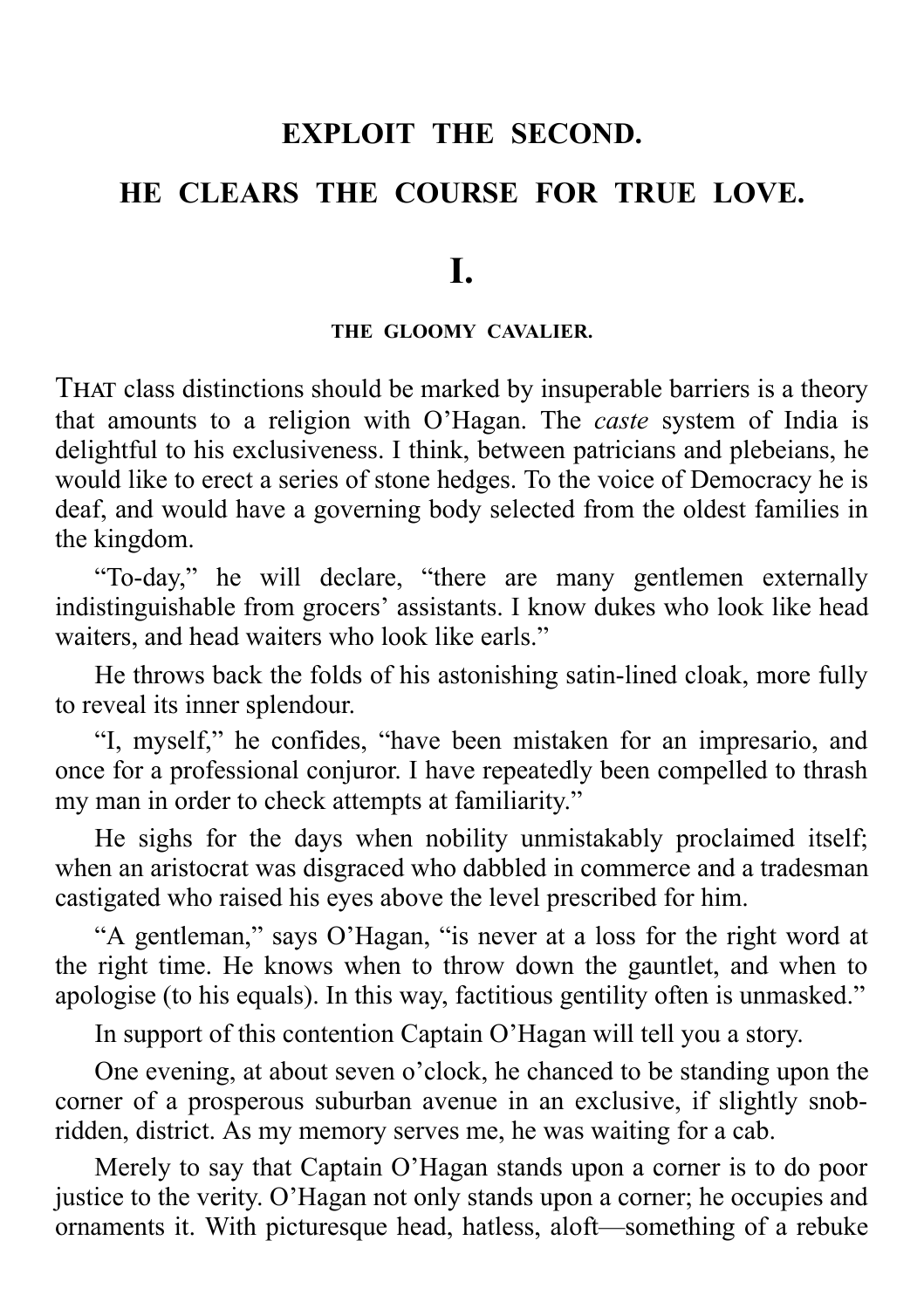to the Lady O'Hagan who was a contemporary of Charles II.—one gloved hand resting upon the heavy ebony cane, two fingers of the other dangling the large monocle, dependent on its black silk ribbon, his is a figure for long remembrance.

From the avenue came a lady escorted by a gentleman. The lady was young and pretty; her face peeped out from her wraps bewitchingly; and she carried one of those feminine sachet arrangements, in which, by the light of the street lamp, she anxiously searched. Her companion ransacked his overcoat pockets, his dress-coat pockets, his waistcoat and trousers pockets; and even looked in his crush-hat. When, following a hurried colloquy, he retraced his steps.

O'Hagan, his monocle held some three inches from his left eye, surveyed the charming figure, which now added a new beauty to the corner, with critical aesthetic appreciation. Do not suppose the attention a rude one. O'Hagan is incapable of rudeness to a woman. In another it had been rudeness—yes; but O'Hagan's frank interest, though embarrassing, is an exquisite flattery. His approval is a superb tribute.

He approved. The lady was not unaware of this, nor in the slightest degree displeased. Returning the forgetful cavalier, the pair moved away past the Captain. And two bright eyes acknowledged admiration with a discreet glance swift as a rapier thrust.

But Jealousy has as many heads and as many eyes as Siva; nor has it a lesser malignancy. The man turned; strode back to O'Hagan.

"What do you mean, sir, by staring at my friend in that way?"

His voice, his gaze, his attitude, were truculent. O'Hagan was delighted with such a display of spirit. He dropped the glass and bowed.

"If your friend has complained of me, sir, I shall never forgive myself."

"I await no complaint from her. *I* am complaining, confound your impudence!"

O'Hagan raised the glass again, measuring the depths of the speaker's resentment. He considered the words ill-chosen and ill-mannered; and instantly had revised his estimate of the speaker's character.

"An entirely different matter, sir," says he. "*You* can go to the devil."

The other flushed and thrust himself nearer to the suave Captain.

"You overdressed puppy!" he rapped furiously. "I have a mind to knock you down!"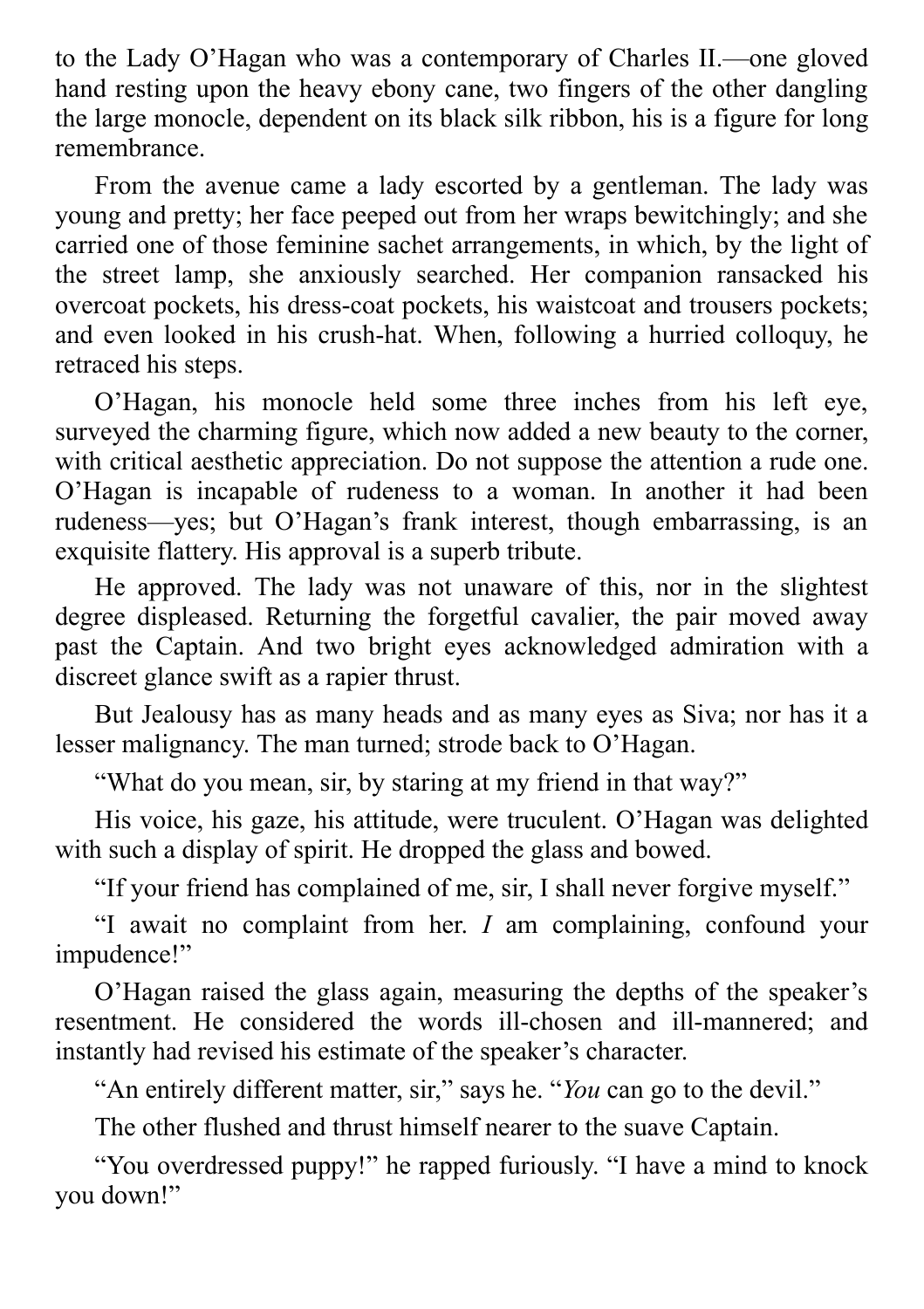Dropped the monocle; and a slip of pasteboard was thrust into the hand of the irate man.

"Your card, sir!" demanded O'Hagan. "At a more fitting time I will afford you every facility."

"I only exchange cards with gentlemen! sneered the other, savagely; and tore into fragments the one he held.

"Your card, sir!" repeated O'Hagan sternly. "You have insulted me, and I demand an opportunity to reply to you. Your card, sir!"

"Be damned to you!" said the other—and walked off to rejoin the lady.

O'Hagan was but a pace later beside her. He bowed, as no man has bowed in England since the days of plumes and lace.

"Madam, permit me to offer you my most humble apologies for having annoyed you!"

Innocent eyes, with an imp of mischief dancing in their shadowed pools, met the Captain's.

"You are mistaken, sir. You have not annoyed me in the slightest!"

("She was a born coquette," O'Hagan has confided to me; "but devilish pretty and full of spirit. Too joyous a nature by far to dovetail with the sourjowl who had insulted me.")

"Then permit me to apologise for your friend," continued the amazing Captain, "who forces this necessity upon me by declining his card!"

"How dare you!" cried the friend, breathless. "Hang it all! I'll give you in charge if you continue to annoy me!"

"Your card, sir," persisted O'Hagan. "It is unavoidable that you afford me satisfaction for the insult placed upon me."

"Come along, Moira," breathed the enraged man, and offered his arm to the girl. "We shall be late for dinner. Never mind this lunatic!"

They proceeded. O'Hagan paced gloomily beside them. Some twenty yards thus; then:

"Clear out, confound you!" cried the man, turning upon O'Hagan with a leaping blaze of passion. "By heaven, you will make me forget myself!"

"You have done so already—for which reason I demand to know where I may find you."

Choking—wrought upon to the limit of his endurance—the other stood, mouth atwitch, hands clenched.

"Your card, sir," said O'Hagan icily.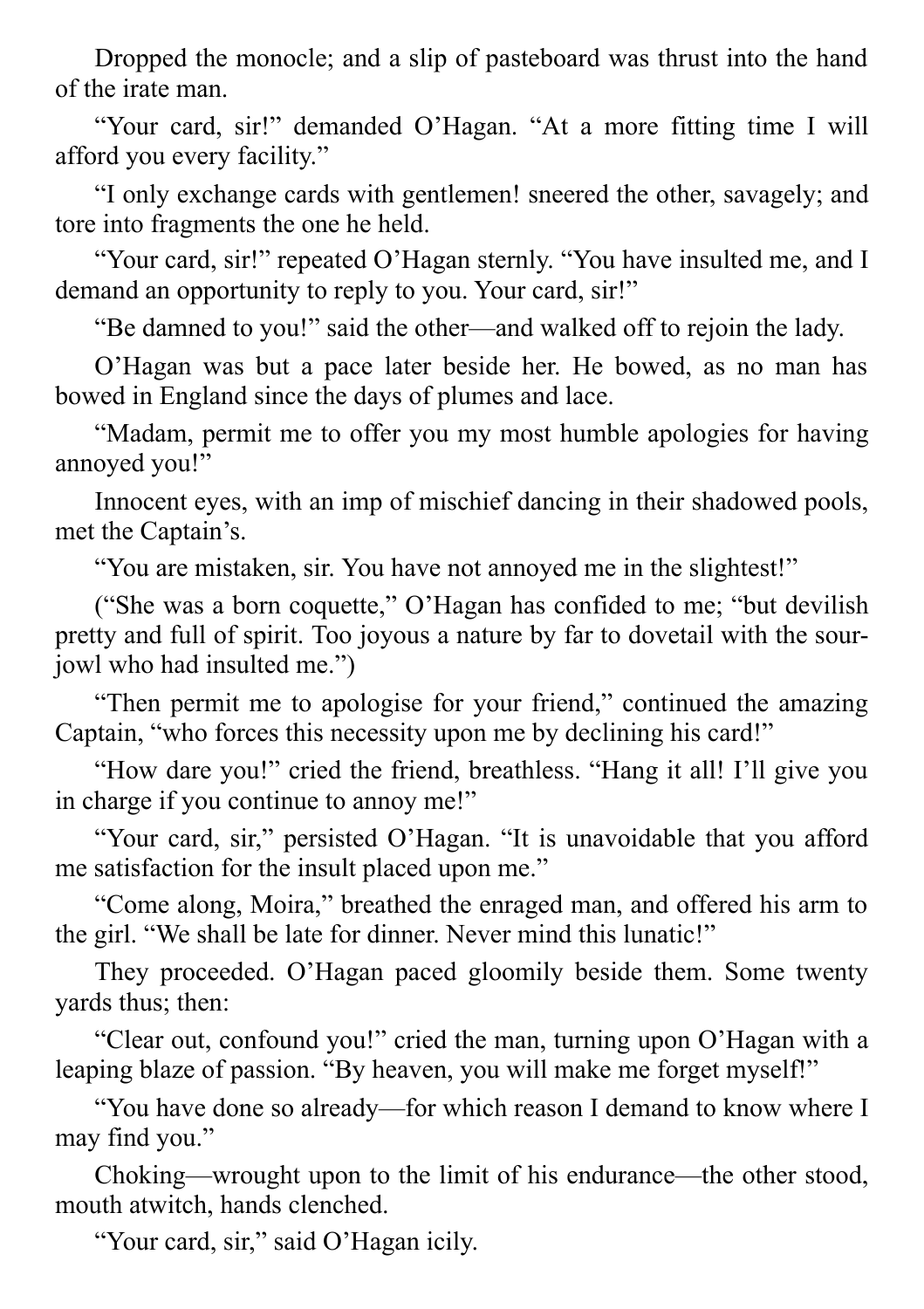The man addressed snatched again at the girl's arm and hurried her onward. Speech, now, was denied to him; his companion could feel how he quivered and shook in the gale of his emotions. Somewhat, she was frightened; but in part, too, the novelty of the situation pleased the romantic within her. She knew not what to say apposite to the strange impasse, so wisely said nothing.

Captain O'Hagan completed the silent trio.

Through a gate whose opening discovered a carriage-sweep they passed. Upon a neat lawn lights blazed out from every visible window of a substantial mansion. The obstinate and enraged stranger recovered command of his tongue.

"How dare you follow me into these premises!"

"I am not a spy, to follow any man," retorted O'Hagan. "I am *accompanying* you!"

The bell's ring brought a trim maid. In the cosy hall, where a fire crackled good cheer, and a well-assorted array of hats and coats bespoke a convivial gathering, several loungers were revealed. As the sour man and the pretty girl entered, the unbidden visitor heard the former mention the name of the host, "Major Trefusis."

Captain O'Hagan the maid eyed doubtfully. The new arrival smiled an evil triumph. But O'Hagan calmly handed his card to the girl.

"Request Major Trefusis to step this way!" he said.

His pose, as, standing just within the hall, he raised his glass and surveyed the guests, was a liberal education in deportment; his supreme selfpossession a pure delight, a thing humanly inimitable.

# **II.**

—————

#### **THE OTHER.**

<span id="page-30-0"></span>MAJOR TREFUSIS, retired, with an Indian liver but a warm heart, made a rushing entry, O'Hagan's card in hand.

"What! brought a friend. Repton? Delighted to have you, Captain!"

The sour and wrath-sore Repton raised a protesting hand. His hat and coat the maid had taken charge of; his pretty companion, not daring to dally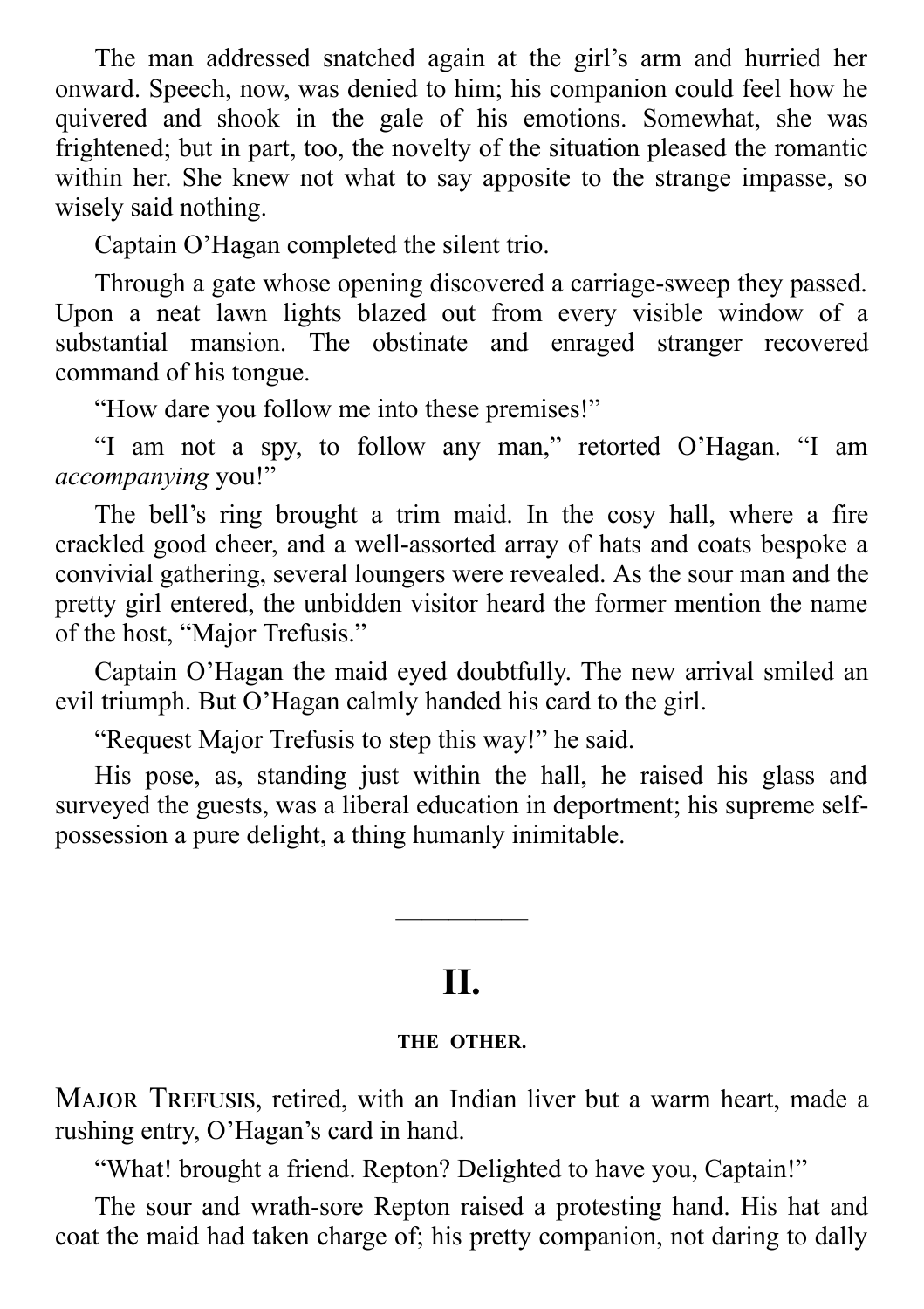longer, had escaped into a drawing-room, with a smothered peal of musical laughter.

"One moment, Major!" Mr. Repton drew his sandy eyebrows together and glared upon the intruder. "This fellow is no friend of mine, he imagines that I have offended him and has followed me here, demanding my name and address like a confounded policeman!"

O'Hagan fixed his eyes upon Mr. Repton with quelling glance.

"You have likened me to a confounded policeman, sir. For which new insult I shall pull your nose!" He turned to Major Trefusis, in that hour the most surprised man from Land's End to John O'Groats. "Mr. Repton is your guest, Major, and of him I shall say nothing, except that he has insulted me; deliberately, and several times. Our cause of misunderstanding is no concern of yours, happily; but as a brother officer and a gentleman you will support my claim to know where I may call upon Mr. Repton to-morrow?"

The Major's prominent, Cambridge eyes regarded the quivering Mr. Repton, whose wrath yet was badly bottled, and escaped in divers sibilant exclamations.

"Don't you know, Repton"—he said; "I mean to say, Repton, the Captain is within his rights, damme if he's not! Why the blazes won't you give him your card—what?"

"Because I don't choose to hand my card to any ruffian who cares to ask for it, Major!"

Thus, Mr. Repton, making an effective exit by the same opening as the lady.

Major Trefusis watched him go, and his red face grew redder, and his wiry moustache more aggressively porcupinish. He snorted, cleared his throat, and turned to O'Hagan—who anticipated him:

"I regret this incident exceedingly, Major. Pray accept my very sincere apologies——"

"Not at all, Captain—not at all! You're the O'Hagan who was with the —th Irish Guards in South Africa—what? Heard of you! heard of you! Delighted to meet you! It's an ill wind—what?"

They shook hands warmly.

"If Repton wasn't my guest—and my sister's guest," continued Major Trefusis, "I'd say he was a puppy and that I'd always thought so! But he's in my house, and I can't tell you what he doesn't want to tell you himself. You're just in time for dinner, Captain!"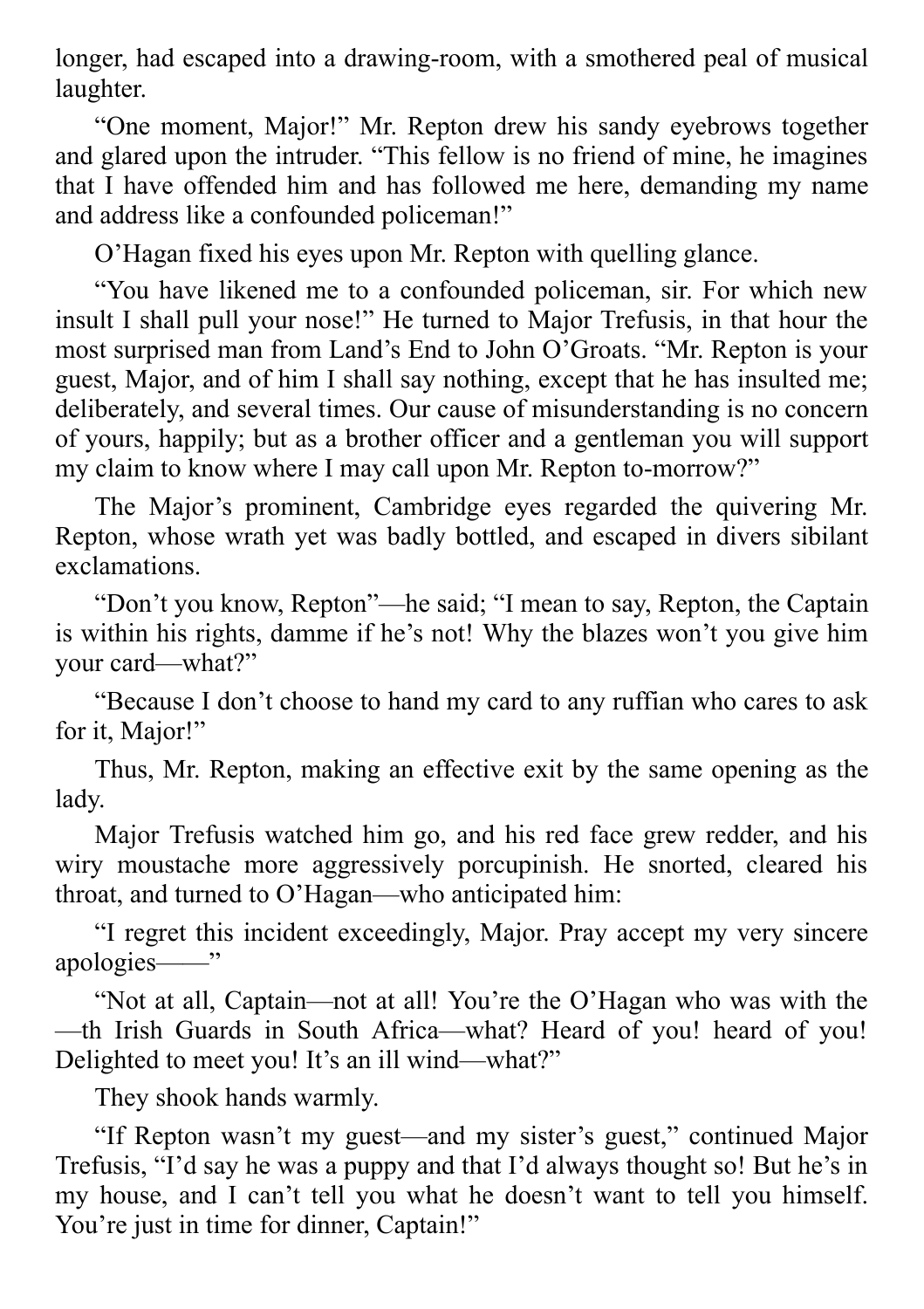"But, Major——"

"Give me your coat, man——"

"Really, Major——!"

"Brothers in arms and all that, what! Damme! you've *got* to stay!"

"I fear I am intruding——"

"Tut! tut! Come and have a peg. Just time! Were you in Kandahar when  $\frac{1}{\sqrt{2}}$  etc., etc.

And the pair, arm-in-arm, drifted off together—more strangely met than any two the classic muse has sung. O'Hagan's reluctance in a degree was sincere, for he had formed a strong attachment for the Major at sight and would not gladly have inconvenienced him. But, on the other hand, no human power, save of course physically superior force, could have moved him from that house until his scrupulous honour was satisfied. Had his host proved of a different kidney, then O'Hagan patiently would have patrolled the neighbourhood until the reappearance of his man.

It is recorded, O'Hagan will tell you, that his ancestor Patrick, sometime of the Musketeers of Louis XIII., on one occasion waited for eight hours in the snow outside the hotel of the Duchesse de C——, in order to reprimand an unknown nobleman who had trodden on his corn. But within eight minutes from the time of the gentleman's coming out, Patrick O'Hagan had aroused the concierge of the Hotel de C—— to take him in again, summoned a surgeon, summoned a priest, summoned an undertaker, and reported for duty at the Louvre. A bloody ancestor for any man.

My friend's code, then, is peculiar, but iron-bound. He scrupulously avoided the topic of Mr. Repton with his host; but when, later, Mrs. Lestrange, the Major's sister, came in to dinner on the arm of Captain O'Hagan, the countenance of Repton would have served as model for a Notre Dame gargoyle.

The Major, too, had been whispering to one man: "*The* O'Hagan! You recall the incident at so-and-so?" And to another: "O'Hagan, V.C.! One of the O'Hagan's of Dunnamore!" To a girl: "You must have read how the Boers ambushed a company of the So-and-So's at So-and-So? Kipling has written about it! Well, this is Captain O'Hagan, who," etc., etc.

So that, altogether, my friend has assured me that he recalls no more enjoyable evening. His conversation is always brilliant, but on this occasion, I gather, he surpassed himself. All eyes were fixed upon the handsome, debonair visitant from an older world of romance; for O'Hagan is at heart a Musketeer. Moira Cumberley in particular found him wholly entrancing; and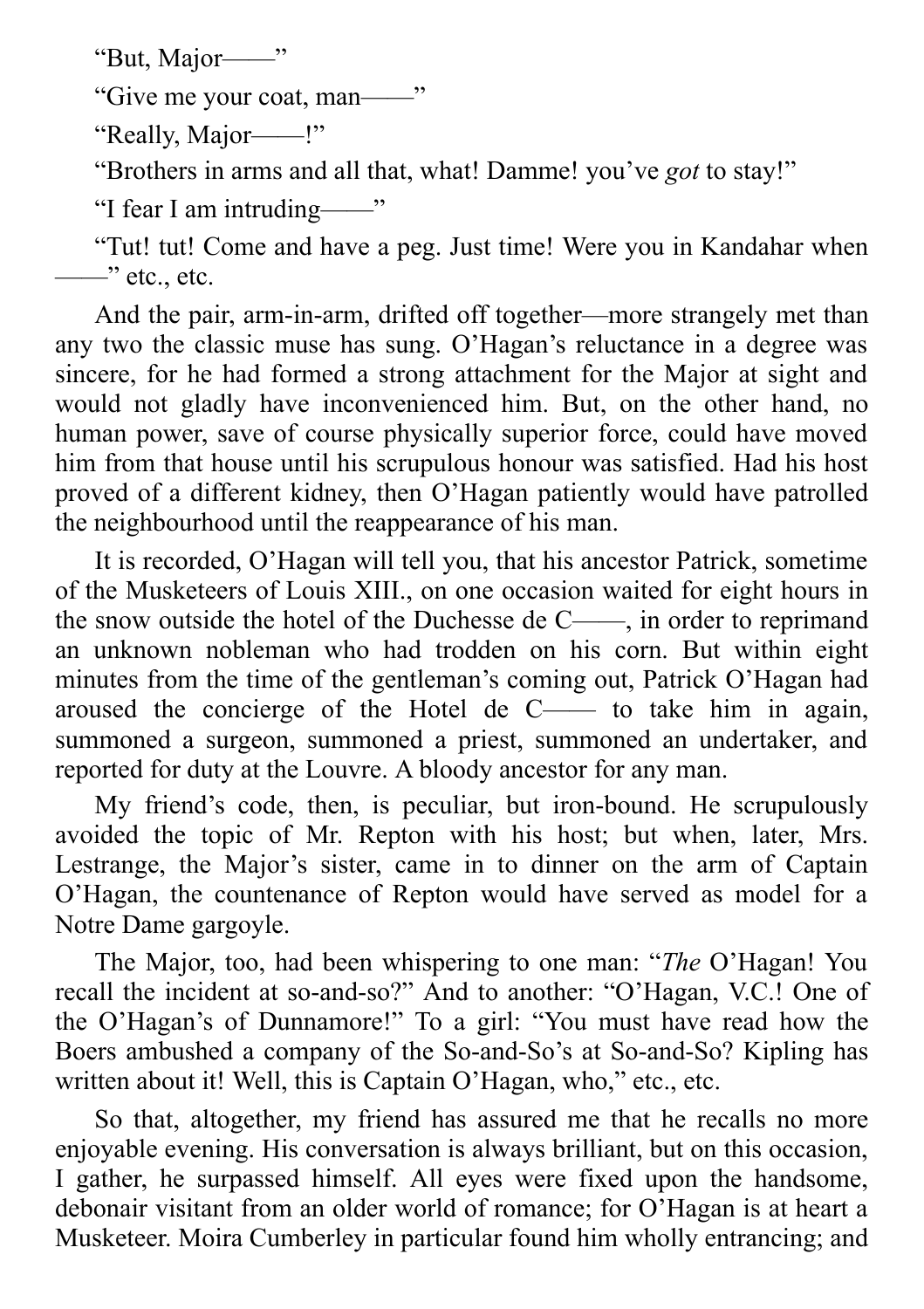each glance of her bright eyes which rested upon the cavalierly figure, likewise poured gall and wormwood into two souls. One of these souls was the sombre soul of Repton; the other was the joyous but hungry soul of a certain Mr. Bruce McIvor.

("I could see how the wind blew," O'Hagan will explain. "McIvor was the favoured swain, and naturally enough; for he was a fine lad and descended from Robert Bruce. When, later in the evening, I was presented to Mrs. Cumberley—Moira's mother—I discovered the fly in the ointment. Repton had money—but no blood, my boy; no family—and poor McIvor, though he could trace back to Bruce, was a mere free-lance journalist. Mrs. Cumberley also lacked breed, but worshipped Pluto. She had banned the McIvor and encouraged Repton. I saw my course plainly.")

When my friend Bernard O'Hagan sees his course plainly, there are squalls a-brewing for any unhappy wight who queries the Captain's navigation.

# **III.**

—————

#### **NATURAL SELECTION.**

<span id="page-33-0"></span>MOIRA sat out a dance with O'Hagan in the conservatory. Needless to say, the Captain does not dance. McIvor's sighful acknowledgment of the girl's disappearance rose above the music. Repton's Mephistophelian glare pierced palm and fern. But Moira blushed, and settled down *tête-à-tête*.

"My dear little girl," said O'Hagan blandly, "you are so very pretty and charming, that I am going to talk to you seriously about your lovers."

Moira gasped as the amazing Captain took her hand and patted it paternally. Without preamble he had placed the conversation upon a thrilling level. It was a unique experience, but she rather liked it.

"Now, I sincerely hope you do not care for Mr. Repton," continued O'Hagan; "because late to-night or early to-morrow morning I propose to pull his nose!"

"Oh!" said Moira. But the language of her eloquent eyes added: "Do him good!"

"He has asked you to marry him?"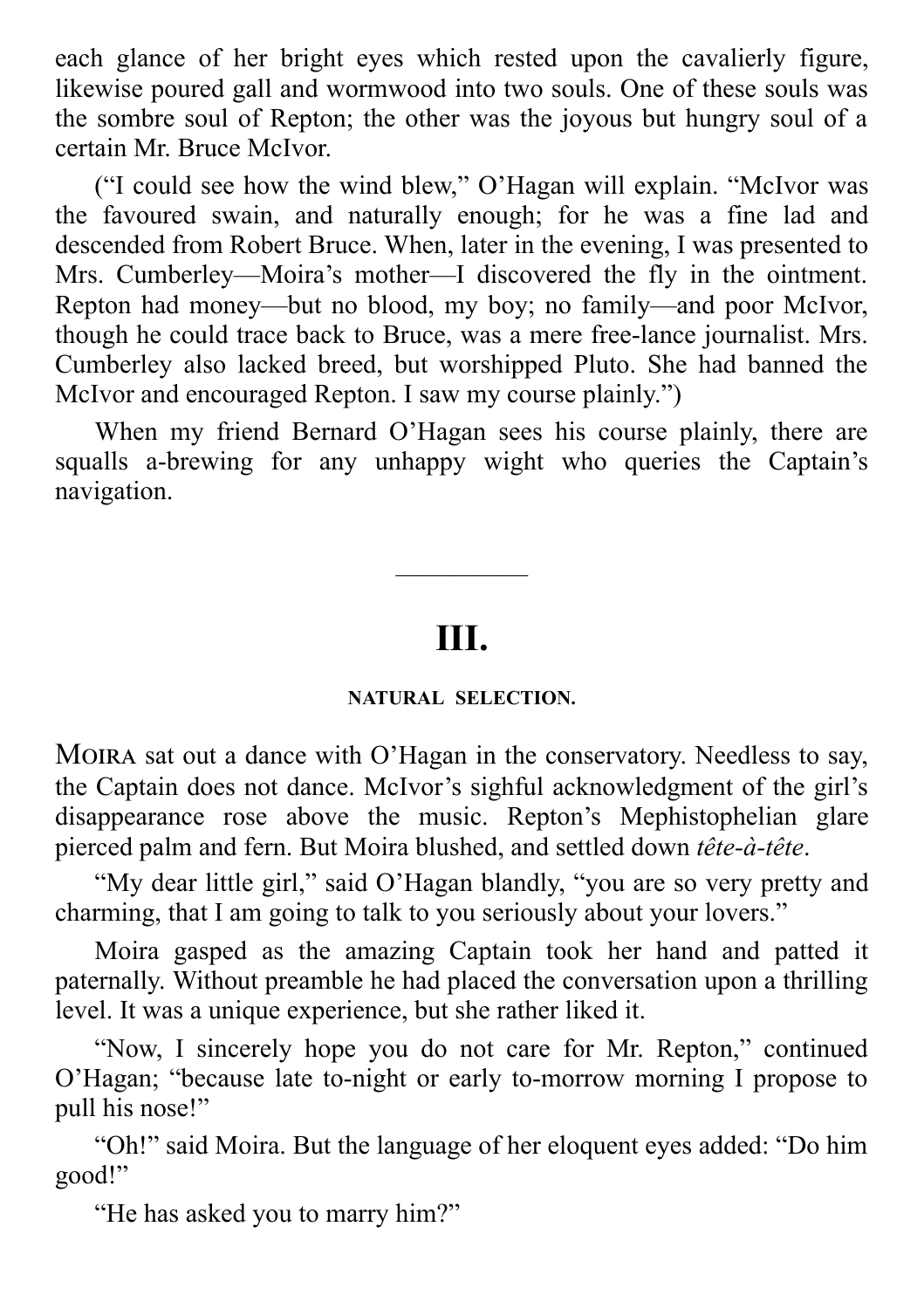(A rebellious glance).

"Has he not?"

(Slight nod).

"You have not yet given him your answer?"

(Head-shake).

"I am glad of that; because I want you to marry Bruce McIvor," explained O'Hagan judicially.

"Indeed!" snapped Moira, with a mutinous shrug of pretty shoulders.

"Yes," said O'Hagan. "I will tell you why. He is a handsome, fine man, and one of a brave and ancient race. He loves you in a way altogether different from Repton's way."

"Has he told you so?"—frigidly.

"No. I have not had an opportunity to speak to him yet! But it is so. With the stimulus of your affection, Moira, with the chance of such a prize as you, he will go far. I understand men of family, my dear, and I tell you that Bruce is a splendid fellow. As for you, Moira, I can only say that I should like to marry you, myself! But since that is impossible, I want it to be Bruce."

He was curiously impersonal; a kind of directing Beneficence which from an Olympic height smoothed the tangled skeins of lesser lives. But there was a finality in his pronouncements against whose thrall the girl fought stubbornly with all the armoury of her woman-soul. For another than Bernard O'Hagan thus to have championed McIvor must have spelled ruin for McIvor's cause; but if O'Hagan had been pressing the suit of an unknown, and not that of one towards whom the girl was predisposed favourably, his advocacy must have told. Moira experienced a sense of weakness; later, of absolute futility.

Once submit to the yoke of O'Hagan's regal patronage, and you are lost. You become a mere pawn. His majestic interference is a stupendous force.

Mr. Repton appeared to claim a dance.

Muffled thunder seemed to be called for and a little incidental music in the form of a sustained chord in G minor.

"I have been having a chat with Moira, sir," said O'Hagan, haughtily, rising as Repton entered.

The muscles of Repton's jaws stood out, lumpish.

"We have decided," continued the cool voice, "that your suit must be withdrawn! It is distasteful to Moira—and distasteful to me!"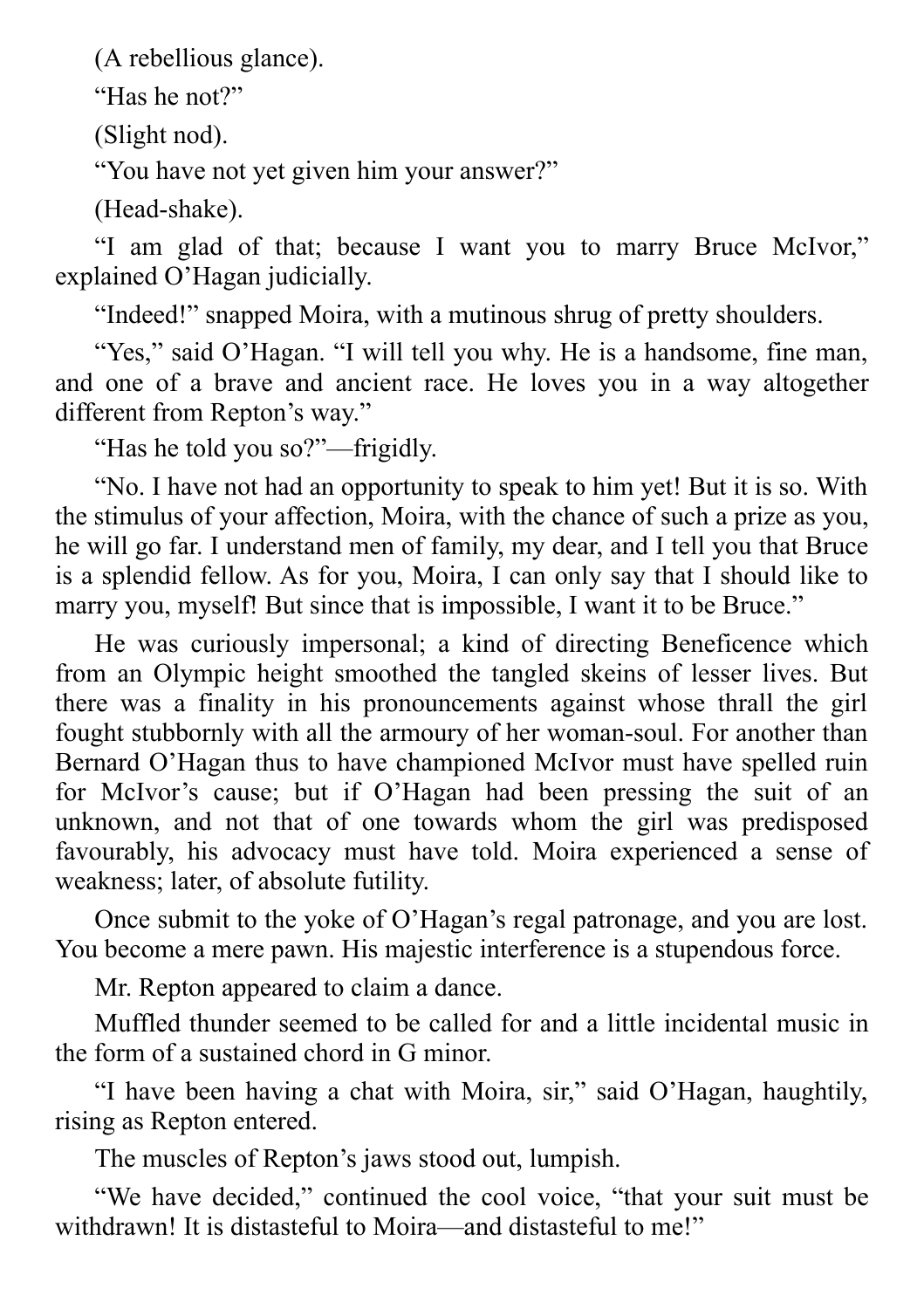Repton's face, in the dimness, showed a greyish white. He swallowed noisily—and took a step towards Captain O'Hagan. Moira clutched at the Captain's arm. She did not fully realise what had happened. Only she knew that this strange man, who half fascinated and half frightened her, had precipitated a climax in her life; had, from no personal motive that she could fathom—unless antipathy from Repton and friendliness to a descendant of Bruce—brought her love affairs violently to a head.

Resentment found place in her heart. Captain O'Hagan was a mere chance acquaintance. Yet—wondrous, expansively human O'Hagan!—she gladly sank her individuality in the overflowing lake of his own and was not philosopher enough to know the source of her contentment. Repton had been very attentive, had spent his money lavishly, but he had been more exacting than his position warranted. What a pity that Bruce was so poor!

For the world (so Moira's mother taught) was ruled by a gilded Providence with a rod of iron: a rod of iron tipped with a magical talisman a bright new sovereign.

Mr. Repton achieved speech.

"Is it—true . . . what this . . . ruffian . . . says?"

"I note that you call me a ruffian, sir," said O'Hagan icily.

Moira Cumberley was trembling.

"I am—awfully sorry," she answered, speaking with difficulty, "that this has come about. Don't think I want to be bad friends, Mr. Repton. I want us to be friends always. But——"

"She cannot entertain marriage with a man whose nose I shall pull in the morning!" concluded O'Hagan. "I have other plans for her future. Your card, sir—and you may go!"

Is there another living could have framed such a speech?—another who could have carried such a situation in such a manner? I challenge you to produce him.

Repton turned on his heel. Of words he was bereft again; action was impossible.

—————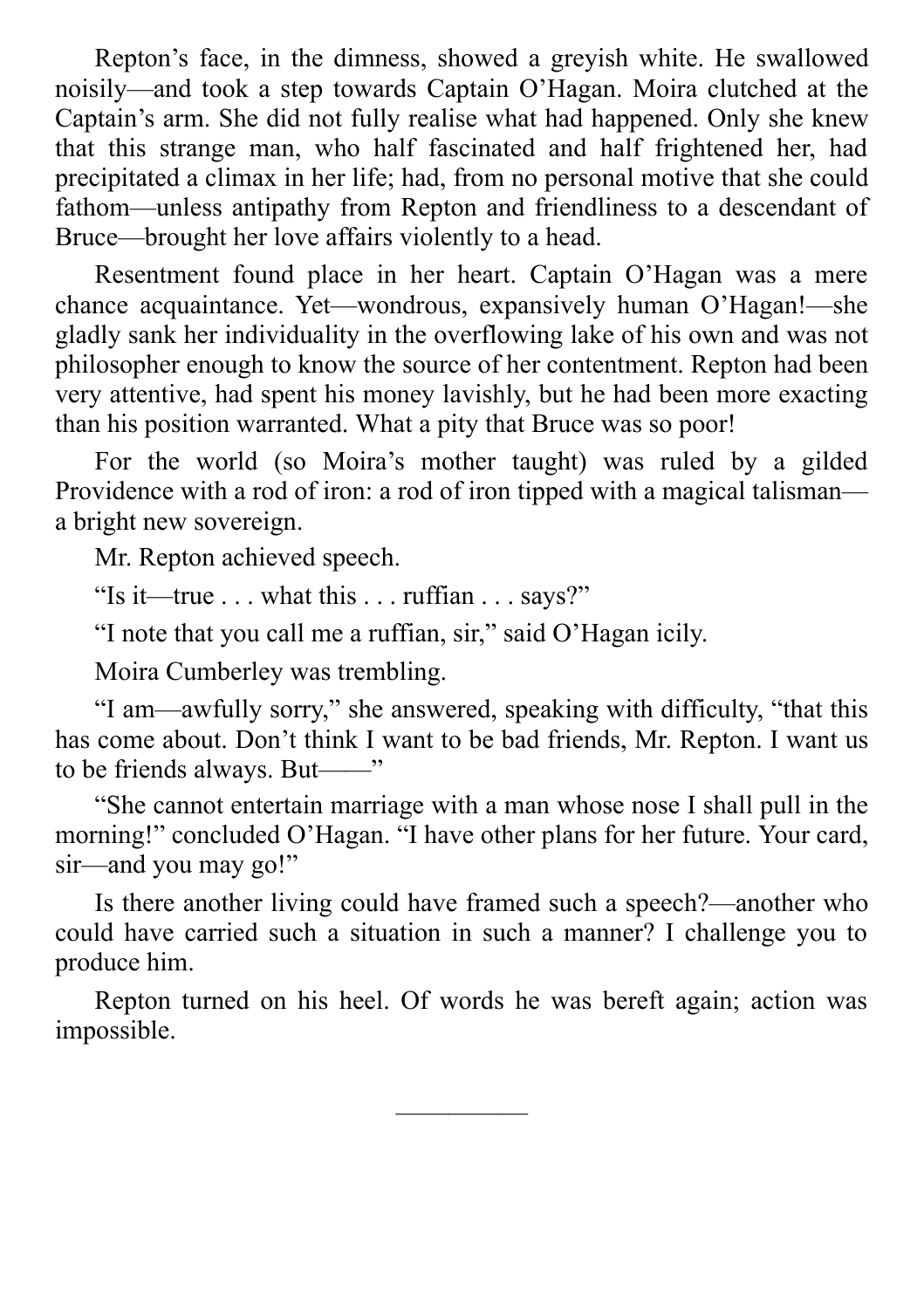#### **AT FIG TREE COURT.**

**I.**

CAPTAIN O'HAGAN entered my rooms whilst I was at breakfast—hatless, as is his custom; debonair, as he cannot fail to be. His presence has the curious effect of changing relative values. His individuality absorbs: one can no longer describe the scene: the scene is Captain O'Hagan. As he lounges upon the blue Chesterfield, with that odd pose of the hip which suggests that a rapier swings there, I often think that had he flourished contemporaneously with Velasquez he had surely inspired the artist to a supreme achievement. "Portrait of the Chevalier Bernard O'Hagan," must have been counted the Spanish master's *chef d'œuvre*.

"My dear Raymond, are you acquainted with a person of the name of Repton?"

"Sidney Repton, company promoter, newspaper proprietor, and so forth?"

"That will be the fellow! He gave me the slip last night! My position, as a guest, precluded the possibility of obtaining his address from another guest; and the fellow left without his hat. But his address was not in his hat. Where does he live?"

"39A, Fig Tree Court."

"Will you come around with me?"

"For what, purpose?"

"I am going to pull his nose!"

"He will probably prosecute you!"

"I think not. But I am entirely at his service. And what about Bruce McIvor?"

"McIvor is a man of great promise. He has been unfortunate. He would make an ideal leader-writer. But he lacks the necessary influence to secure such a post."

O'Hagan frowned thoughtfully.

"He lacks incentive, Raymond," he said. "A man who can trace his ancestry to Robert Bruce requires no influence other than that of blood. Blood, my boy! that is the secret of success! When he is engaged to the girl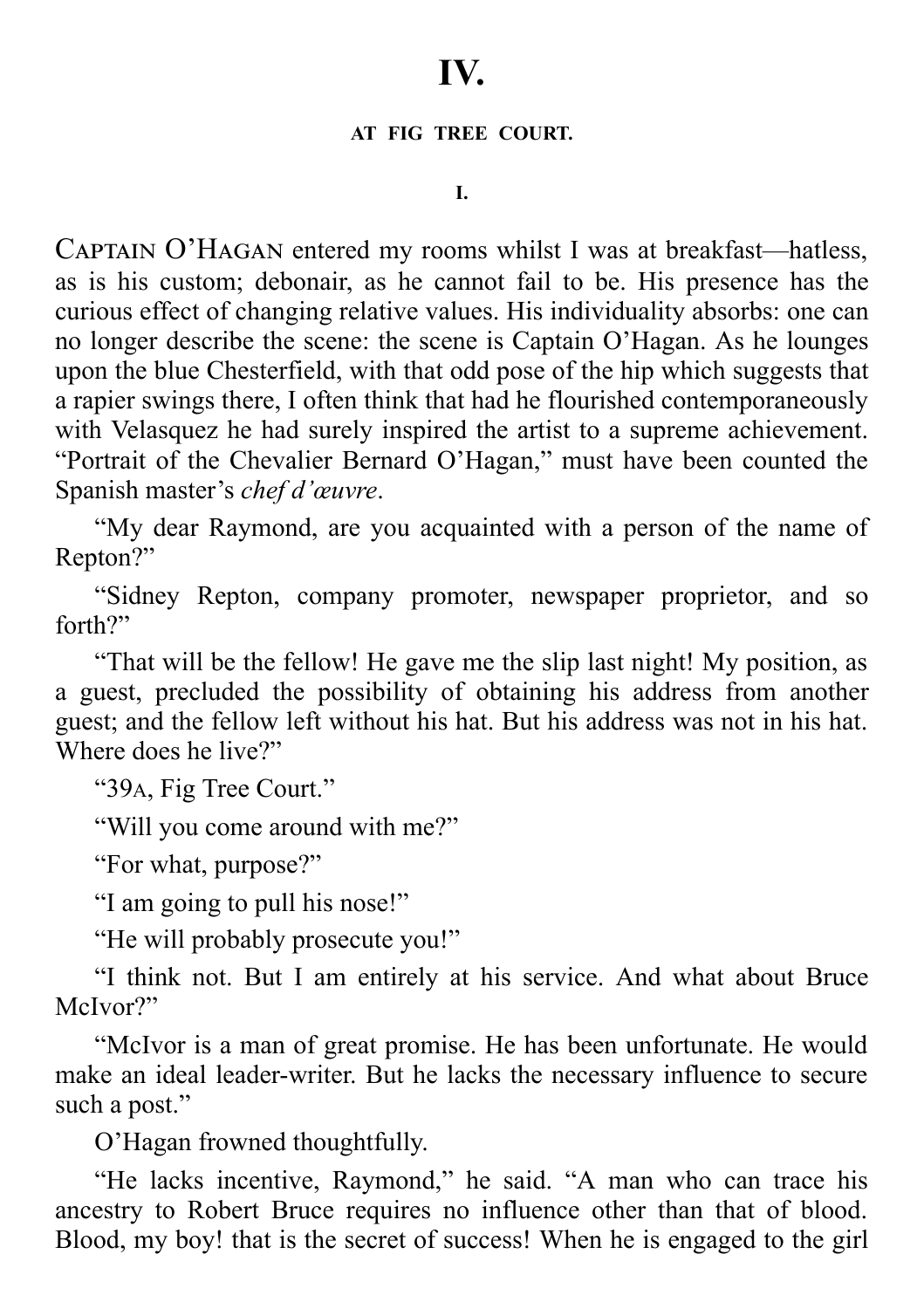he loves—the girl I have chosen for him—he will go far. Mark my words, Raymond; he will go far."

"I was unaware that he was a friend of yours."

"I have never spoken to him! But it is unnecessary. A leader-writer, you say? On behalf of an old-established and soundly Conservative organ, of course? Such vacancies, I take it, are rare?"

"Very rare. The leader-writer of the *Universe* is about to become editor. That will create a vacancy. But poor McIvor is not in the running."

"How is that?"

"Well—your friend, Repton, is a big shareholder—managing director. And Repton—for some reason—is no friend to McIvor."

"The reason is evident to me, Raymond. But I am wasting time. I shall be too late to pull Repton's nose; and, owing to other engagements, the pleasure would have to be unduly postponed if I missed him this morning. Are you ready?"

"My dear fellow, you really must excuse me!"

O'Hagan rose, picked up his cane as though it were a sword, swung his shoulders as though to adjust a bandolier, and sighed sadly.

"I am disappointed in you, Raymond. Your ancestor, who helped to hold Limerick, would be disappointed in you, too, I fear. You are tainted with the modern heresies which substitute the solicitor for the second, the divorcecourt for the rapier. Good morning."

The dignified displeasure of the Hon. Bernard O'Hagan is a dire penalty for any man to incur. The Captain retired from my rooms as who should say, "There is a plebeian strain somewhere here!" It was a Charles rebuking a Buckingham; save that the Buckingham was a sorry Villiers, and the Charles a credit to the house of Stuart.

Leaving me to my breakfast and my humiliation, proceed with O'Hagan to No. 39A, Fig Tree Court.

His loud and long ring upon the bell of Repton's chambers brought that monied and harried bachelor in person to the door. Repton wore slippers and a dressing-gown. His pale, blonde face faded a tone upon recognition of his early caller. Some dread there was, mingled with the anger of a man used to the servility which Talent accords to Capital; for the calmly persistent and imperious truculence of Captain O'Hagan is awesome.

O'Hagan extended his arm and seized Repton's prominent nose in a vice-grip.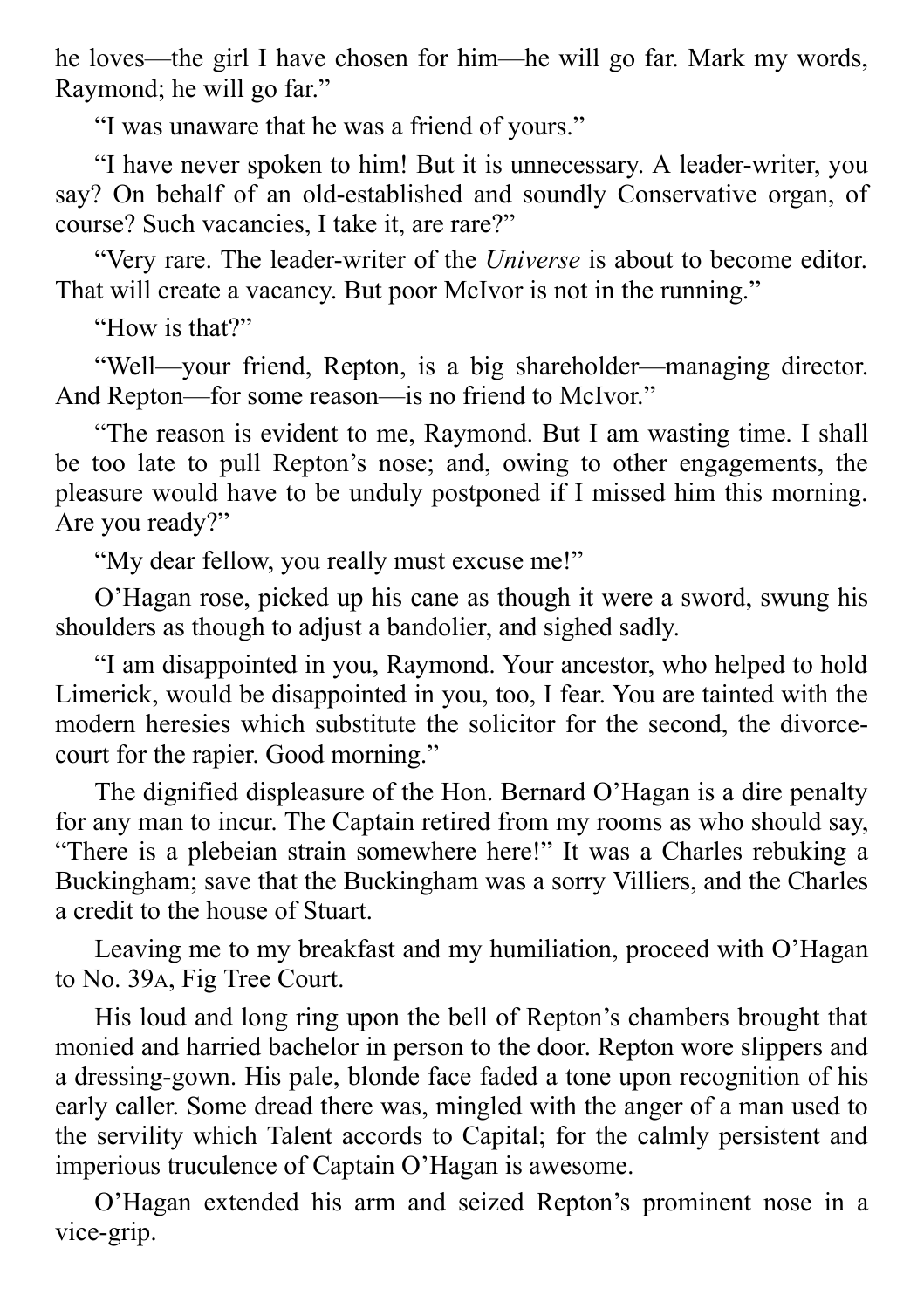Uttering a furious imprecation, Sidney Repton struck out at him. But a pupil of Shashu Myuku (Grand Master of the Higher Jiu-jitsu) is elusive as a marsh-light. There are not six Europeans, my friend has assured me, initiated in the occultry of Japanese super-force.

Repton's fists met vacancy. Obedient to a power which, seemingly percolating from his nose through every nerve of his body, rendered him helpless—log-like—Repton dropped, panting, to his knees. O'Hagan thrust him prostrate, entered, and closed the door behind him. The feat apparently was performed effortless; such is the outstanding wonder of this science (called, I believe, *judo*).

"Police!" gasped the outraged man. "Help! *Police!*"

"Sir," said O'Hagan sternly, "I should not exploit these arts upon a gentleman. But your whole conduct has shown me plainly that you are not one. However, I shall now resort to the ordinary methods employed to chastise an offensive churl."

He removed, a light grey glove (imbrued with the blood of Repton), cast it contemptuously from him; and, as Repton rose, clutching the maltreated organ, O'Hagan grasped his heavy cane with unmistakable intent.

"Now," said O'Hagan, standing on the threshold, "you will recall having referred to me as an 'overdressed puppy'! I have yet to deal with you in regard to the offensive terms 'lunatic,' 'ruffian,' and 'confounded policeman!' "

"Curse you! I'll kill you!" panted Repton and crouched, looking up to O'Hagan with glaring, malignant eyes which, at that moment indeed, mirrored a murderous soul.

"I think not," was the reply. "Others have attempted the feat; but I am here to-day, alive to resent insult."

The other did not rise. Repton already was defeated. The business-like ferocity of O'Hagan, the absolute efficiency of his methods, caused to evaporate what remained of the quality vaguely labelled Courage, leaving only the brine of bitter anger and mortification.

"What do you want?" he said slowly, racking his muddled brains for a mode of retribution which should not render him ridiculous.

He stood up and backed toward his desk.

"Remain where you are!" directed O'Hagan, pointing his cane. "Attempt to reach any weapon, and I shall thrash you until I am tired!"

"I am unarmed," muttered Repton sullenly. "You have a heavy stick."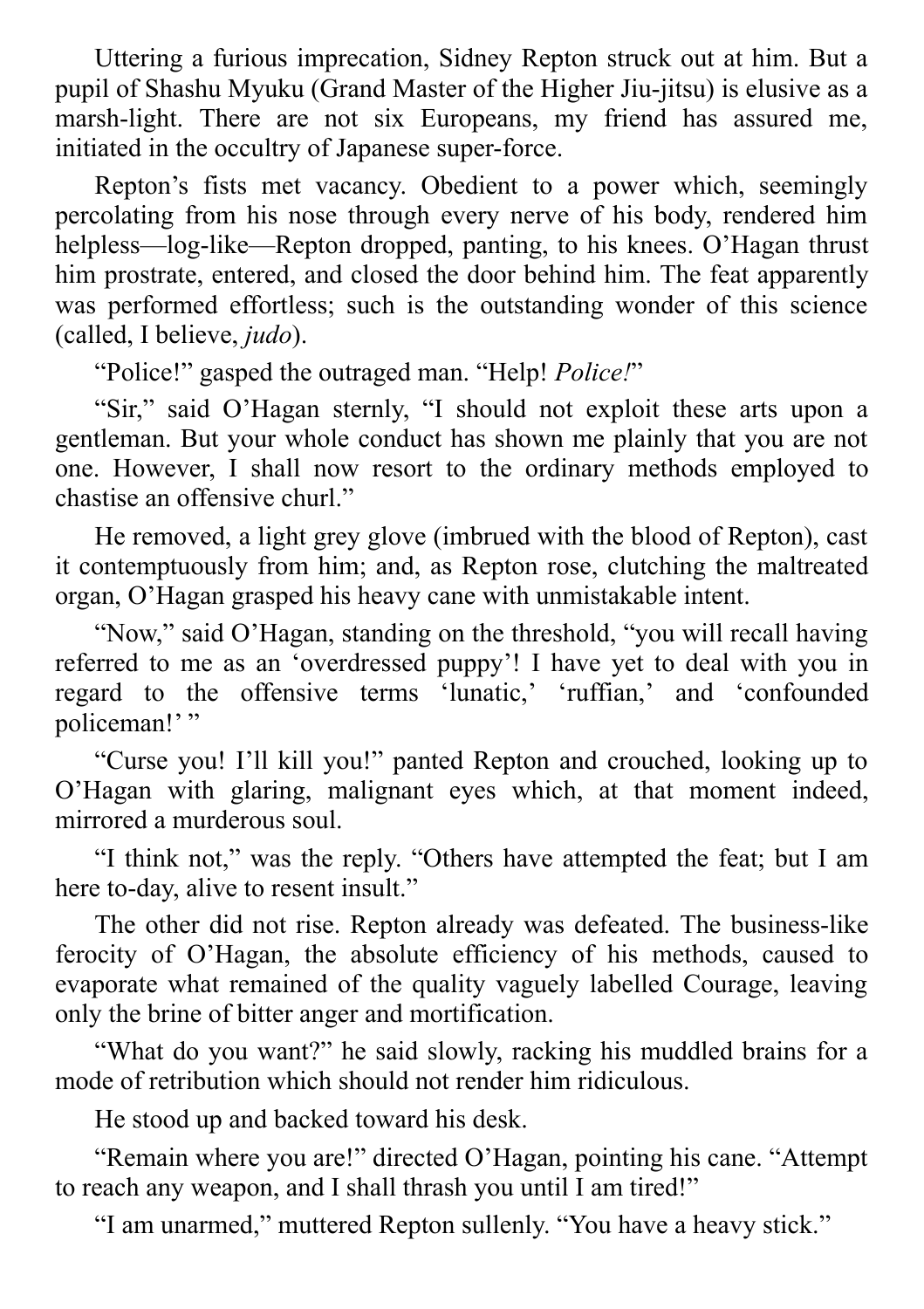The situation was wildly bizarre—unlike anything within his experience; of which he had dreamed. The querulous voice did not seem his own.

O'Hagan placed his cane upon a chair, and raised the monocle.

"Do you contemplate an attack?" he asked, with a kind of pleased surprise.

Repton dropped into an armchair, and sank his face in his hands. His inflamed nose robbed the scene of a certain pathos which otherwise had found place there.

"You will sit at your desk," said O'Hagan, "and write a note to the new editor of the *Universe* informing him that Mr. Bruce McIvor will be his leader-writer"

Repton was galvanised. He started up; clutched the chair-arms.

"I shall not! Your damned interference in my affairs——" His voice broke.

"Very well." O'Hagan took up his cane. "The alternative is equally pleasing to me."

"Look here!" Repton was on his feet again, hands twitching. "I've got no chance with you! You're a bully!——"

"I warn you that I regard those words as a new insult. Indeed, that is the greatest insult of all. Should you term one a bully who sued you for slander?" O'Hagan's eyes were bright. "Learn, that when you insult a gentleman, the choice of weapons is his! The law is a weapon for those who cannot fight their own battles, not for such as I!"

Ah! what would you have given to have heard him deliver that speech? But you cannot even picture him, head aloft, foot advanced; hear the ringing voice; quail before the flashing eye.

Repton wrote.

"Now, a letter to McIvor, giving him the appointment at the same salary as his predecessor."

Repton grasped at the desk. The ferrule of O'Hagan's cane tapped upon the writing-pad.

"At the same salary as his predecessor, Mr. Repton."

The note was written.

"Ring up all your fellow-directors, or all whom you can," ordered the Captain, "and tell them of this appointment."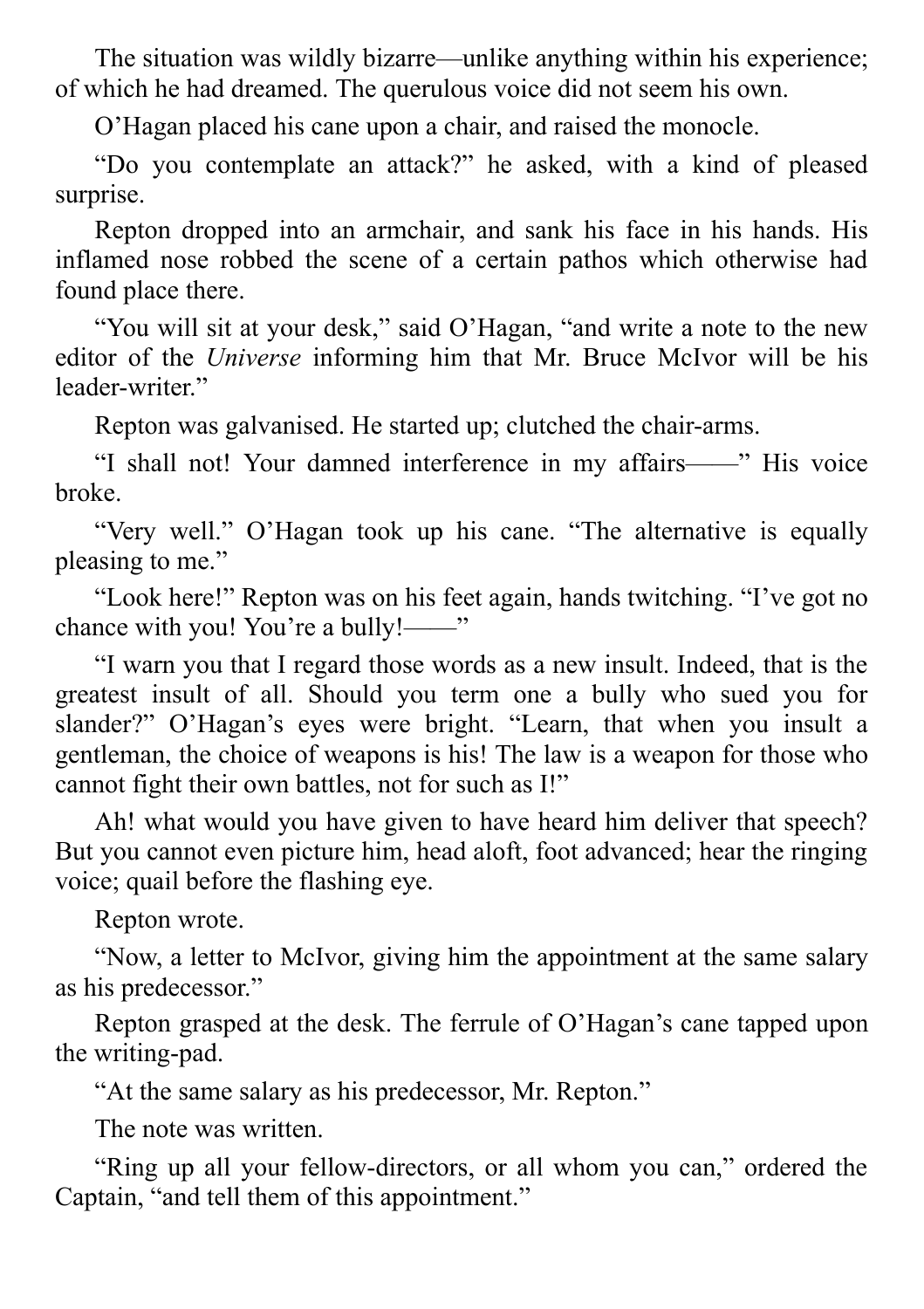Repton hesitated. To comply was to burn his boats. The cane quivered in O'Hagan's nervous grasp.

"It's irregular. It may be annulled at Wednesday's meeting."

"If it is annulled I shall thrash you in public, when and where I next meet you. You will be at liberty to take what steps you please."

Lifting the receiver from the hook, Sidney Repton made several calls, briefly communicating to those who ruled the *Universe* that Mr. Bruce McIvor was a desirable acquisition to the literary staff. He was vanquished. In aught save exact compliance he saw ridicule—the contempt of Fleet Street.

He turned to O'Hagan, pale faced, eyes flaming. Words trembled unspoken upon his tongue.

"Stop!"

O'Hagan spoke the word imperiously, and raised his hand.

"You have bought immunity," he continued, "in respect of your insults from 'overdressed puppy' to 'bully.' Any you may utter henceforward I shall deal with separately."

He strode toward the door; turned in a flash . . . and struck a revolver out of Repton's hand. Stooping, he picked it from the carpet.

"I shall consider my action in the matter of this murderous assault, Mr. Repton," he said icily. "My behaviour will largely depend upon your own."

He slipped the weapon into his pocket, and turned again. The door slammed behind him.

—————

#### **II.**

WE caught Bruce McIvor just as he was about to go out. I think I have never seen a man quite so blankly amazed as he when the letter of appointment was placed in his hand. I am more or less accustomed to the various emotions expressed by the victims of O'Hagan's extraordinary philanthropy; but McIvor was positively alarming. He seemed to be dazed.

I think he experienced that kind of sentiment which makes a Frenchman weep, intoxicates an Irishman, but chokes a Scotsman.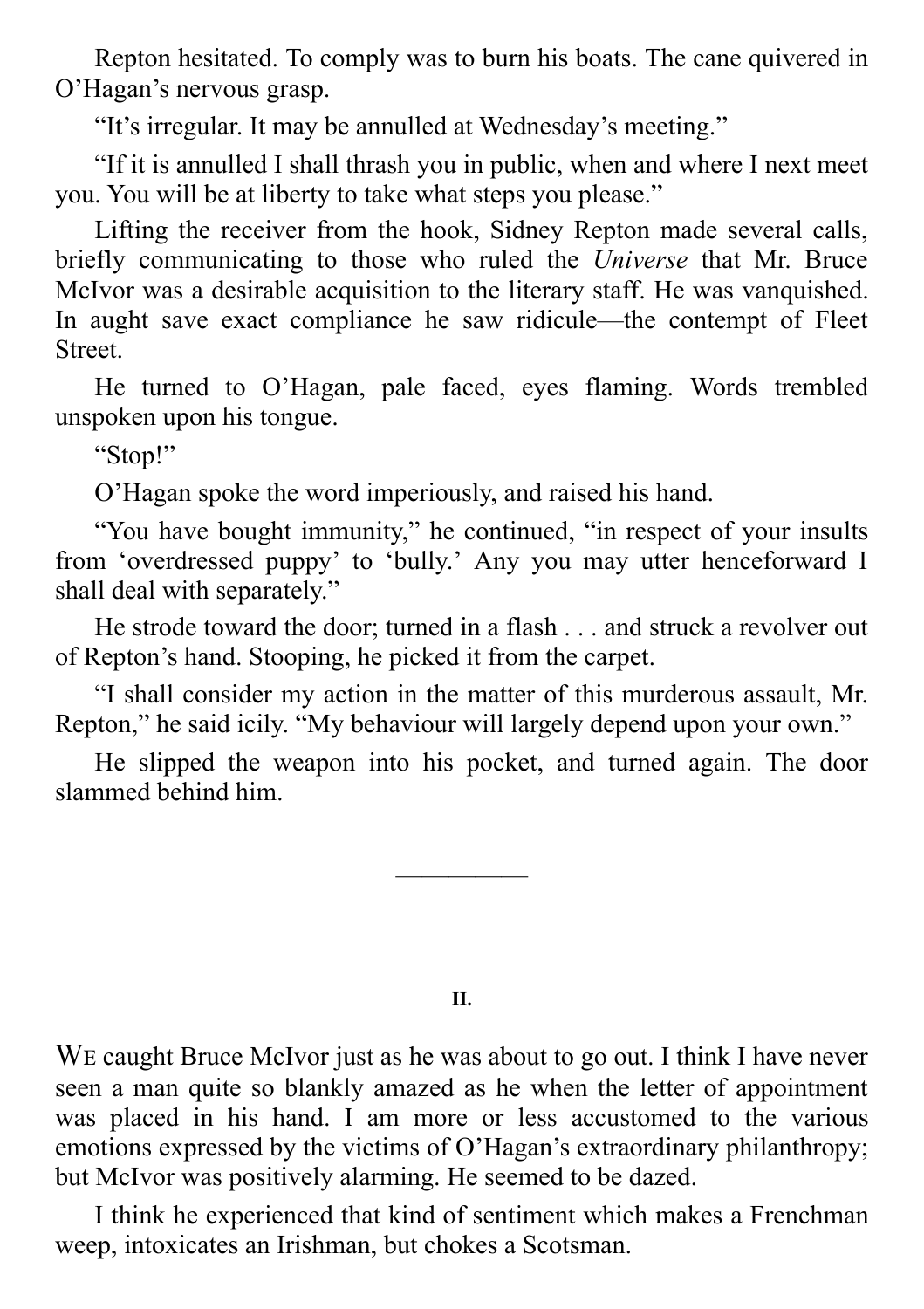In the cab which O'Hagan had in waiting we were a silent trio. O'Hagan leant back humming a gay melody, whilst McIvor sat watching him as if he half expected him to vanish like some Arabian *ginn*.

Into a charming little villa we filed. McIvor's nervousness was appalling. He kept close to my distinguished friend, and hung upon his words as though in them alone he hoped for salvation. In a pretty, *petite* drawing-room we waited; the young Scot, seated on the edge of a chair, looking like a man on trial for murder; I hard put to it to preserve a serene countenance; and O'Hagan wandering from picture to picture, and surveying each through his uplifted monocle with the critical gaze of a connoisseur.

Then he turned the glass upon the door, drawing himself up with inimitable grandeur

Entered a very pretty girl, and a very prim lady, more mature; excellently but dryly, preserved.

McIvor rose and coughed and looked everywhere but straight before him. The pretty girl blushed frantically. The other lady stared, extending her hand to O'Hagan.

O'Hagan bowed. O'Hagan's bow is a notable event.

His neat introductory speech ended with something to the effect that

"My friend, Mr. Lawrence Raymond, would like to be counted among *your* friends."

I was acknowledged.

——

"I am delighted, Miss Cumberley," he continued, linking his arm in that of McIvor and drawing him forward, "to present to you the new leaderwriter of the *Universe*. Mrs. Cumberley—your future son-in-law. Congratulations!"

Can you picture the scene? I think not. Heavens! what a man! I take off my hat to Bernard O'Hagan.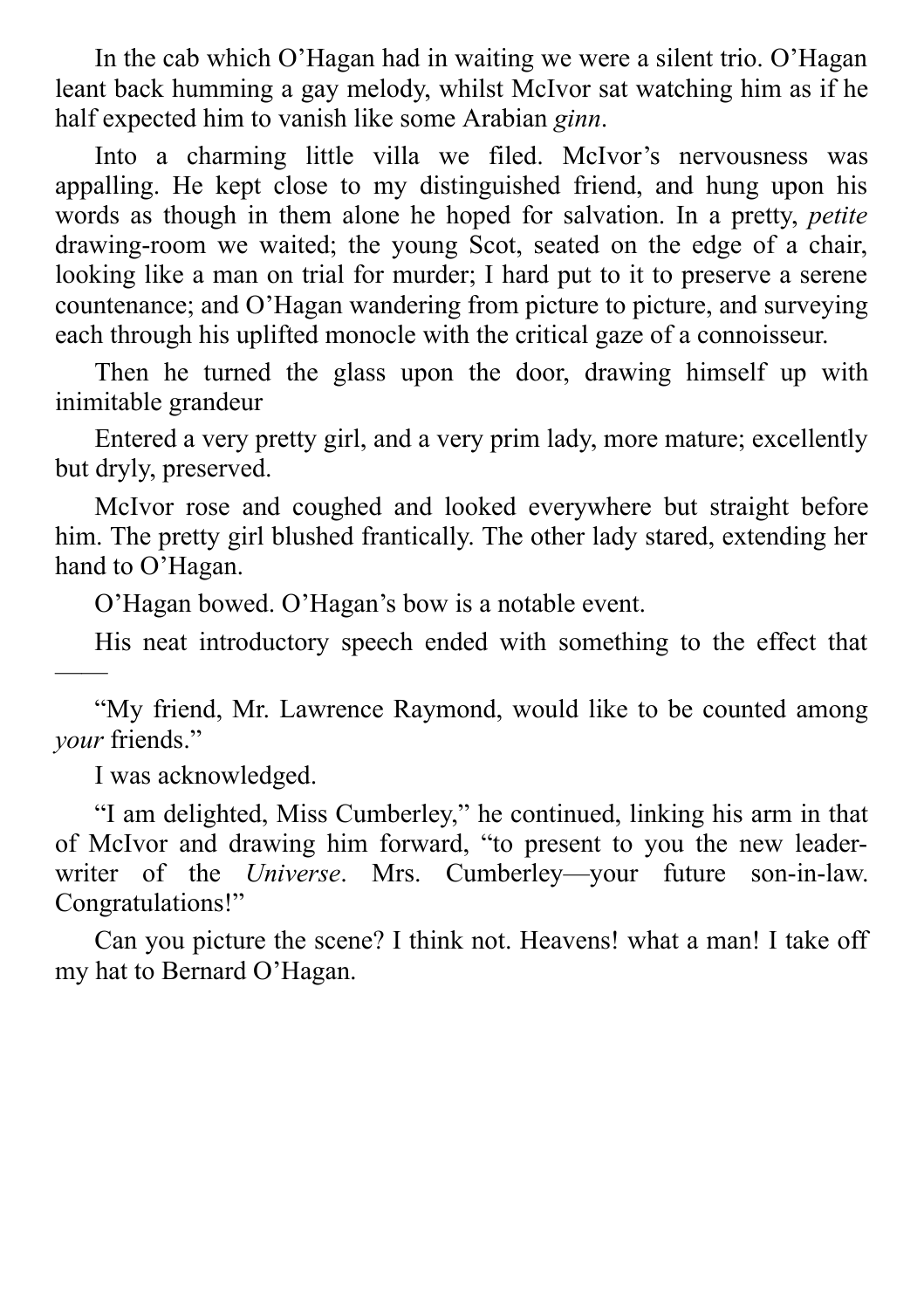## EXPLOIT THE THIRD.

## HE MEETS THE LEOPARD LADY.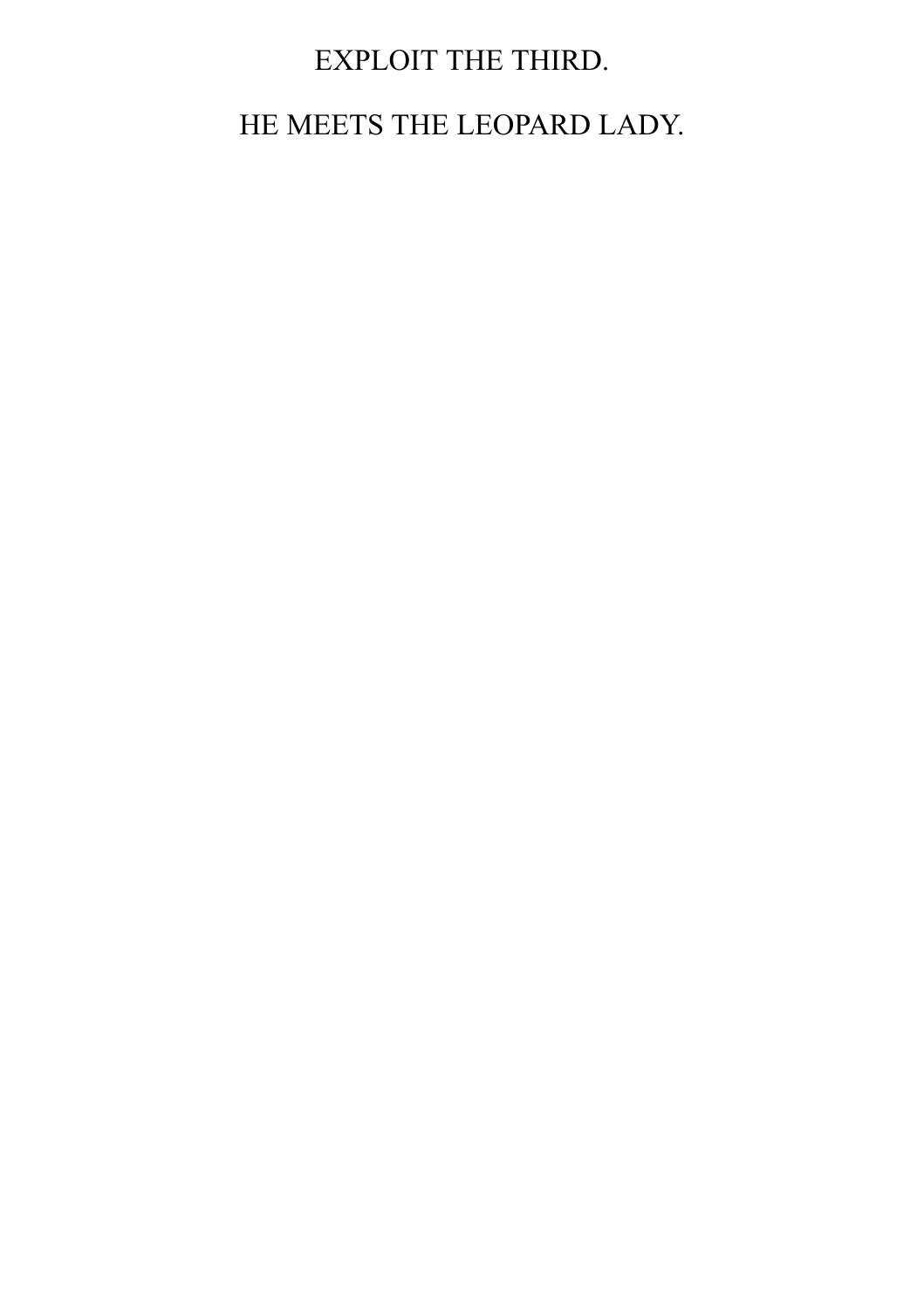# **EXPLOIT THE THIRD. HE MEETS THE LEOPARD LADY.**

**I.**

#### **THE BOOM-MAKER.**

My friend Captain O'Hagan frequently is misunderstood; his studied singularity of appearance is falsely ascribed to a desire for notoriety. Whereas he eschews and abominates publicity of any kind, and merely seeks to establish a visible distinction betwixt the aristocrat and the plebeian.

The ever-increasing facilities for airing one's grievances in long primer, he contends, are destructive of that chaste reserve once characteristic of our race. I agree with O'Hagan. He declares that we love to be interviewed.

"Is it not true, Raymond," he cries, "that for the sake of seeing her photograph (retouched) in the columns of a daily paper, Mrs. Brown-Jones will reveal to the blushing public the secret of her corsets? Does she not draw attention to the graceful contour of her form, and she (the mother of a family) take the man in the street into her confidence, imparting to him intimate particulars respecting her wardrobe which, if used indiscreetly, would prove most compromising?

"Alas, O'Hagan," I reply, "it is so."

He throws himself back in his chair, purple-lined cloak widely flying; picturesque, hatless head raised in scorn. He is the focus of a hundred gazes.

"A young lady," he continues, "whom one might assume from her picture in the advertisement column to be not wholly destitute of modesty, will inform edified readers that 'until Mrs. Hodge brought me a box of Nippo Ointment my face was one red mass of pimples!' She will declare that formerly she was unable to sleep at night owing to the itching of her back!"

His scorn is terrible; superbly fearful. Advertisement is anathema.

We are seated in the Park, wherein at the moment no one else is talked of but my distinguished friend. Those who have the honour of his acquaintance acquire a new popularity with the less fortunate. Several countesses and a charming duchess have repassed us no fewer than nine times. But O'Hagan,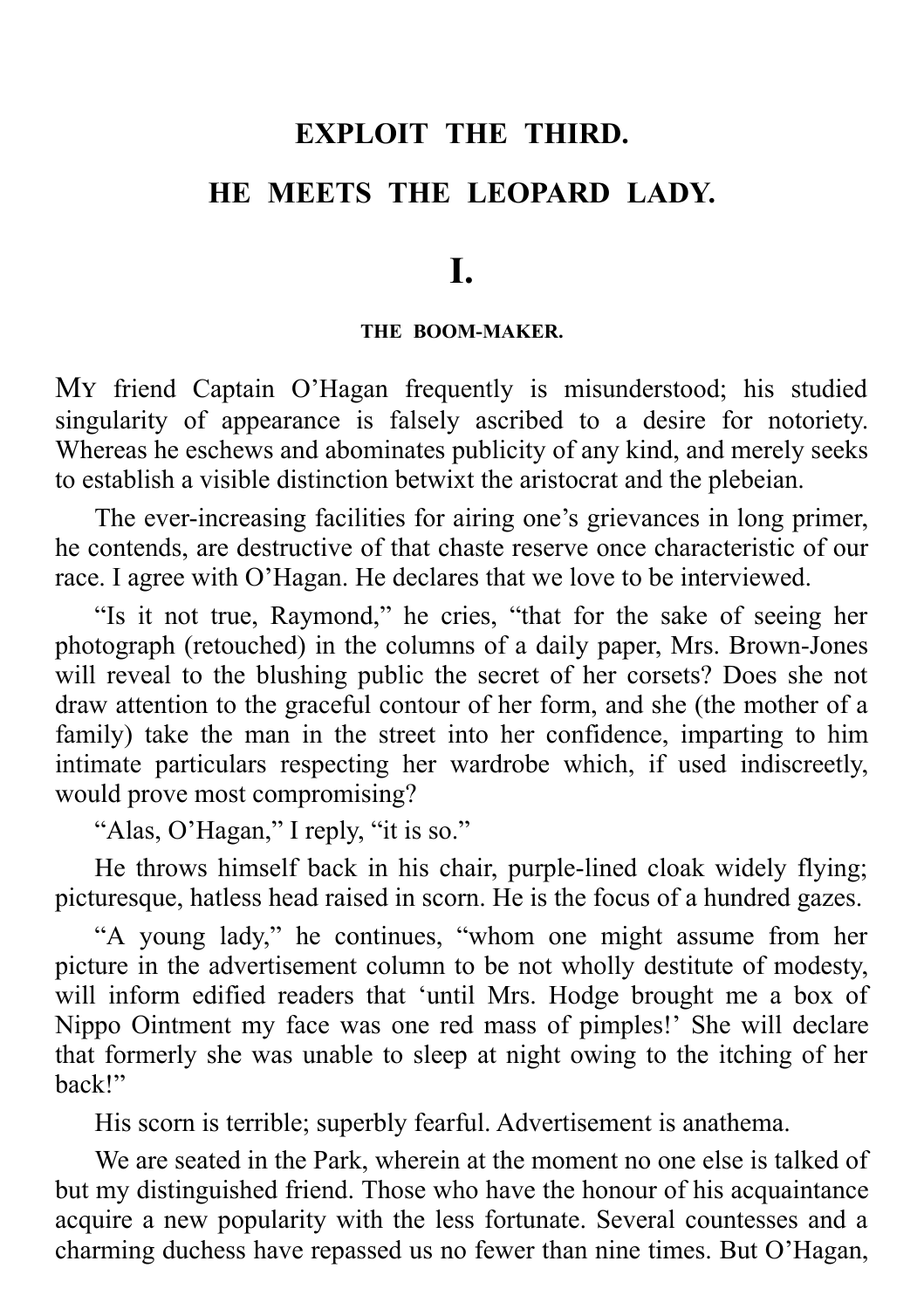serenely insensible to the admiration which he excites in so many bosoms, lounges regally aloof, as one upon a lofty minaret who scarce glances down to the throngs beneath him.

An author of "costume" romances passes. His studiously cultivated resemblance to Napoleon III. usually earns him a buzz of acknowledgment. This morning he moves amid the chill of unrecognition, and raises his prominent moustache fiercely and rudely as he glares at my companion, who usurps all homage.

"That fellow stares in an unwarrantable manner," says O'Hagan; and taking my arm, he proceeds in the same direction.

We overtake the author, despite my lagging footsteps; for I perceive that my friend is bent upon some extravagant act.

"Pardon me, sir!"

The author turns, glaring.

"But are you connected with the house of Buonaparte?"

The author, puzzled, faintly gratified:

"Not directly, sir. But what——"

"I regret that, sir. I cherish an antipathy from the family which I may term hereditary. Your reply deprives me of the pleasure of trimming your *moustachios*!"

The man is stricken speechless. It is such an encounter as he has portrayed (on paper) a score of times. But in the actuality it finds him lacking.

"For your whole appearance is most distasteful to me," concludes the Captain. "Good morning."

(We proceed.)

A trembling voice which says something about "a letter from my solicitor," reaches our ears, faintly.

"The solicitor again, Raymond!" laughs O'Hagan. "Never the friend to measure the length of one's blade! Your knights of the pen make sorry cavaliers!"

I grant it. And the worst of my bad dreams is that wherein unaccompanied by the magnificent and terrible O'Hagan—I encounter some of those whom he has browbeaten in my presence!

But, as I think I already have stated, O'Hagan sometimes is misunderstood.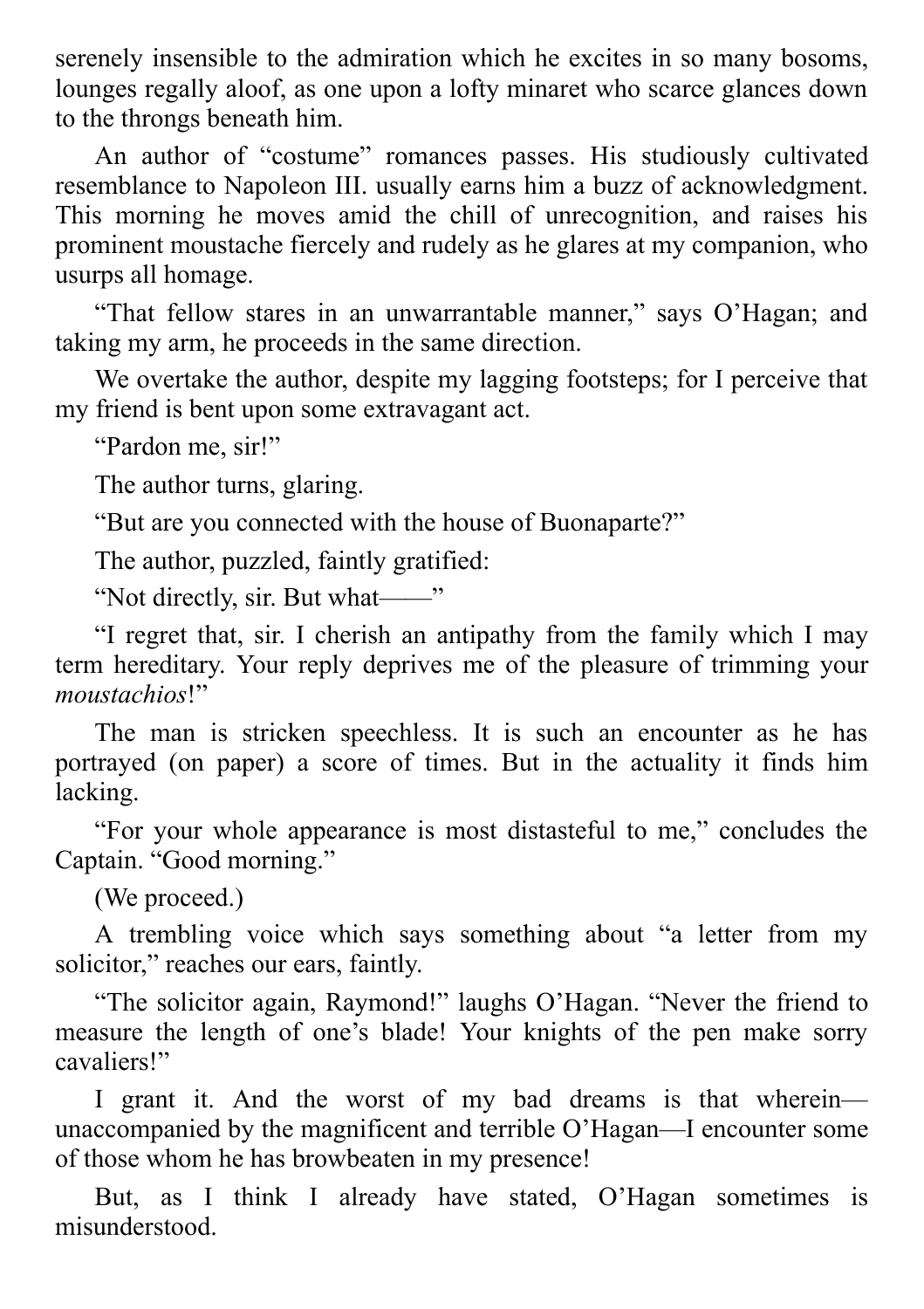At a certain club, of which O'Hagan is not a member, my friend was introduced to an American gentleman who proclaimed himself a press agent.

("I like Americans—real, full-blooded, whole-hearted Americans," O'Hagan has told me. "I can even appreciate how, in an American, commercial acumen and gentility may be wedded. My great grand-uncle, Edmond, distinguished himself, as you remember, in the Civil War."

His great grand-uncle, Edmond, is a favourite source of anecdote; but the impression left upon my mind is that a more truculent, bloodthirsty swashbuckler never breathed God's air.)

"I am very delighted to have met you, Captain O'Hagan," said the press agent, whose name was Alex. Dewson. "I would like to put up a proposition right now!"

O'Hagan fumbled, impressively, for the broad black ribbon upon which depends his monocle. He raised the glass, and, holding it at some little distance from his right eye, surveyed the speaker. O'Hagan's right eye, magnified by the pebble, can show, on occasions, as a large grey orb of intolerance.

"You interest me, Mr. Dewson."

"I'll interest you some more yet, sir!" declared Dewson, with cheery confidence. "It's likely you'll have heard of a little author called Ronald Brandon?"

He spoke the words waggishly; as one might say: "You may have heard a little Stratford fellow, called Shakespeare, mentioned?"—or, "You've perhaps seen the name of a rather likely figure painter, known as Michelangelo?"

In point of fact, Ronald Brandon really *was* a "little" author; and, as it happened, O'Hagan never had heard of him. He has never heard of *any* modern fictionists; he regards them *all* with immeasurable contempt. Mr. Dewson's question was purely a rhetoric question, however, and he proceeded without pausing for a reply:

"His new book (it'll break all the windows) is 'Jules Sanquin, Duellist.' He's placed his press work in my hands, and I've been looking for an introduction to you, Captain, for over a week! I can put up a proposition to net you a pile!"

"Indeed!" said O'Hagan, icily.

("Such people as Dewson," he has confided to me, "are calculated to bring disgrace upon a national character. He was the type of man who would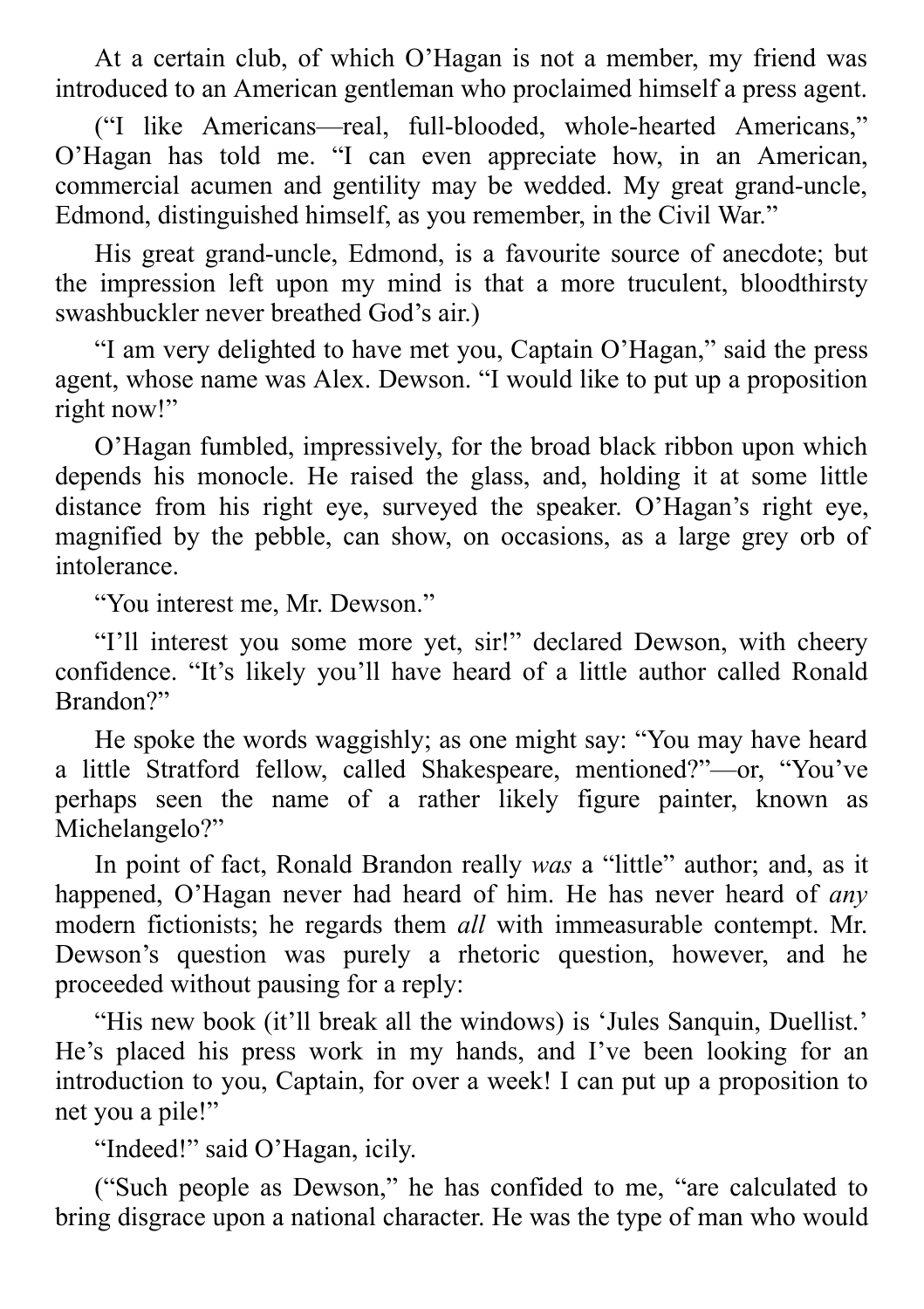have sought an audience with His Holiness the Pope, and 'put up a proposition' to boom St. Peter's.")

"My client, as you'll know," continued the irrepressible press agent, "is top-hole as a swordsman. Took out the team a year ago that beat the Frenchmen."

Captain O'Hagan stared.

"They tell me *you're* pretty handy," resumed Dewson; "so here's the goods in a nutshell: I'll send down a shorthand-typist to your chambers to take a few notes; put a sound man to work; and in a week or a fortnight 'My Affaires of Honour and Gallantry, by Captain the Hon. Bernard O'Hagan,' will be in the press! I can promise you an *advance* of £500, my dear sir! Meanwhile, you insult Brandon, and meet him with rapiers on the French coast—press, cinema men, etc., in attendance. Out comes 'Jules Sanquin, Duellist'—five editions subscribed. Out comes 'My Affaires of Honour and Gallantry'—libraries gasping! How d'you like the title? *Affaires*—see? French. Get the literary flavour right on the cover! How d'you like the proposition?"

The intolerant grey eye scrutinized the brogues upon Mr. Dewson's feet and rose by gradations to the Stetson felt adorning the apex of his commercial brain.

"Is this delightful scheme a child of your own fecundity, Mr. Dewson, or has Mr. Ronald Brandon any share in its parentage?"

"I'm out raising no man's laurel wreaths," declared Dewson. "The proposition's Brandon's. How does it appeal to you?

"That portion of the 'proposition,' " said O'Hagan, with frigid courtesy, "which has reference to a meeting on the French coast appeals to me keenly!"

# **II.**

—————

#### **LA BELLE LOTUS.**

THOSE of you who have the privilege to be acquainted with my friend Bernard O'Hagan will find much scope for wonderment in the circumstance that Mr. Dewson proceeded thus far and survived, intact. No one but a successful press agent could possibly have mistaken the significance of the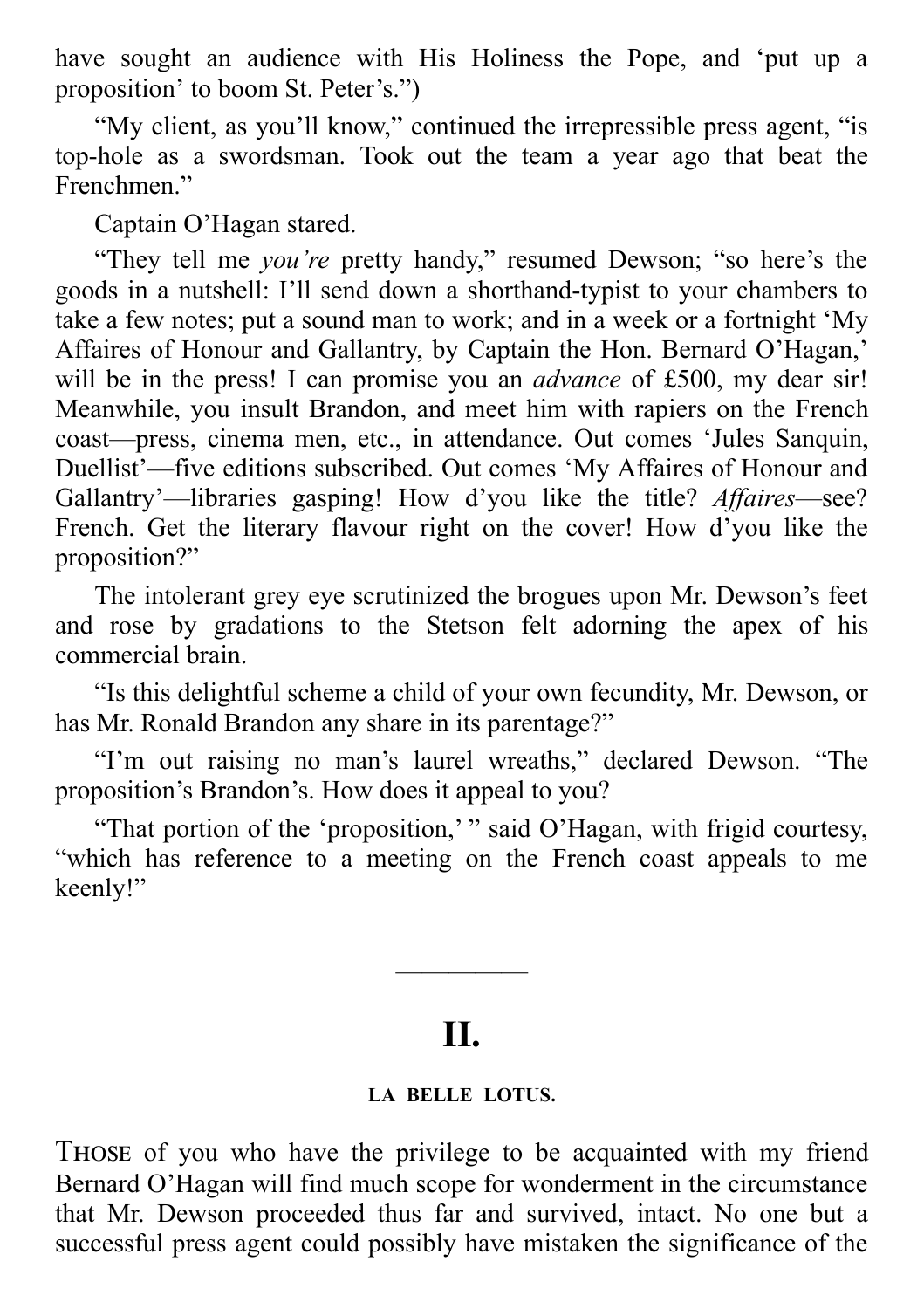Captain's icy calm. Anyone who, knowing him, had adventured upon such a proposal, must have been aware that, so doing, he carried his life in his hand. Mr. Dewson remained placidly ignorant of the fires which he was coaling.

"Will you come along now to Brandon's flat?" he suggested, in his brisk way.

"It will afford me great pleasure. I am most anxious to meet Mr. Brandon!"

Passing over the short journey, then—throughout which almost every word of Mr. Dewson's inspired O'Hagan with a new wonder at the shamelessness of the times, and added fuel to his resentment—enter the house of Ronald Brandon, novelist.

"Here he is, Brandon!" cried the press agent. "He's coming in on it!"

Ronald Brandon was a tall and good-looking young man, carrying a certain athletic arrogance with poor grace. From his perfectly groomed fair hair to his white spatted, immaculately glossy boots he was an incarnate error of judgment. He had been encouraged to think himself a celebrity and the whole thing was a mistake. He was not even in the same flight with the double of Napoleon III.

His casually extended hand Captain O'Hagan failed to observe. O'Hagan bowed with exceeding fine formality.

"Going to have a little bout with me, Captain?" laughed Brandon lightly.

"I am looking forward to it," was the reply, "provided your status admits of my crossing swords with you."

Dewson and Brandon stared uncomprehendingly.

"I mean, are you of gentle blood? To what Brandons do you belong?"

The novelist continued to stare.

"My governor is James Brandon, K.C., if that's what you're driving at!"

"Professional people?" said O'Hagan with exquisite condescension. "Never mind. For our present purpose, sufficiently respectable."

What the now incensed Brandon might have said to that will never be known, for he was interrupted by the ringing of the bell, by the almost immediate entrance of a loudly pretty woman who was furiously overdressed, who struck the vision a sharp blow, from which one's outraged eyes blinkingly recoiled. She was arrayed in a long coat of leopard's skin, wore a motor bonnet of the same material, from the left side whereof,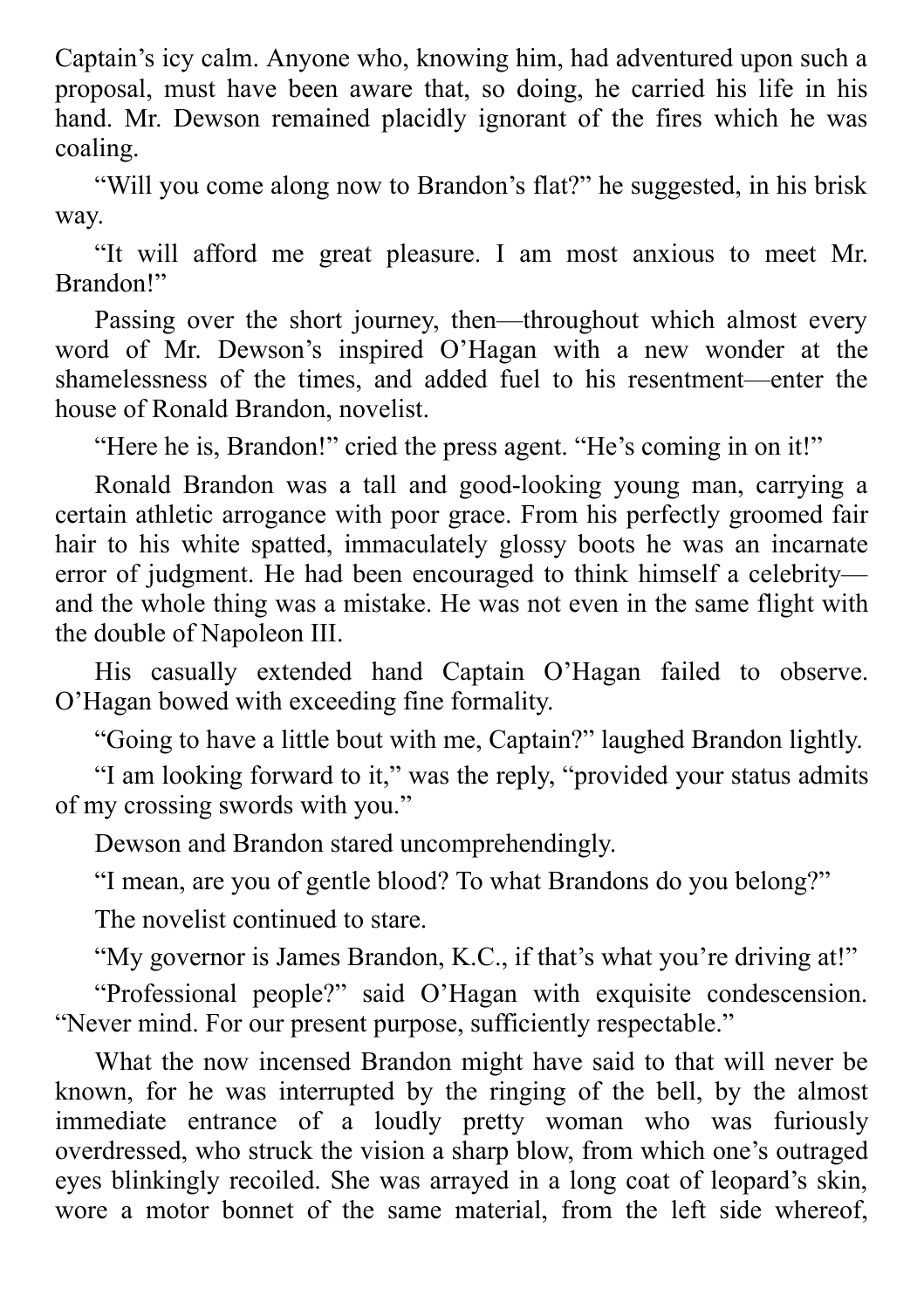rearward, swept a golden plume of incredible length. Her hair was of the hue sometimes called Titian, but would have made Titian weep blood.

This lady—who proved to be French—was introduced as La Belle Lotus.

"Another client of mine, Captain!" explained Dewson, affably anxious to dissipate the thundery atmosphere which had settled upon the establishment. Brandon was scowling ferociously. "She is the latest sensation in dancers, sir. Her 'Dance of Delilah' is the talk of London! This is the lady you'll quarrel about. Savvy? Three birds with one stone! All town will rush to see the girl two big men have fought over. Up go her bookings! How's that for a three-handed boost? The limit?"

O'Hagan raised his glass.

"It strikes me as being appreciably beyond the limit!" he drawled. "But what has led you to suppose that I am desirous of publishing my memoirs?"

"You're not out throwing away thousands, I take it?"

"On the contrary, Mr. Dewson. But, emphatically, I shall not publish any kind of book. You may omit that item from your 'proposition.'<sup>"</sup>

La Belle surveyed the speaker appreciatively. Brandon watched him in angry perplexity. Dewson's round eyes grew rounder.

"You don't mean to say——"

"I have no intention of disturbing your admirable arrangements, Mr. Dewson. You may rely upon me to meet Mr. Brandon."

"But 'My Affaires' "——

"Dismiss the idea. It is out of the question."

"Then what are you doing it for?"

O'Hagan, having examined minutely the visible attractions of La Belle Lotus—so minutely as to make her blush—dropped his glass.

"Your proposal is of such a nature, sir," he replied calmly, "that no gentleman could decline to accept it."

"I want to know how we stand," burst in Brandon, his choler enhanced by the evident inability of the lady to withstand O'Hagan's frank gaze. "Are you—"

"Am I going to meet you on the French coast, sir?" O'Hagan anticipated. "Emphatically, yes! Rely upon me!"

"That's good," rapped Dewson. "We'll talk about the book, later. When you see eye to eye with me you won't want to drop it. But you're game for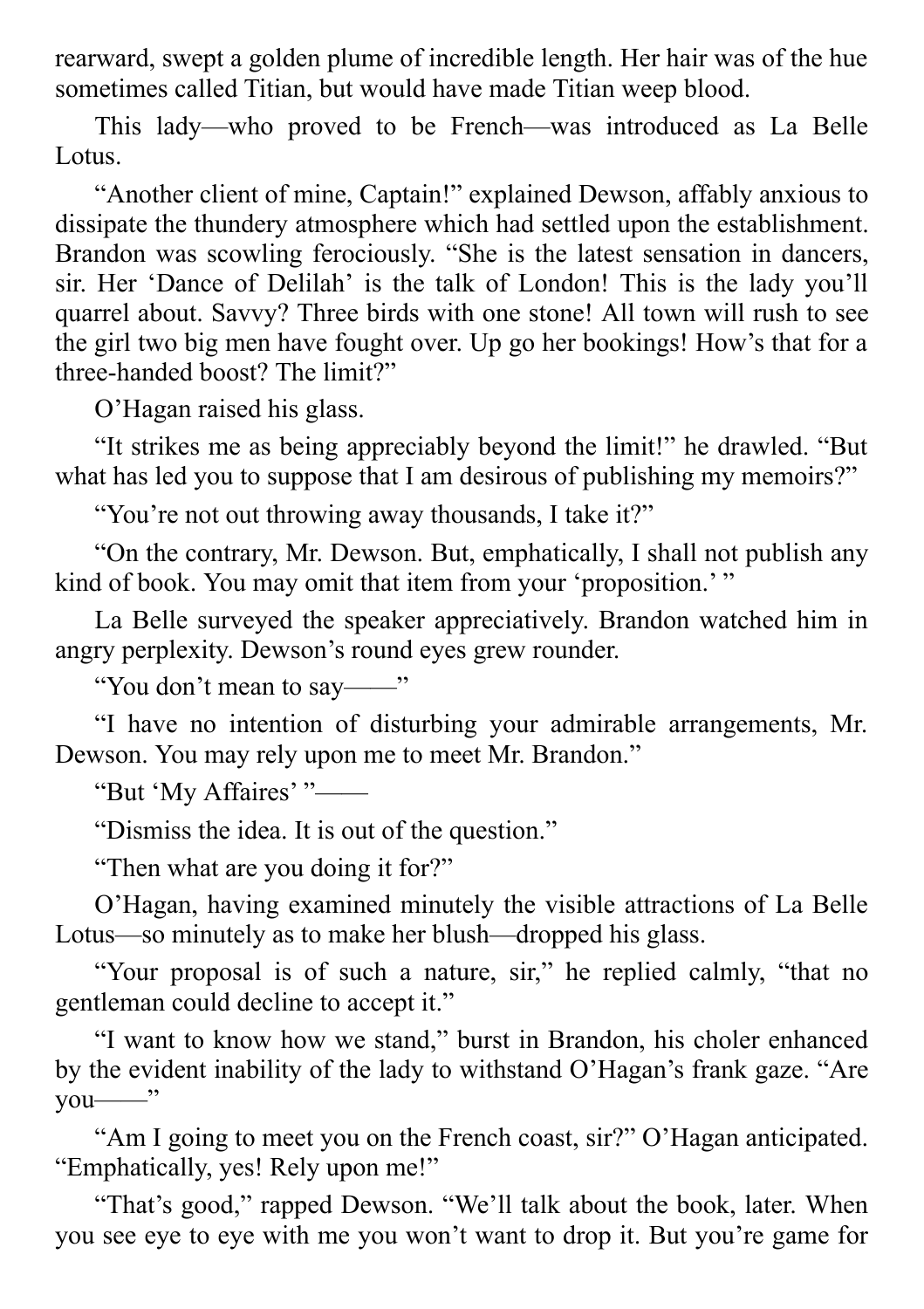the little passage of arms? That's the talk! Well, talking's dry work. What about——"

"Excuse me." O'Hagan raised his hand. "Pray excuse me!"

"But we've made no arrangements."

"I am listening, Mr. Dewson."

Dewson felt that he was being hustled.

"Well, I'd planned it to start on Wednesday night. Brandon and Yvette— La Belle—are having supper at Varano's. I'm there, too; but not at the same table. Press boys there, of course. You blow in, and say or do something which Brandon's supposed to take as an insult."

O'Hagan, his head attentively tilted, nodded. La Belle was watching him, now, fascinatedly.

"I shall observe your wishes implicitly, Mr. Dewson!"

"Bit of a scene. Cards exchanged. Pars in the press."

"A proviso, sir. My name shall not be mentioned."

"Not mentioned!"

"Let all the credit be Mr. Brandon's. I remain anonymous."

"It's sure to come out later. I don't understand——"

"I am aware of that, Mr. Dewson! On the following morning, if I do not mistake you, Mr. Brandon's friends call upon me, and the meeting is arranged?"

"That's it! We're supposed to be hushing it up, see? But it kind of leaks out!"

"Precisely. At what hour will Mr. Brandon be supping?"

"Say half-past eleven."

"It is an appointment."

Captain O'Hagan bowed to the leopard lady, looking challengingly into her eyes—turned from Messrs. Brandon and Dewson, and walked to the door. Upon Brandon's tongue unutterable things trembled. Mr. Dewson was not entirely at his ease.

—————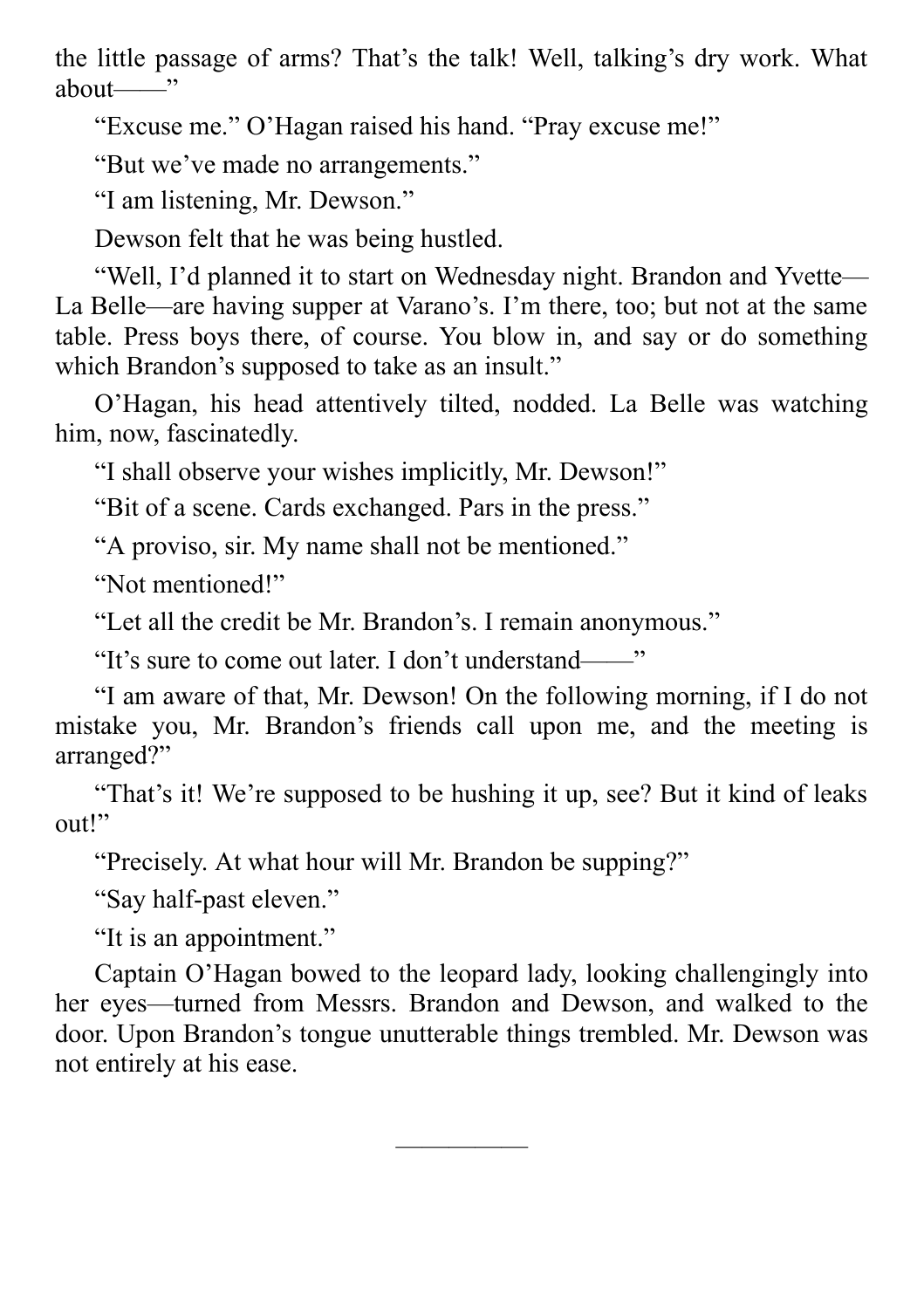# **III.**

#### **THE BOOM.**

CAPTAIN O'HAGAN entered Varano's at half-past eleven on Wednesday evening. No more need be said. A sensation amongst the guests is understood.

For a moment he paused, glass raised. His pose was a poem in grace; his mode of surveying those who supped was a tribute so deliciously keen as almost to be insulting. He focussed the table whereat Ronald Brandon and the dancer were seated. Amid a cathedral silence, impressive and oppressive, he traversed the supper-room. To say that he crossed it would be inaccurate and inadequate; he traversed it.

"Sir!"—he bent over Brandon—"one moment. Mademoiselle!"—he smiled upon La Belle Yvette—"might I entreat you to step aside with me?"

She glanced at Brandon, flushing with excitement now that the moment of the "boom" was come. Brandon, who vainly had besought Dewson to recast the comedy—omitting O'Hagan—examined his finger nails. He was acting poorly. In fact he was pronouncedly "fluffy."

La Belle rose and stepped aside with O'Hagan. She wore an amazingly daring and dazzlingly brilliant evening toilette; a tight-fitting silk gown coloured in imitation of a leopard's skin. Dewson identified his clients with certain "make-ups" or trademarks. Thus, La Belle Lotus was "the leopard lady."

Imagine every eye in Varano's supper-room to be centred upon this wildly picturesque pair. O'Hagan, his cloak cast back in purple splendour, rested one hand upon his hip with a gesture which had not been inconsistent with the act of depressing a rapier hilt.

"Are you quite sure"—he bent towards her with inimitable gallantry —"that a scene here will enhance your professional reputation?"

She glanced up rapidly—and down again, shyly. She could not recall having feared to meet any man's eye prior to encountering Captain O'Hagan.

"Mr. Dewson—he says so; and Mr. Dewson is so clever. He never makes mistakes."

"I concede that Mr. Dewson is clever; but nevertheless he makes mistakes, mademoiselle. I am impartial. I can insult Mr. Brandon without involving you in any way. But, if you wish to be involved, command me."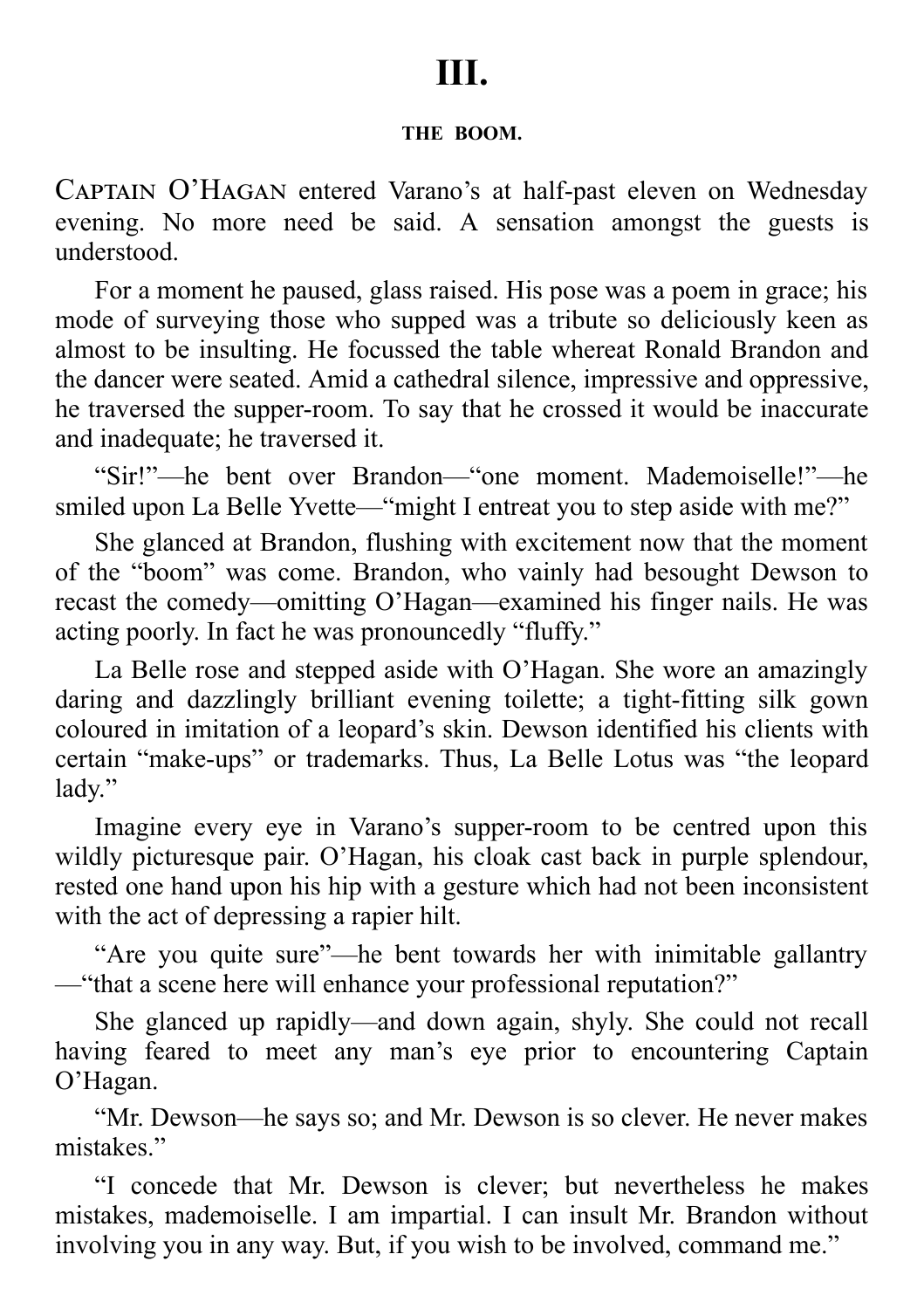La Belle felt singularly helpless. Instinctively she divined that the forceful Mr. Dewson and the imperious Captain O'Hagan were advancing to no common end.

"It is better that we keep to Mr. Dewson's arrangements, I think."

"Very well."

O'Hagan proffered his arm. He led her doorward. A sibilant chorus of gasps arose. Brandon was up, now. His face flushed deeply, and paled, vying in its pallor with the serviette which he crushed in one shaking hand. He thrust back his chair.

A staccato cough drew his gaze to a distant table. Mr. Dewson conscientious stage-manager—feared that one of the cast was like to overact his rôle. Brandon hesitated, fuming.

La Belle Yvette knew a fearful joy. Her inordinate vanity was gratified by this scene, but even her great daring recoiled from that which pended. Yet she offered no real resistance. True, she placed her hand upon O'Hagan's, but he calmly clasped it in his own.

"Act as I direct," he said, bending his picturesque head and looking into the half-fearful eyes.

He glanced aside to where the head-waiter stood, a figure of pitiable indecision, a study in fatuous ineptitude.

"My man—this lady's cloak."

Upon the hushed silence of the supper-room the words rang out sharply.

The head-waiter hesitated. The head-waiter at Varano's is a person of proper proportions and seemly dignity. It is no part of his important functions menially to run for hats and cloaks. O'Hagan's unoccupied hand raised the glass.

"Were you aware that I gave you an order?"

The head-waiter became aware of the awesome fact. He departed.

Brandon's chair fell backward. A wine-glass was dropped with a crash upon the floor beside Mr. Dewson's table. But the prompting of the ingenious press agent now was unheeded. The novelist strode down the room. One or two of the male visitors half rose. Some of the women began to look frightened.

"Damn your impudence! Release that lady!"

Dewson slipped from his place and joined the interesting group. He placed his hand warningly upon Brandon's shoulder.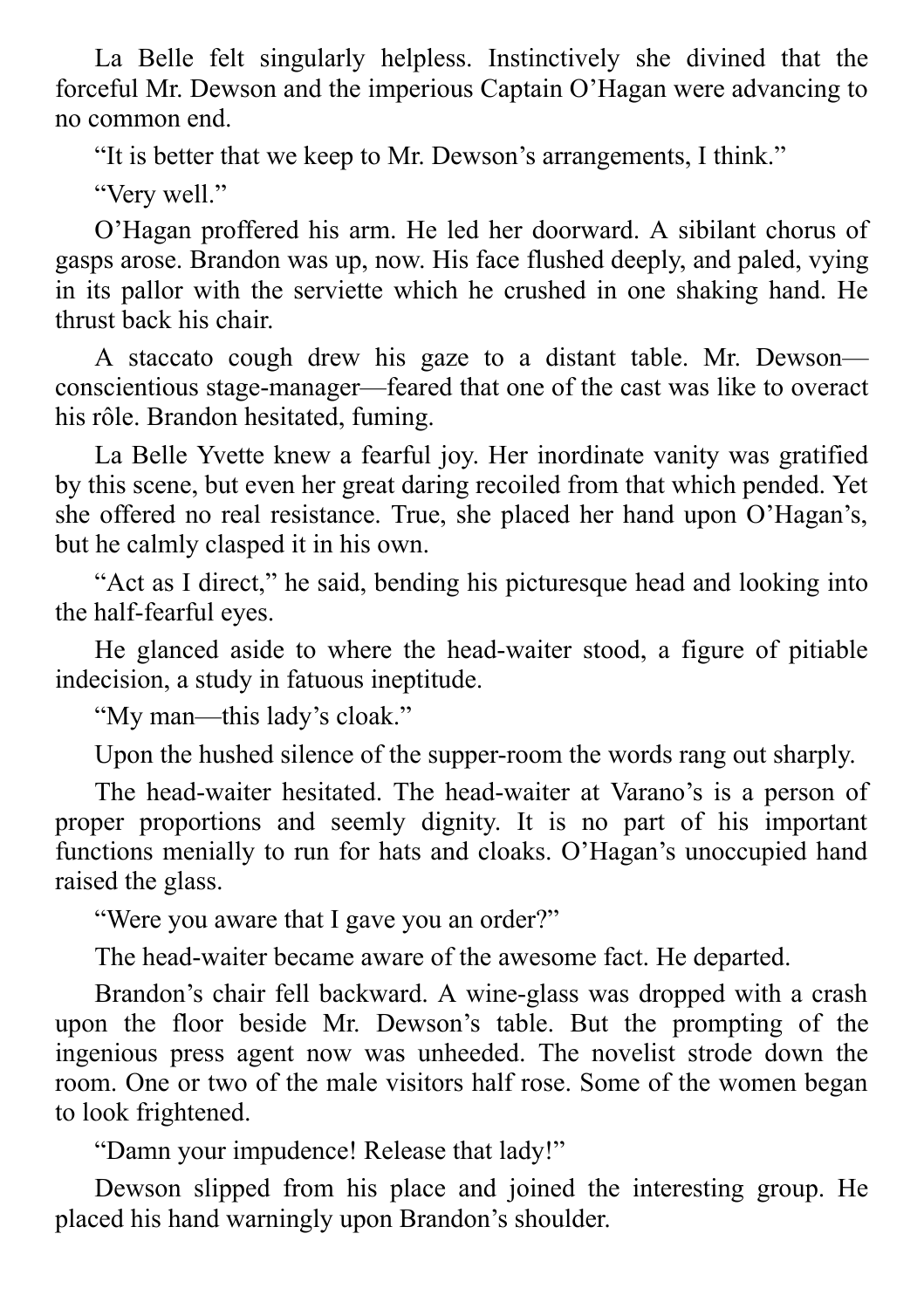"Don't lose your wool!" he whispered. "It's going great!"

Brandon shook him off.

"Do you hear me? Release that lady! Yvette! stand aside, I beg of you! I have something to say to this person!"

La Belle looked from face to face. All was not well here. Only Captain O'Hagan seemed at ease: he should be the star of her guidance!

The head-waiter returning, the Captain assisted mademoiselle to endue her leopard-skin cloak.

Brandon's fists clenched and re-opened convulsively.

"Yvette!" He almost choked. "You are not going *away*?—not going to leave me here—a laughing-stock——"

"Mr. Ronald Brandon!" O'Hagan placed his arm protectingly about mademoiselle's shoulders and stared through the monocle at the novelist's pale face. "I do not approve of this lady's being in your company!"

Brandon fell back (O'Hagan's divine audacity can strike as a physical blow) into the arms of Mr. Dewson.

"Stick to your part!" hissed the latter in his ear; and held him firmly. "This is a treat! All the restaurant heard what he said! Heard your name, too!"

"Curse you! Let go!"

The veins swelled upon Brandon's forehead; his eyes protruded.

Captain O'Hagan, serenely:

"Come, mademoiselle! This vulgar brawler is no fit companion for us!"

Half the guests were upon their feet now. Someone had gone for the manager. The horror-frozen head-waiter met the Gorgon gaze which hypnotically sought him through the pebble. He turned and swung wide the door.

Brandon made a savage leap. Dewson grabbed his coat tails.

Mademoiselle, trembling slightly, having quitted the room, O'Hagan turned, and tossed his card at Brandon's feet.

"You may care further to discuss the matter at some future time," he said coldly. "I am otherwise engaged this evening!"

Brandon broke loose at that, but collided with the head-waiter, who began to feel faint. A tremendous buzz of conversation arose. Above it sounded the shrill note of a whistle. O'Hagan, without, had ordered a taxi. Then someone laughed—a pressman there for the "story."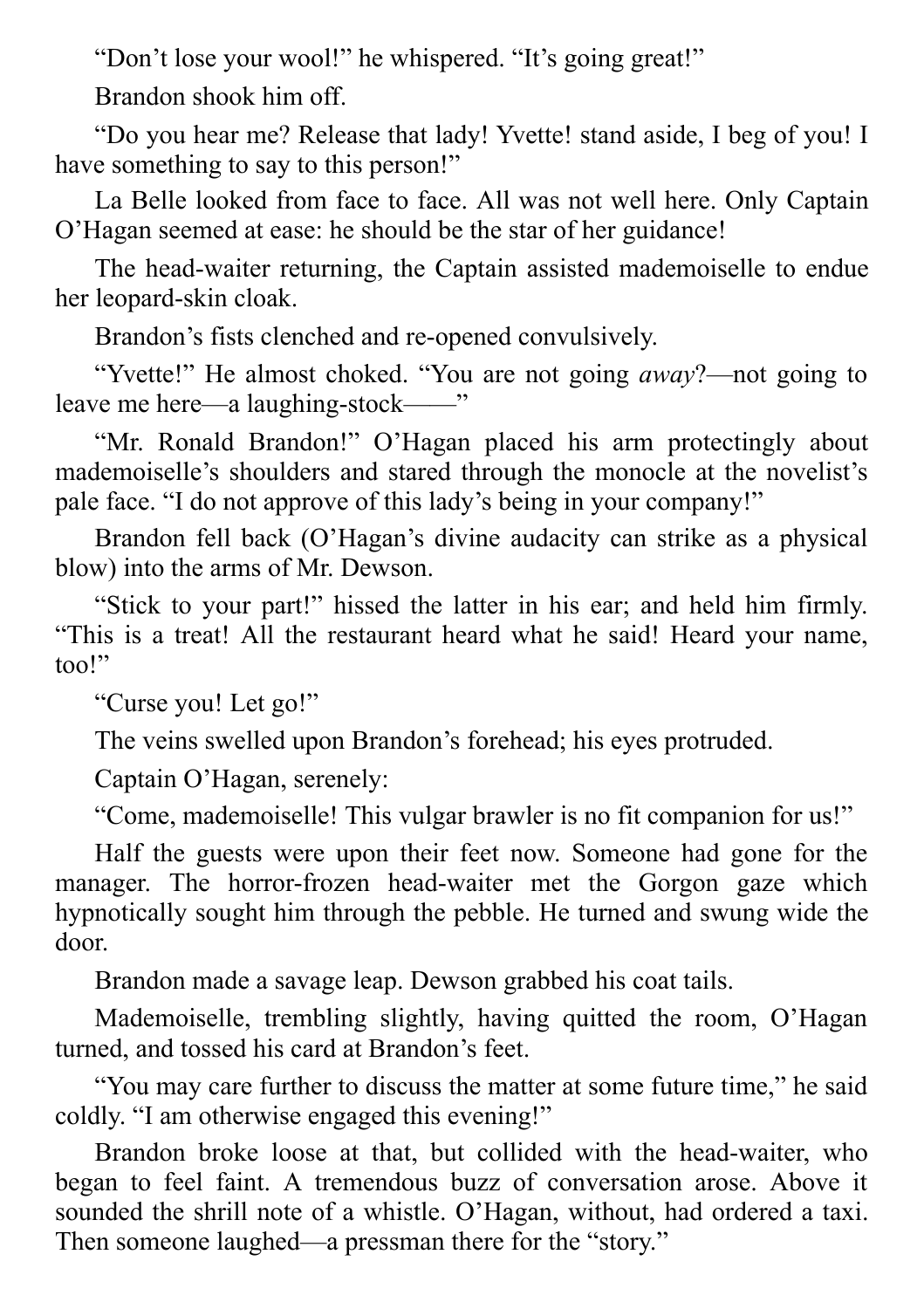The novelist whisked around upon the detaining Mr. Dewson.

"Curse you and your 'boosts'!" he snarled. "You've made me the laughing-stock of London! I'll kill that damned O'Hagan!"

"Good business!" said the press agent. "Do it. Double our sales!"

## **IV.**

—————

#### **ECHOES OF THE BOOM.**

O'HAGAN CALLED upon me. His entrances possess electric properties. One's schemes melt; O'Hagan becomes the scheme of all things terrestrial. The future shrinks, bounded by O'Hagan. The universe is "a universe after Captain the Hon. Bernard O'Hagan." An unexpected call by the Tsar of all the Russias could not be more exciting, and one would be less impressed if the Mikado dropped in for a pipe and a Scotch-and-soda.

"I have selected you, Raymond"—he toyed with his monocle—"to act for me in a little affair on the French coast. You will be associated with Lieutenant the Chevalier Camille d'Oysans."

That was bad hearing.

The Chevalier, according to O'Hagan, is "the last of the *grand seigneurs*." I think O'Hagan may be right; and trust he is. This fire-eating Frenchman in my opinion constitutes a menace to society. He would any day rather cut a man's throat than shake hands with him.

(His recent decoration for having personally dispatched a larger number of Boches than any other man in the armies of France, will be a memory fresh in my reader's mind.)

"And I do not expect you to withdraw, Raymond,"—coldly.

Since, on more than one recent occasion, I had been so unfortunate as to incur O'Hagan's displeasure, I perceived that a path was cut for my feet—a path of peril, from which, nevertheless, I might not stray. I understand that Charles II., when it pleased him, could be a king indeed. The fact that O'Hagan inherits a similar capacity from someone or another is not necessarily destructive of what posthumous reputation remains to the lady of his race who ornamented the Stuart court.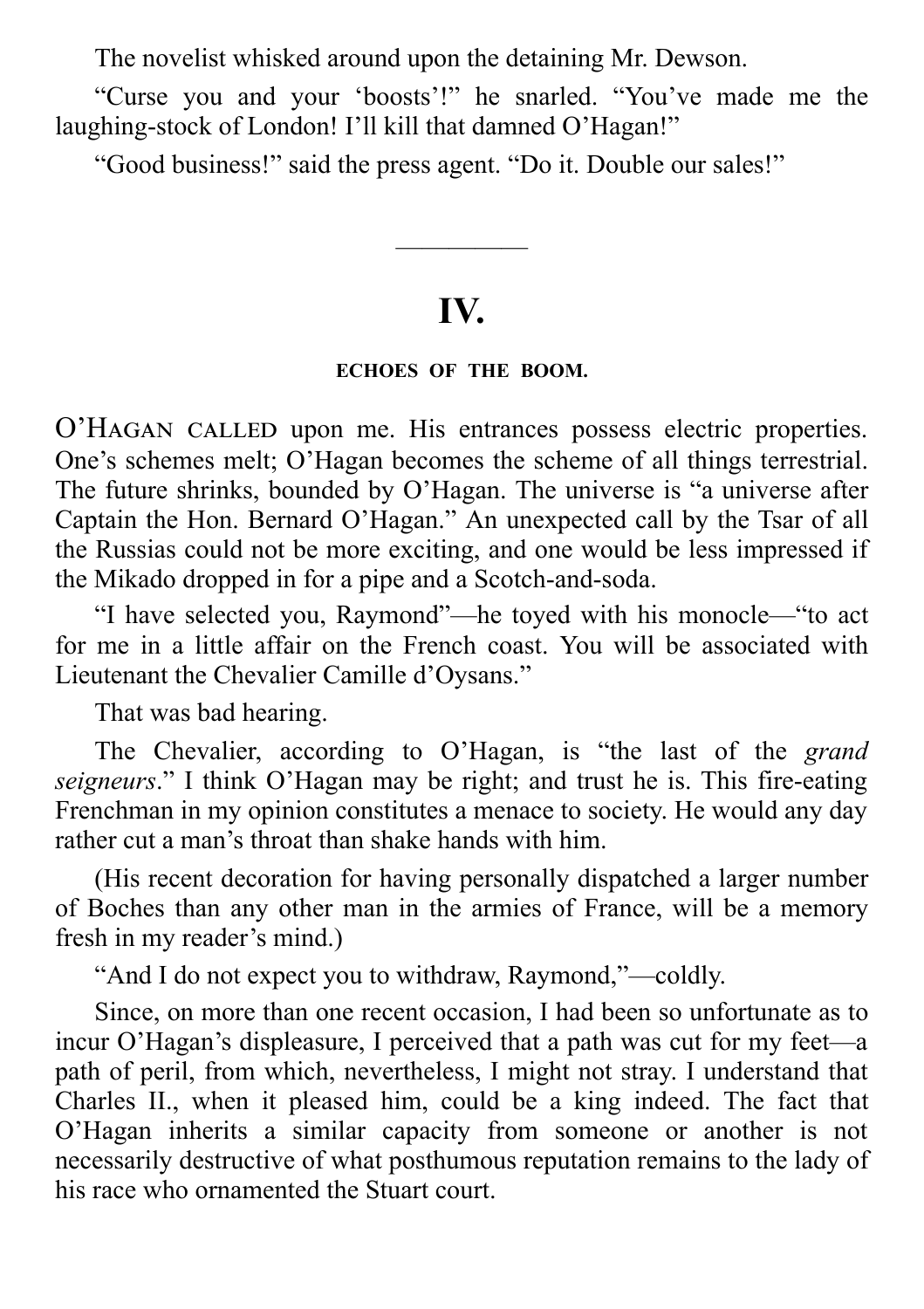He passed to me a press cutting. The paragraph related how an anonymous gentleman had had a public misunderstanding with Mr. Ronald Brandon, the famous author, whose forthcoming work, etc., etc. The misunderstanding had been due to the presence of La Belle Yvette Lotus, the beautiful dancer, etc., etc.

"D'Oysans has already arranged the preliminaries," explained O'Hagan. "So all that you have to do, my boy, is to meet me at Victoria to-night at tenthirty."

"This is incredible!"

"Not at all."

"We shall all stand to be arrested!"

"Never fear. These little affairs are better managed in France!"

"For heaven's sake, what weapons?"

"Swords!"

"In what way are you interested in this girl?"

"In no way. Not in the slightest."

O'Hagan stood up and gracefully executed the Grand Salute with his cane.

"I badly need a little practice," he said. "That is all, Raymond!"

"This man, Ronald Brandon, has some reputation as a swordsman."

"So I hear," replied O'Hagan languidly. "He has grossly insulted me; so that I am quite looking forward to meeting him. Although he merely comes of a race of attorneys, he appears to have a fine reach."

He yawned slightly. There came a ringing of my door bell, which I proceeded to investigate.

"Might I inquire who the blazes your distinguished visitor is?"

Thus O'Hagan, critically examining a very large size in formidable ruffians who had forced his way past me into the study.

"Which of you is O'Hagan?" demanded the caller, truculently.

He was a man fully six feet two in his boots; wore a peculiarly racy tweed suit, cut morning-coat fashion; a pink soft collar, and a green tie adorned with a big diamond. He was bullet-headed, close shaven, and rejoiced in a prominent jaw of marine blue. He threw a soft hat into a corner and addressed a ferocious glare to each of us in turn.

"You have a broken nose," said the Captain, with icy distaste.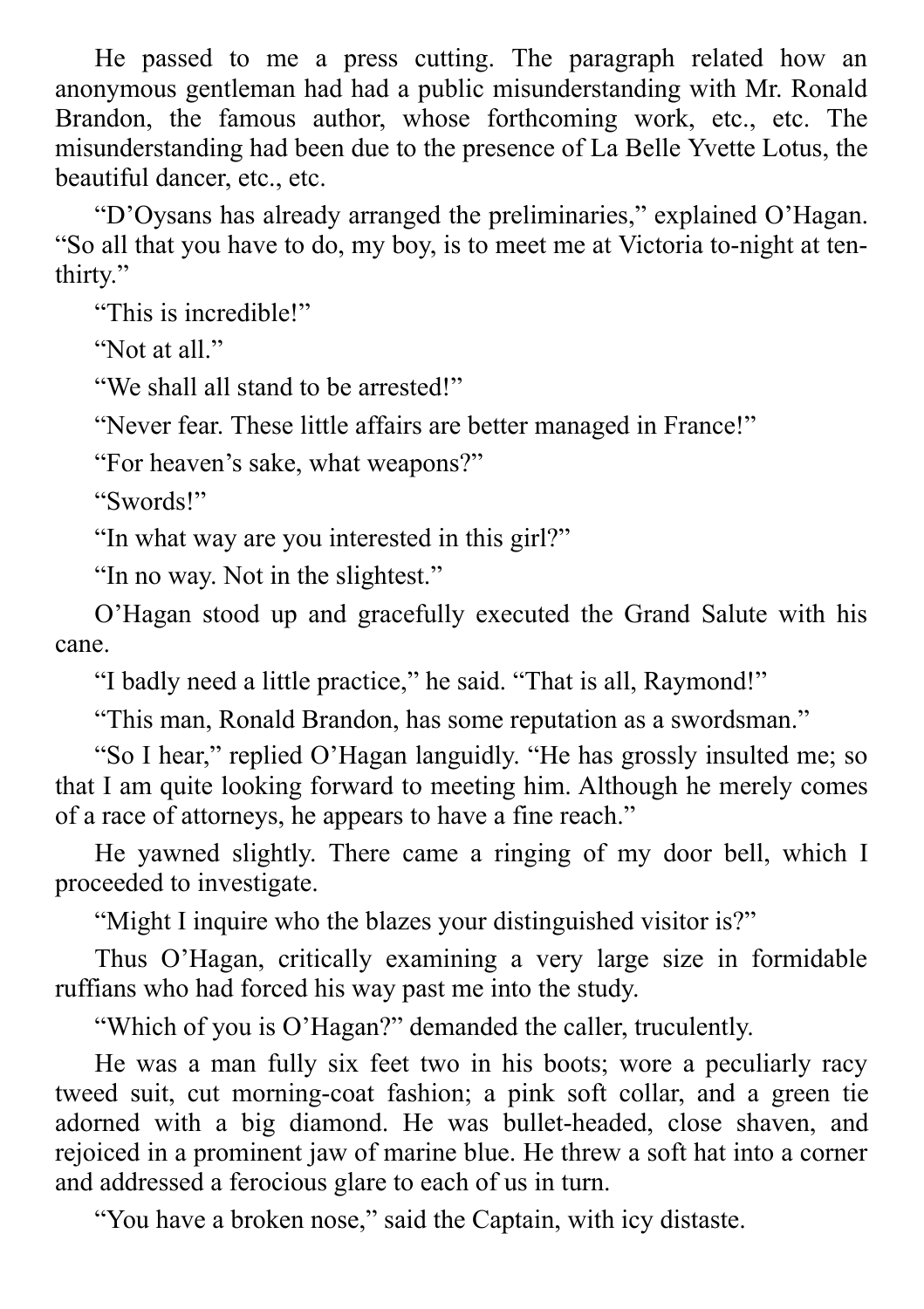"That's done it! You're 'im!" proclaimed the visitor. "An' you'll 'ave a broken neck in 'alf a mo!"

He stripped off his coat and hurled it amongst the litter of my writingtable. He removed the diamond and placed it in his waistcoat pocket. He tore his collar from his ox-like neck and cast it on the carpet. He began to unbutton his vest.

"This is not a public bath," said O'Hagan, observing these manœuvres through his monocle. "You can have a wash for twopence at the lower end of Langham Place."

The other proceeded stolidly with his immodest toilet, divesting himself of his waistcoat and rolling up his sleeves over his hirsute, brawny arms. No reply he made; he was a man too full for words.

O'Hagan rose from the Chesterfield which is his favourite lounge and stretched himself languidly. He poked the fire and left the poker between the bars.

"Raymond," he drawled, "shall I go and find a constable to throw this low dog down stairs?"

The man leapt to the door with extraordinary agility, locked it, and slipped the key into a back pocket of his trousers. He faced us, a formidable figure, stripped to the pink shirt, which revealed the enormous development of his pectoral muscles. O'Hagan moves amid singular proceedings.

"Now, my bonny gentleman! My name's 'Trooper' Belcher—an' I'm 'er husband!"

"I trust you refer to Mrs. Belcher?"—O'Hagan.

Belcher: "My wife's La Belle Lotus!"

The Captain studied Mr. Belcher with a new curiosity.

"I gather that you are a music-hall pugilist. Am I also to conclude that you are a bully acting on behalf of Mr. Brandon, whom I have to meet at seven in the morning outside Calais?"

"*I* met Mr. bloomin' Brandon at seven this evenin' outside Oxford Circus!" shouted Belcher. "*You'll* meet 'im in Middlesex 'Ospital!"

My wits had deserted me. From the moment that the man had thrust his way into my rooms up to that when he had thus proclaimed himself the assailant of Brandon, I had stood helplessly watching his outrageous proceedings.

("A gentleman, to-day," O'Hagan has informed me, "is utterly at the mercy of the first lusty ruffian who cares to attack him. The only offensive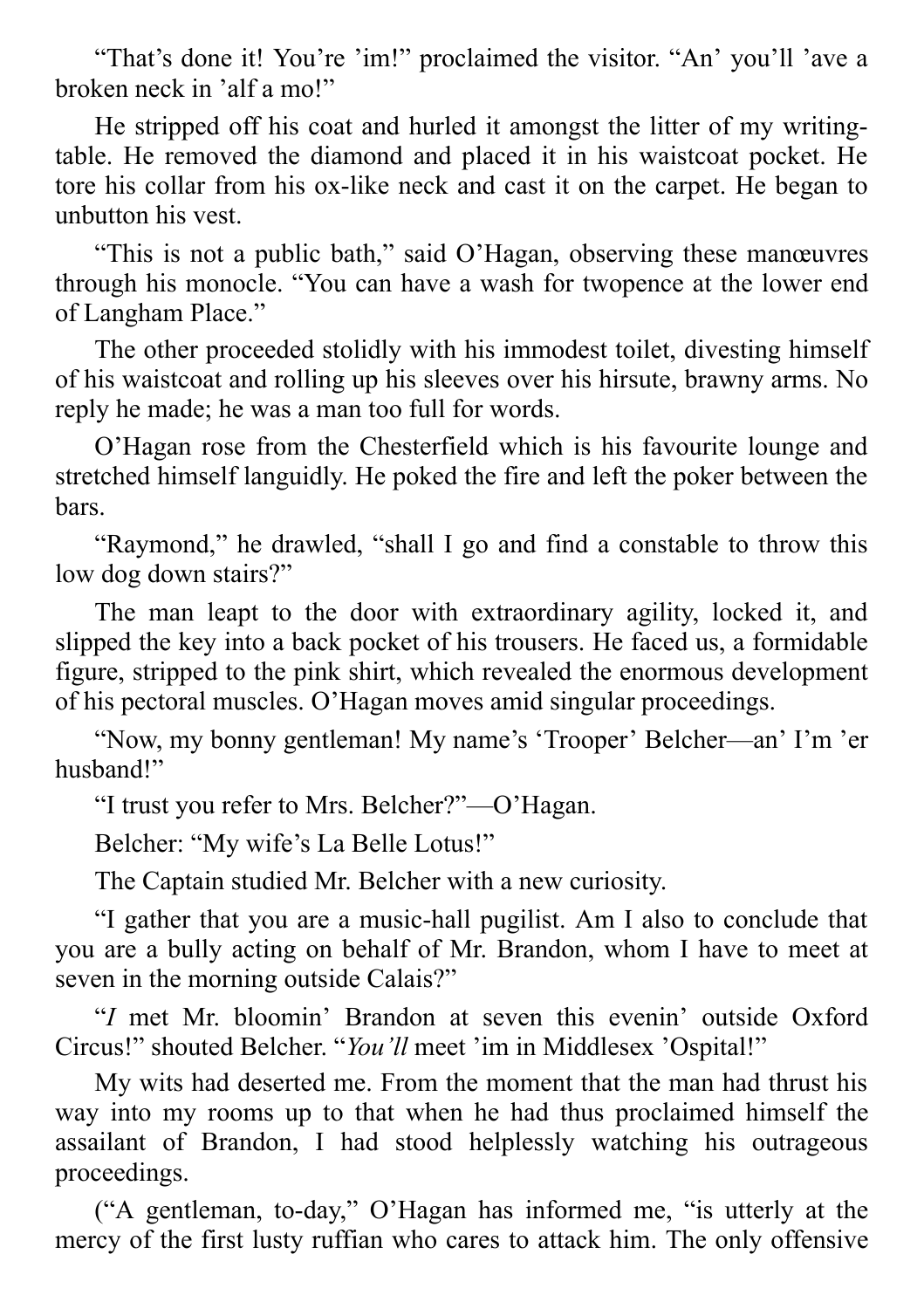and defensive art which survives to any extent—brutal pugilism—is extensively practised among the lower classes. Where is the gentleman's sword? Taken from him! The Higher Jiu-jitsu, my dear Raymond, or Art of Gentle Thought, should be included in the curriculum of every preparatory establishment.")

Belcher executed a charge which, I think, would have swept a healthy bullock from its feet. O'Hagan, with a lightning rapidity of action apparently peculiar to pupils of Shashu Myuku of Nagasaki, secured and presented the poker.

The man touched it with one huge fist and recoiled, screaming hoarsely.

"By God! that's 'ot!" he panted.

"It is," replied O'Hagan, again thrusting the point amid the coals; "red hot!" With his left hand he waved his monocle in my direction. "One cannot soil one's hands with the persons of low fellows, Raymond!"

Belcher snatched up a heavy chair as though it had had no greater weight than a matchbox. A lightning, rapier lunge with the poker—an unpleasant *sizzling* sound—and the chair crashed harmlessly to the floor. The now painfully singed "trooper" fell back on to the Chesterfield, groaning.

Again my bell rang.

"Hand the key to Mr. Raymond, my man," ordered O'Hagan; "and replace your filthy rags upon your indecently nude person."

Belcher threw the key across the carpet. My mind had assimilated a profound truth of the Higher Jiu-Jitsu: brute courage falters in the presence of hot pokers. I went to the door, and upon the landing stood a dazzling vision in leopard skins.

"My 'usband!" (The vision had a French accent.) "Is he here? Yes? Quick!"

She slipped past me, as an animal growl sounded from within. My rooms no longer were my own, but were become a rendezvous for insane meetings —for nightmare encounters. I re-entered the bear-garden which I had been wont to call my study.

The leopard lady was kneeling beside the wounded Mr. Belcher and explaining in voluble syncopated English that his suspicions were groundless, that it was a "boom," no more; that he must *not* kill Captain O'Hagan.

"My impression, Raymond," said the latter, focussing me across the room, "is that our friend Belcher has recently left jail."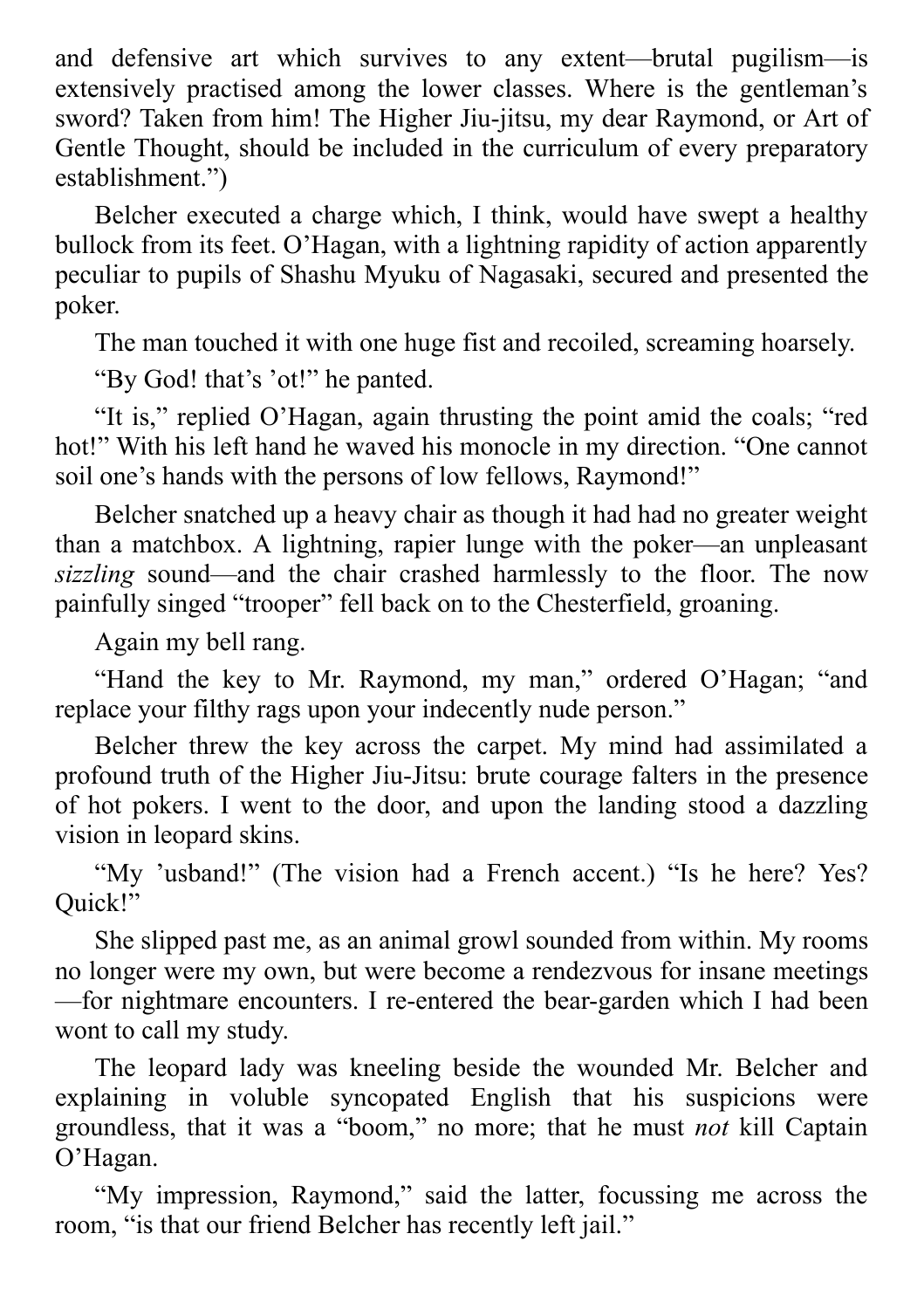"What if I 'ave!" roared that maltreated ruffian, starting to his feet.

"This," replied O'Hagan with suppressed ferocity, "that if you are present in another minute I shall send you back again! *Madame!*"—he bowed to La Belle—"kindly remove your property from my friend's apartment—I would suggest that you deposit it in cold storage—and permit me to say that I had credited you with nicer taste!"

He placed a cigarette between his lips, igniting it with the now white-hot poker.

### **V.**

—————

#### **BELCHER THE THOROUGH.**

"It is singularly illustrative of the obscure psychology of the lower orders," said Bernard O'Hagan, "this marrying habit of Continental music-hall artistes. The female of the species may drive, take supper, and accept diamonds from men of pedigree; but she always marries a prize-fighter or a bookmaker. It is a process of natural selection, Raymond. When out of the proceeds of a successful professional career she invests in a husband, she 'backs her fancy.' I have known Spanish dancers who were adored by reigning monarchs to have unsavoury husbands concealed in all sorts of filthy alleys; and one lady circus rider to whom I was presented in Budapest proved to be lawfully wedded to a retired Paris sewerman. Zoologically, the habit has interest."

Our inquiries at the hospital discovered Mr. Brandon to be on the danger list.

"The most promising meeting since I encountered Baron Verneux," murmured O'Hagan, "indefinitely postponed! The Chevalier Camille d'Oysans will be keenly disappointed. He had made all the necessary arrangements for flying the country!"

We learned that the police were in quest of Mr. Brandon's assailant. A call at Mr. Alex. Dewson's hotel provided a surprise.

"I shall not chastise him," explained my friend. "The depths of his ignorance are pathetic. But I feel it to be my duty to tell him that he is a disgrace to the great nation which includes in its roll of honour the name of Edmond O'Hagan."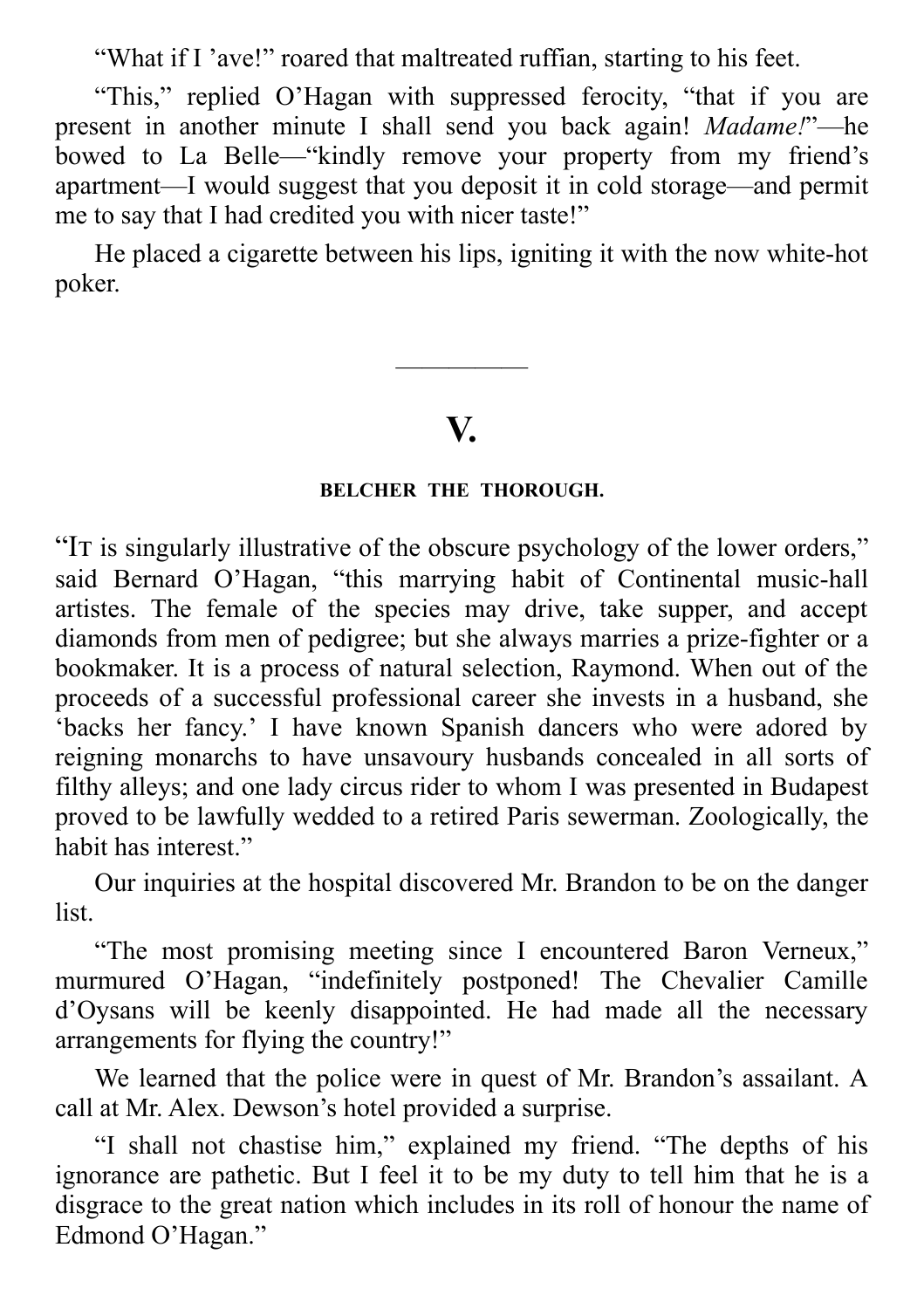Mr. Dewson could receive no visitors. Captain O'Hagan swept the servant aside and waved to me to follow. It needs something more than a verbal rebuff to exclude O'Hagan—something in the nature of a doublebarred iron door or a squad with fixed bayonets.

My friend honoured Mr. Dewson's apartment. And Mr. Dewson, a heavily bandaged figure hunched up in an armchair by the fire, observed our intrusion with his one visible eye.

"Raymond," said O'Hagan, as he focussed this crippled apparition, "the 'Trooper' has forestalled us again!"

"You bet he has, Captain!" whispered a weak voice.

O'Hagan turned to me.

"In the thoroughness of Mr. Belcher's method," he said, "I find something almost admirable, Raymond! The 'Trooper' is a loss to the service."

That he was a loss which speeding Time should rectify, we, being but human, could not foresee. But is it not history how Sergeant Belcher, at a spot not a hundred miles from Ypres, acquired the most coveted distinction in the gift of His Britannic Majesty for rescuing a badly wounded officer under heavy fire? And is it not written in deathless annals that the name of that gallant officer was Captain the Hon. Bernard O'Hagan, V.C., D.S.O.?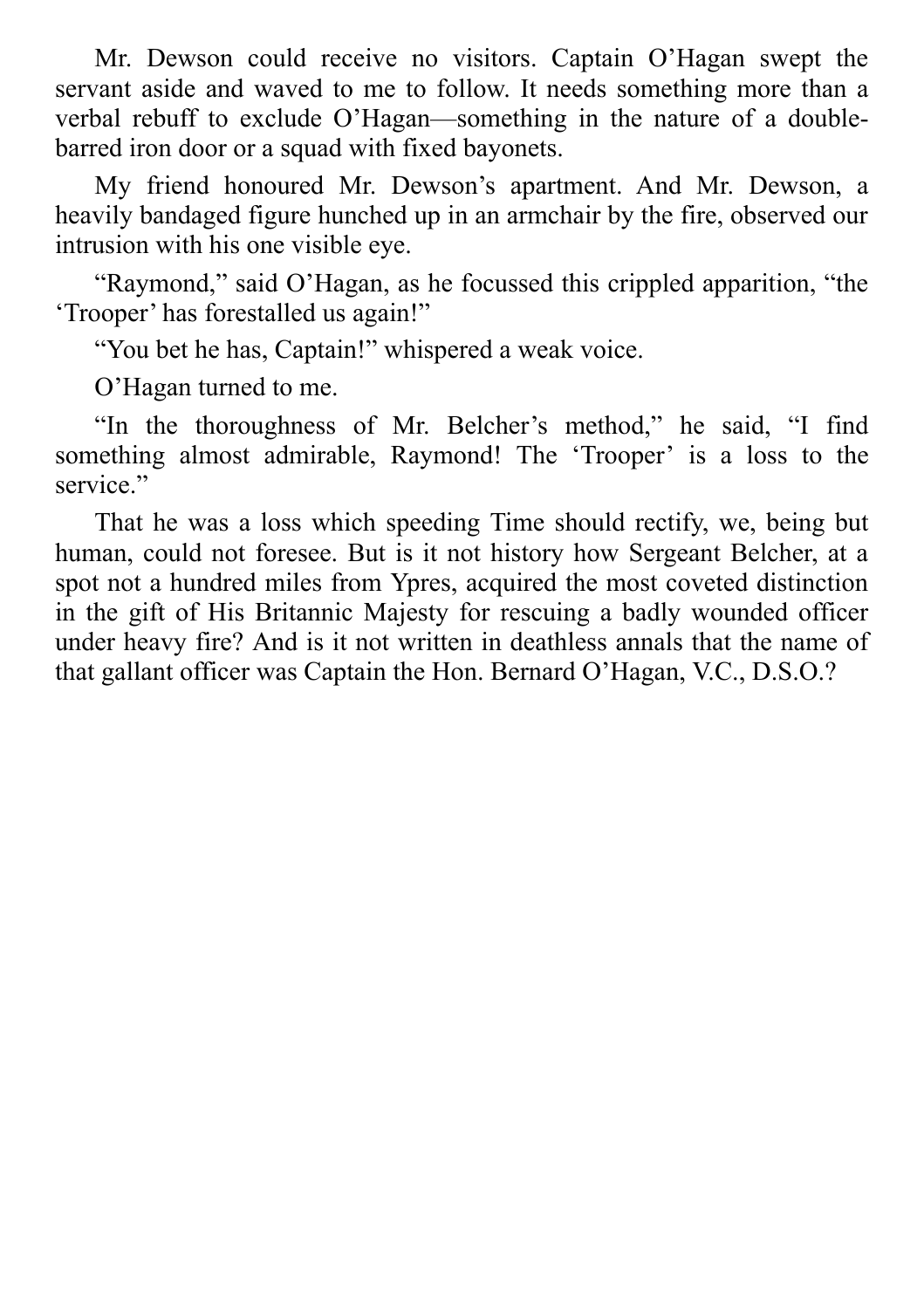# EXPLOIT THE FOURTH. HE BURIES AN OLD LOVE.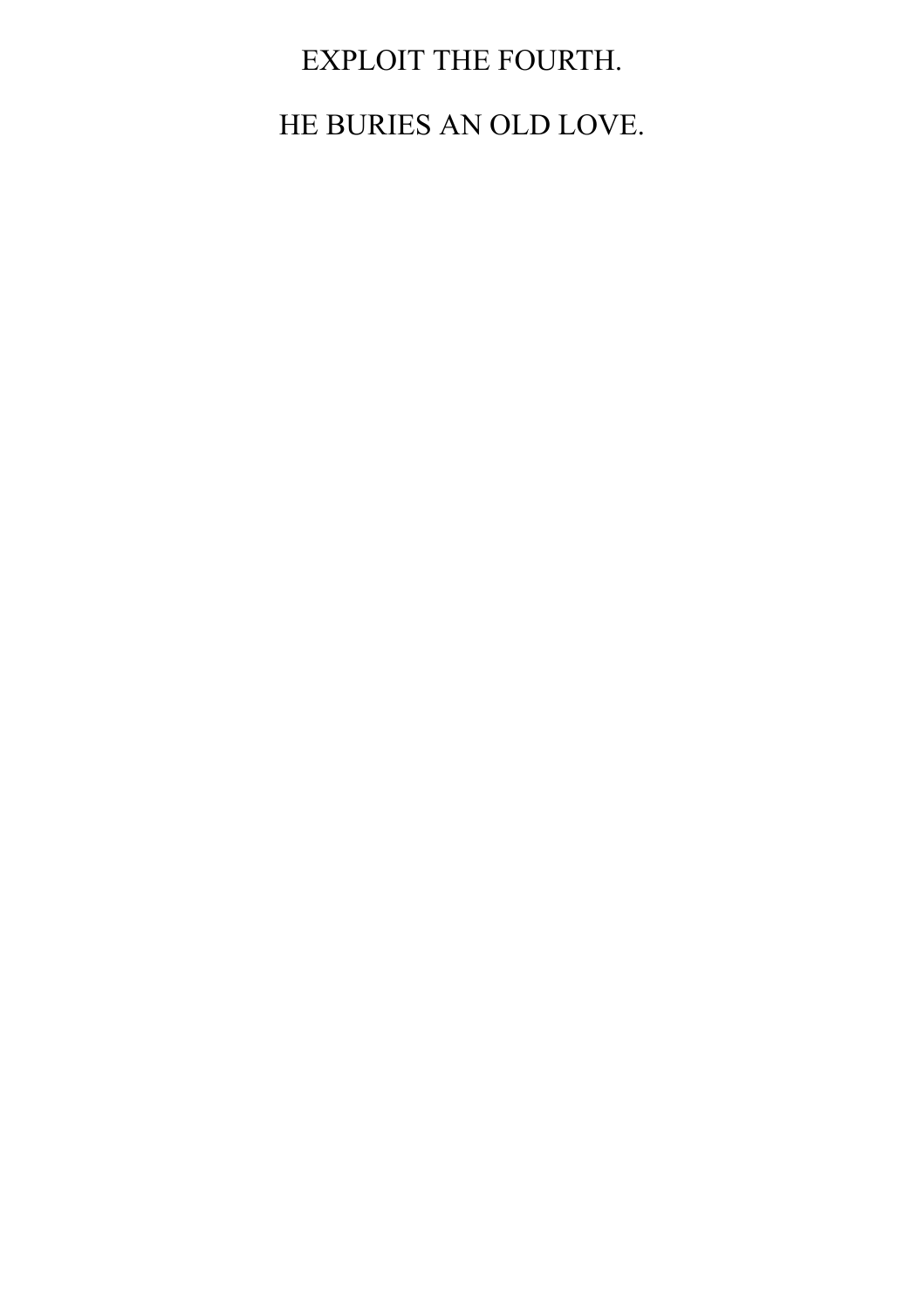# **EXPLOIT THE FOURTH. HE BURIES AN OLD LOVE.**

## **I.**

#### **THE LONELY LADY.**

THAT class distinctions are invidious, that one man is as good as another, are theorems which find no place in O'Hagan's philosophy. His whole life is a protest against such propositions. He complains that there is no badge peculiar to the gentleman; that the latest morning-coat from Savile Row is colourably imitated, and within a week, by Rye Lane, Peckham. Hence, I take it, his broad, black ribbon with the dependent monocle, his purple-lined cloak.

These things are not imitated, and for a simple reason. O'Hagan's cloak makes no appeal to Peckham, and leaves even Hampstead cold.

O'Hagan holds that to tolerate scurrility from the lower classes is to encourage rebellion, and maintains that the French Revolution was brought about, not by the vices of the nobility, but by its weakness.

"Spare the axe and spoil the people," he says.

Upon the necessity for a sort of patrician purple, distinctive of the gentleman, he is insistent, and the episode illustrative of this which he is fond of citing is that of the lonely lady of the Strand.

Captain O'Hagan, then, one evening, was swinging westward along that thoroughfare, hatless, as usual, in evening dress, with his purple-lined cloak flying. Idle curiosity induced him to stroll down that narrow, sloping way which terminates in dungeonesque darkness and arches, but which leads one to the stage-door of the Novelty Theatre. At the end of the passage upon which the stage-door opens there may sometimes be found sundry loafers. The inexperienced might assume these to be connected with the Novelty establishment, but would err in so doing. They are connected with a much older establishment; the ancient order of Mouchers.

As O'Hagan came abreast of this place, the sole representative of the ancient order on duty that evening, with a headshake, an upward and a downward glance, and an evil smile, dismissed the inquiry of a young lady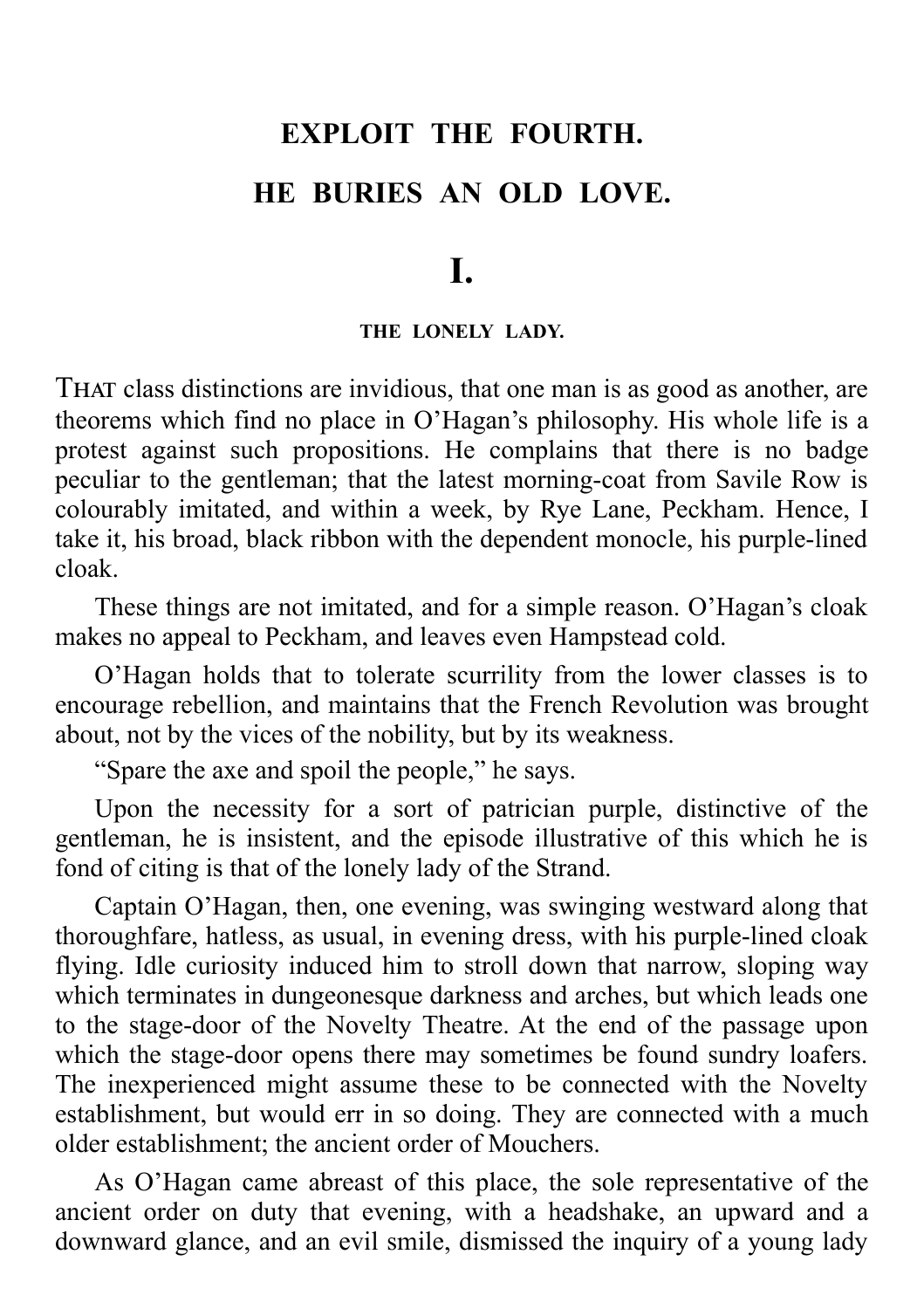who, timidly, had addressed him, and hastened to meet a party of three American comedians as they descended from their car.

The lady, who was quite young, and simply dressed in a dark walking habit, flushed with mortification, and then became very pale as she turned away.

O'Hagan's blood boiled within his veins. It is such a simple, everyday incident as this which renders him really terrible. He hastened after the lady, who was walking slowly in the direction of Charing Cross, and touched her gently upon the arm.

"Madame—your pardon!"

She turned, startled.

"That fellow at the stage-door was rude to you. I beg, as a favour, that you will grant me permission to reprimand him."

The lady, unmistakably, was displeased. She was dark, and, as O'Hagan observed with aesthetic appreciation, of a delicately aristocratic beauty.

"You are mistaken. Pray do not trouble."

("How," O'Hagan will ask, "could she be expected to know that a stranger addressing her in the Strand was one in whose discretion she might safely confide? To permit any boor to endue a dress suit is to kill chivalry.")

"Madame, I beg that you will not misjudge me. I am not mistaken, neither in my surmise nor as to my plain duty. I do not know your name, nor seek to learn it. Mine is Captain O'Hagan. And had you been a flower-seller I should as staunchly have disputed my right to protect you from insult as I do knowing you to be of my own rank."

She was bewildered. My friend is essentially bewildering. He is not a person whom any man or any woman can hope to snub—to overlook. He comes into one's life, a tangible proposition, which cannot be ignored; which, unavoidably, must be *dealt with*.

"I do not know you, sir. I really cannot stand here conversing with a perfect stranger." Then, with a little, half-doubting glance up to the fine eyes: "Are you one of the O'Hagans of Dunnamore?"

O'Hagan bowed as no other man, though you search the courts of Europe, can bow.

"Then, Captain O'Hagan, since you are a gentleman, please forget about the door-porter. Believe me, I have troubles enough without seeking new ones."

There was pathos in the words, in her low, quivering voice.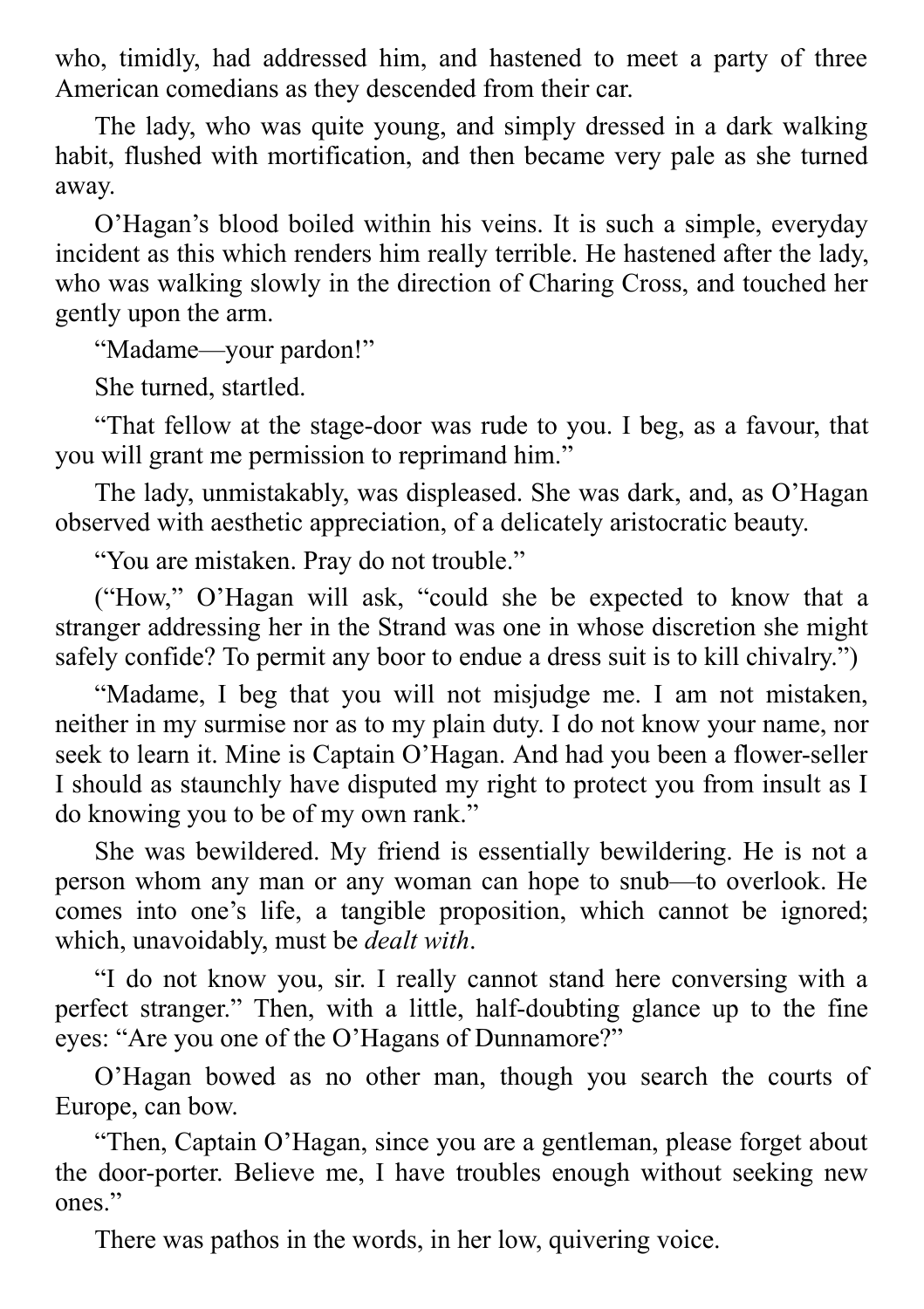"I cannot doubt it. And, since you know my family, you may know that its name stands stainless for seven generations. You should not be here, at this hour, alone. In the absence of a father, of a brother, accept my escort. It is in no way encumbent upon you to accept my friendship, though it would be devoted and disinterested."

She was biting her lip now, in pathetic perplexity; but there was a new confidence in the glance which she gave him. It was the glance of a woman who sorely lacked a friend, and into whose heart the conviction was stealing that heaven had sent her one.

"You are more than kind, Captain O'Hagan." Now she met his eyes frankly. Her decision was made. "I am—Lady Brian Dillon."

("You see, Raymond," he has since explained to me, "there was more than mere chance in my unaccountable decision to explore that passage. Fate, my boy—fate!")

He took the gloved hand which she offered with a pretty embarrassment, and bent over it in his unique, courtier fashion.

"I have never met your husband, Lady Dillon. But his late father, Sir John, was one of my dearest friends. I regard you, now, as that dear friend's daughter, and since Fate has brought us both here to-night, I regard your interests as a sacred charge. You are in trouble. How can I serve you?"

## **II.**

—————

#### **AT THE STAGE DOOR.**

I DOUBT if London could furnish another man—a father confessor excepted —who, in so brief a time, could have learnt from the young Lady Dillon so much of her history as did O'Hagan. Side by side, they paced up and down a comparatively quiet street dipping riverward, and the girl (for she was no more) confided in this man, whom, twenty minutes earlier, she had not known.

Does not that argue eloquently for my friend? Does it not make amends for much that seems harsh in his nature? For although, alas! women often are deceived in men, a woman's instincts can never err in such case as this; a true woman, as this one, never pours out the trouble with which her heart is bursting, to a knave—to a blackguard. I defy you to confute me. Be it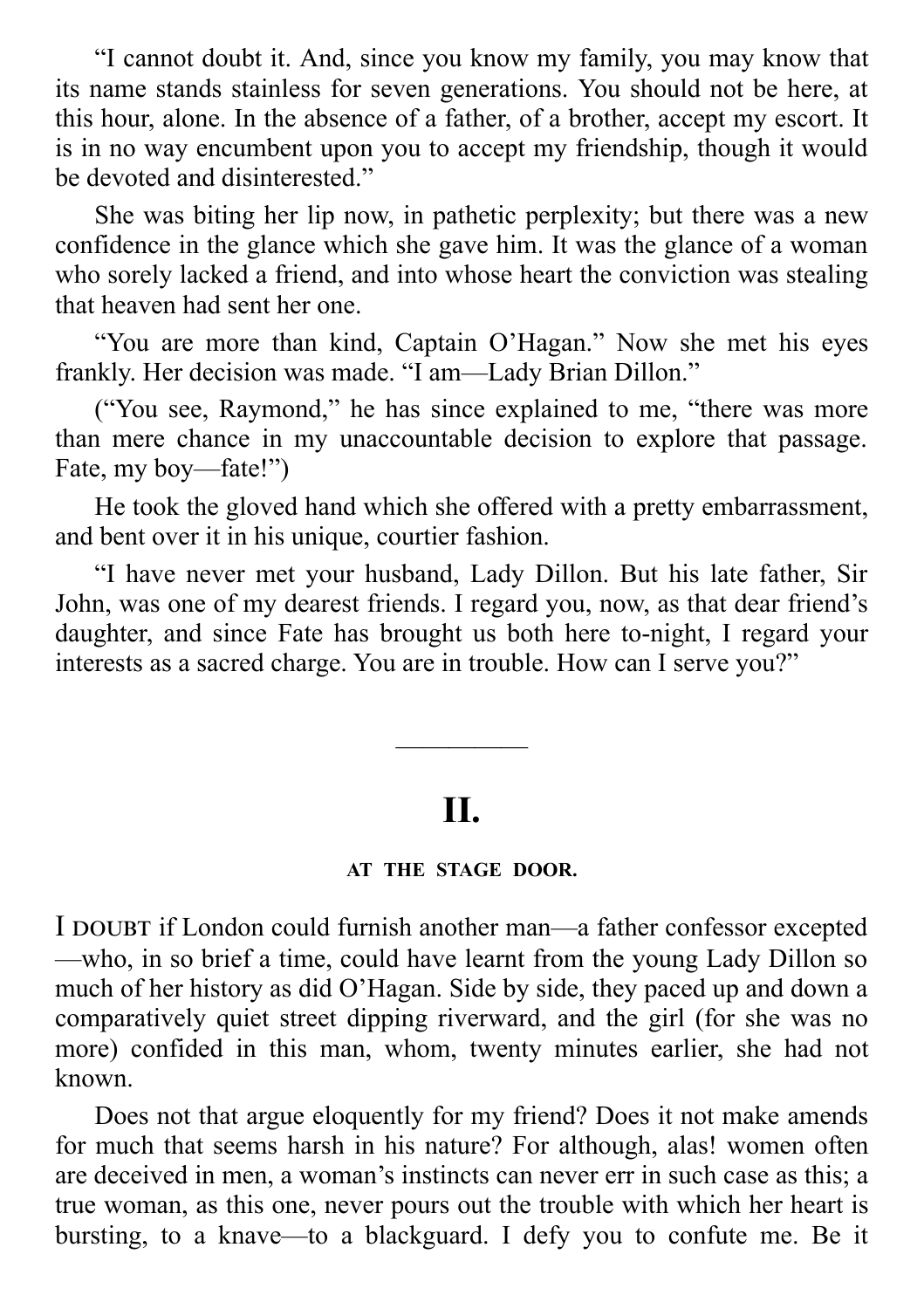remembered that, by a trick of Fate—or shall we say Providence?—these two had friends in common. Nor be it forgot that, for fifty miles north, south, east and west of Dunnamore, "the honour of an O'Hagan" is a form of oath. But, nevertheless, I maintain that there is something grandly and expansively human—something splendid and true—in the nature of a man whom at such brief acquaintance a good woman *knows* to be worthy of her confidence. Don't you agree with me?

"Of course I remember your wedding!" said O'Hagan. "Bless my soul! you were a Miss Sheila Cavanagh! As a child you must have been at Dunnamore many a time! Why! we are quite old friends! You are not married three months, yet?"

"Ten weeks," replied Lady Dillon, pathetically.

"And simply because your husband, Sir Brian, saw you walking in St. James's Park with a gentleman——"

"He has not spoken to me—for four days!"—brokenly.

"And now he is waiting on the stage of the Novelty for a Miss Betty Chatterton, late of the Folly Theatre, whom formerly he admired——"

"—He used to go about with her a lot, I know!"

"And this gentleman with whom you were walking?"

Lady Dillon looked away.

"Ah," said O'Hagan sadly, "you have been indiscreet. He was an old admirer?" (nod). "Persistent, unscrupulous?" (nod)—"and you were sending this fellow about his business?"

She looked up to him as, of old, looked Menippus Lycius to Apollonius of Tyana; as to one omniscient—yet, crowning wonder, as to a favourite brother. Such is the timbre of my friend's exquisite sympathy. Is it not a divine gift?

"How can you possibly know that?"

"My dear Lady Dillon—you have told me! Does your husband know this person?"

"He knows *of* him. But he has never even asked me his name. I thought he understood that I did not care and never had cared for the man. Oh! why did I see him? Why did I see him? But I feared that, unless I definitely dismissed him, he would compromise me!"

"My poor child!" He patted her arm, soothingly. There are phases of his patronage which are healing. One absorbs his condescension gratefully, as a penitent receiving absolution from a holy cardinal. "You see, your marriage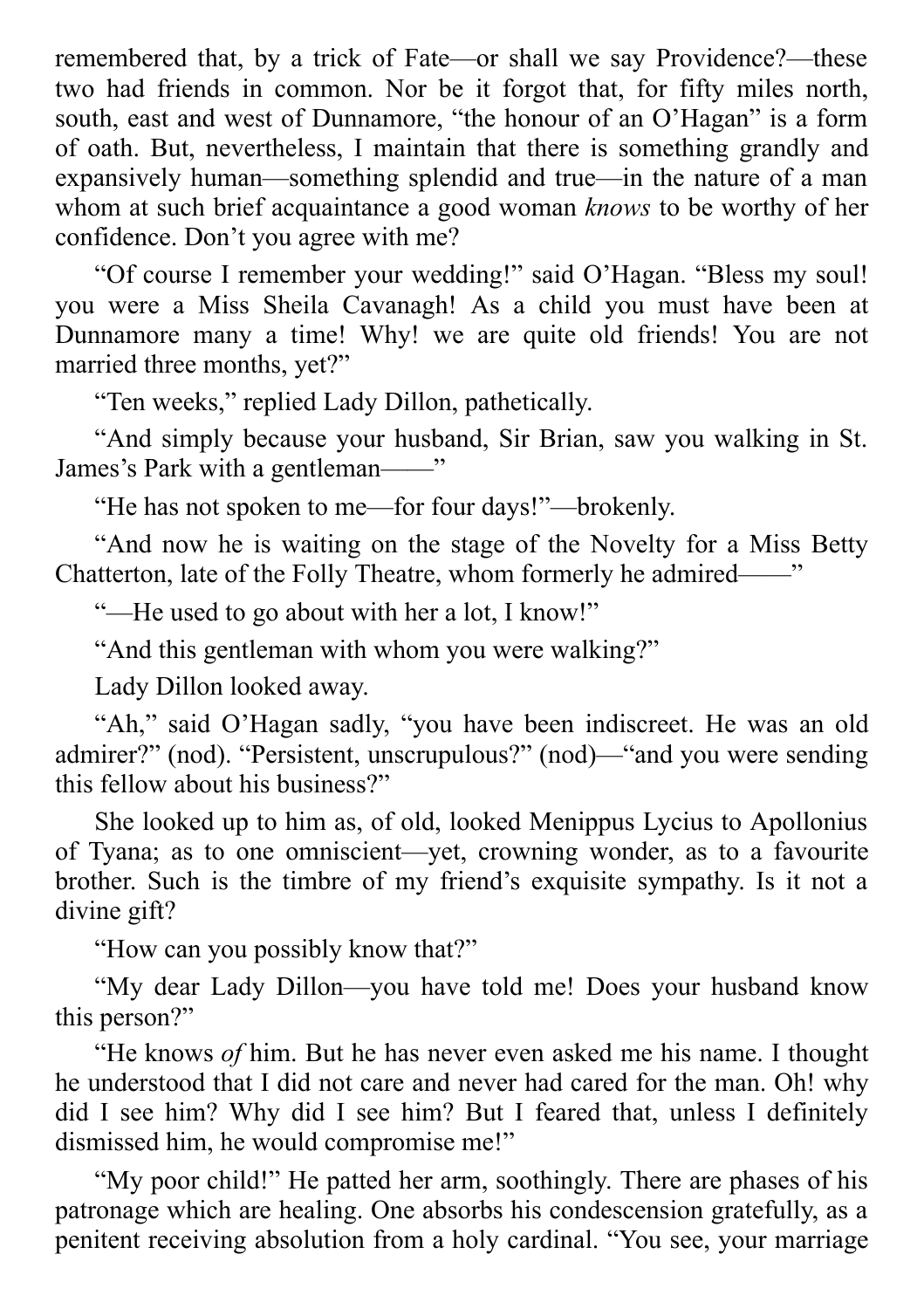was a family arrangement, and your husband is uncertain of your affections. This regrettable incident has convinced him—wrongly—that from your point of view it is merely a *mariage de convenance*. His flirtation is a harmless one. He is, I dare swear, eating his heart out! But the pride of the Dillons has him by the throat. My dear little lady—leave him to me!"

She looked up to him wonderingly again; but, with something of the touching confidence of a child, permitted him to conduct her Strandward.

"Captain O'Hagan! I could never, never explain to him! That is why I dare not speak! He would *never* forgive me for seeing him again—would never understand——"

"Leave it entirely in my hands! *I* will do the explaining! Simply accept my explanation, and decline in any way to enlarge upon it. You shall not be compromised, because I know you do not deserve it. Neither shall that harebrained husband of yours compromise another girl out of mere *pique*."

She said nothing to that. In the Strand, opposite the Novelty:

"That is your car yonder?" asked O'Hagan.

"Oh! don't let Priestman see me!" cried Lady Dillon. "I was afraid he would see me when I spoke to that wretch at the door!"

"You are perfectly certain that your husband is in the theatre?"

"Yes! yes! I don't know why I asked that man! But, indeed, I don't know what possessed me at all! Oh! Captain O'Hagan, I am so miserable!"

"Boy!" said O'Hagan to a passing urchin—"tell the chauffeur of the Rolls Royce yonder, to pull around here!"

Off ran the boy.

"But——" began Lady Dillon.

O'Hagan patted her arm. The chauffeur, having received the boy's message, could be seen looking in their direction. Presently he walked across to where they stood. Recognising Lady Dillon, he stared; then touched his cap.

"I ordered you to bring the car over," said O'Hagan, icily.

"Sir Brian"——began the man.

"Did you understand my words?"

The chauffeur ran back, and in a few moments the big car was drawn up to the kerb. O'Hagan placed Lady Dillon comfortably in a cushioned corner.

"Good-night, dear Lady Dillon," he said. "I will bring Brian home to you very shortly!"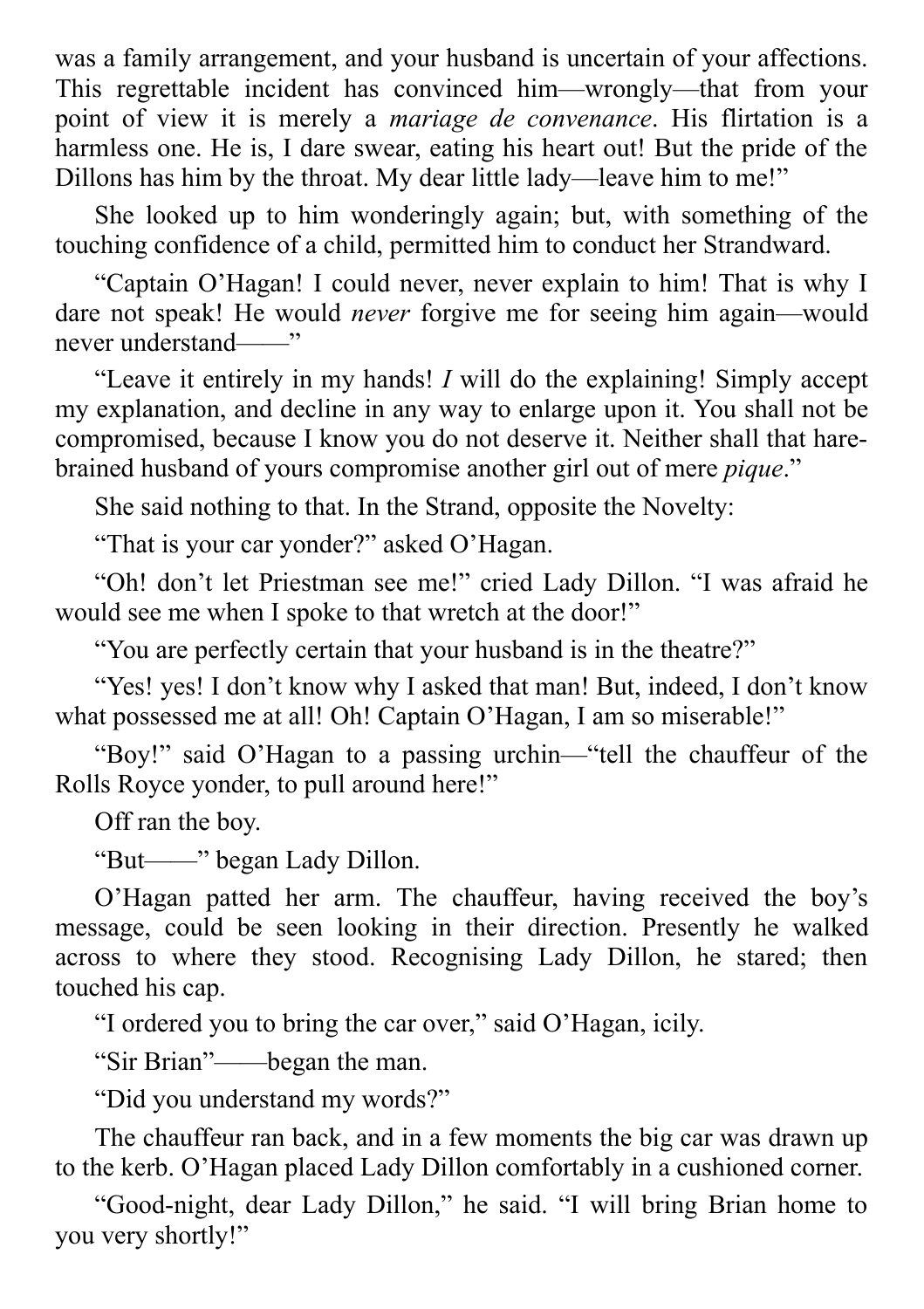Her wondering, tearful eyes never left his face. To the now deferential though badly embarrassed man:

"Home!" said O'Hagan.

Off moved the smoothly-running car. Whilst she could see him where he stood, Lady Dillon never took her eyes from the tall, cloaked figure of this old friend of old friends and one so newly found, of this astonishing Samaritan who had promised to restore to her the gladness of life. With picturesque head bowed he waited until the Rolls Royce was lost from view, one gloved hand resting upon the heavy ebony cane, the other, ungloved, dangling from two long fingers the monocle dependent on its black silk ribbon.

It is a never-ending source of regret to me that we have no Velasquez today. Captain the Hon. Bernard O'Hagan would inspire such an one to a great masterpiece.

My friend returned to the narrow alley-way, descended it, and stood before the unofficial deputy for the baggage-man, whose treatment of Lady Dillon had occasioned his just resentment. In his dealings with such as this, O'Hagan can be terrible. To him he addressed no word.

Dropping his monocle, he seized the fellow by the ear (with his gloved hand) and dragged the agonised face closely to his own haughty countenance. The feat was seemingly performed effortless—such is the outstanding wonder of that Judo, or Higher Jiu-jitsu, whereof Shashu Myuku of Nagasaki is the Grand Master. There are not six Europeans, O'Hagan will tell you, who have been initiated into the occultry of the Japanese superforce.

"You recently insulted a lady who inquired if Sir Brian Dillon had entered the stage-door. Down on your knees, you sot—and beg for pardon!"

Obedient to a power which, seemingly entering at the ear, proceeded thence through every tortured nerve of his person, rendering him helpless, inert, down dropped the big, hulking figure. It chanced that none was there to see. Yet the exhibition was an odd one.

"Repeat, after me, 'I humbly beg, sir-<sup>"</sup>

"Police!" gasped the man, and strove to get at O'Hagan with his hands.

Abruptly he dropped them; his big face grew livid. The Captain, holding the ear in that vice-grip, had merely turned it slightly backward. The man groaned; beads of perspiration started on his brow.

"Repeat, after me, 'I humbly beg, sir, for the lady's pardon.' "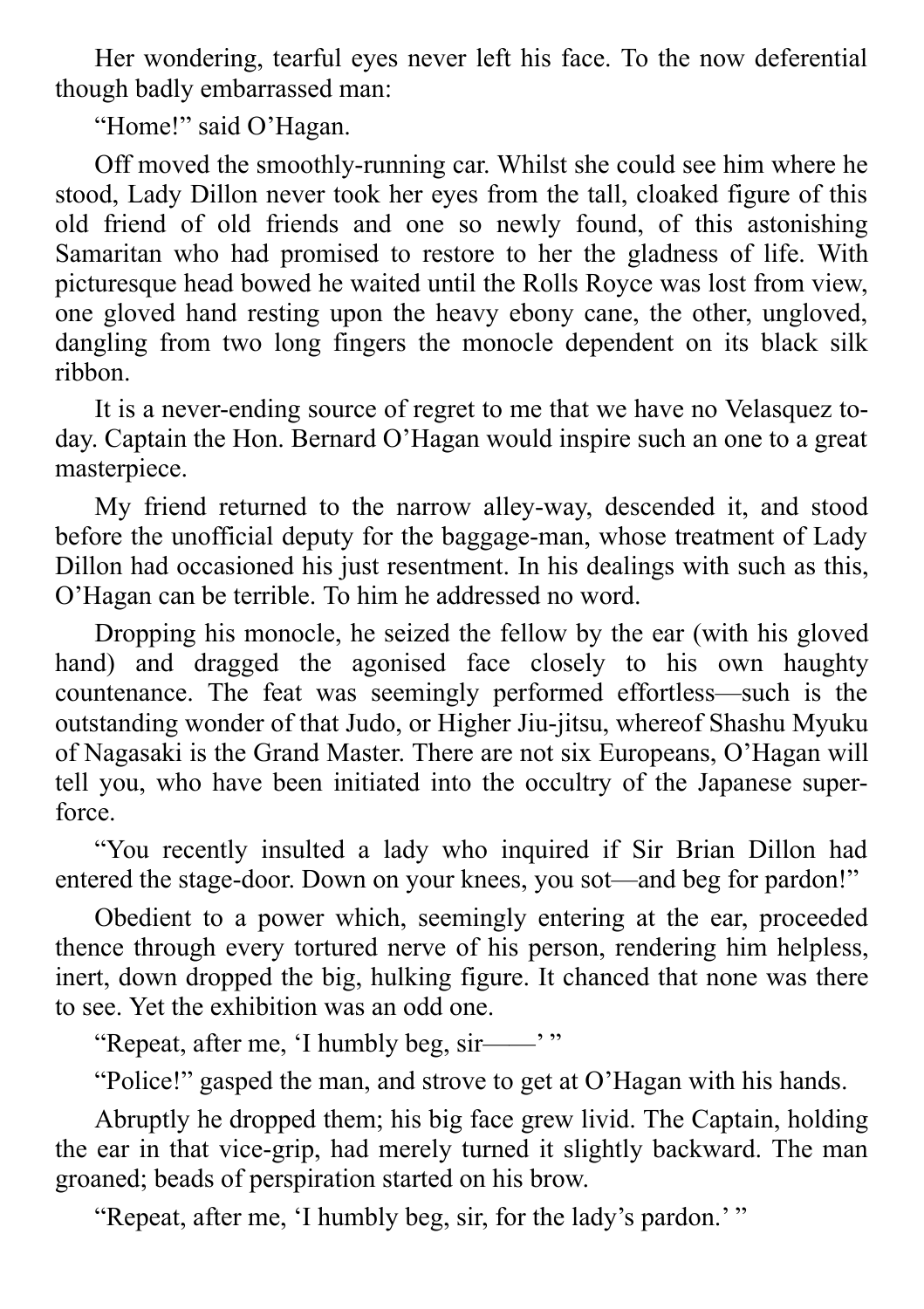Faintly:

"I humbly . . . beg, sir . . . for . . . my Gawd! . . . the lidy's pardon!"

"And abjectly entreat you to forgive me!"

"And . . . abjec . . . abjec'y entreat . . . you to forgive . . . me!" "Get up!"

The victim struggled erect. He met the quelling gaze.

"Any repetition of the offence means that my man will wait upon you and bring a horse-whip!"

The fellow scrambled aside, and raised a quivering hand to his forehead. Captain O'Hagan, swinging his monocle, strode to the stage-door.

# **III.**

—————

#### **IN THE DRESSING-ROOM.**

To the stage door-keeper said O'Hagan:

"Has Miss Chatterton appeared yet?"

"She has, sir."

"Is she in her dressing-room?"

"I believe so, sir."

"Has she a private dressing-room?"

"Yes, sir."

"Is she dressed, yet?"

"She must be, sir. She finished over half-an-hour ago, and a gentleman went up some time since."

"What number is her room?"

"It's Number Six, sir, but——"

Captain O'Hagan placed half-a-crown upon the window-ledge and stepped along the passage.

"Excuse me, sir!" The man came running from his box.

O'Hagan turned, glass raised.

"You wished to speak to me?"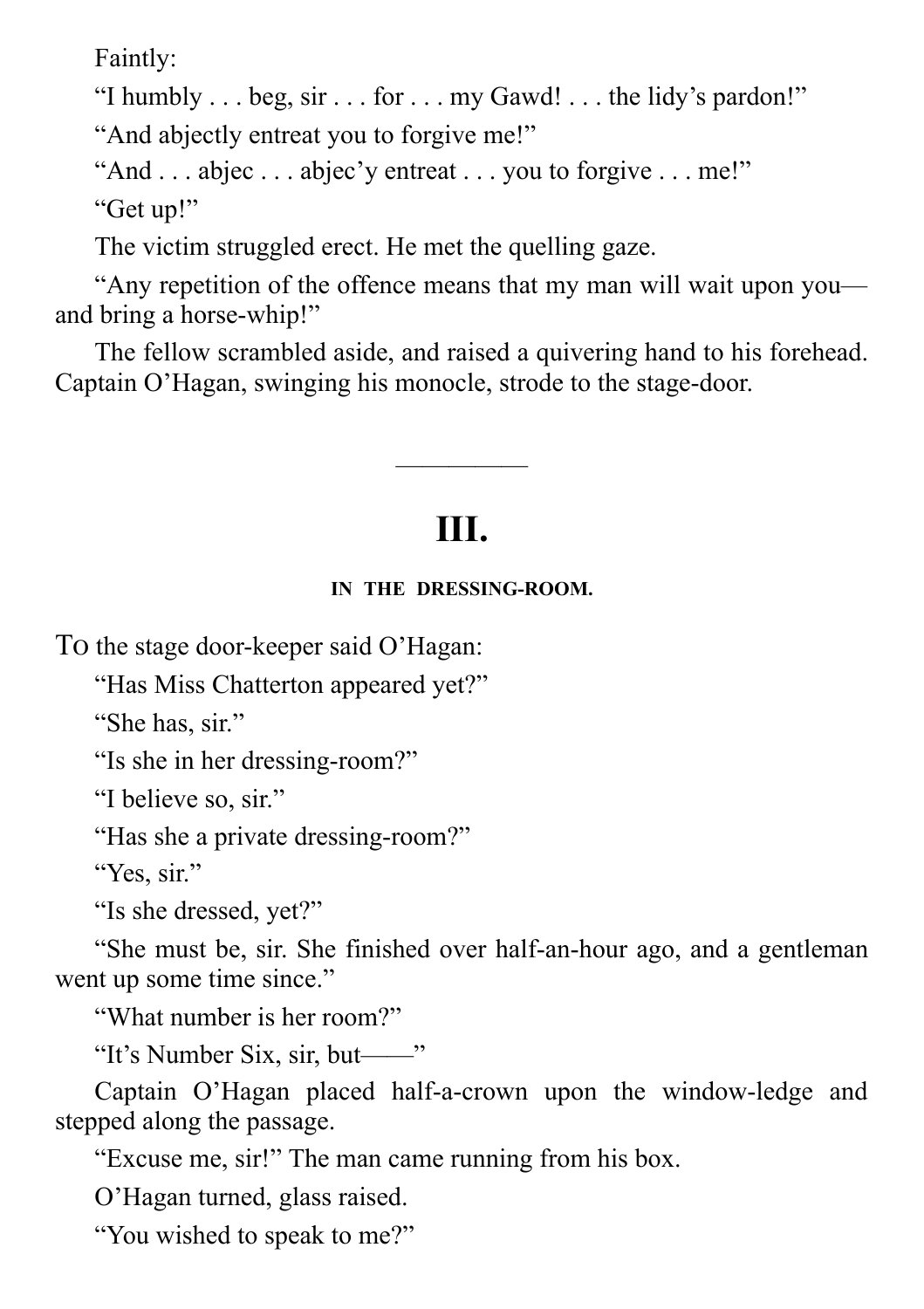"Thank you very much, sir, but I must take your card through first, or ——"

"My name is Captain O'Hagan. I have business with Miss Chatterton." He proceeded, unruffled.

"You'll get me into trouble, sir——"

O'Hagan, over his shoulder:

"I esteem your regard for duty, my man. Rely upon me."

He was gone. The door-keeper scratched his head.

Ascending a flight of stone steps, the Captain came to a landing, a door opening upon it. The door was ajar and bore no number, but voices might be heard proceeding from the room beyond. O'Hagan rapped, and opened the door.

Several gentlemen, in several stages of undress, all looked up from their several toilettes.

"I fear I intrude," said O'Hagan, holding his monocle before his right eye and examining the occupants of the apartment with a kind of genial curiosity. "I wish to find room number six."

"Next floor, second door," volunteered a young man in underwear.

"I am indebted."

O'Hagan withdrew and proceeded upstairs. Room six showed a closed door. O'Hagan knocked.

"Who's there?" inquired a masculine voice.

O'Hagan entered.

A golden-headed lady, who was arranging a rare exotic in hats upon her elaborate coiffure, fixed wondering eyes upon the intruder. A maid glanced up from where she knelt beside a large basket; and a dark-haired, perfectly groomed young man, of military bearing, rose hurriedly from his seat upon a second and even larger basket.

Captain O'Hagan bowed.

"Miss Chatterton, your pardon. Sir Brian Dillon, I presume? Might I ask you, my good girl"—to the staring maid—"to withdraw."

He held the door open.

"Here, I say!" burst out Miss Chatterton. "Who are you? What's it all about——"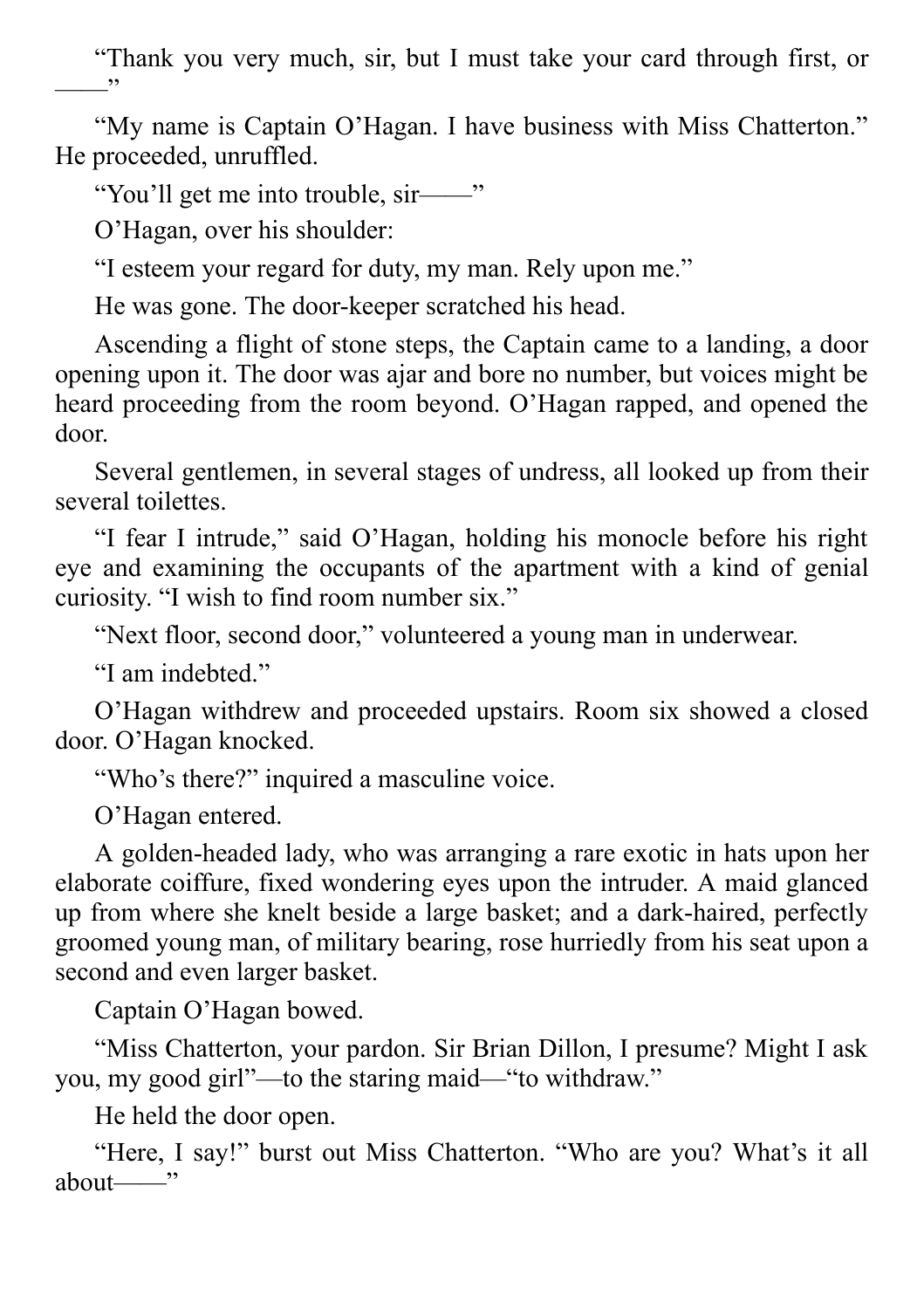"I am Captain O'Hagan. I have a family matter to discuss with Sir Brian; and I wish you, Miss Chatterton, to be present."

He waved his monocle towards the maid, and then in the direction of the open door. The girl stood up, looked at her mistress, but saw her to be as helpless as herself; looked at the forceful new arrival, and slowly went out. O'Hagan closed the door. Two pairs of wondering eyes followed his every movement. My friend has a singular quality of personality. I believe he could so enter the House of Lords as to visit consternation upon every peer present, and to set the bishops reviewing their pasts with grave misgivings. Bernard O'Hagan is a mannerist of genius.

Sir Brian Dillon cleared his throat.

"If I might venture on a remark," he said, with an angry gleam in his grey eyes, "what do you want, and who the devil *are* you?"

O'Hagan wound the black ribbon about his right forefinger.

"I am the gentleman," he replied, with frigid distinctness, "whom you saw walking with Lady Dillon in St. James's Park some days ago, and I am here to *demand* an explanation!"

Have you sometimes, at a proper and sombre social function, dreamed of what would happen if some bold spirit rose up and sang one of Mr. George Robey's sprightliest songs? Have you even contemplated, in what I may term horrified delight, the effect of a loudly uttered swear-word upon a gathering of elders? This remark of O'Hagan's produced that sort of effect.

Betty Chatterton slowly sank down into an armchair, never removing her gaze from the last speaker. Sir Brian's eyes opened wider and yet wider. He bit his lower lip—and took a step forward. He halted.

"*You*," he began—and his tone was different from that of his normal speech—"*you* are here, to demand an explanation of *me*! You admit that you are——"

"I beg," O'Hagan interrupted him, "that you will not refer to my statement as an admission. I am proud of my name, and proud of my friendship with your wife. You have wronged her, and you wrong Miss Chatterton. Particularly, you have wronged *me*. It is for this—for your gross insult to myself—that I am here to call you to account!"

Dillon nearly choked; and his fingers twitched convulsively. He believed, and with a large and generous trust had sought no word from his wife in aye or nay, that it had been another than himself who first had won her love. Later, he believed that his trust had been misplaced, had been betrayed; that the unknown who had played some part, great or small, in her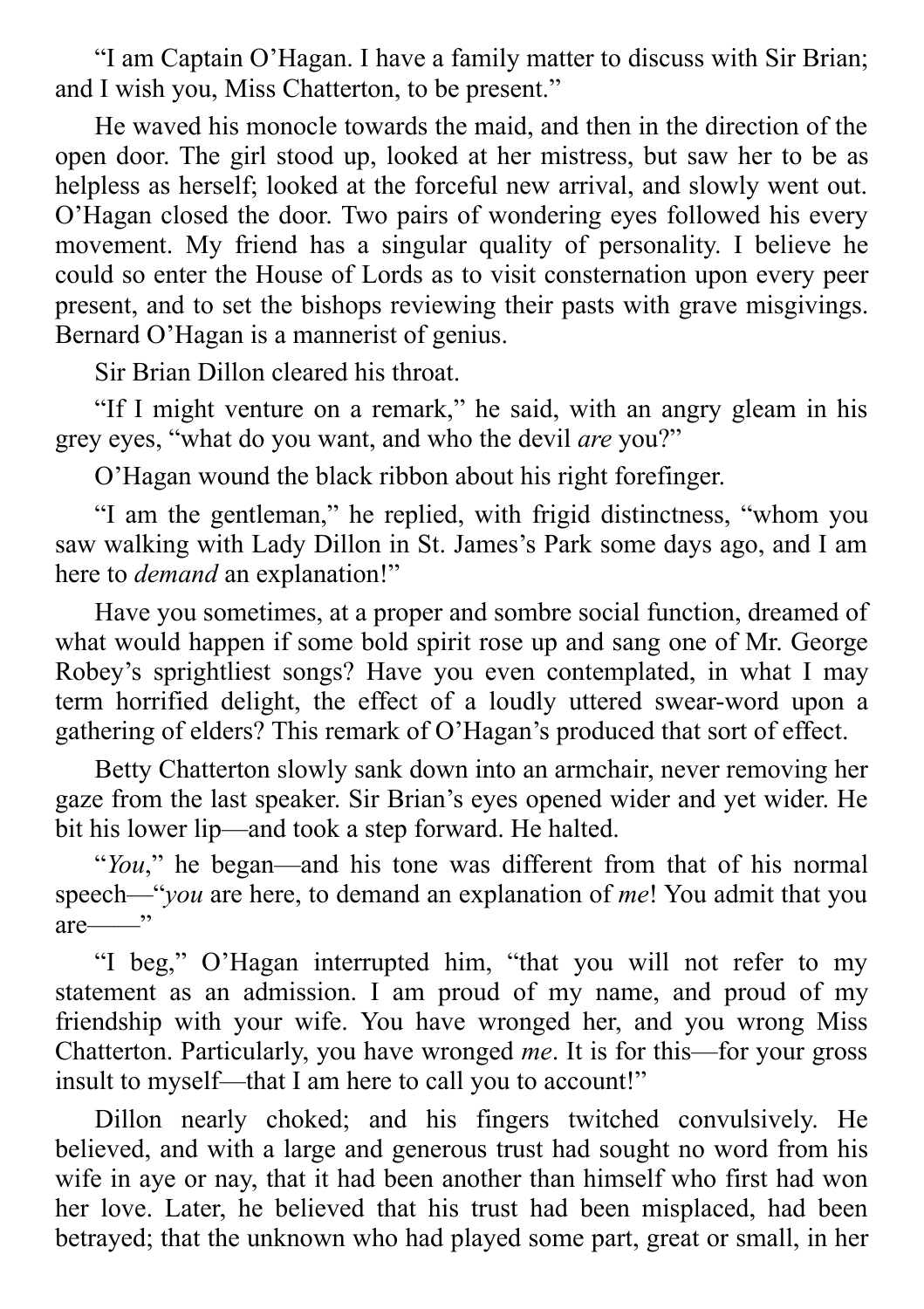life before he, Brian, came into it, was indeed lord of the kingdom that he madly had thought his own.

Now the usurper stood before him, his attitude neither apologetic nor explanatory—not that of the offender but of the offended! "—To call me to account!" echoed Dillon, in a voice sunken almost to a whisper.

That form of words was the crowning affront of all. It summoned into being the primeval savage which dwells somewhere within every man of Celtic stock. It was this primitive being, whose tribal pride had stifled relenting—denied the woman fair speech and trial—and not the cultured modern man, with whom O'Hagan was come to deal.

"Betty"—Dillon's speech was thick as that of a drunkard—"would you mind postponing the supper?" He swallowed, dryly. "I will see you—to the car. Forgive me, but to-night——"

"*I* will see Miss Chatterton to a cab," interrupted O'Hagan's icy voice. "I have sent Lady Dillon home in the car. *You* will await me here——"

Dillon clenched his fists: his nostrils dilated. In that instant my friend came more nearly to an unseemly embroilment than ever in his surprising career.

"Brian!"

Betty Chatterton sprang to Dillon, clutching his arm.

"Miss Chatterton," continued O'Hagan, "I beg you to accept my escort. It will be better if we go at once."

She looked from man to man, and grew pale to the lips. Sir Brian glassily stared directly at O'Hagan and ignored the hand that clung to his rigid arm. The girl released her clasp and turned imploring blue eyes upon the Captain.

"Oh, Captain O'Hagan," she said, "there is some dreadful mistake! If you think—ah! how can I say what I mean? *Will* you believe me"—she frankly met his gaze—"if I tell you that Sir Brian and I are just chums?" Her eyes were flooded with tears. "He is awfully—dreadfully unhappy about . . ." She laid her hand hesitatingly upon O'Hagan's arm. "I know you have done him no wrong. Won't you believe *me*, too? Can't we be friends?"

("I had anticipated something altogether more vulgar, Raymond," O'Hagan recently informed me. "I will confess that I was surprised and delighted. Miss Chatterton had the instincts of a lady and the generosity of a gentleman! A really lovable nature, my boy. That infernal ass deserved nothing so fine as her friendship!")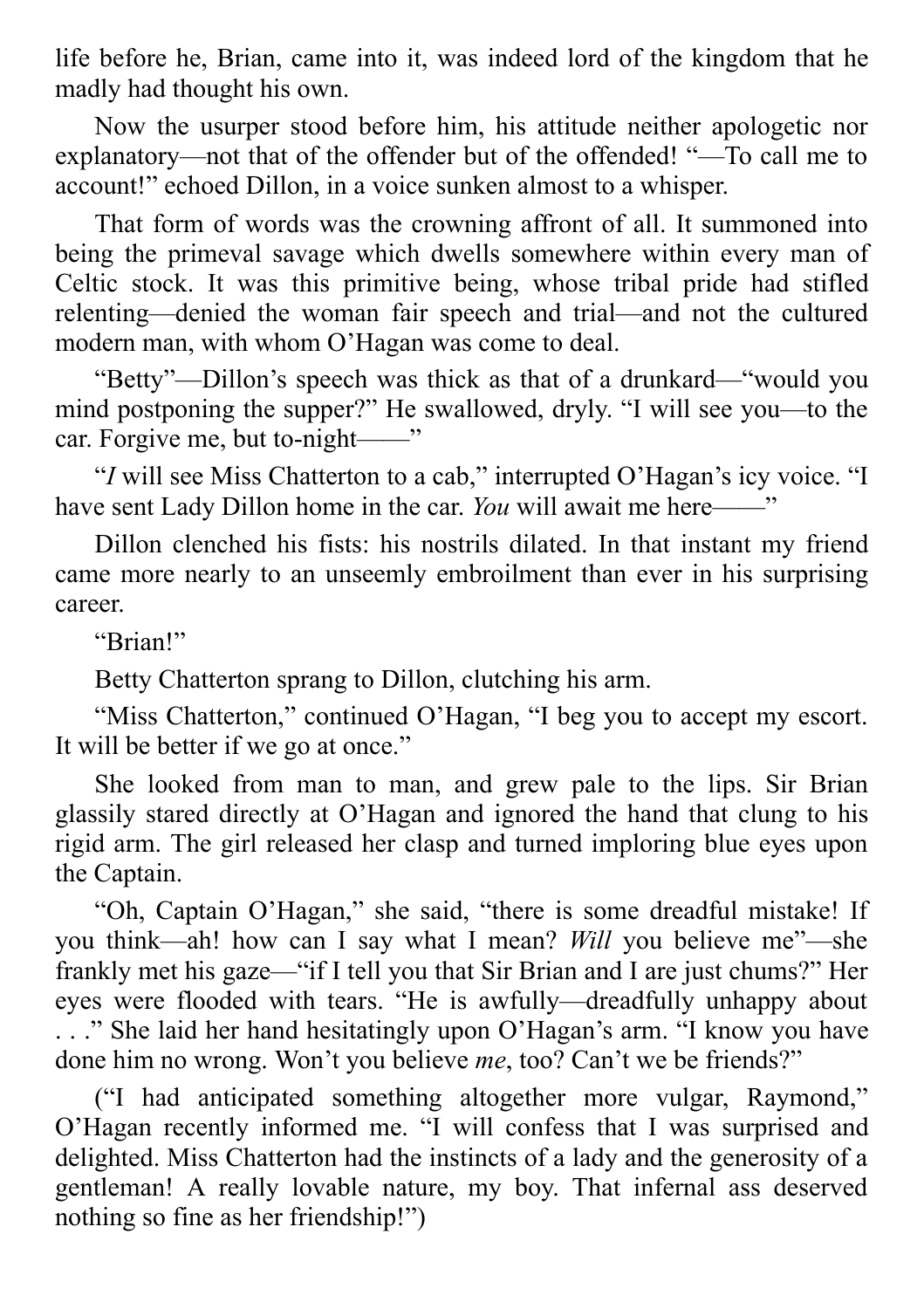The Captain raised her hand to his lips, bending over it with stately courtesy. Again their eyes met—and these two understood one another.

"Betty," began Dillon, advancing.

She turned to him.

"Stay where you are, Brian," she said, with a sudden note of command. "You must see that I don't want to be mixed up in your quarrels. And— Captain O'Hagan is right. We cannot expect the world to understand us. You shouldn't have come here to-night. No, I'm not angry with you, silly boy but it wasn't fair to me. I can see that, now. You had nearly made a big mistake, Brian. Good-bye."

She held out her hand, firmly. Dillon turned away.

"All right," she said, and shrugged her shoulders. "You'll know I was a real pal one day."

She leant lightly upon O'Hagan's arm; and the two left the room. She smiled bravely as they passed the stage door-keeper and bade him cheerily good-night.

("Gad, Raymond!" says O'Hagan, "that girl was a brick; for she was every bit as much in love with Dillon as Dillon was in love with his wife!")

# **IV.**

—————

#### **THE SNOWS OF THE YUKON.**

O'HAGAN, WITH some research, recently established the fact, in the case of Betty Chatterton, that "there was good blood on the mother's side." I fancy he slept better after that. As a child of the people (I use my friend's phraseology) Miss Chatterton was a disturbing element in the Captain's philosophy.

He turned to the dressing-room. Let us accompany him.

On the landing stood the maid.

"Please, sir," said she, timidly, "may I go in and finish packing the basket?"

"Presently, my good girl," replied the Captain, "presently."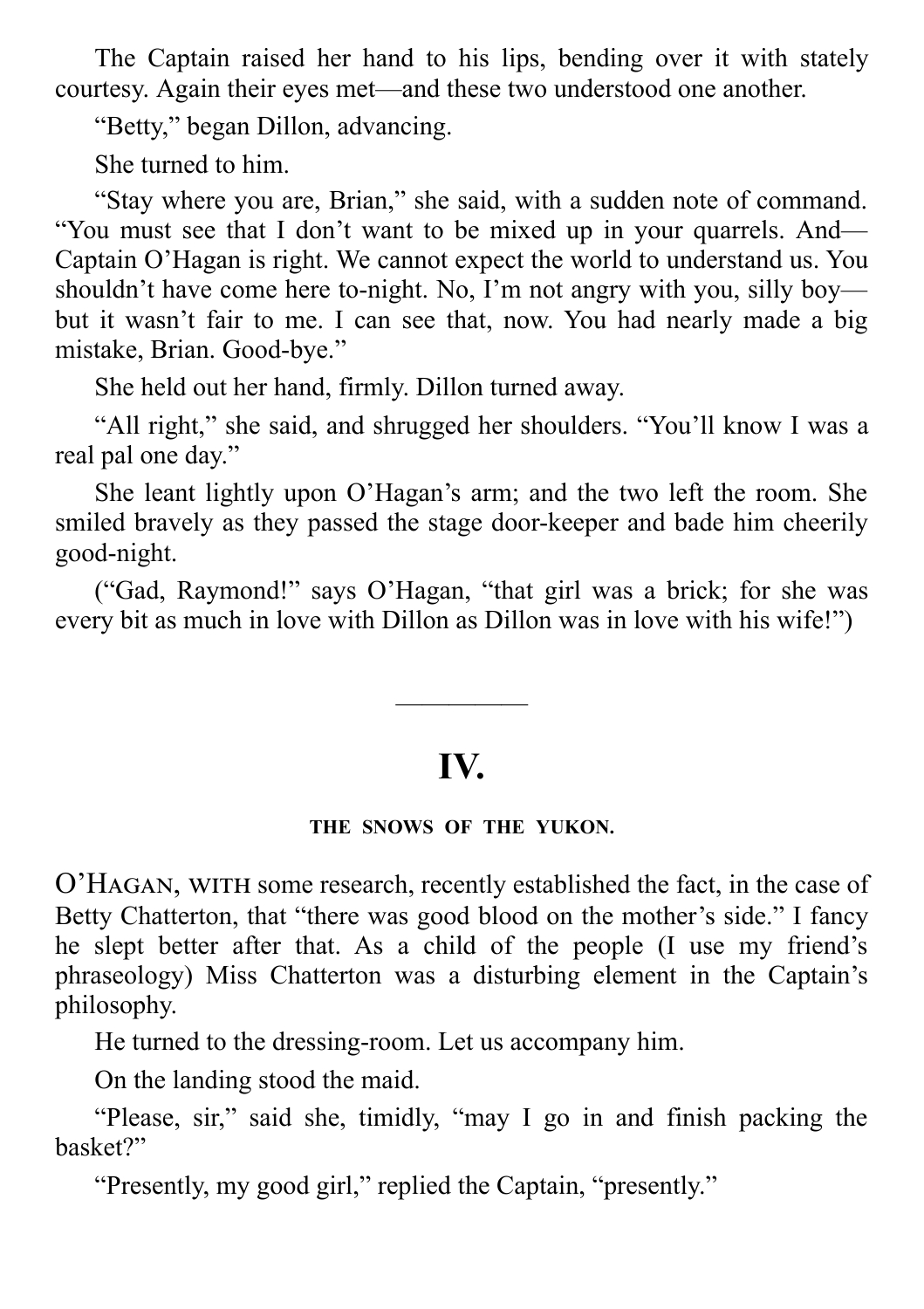Sir Brian Dillon was seated where O'Hagan first had found him. He was smoking a cigarette. His face was somewhat pale.

He rose, as the Captain entered, and very deliberately threw the cigarette into the tiny hearth. To any but a student of indications, he must have appeared quite composed. O'Hagan knew it to be otherwise. Yet he was unprepared for Dillon's action. Dillon, silently, leapt at him across the room!

I say he was unprepared. In a certain sense he was. But, on the other hand, a pupil of Myuku is never unprepared. O'Hagan dropped his cane, instinctively (the Higher Jiu-jitsu is essentially instinctive). He grasped the fist which whizzed within half an inch of his right ear, performing one of those lightning movements unachievable by any other man of my acquaintance. He thrust it up. He twisted it to the right—down—and doubled the arm behind Dillon's back. Daintily, he clasped the other wrist and held the left arm inert, outstretched at an angle of forty-five from his opponent's side.

This, you may know, is a simple trick, which can be performed, with luck, by several members, individually, of the Metropolitan and City Police forces.

Dillon made one attempt to break away—and then stood still, looking back across his shoulder at O'Hagan.

"By God, I'll kill you!"

There was something shocking in the murderous intent which beaconed from his eyes.

"Later, you shall be afforded every opportunity. But, first, you must hear me. Shall I release you?"

No humiliation can equal that which it is in the power of the expert Jiu-Jitsuist to inflict. An enraged man, though he be outclassed, overweighted, may fight to the last and keep his pride. But this supreme inertia, this being petrified, posed as for a ballroom scene in a "living-picture," with frenzied anger boiling in the veins and no muscle responding to the mind's urgent commands, is something that must be experienced fully to be appreciated.

Dillon panted.

"If I release you," added O'Hagan icily, "it will be upon parole; upon the understanding that you conserve your resentment for a more fitting time."

"Release me!"

"Upon that understanding?"

"Curse you! . . . *yes!*"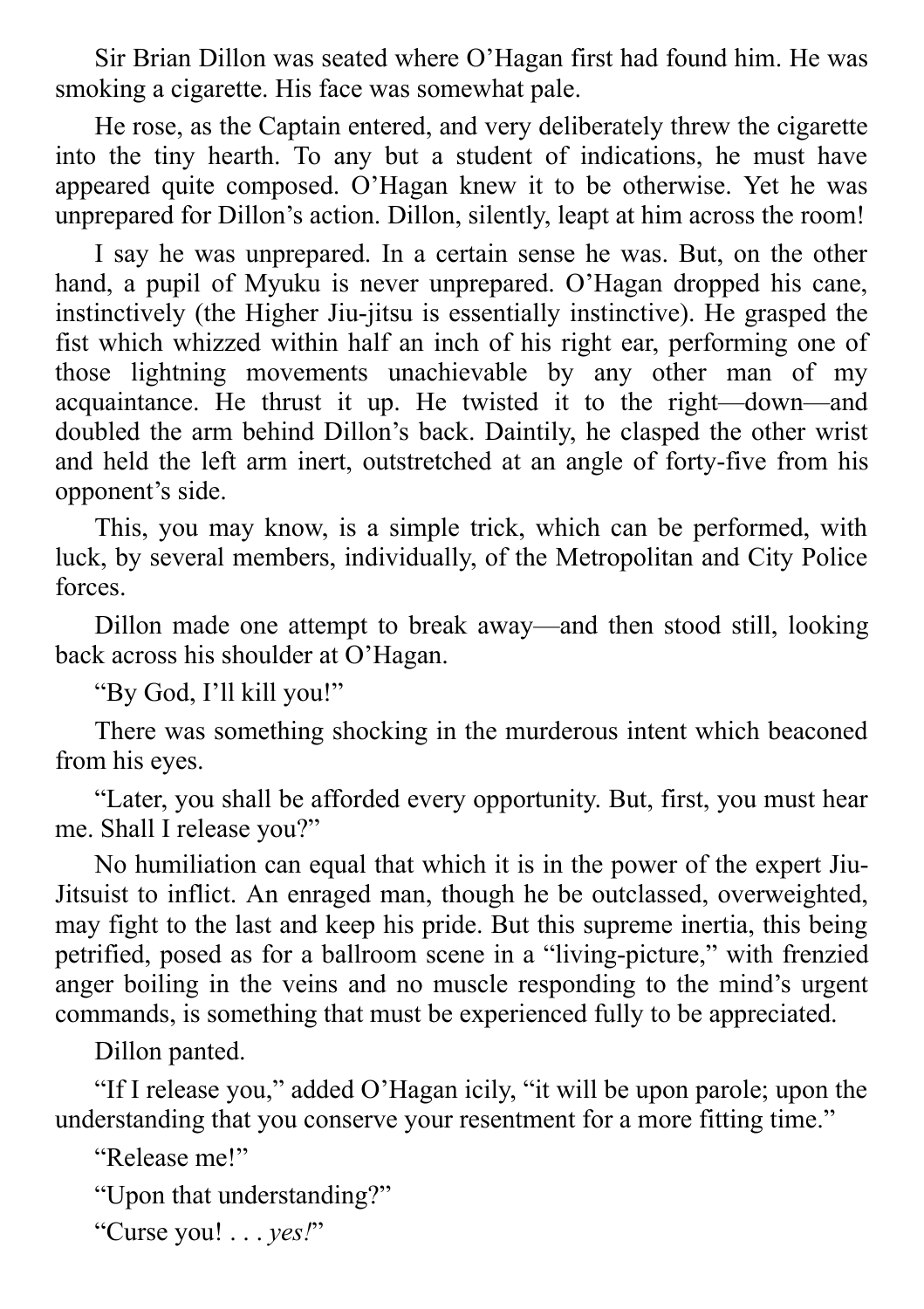O'Hagan dropped his hands, stepped back to the little mantelpiece and leaned upon it, raising his monocle before his right eye.

"Sir Brian Dillon," he said deliberately, "you may have heard my name; for I knew your father well."

The other's fingers twitched. He glared directly at O'Hagan, and thrust his hands deeply in his pockets.

"Your father would have known the gross nature of your insult to me. Strong man as you are, he would have forced you to apologise, or have knocked you down. Do your memories bear me out?"

Dillon swallowed, emotionally.

"You add insult to the most awful injury one man can inflict upon another——"

"Stop!" O'Hagan's big eyes blazed. He took a step forward. "Stop! By God, sir, if you presume to cast such an innuendo in my face I will break your neck, though I hang for it!"

There was a species of subdued ferocity in his manner that had forced conviction upon anyone. No man born of woman could have doubted him.

"You slander me. It is no excuse that you do so, thinking I am he who died on the Yukon border last March."

A puzzled expression mingled and conflicted with the others which flitted across Dillon's face.

"Since Sheila Cavanagh and I met at Dunnamore Castle—a childish meeting which your wife had forgotten—we never had set eyes upon each other until that day in St. James's Park. Despite the passage of years, I knew her again. How dare you—I repeat, sir, how dare you presume to deny me the privilege of your wife's friendship!"

Dillon's expression changed again—to one of bewilderment.

"Then," he gasped, "you are not——"

O'Hagan raised his head.

"Let him rest in peace," he said sternly. "He was an honourable man, unfortunate in love. You wrong him villainously. If she had cared for him he would be alive to-day. It was something very like suicide—and therefore I charge you, Brian Dillon, never to breathe a word of his unhappy end, never to speak his name to your wife."

"I don't know his name. How do you——"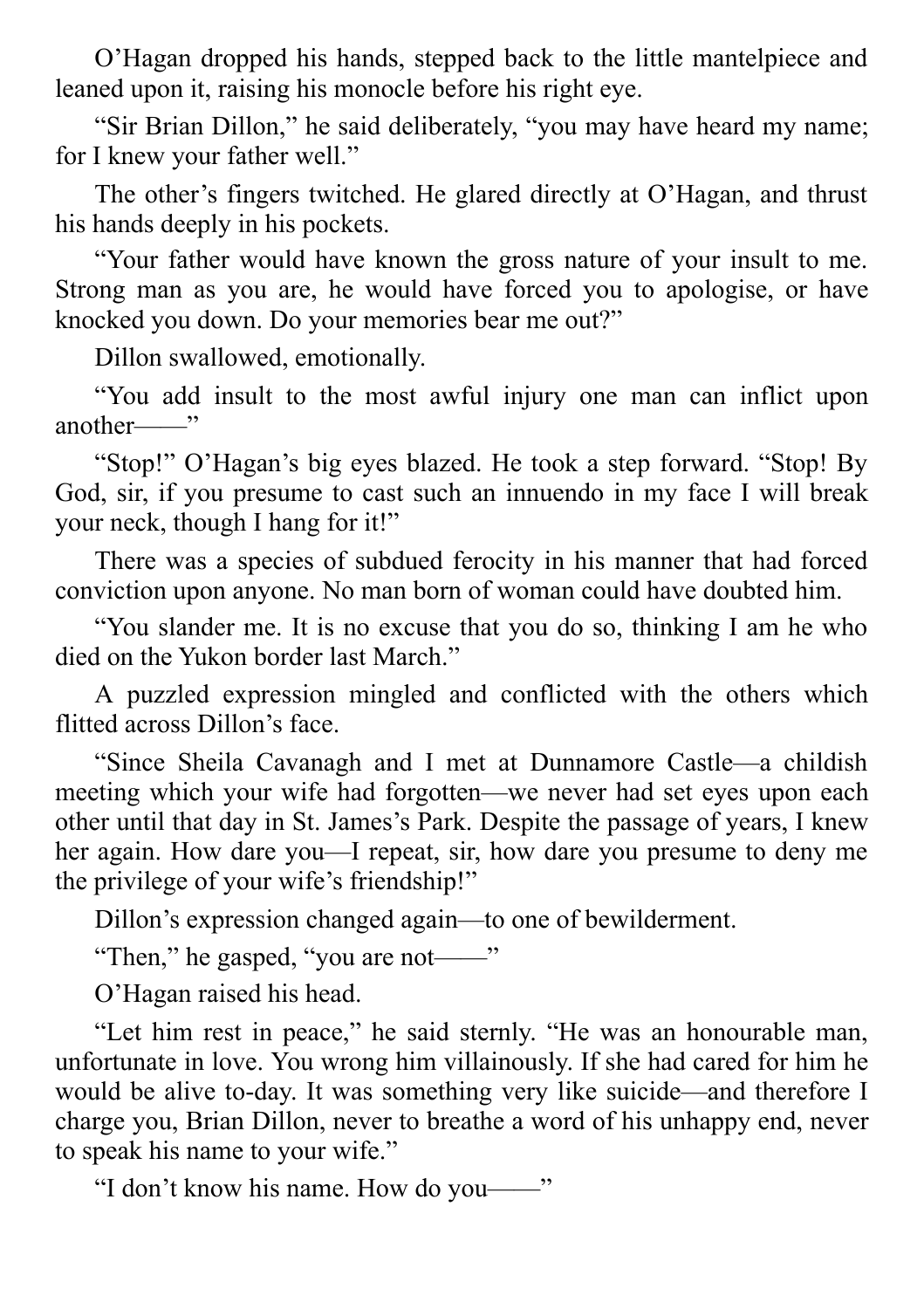"I buried him in the snow!" said Captain O'Hagan with impressive finality.

Dillon dropped limply on to the big property-basket.

"Then Sheila never cared for him! And he is dead! And it was you, an old friend, and a friend of my father's, whom——"

"You have been a villain to her!—a villain to Miss Chatterton—doubly a villain to me!——"

Sir Brian sprang up, his face boyish, bright with a glad contrition.

"Captain O'Hagan!" he cried, "will you take my hand? A hundred thousand times I apologise! *Can* you forgive me! Do you think Sheila can?"

\* \* \* \* \*

"At such times," my mendacious friend has informed me, "to lie becomes a virtue. Dillon distrusted his wife's old admirer—whose name he had quixotically, though fortunately, avoided learning. Therefore, preparatory to peace, the anonymous gentleman had to be whitewashed. His whitewashing accomplished, next, in order to insure Dillon's silence respecting his history, he had to be buried for ever.

"I buried him in the eternal snows, Raymond. What more appropriate tomb for the rejected lover?"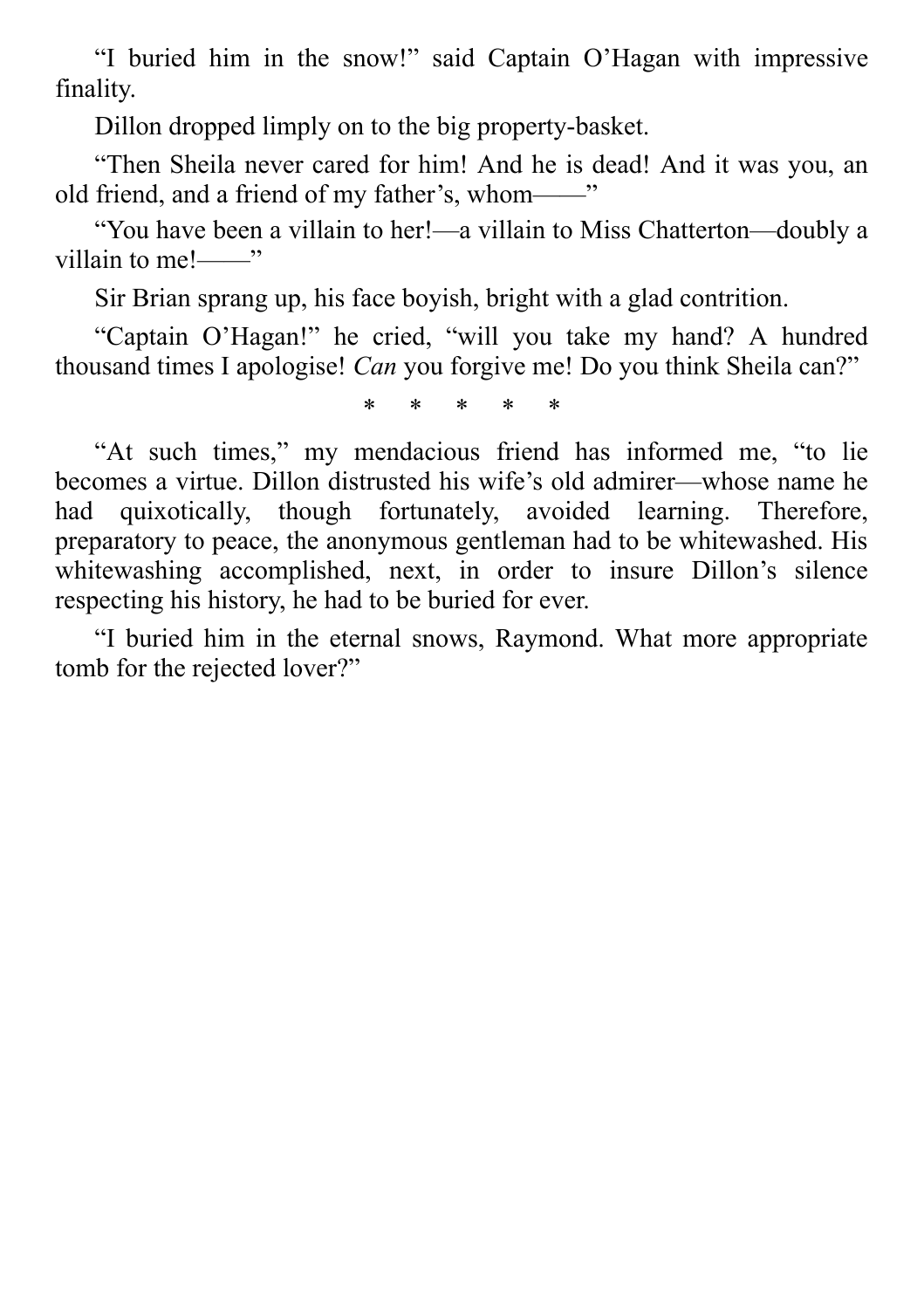# EXPLOIT THE FIFTH.

HE DEALS WITH DON JUAN.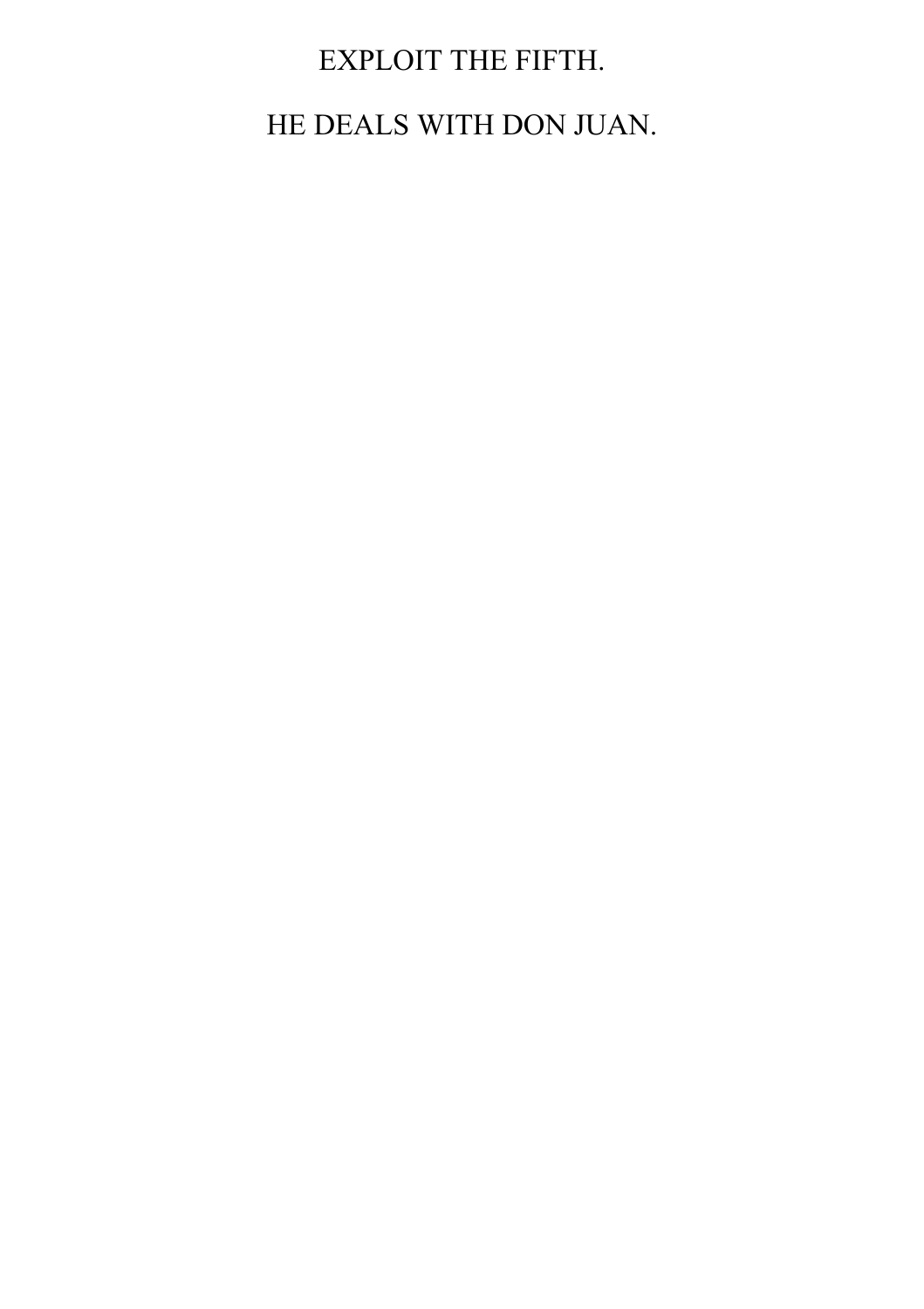## **EXPLOIT THE FIFTH. HE DEALS WITH DON JUAN.**

**I.**

#### **HAVERLEY OF THE GREYS.**

My friend Captain O'Hagan is a man fatally easy to misjudge; a man monstrously difficult to appreciate. Arraign him before a bar of his peers, and no two findings would march in step, no two voices be in unison. If we except the critic of the *Tailor and Cutter*, I doubt, indeed, if there be a man in London who perceives the exquisite distinction of O'Hagan's dress. His mode of going hatless is dubbed affectation; his purple-lined cloak an ostentatious extravagance.

But some there are who instinctively detect O'Hagan's sterling qualities; some (as myself) achieve to this knowledge; and some have it thrust upon them.

I recall an illustrative incident:

O'Hagan and I were at one of those pleasant afternoon functions where the caller surreptitiously, but constantly, glances at his timepiece in order to learn if a sufficient interval has elapsed since his arrival to admit of his departure. You have been, no doubt? O'Hagan rarely goes; but a Miss Pamela Crichton was present on this occasion—and, somehow, O'Hagan and I are frequently meeting this charming girl at all sorts of odd places quite by accident, oh, quite by accident.

"I am proud of the success which Pamela has achieved," my friend whispered to me, "since I took her up." (She composes). "But I do not approve of her accepting these social invitations. She is merely providing the hostess with a gratuitous entertainment."

This view of the matter, from O'Hagan, surprised me. But later, the hostess said:

"*Dear* Miss Crichton, you will play us that last charming piece of yours, *won't* you!"

Mrs. Pointzby-North's request was sweetly proffered, but it was a sweetness akin to that with which, addressing a valued butler, she might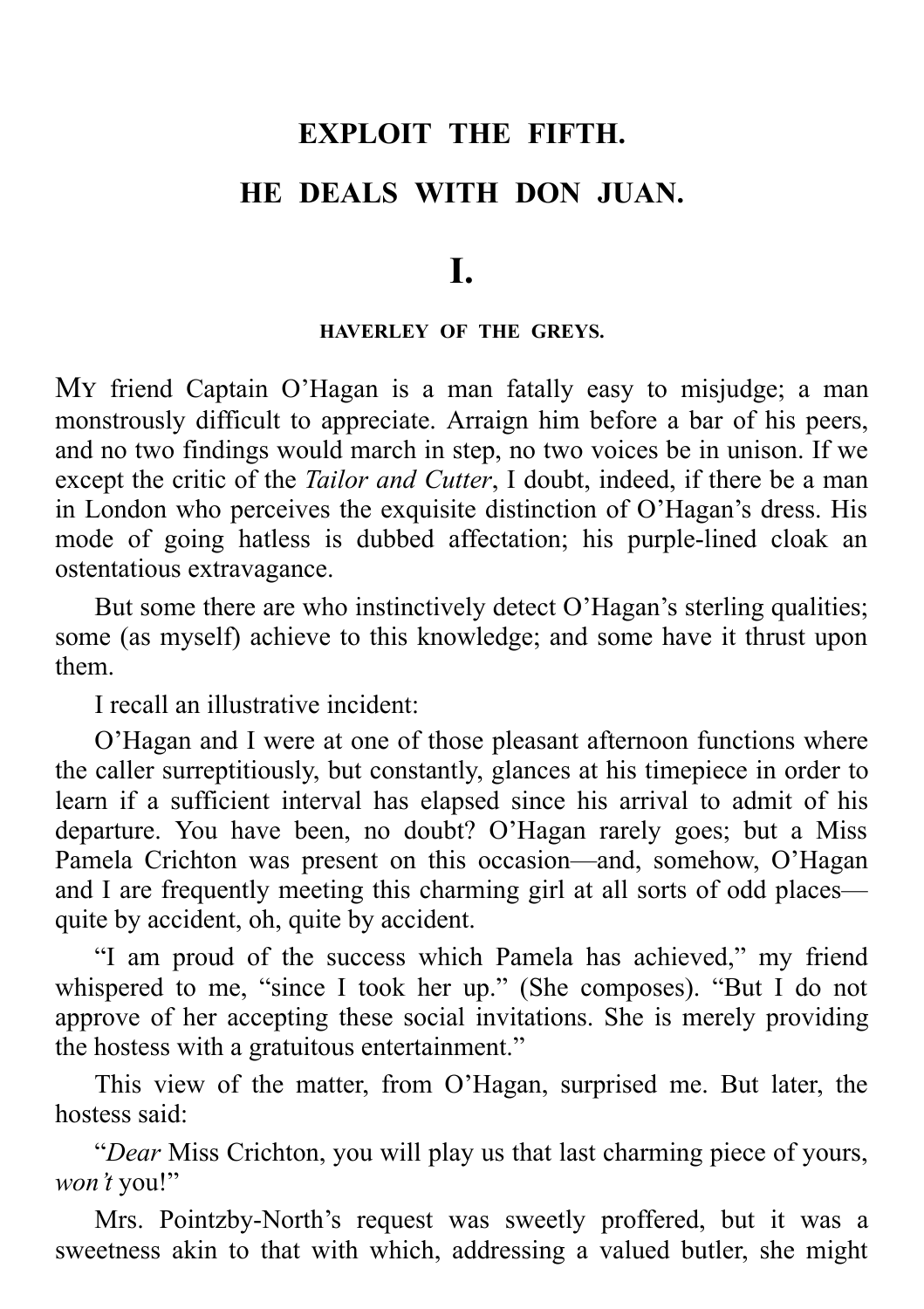have said:

"*Milton*, you will see that the bull-dogs are not permitted to fight in the drawing-room in future, *won't* you!"

O'Hagan did not object to the tone of patronage, however. ("Mrs. Pointzby-North," said he, "is a member of a very old and distinguished family." That, of course, was final.)

But when Pamela began to play, delightfully, and everyone continued to chatter, simianly, he stood up.

"Rank has its obligations," he said—and strode across to the player.

He took both her hands, and the flow of melody ceased upon an unexpected discord. Then came silence—the thrilling silence of surprise. Lolling gracefully upon the baby grand, my friend toyed with the black ribbon upon which his monocle dangles and glanced toward Mrs. Pointzby-North.

"My dear Mrs. North, as a very old and quite absurdly privileged friend, might I address a few words to everybody, without annoyance to you?"

Mrs. Pointzby-North, fluttering somewhat:

"My *dear* Captain O'Hagan! As if you *could* offend me, however hard you tried!"

O'Hagan inclined his head, and raised the monocle to survey the expectant ring of guests. Then:

"Good folks, Miss Pamela Crichton is so well worth listening to, that I beg you will preserve a perfect quiet whilst she is playing. Believe me, you will be well repaid, and will furthermore confer upon Mrs. North and upon myself a favour which we shall deeply appreciate!"

Pamela performed amid a throbbing silence which would have gratified Sarah Bernhardt. But I divined how in future the doors of Mrs. Pointzby-North would be closed to Miss Crichton.

("It is better," O'Hagan explained to me, when we had seen the girl to a cab. "I do not desire that Pamela be treated as a public exhibit.")

Replace the famous cloak with a toga, and in O'Hagan you have a very complete patrician—an aristocrat of sensibilities so exquisite that the trifling errors of good society jar upon them more harshly than the eating of peas with a knife upon the atrophied perceptions of the merely respectable.

After dinner that evening Sir Roger Rundel called upon O'Hagan in his chambers.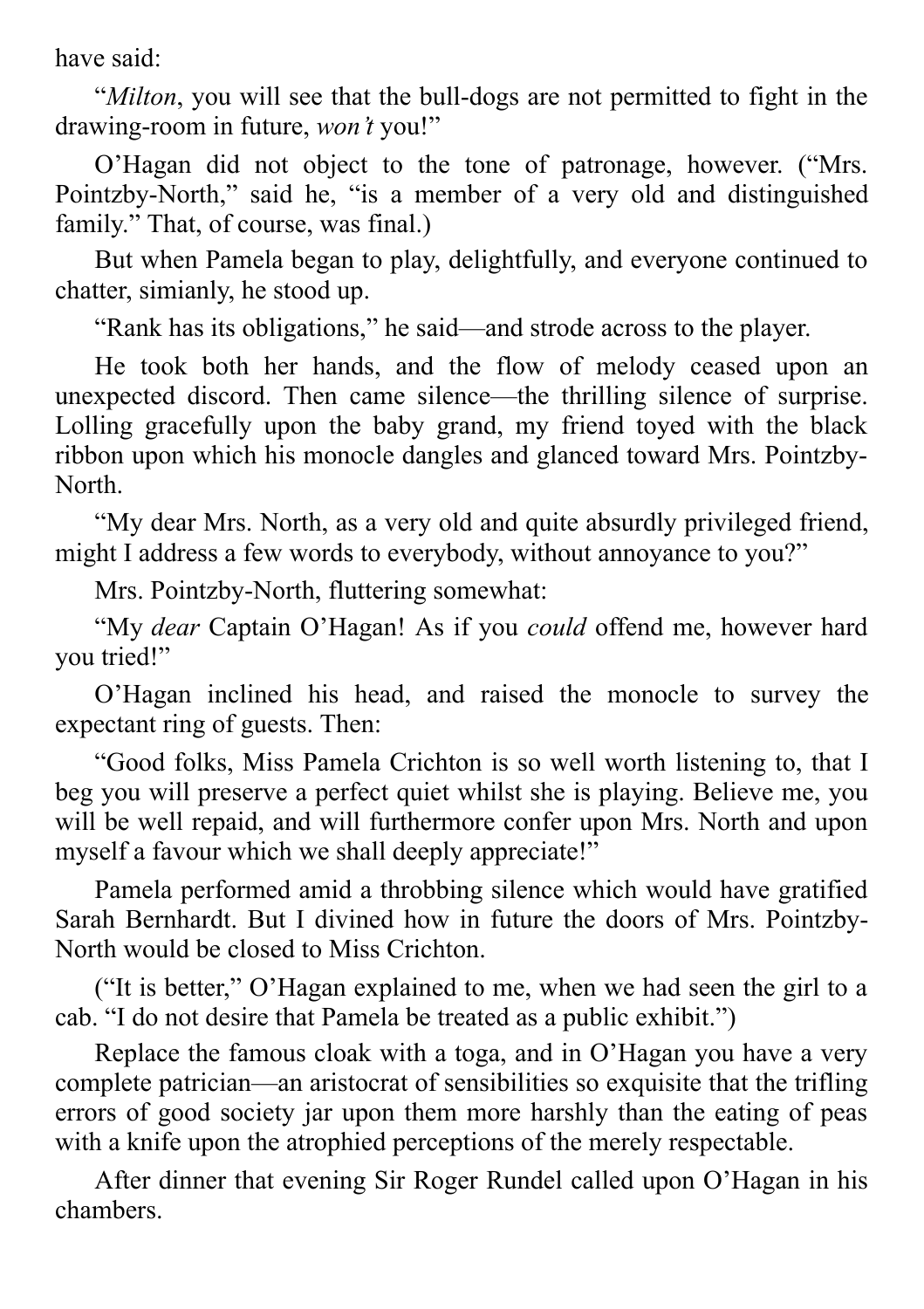My friend's chambers overlook Whitehall, and, in his moments of ease, he is always to be found in the room which he calls his library, but whose appointments more nearly correspond with those of a harêm. To visitors but superficially acquainted with O'Hagan, this apartment proves a surprise. Its arabesques dimly perceptible in the blue rays of a hanging lamp, the plash of water in a tiny marble basin enhancing the illusion that one has lost one's way, this *mandarah* possesses all the charms of the unexpected.

For golden carp in the basin you are of course prepared? Prepare, further, for O'Hagan in a loose blue robe, O'Hagan extended upon a cushioned divan, sipping coffee from a tiny porcelain cup and enjoying the solace of tumbâk in a Persian narghli.

Donohue, a model man, immaculate, in immaculate black, proclaimed the arrival, and ushered in the person, of Sir Roger. You would like Sir Roger Rundel; bronzed, well groomed, reserved, forty-five; he is what we mean by a typical English gentleman.

He and O'Hagan are old friends. Donohue made fresh *kahweh* (no one expects whisky in the *mandarah*), whilst Sir Roger selected from the rack an amber mouthpiece neatly labelled "R.R." and appropriated the guest's tube of the narghli.

O'Hagan: "Been hoping to see you every day since I heard of your return, Rundel."

Sir Roger: "Yes, yes. Since my—marriage, fear I've neglected bachelor friends. I leave London to-night—on departmental business."

Silence; broken by bubbling of narghli. Enter Donohue with coffee. Exit Donohue.

O'Hagan fumbled for the indispensable pebble, found it, and examined Sir Roger's face critically.

"There's a fly in the ointment, Rundel. Name the brute's species."

Sir Roger put down his cup with a rattle.

"Captain Haverley," he snapped—"and now I've said it!"

"Ah," mused O'Hagan; "Haverley, of the —th Greys. Only know him by repute."

"What sort of repute?" growled Rundel.

"Yes," O'Hagan nodded, and dropped his monocle. "*That* sort!"

Sir Roger got upon his feet, and began to pace up and down a square of Persian carpet.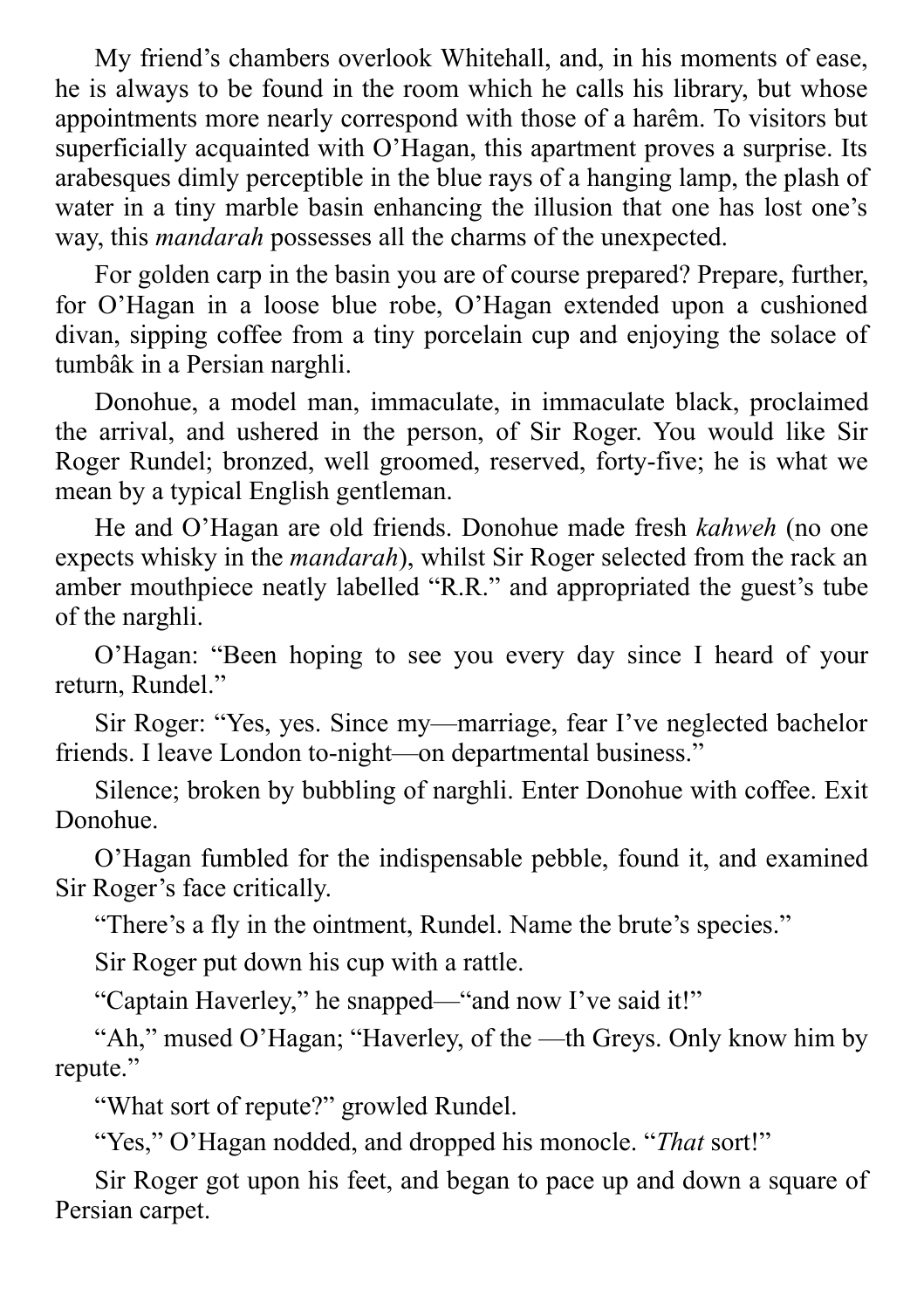"We know one another, O'Hagan. There's not another man in England I'd confide in. But—well—Beesley told me about this afternoon—at Mrs. Pointzby-North's, and I said, 'Same old O'Hagan!' That's what it is, O'Hagan: there's only one of you—only one of you! This—friendship between my wife and Haverley is nothing—from Val's point of view. Understand? *She* means no harm."

"What attitude have you adopted?"

"No attitude. Overlooked it. But I'm going away; and I will *not* have Val talked about, and I will *not* be made to look ridiculous. In a word, O'Hagan, I'll have no damned *cavalière servante* with Haverley's reputation dangling after my wife!"

"Well?" said O'Hagan, calmly sipping coffee.

"Val's younger than me; and I don't want her to think that I think—see what I mean? I can't speak to *her*."

"I follow you perfectly," said O'Hagan. "You can speak to neither party without the risk of precipitating what you wish to avoid. Thanks for entrusting this matter to me, Rundel. I will call out Captain Haverley tomorrow morning!"

"My dear fellow! never do at all!"

"Why? I should see to it that he remained incapacitated in France throughout the term of your absence!"

"Too medieval, O'Hagan—too dam' medieval. Bar you the country for twelve months at least! Besides, he might refuse—or, worse, you might kill him!"

"True," agreed O'Hagan; "such mistakes have occurred. However—if Captain Haverley is not permitted the society of Lady Rundel during your absence, I take it that you will be satisfied?"

"Certainly! certainly! If I knew that——"

"Rely upon it, Rundel," said O'Hagan, rising. "I will put an end to this undesirable intimacy. I shall regard it as my sacred duty to do so!"

In that moment he was superb; a man worthy of the confidence of kings; a man to hold stainless the honour of a queen.

"My dear fellow!" said Sir Roger, and shook his hand furiously. "My dear, dear fellow!"

Ah! what a privilege it is to call Bernard O'Hagan your friend!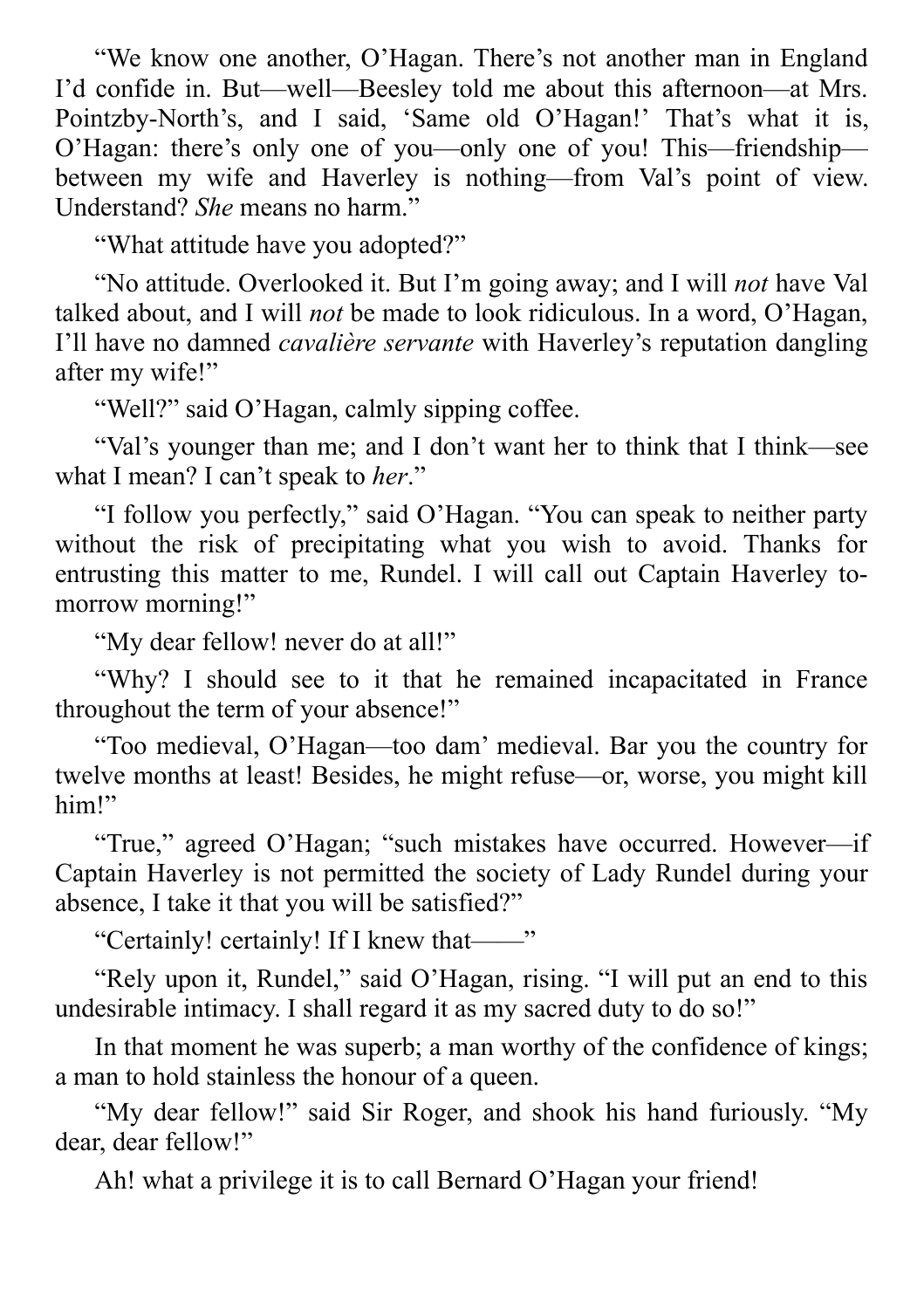—————

#### **ACCORDING TO MYUKU.**

CAPTAIN HAVERLEY placed upon a table beside him the card of Captain The Hon. Bernard O'Hagan, V.C., D.S.O., as that distinguished officer was shown in.

"Of course I have heard of you, Captain O'Hagan," he said; "but this is our first meeting, I think?" He glanced at his watch. "Better late than never!"

O'Hagan bowed coldly.

"I was about to refer to my calling upon you at this late hour," he explained; "but since you have so rudely anticipated me, an apology becomes unnecessary. I will merely state my business."

Haverley, a blonde and arrogantly handsome man at whose breast Eros aimed his darts every time that he went into a drawing-room, and at whose back fifty per cent, of his company were sworn to aim their rifles the first time that he went into action, believed that he had misunderstood O'Hagan. But:

"In short," continued the latter, swinging his monocle, "your friendship with Lady Rundel must cease. It will be evident to you that in her husband's absence its continuance would be compromising."

Haverley knew, then, that he had heard aright, and his face paled with an anger which was intense; his hazel eyes seemed to emit sparks; and he slowly moved nearer to this adept in polished insult.

"Captain O'Hagan," he said, distinctly—"the door is immediately behind you."

"A matter of more pressing import," replied O'Hagan icily, "is immediately in front of me."

With three swinging strides he crossed to the mantelpiece. It was decorated with several women's photographs—among them, one of Lady Rundel. Snatching it, framed as it was, from its place, he broke it across his knee and hurled the fragments into the hearth!

At that, Haverley leapt. Calculating with a boxer's cunning the exact instant when his man would turn, he launched a blow for the angle of his jaw. The primitive, strong within him, ruled now supreme. But O'Hagan did *not* turn.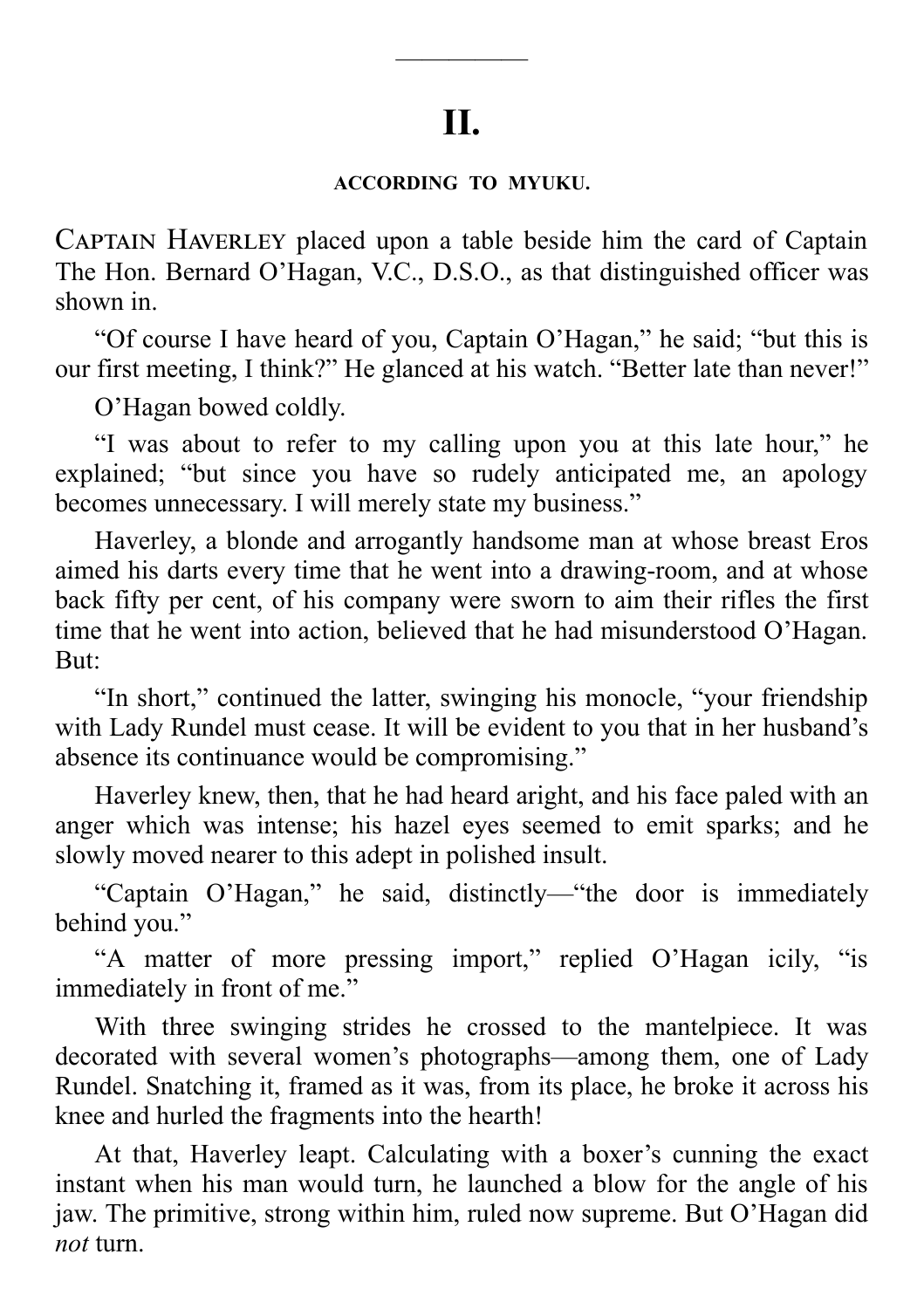He stepped back upon Haverley, and stooped.

It is needless to quote the apposite precept of Shashu Myuku of Nagasaki (Dean of the College of Higher Jiu-jitsu) in order to make clear what happened. Haverley performed a complete somersault over O'Hagan's arched back and fell, heaped up, crashing in the hearth.

Captain O'Hagan stepped to the door, and gained it as Haverley's man hurriedly entered.

"You understand?" said O'Hagan. "I forbid you this lady's company. If you dispute my right to do so, I shall expect your friends in the morning."

Haverley, choking, shaken, got upon his feet. His white-faced man barred the door.

"Excuse me, sir . . ."

O'Hagan brushed him aside. He has a sweeping motion of the left arm which would remove a lifeguardsman from his path as effectively as the flick of a handkerchief brushes a fly from a bald head.

The man clutched at a buhl cabinet to save himself. Upon a discordant finale of smashing porcelain, intermingled with human cursing, Captain O'Hagan made his exit to the plaudit of the gods.

He is a master of effective curtains.

### **III.**

—————

#### **INTRODUCING DONOHUE.**

I HAVE hinted, I think, that my friend disapproves of many usages of modern society. He maintains that it is in no sense representative of the true aristocracy. ("I have known a knight, Raymond," he says "who avoided eating water-melon because it made his ears wet.") This anecdote I take to be more properly a parable; but it serves to illustrate a phase of O'Hagan's character.

He would have the feminine section of society composed wholly of Cæsar' wives. How he reconciles this view with the career of the fair O'Hagan who embellished a Stuart Court held at Hampton, I am too diffident to inquire though curious to know.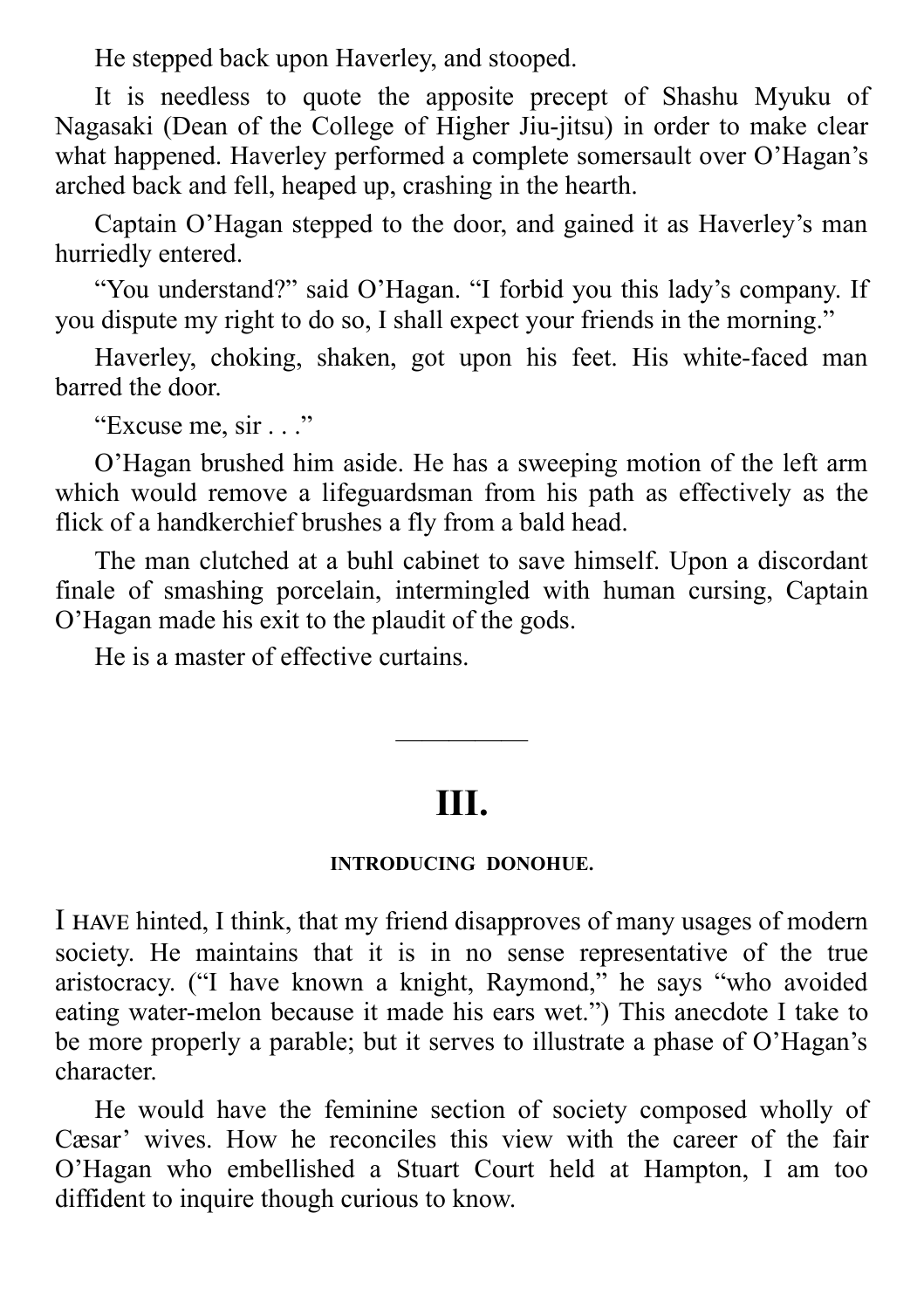His espousal of the righteous cause of Sir Roger Rundel was in every sense a love-match. What advice should *you* have offered to Sir Roger? At best your aid had ceased with words, I dare to predict. But from the first traceable O'Hagan (some kind of pirate, I believe) to Bernard, the O'Hagans essentially figure as men of action, often as not of sanguinary action. We are agreed, then, that you and I are not of the kidney properly to conduct this affair? Your attention for Captain Bernard O'Hagan!

No communication from Haverley reached him during the following morning. ("I have since taken occasion to look up the fellow's pedigree," O'Hagan informed me; "and the fortunes of the family apparently date from a certain pork butcher by letters patent to George III. One can understand a lack of finesse in a scion of sausage-mongers. God help the Army!")

Noon, and after, saw my friend engaged upon affairs of his own. But in the evening Donohue reported in the *mandarah*.

This remarkable man is worthy of a brief inspection.

In figure he is sturdy, of no more than medium height. He has wellbrushed hair of the colour of stale mustard, and a ruddy complexion. Cleanshaven, his upper lip usurps an undue share of his countenance, and his jaw would spell truculence were its significance not modified by the humorous twinkle in the sky-blue eyes.

Behold Donohue, a man of attainments; a valet unsurpassable, of eye more true for the fold of a cloak than any modiste of the Rue de la Paix; a colourist in whom discord between a scarf and a soft shirt produces a blanching of the cheek; who, of a hundred waistcoats, having a hundred shades, will unerringly select *the* waistcoat for *the* occasion. He has other qualities, to be displayed later.

Donohue: "Sir."

"Well, Donohue?"—O'Hagan.

"Captain Haverley, with Lady Rundel at Folly Theatre; stalls; Row B; numbers 6 and 7."

"Very good."

Exit Donohue.

This paragon must have delighted the gloomy soul of Athos.

Bernard O'Hagan, having finished his coffee, discarded the loose robe for the purple-lined cloak, pulled on his gloves, and sallied forth into Whitehall, cloak flying, holding his cane like an Italian rapier, and generally comporting himself as some Buckingham bound for St. James's.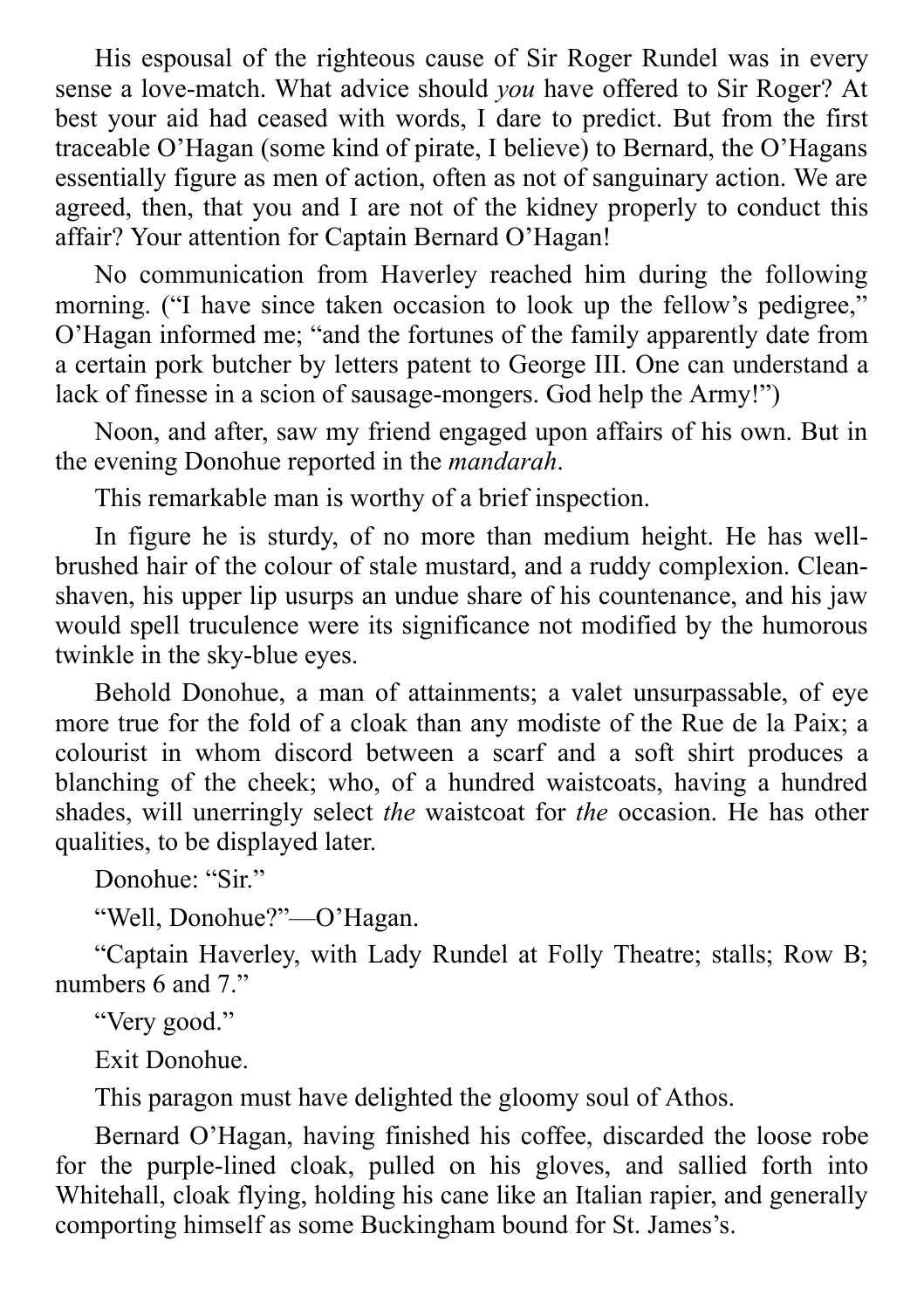He turned his steps in the direction of the Folly, however. To the boxoffice clerk:

"I require a stall."

"We have only three vacant, sir."

"One will be sufficient."

No traffic of the stage that evening had created anything approximating to the impression occasioned by O'Hagan's entrance. My friend has been called a *poseur*. It is unjust. He cannot help it. Bernard O'Hagan belongs to the age of plumes and velvet. His is the soul of a true courtier.

Just within the big glass door he paused for a moment, and, the monocle glittering as he held it before his right eye, studied the occupants of Row B. Perceiving Lady Rundel (a conspicuously pretty woman) staring at him fascinatedly, he bowed. A hundred sighs arose; a hundred hearts lay unheeded at the feet of this incomparable cavalier.

Haverley devoted his attention exclusively to the stage. He was gnawing his moustache.

Throughout the performance, O'Hagan lolled back in his stall, one leg negligently thrown across the other, and studied the ladies, who constitute the principal attraction of this house, with a kind of bored curiosity.

At the close of the play Lady Rundel and Captain Haverley stood in the lobby. O'Hagan bowed low before madame. Then, to her squire:

"I believe I forbade you this lady's society, sir?" said he.

There are simple remarks which, at certain times, you or I might make, but which you and I lack the stark audacity to make. Made, they strike the listener with a species of paralysis. This was one of them.

Lady Rundel flushed, and started back.

"Captain O'Hagan!" she began——

"Don't speak to him, Lady Rundel!" came hissing, forced speech from Haverley. "Allow me to see you to your car. I have something very particular to say to Captain O'Hagan!"

O'Hagan bowed again inimitably.

"Good-night, Lady Rundel. I have something very particular to say to *you* in the morning."

Captain O'Hagan sank reposefully into a lounge, and, the observed of everyone who passed out of the theatre, awaited Haverley's return. At least a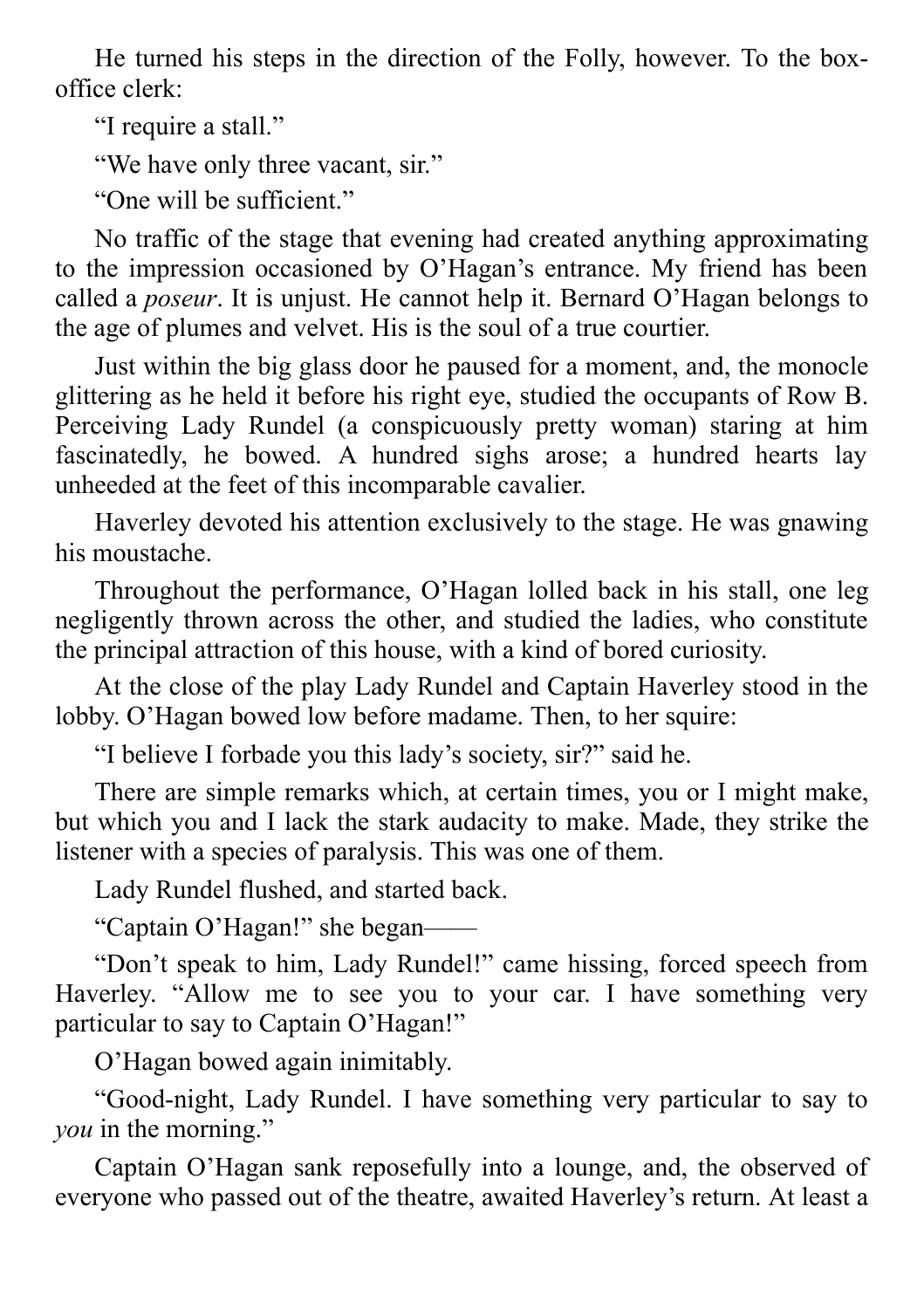score of ladies inquired *sotto voce* of their escorts: "Who is that distinguished-looking man?"

Haverley presently returned, forcing his way roughly against the thinning stream of supper-seekers. Over the heads of the outgoing, O'Hagan perceived the drawn face and angry, blazing eyes. He turned his glass casually in that direction.

Quivering before him, Haverley said, with hardly repressed violence:

"You are a blackguard! I have little doubt that a public brawl would be to your low taste. But I prefer to call upon you to-morrow. I shall bring a horsewhip!" Unable further to trust himself to face the icy stare which met him, he turned, and almost ran from the now empty lobby.

Captain O'Hagan swung streetward, in turn. A taxi-cab had at that moment pulled up to the kerb; and Haverley was fumbling with shaking fingers for a coin for the theatre attendant, ere entering it.

O'Hagan calmly opened the door, stepped in, and reclosed it. Leaning from the window:

"Junior Guards Club!" he said. "Half a sovereign if you do it in four minutes!"

Gold is a talisman, my masters. The taxi-driver risked consequences and started.

("You see," goes O'Hagan's explanation of this episode, "the cab was the last in the rank, and I had an appointment. Haverley may have had one also. But pedigree before pork, Raymond.")

### **IV.**

—————

#### **DONOHUE'S ORDERS.**

THE morning was young, and O'Hagan discussing rolls and coffee when Donohue announced Captain Haverley and Mr. Salter.

O'Hagan rose ceremoniously. He wore a slate-grey lounge suit, with a silver-grey plush French knot in lieu of a tie. This combination suits him admirably and affords Donohue great scope for discrimination in the selecting of a soft shirt to harmonise with the scheme.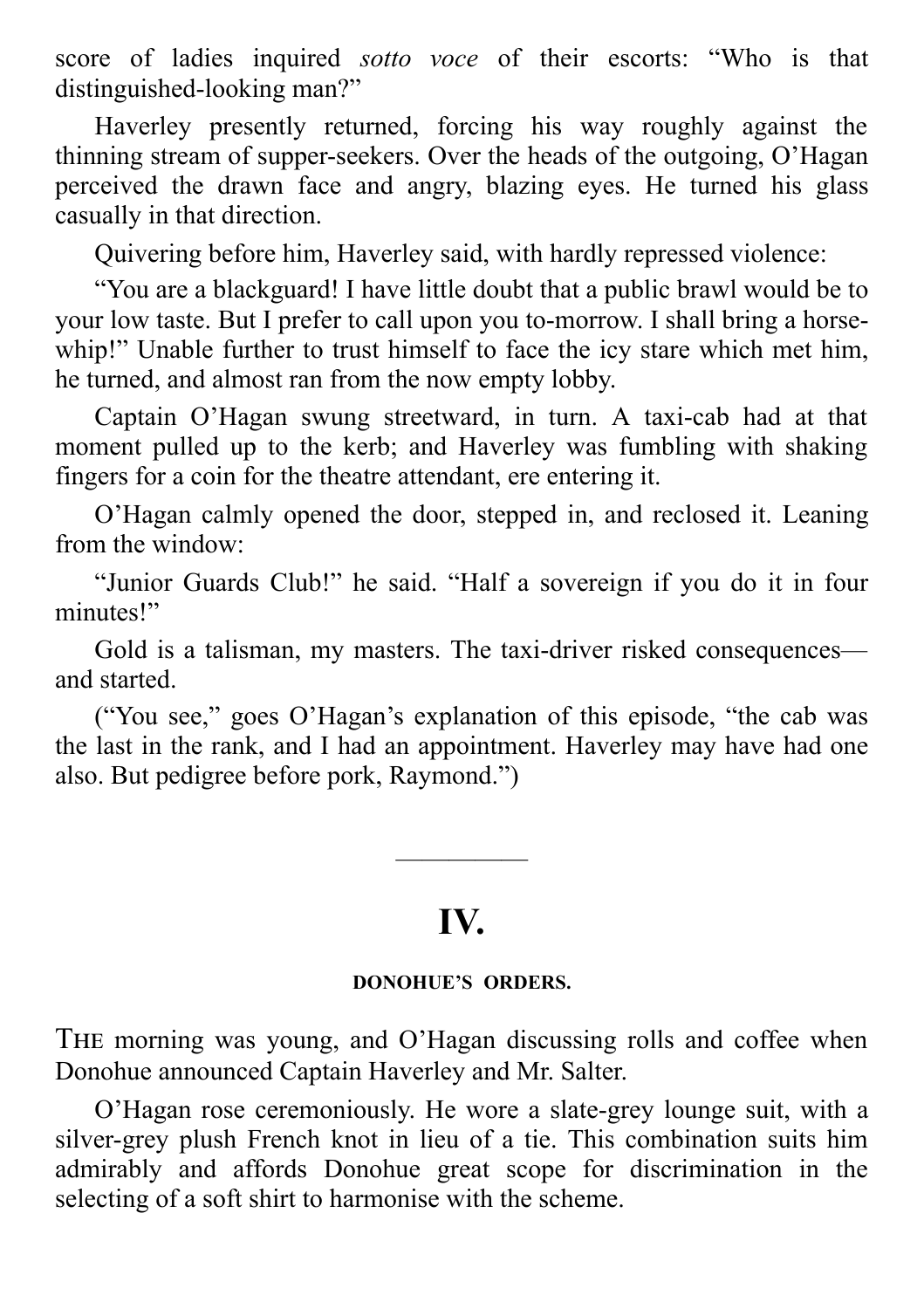Entered Haverley, accompanied by a tall and preternaturally thin gentleman who carried, a leather case. O'Hagan bowed coldly to the captain, and upon his companion turned the monocle.

"This," he said frigidly, sweeping his hand toward Mr. Salter, "I assume to be your horse-whip?"

"Mr. Salter is my solicitor!" replied Haverley loudly. "I have decided that a public exposure is what you require! We have therefore——"

(O'Hagan pressed a bell.)

"—I say we have therefore called formally to advise you——"

(Donohue entered.)

"—That a police-court summons for drunken assault and——"

O'Hagan, waving monocle Salterward:

"Donohue, kindly see this person to the door."

Mr. Salter, who was opening his brief-case looked up alarmedly.

"My solicitor," shouted Haverley, who was rapidly losing control of himself. "is——"

"Donohue!"

Donohue bowed to Mr. Salter and held wide the door.

Salter: "Captain O'Hagan, as legal adviser——"

"*Donohue!*"

Donohue stepped forward and took up Mr. Salter's case. Within his right arm he linked the left of Mr. Salter, and with the gentle firmness of a Milo of Crotona led him rapidly from the room. Came a quavering cry:

"You will pay dearly for this insult!"

Haverley, eyes aflame, bounded to the door. It was locked. He turned to where O'Hagan, lolling against the mantelpiece, studied the morning's manœuvres through upraised glass.

"I do not," explained O'Hagan icily, "allow solicitors in these chambers."

Haverley leant back against the door, almost as though he were preparing for a spring. He was a man swept by a tornado of passion, and before its force he quivered and shook.

"The law is the weapon of churls," continued O'Hagan. "You are a soldier—as I regret to remind you. Upon the table on your right are French foils, Italian rapiers, and three types of sabre. You clearly maintain your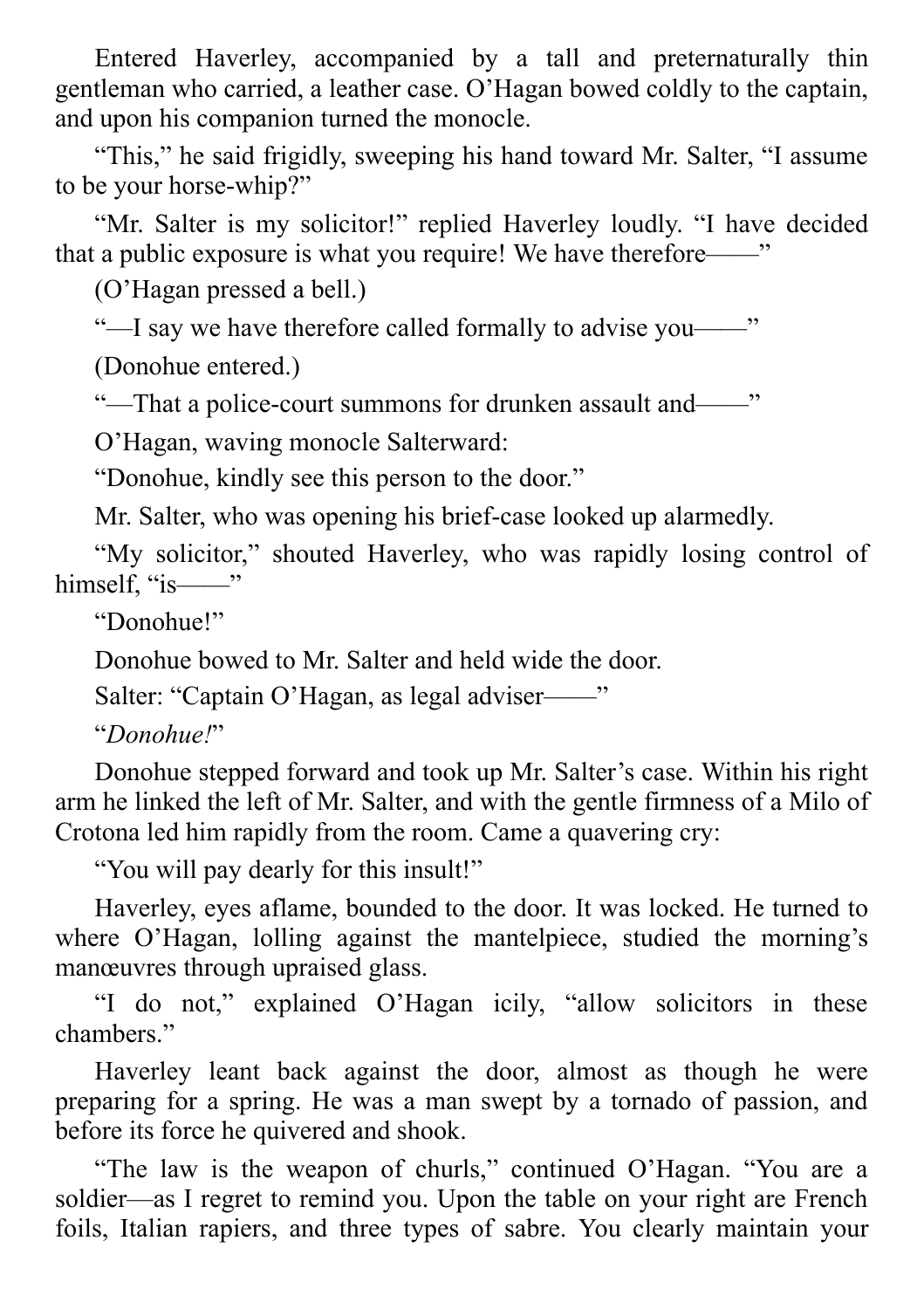right to Lady Rundel's society. I forbid you to see her again. We will settle the point."

Haverley cleared his throat, and spoke huskily:

"You are a madman—and I will see that you are treated as such——"

"Before we commence," added O'Hagan, taking up a writing-block, "we will each write a note to the effect that we were practising a new mode of mounted attack, and that the affair was an accident. One of these notes will afterwards be destroyed."

"Open the door!" demanded Haverley, tensely.

Captain O'Hagan observed him with a kind of unpleasant curiosity.

"As a soldier, and as a gentleman, you cannot refuse, of course!"

"Open that door! Do you hear me? You are mad!"

O'Hagan swung the monocle, and smiled upon the rapidly-breathing Haverley with undisguised contempt.

"Captain Haverley," he said, "Sir Roger Rundel is my friend; and whilst I live, any gay Lothario who seeks to gratify his vanity by compromising my friend's wife shall find at least one obstacle in his path. You will either hand me a written undertaking to secure a transfer to the 5th, vice Captain Macklin, invalided—leaving for Burma on the 19th—or remove that obstacle. You quit this room upon no other condition."

"Open the door!" roared Haverley, clenching his fists and grinding his teeth with animal fury. "Open the door! By God! I'll clap you in custody before another hour has passed!"

"If you decline," said O'Hagan, coldly, "I will ring for the door to be opened as you desire——"

Haverley drummed his right fist into the palm of his left hand and stamped upon the floor with his foot. He was literally gasping in his fury.

"-In order," resumed the chilly voice, "that my man may thrash you. I offer you, for the last time, the satisfaction of a gentleman——"

"Damn your impudent speeches! Open the door!"

Captain O'Hagan pressed the bell.

The door opened so suddenly and violently as to precipitate Haverley forward into the room. He recovered himself, turned, and sprang with a cry upon Donohue.

("Donohue," O'Hagan has informed me, "is not of course an adept of the *Higher* Arts of Jiu-Jitsu; but he has a pleasing proficiency in the more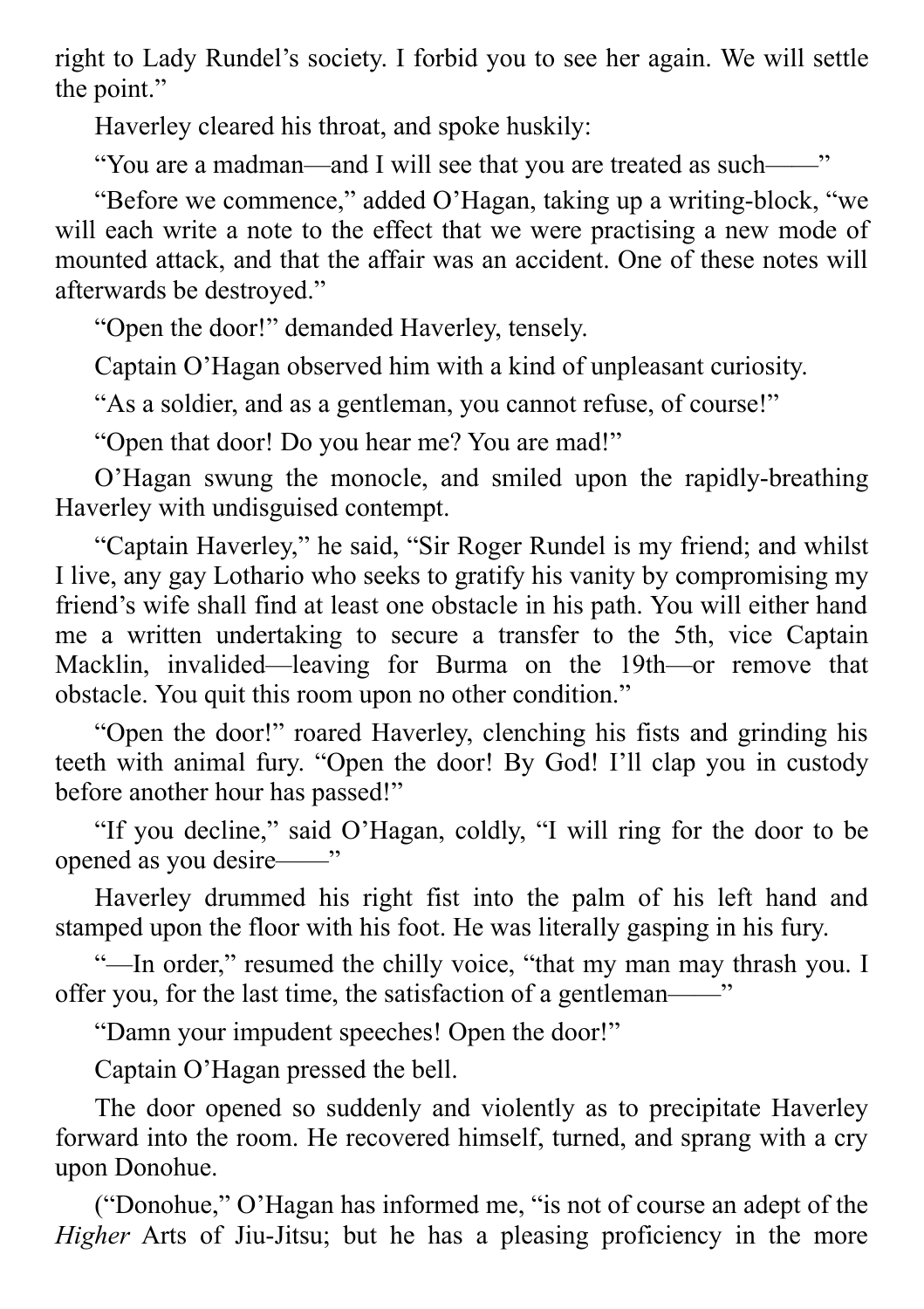ordinary holds and falls.")

Donohue, then, met the attack in a novel way. He received Captain Haverley in a loving embrace. Then, like a teetotum, Haverley was spun right-about, and held, purple-faced, eyes starting hideously, with his arms locked behind him by the human manacle of Donohue's iron grip.

Donohue: "Yes, sir?"

"You have your instructions, Donohue," said O'Hagan—and passing the inarticulate Haverley, strode out of the room.

### **V.**

—————

#### **REVELATIONS.**

"THE worse a man's reputation," Bernard O'Hagan holds, "the more the women like him. In French comedy we find the jealous husband held up to ridicule—hence the superiority of the lover. Failing the sword, Ridicule, my boy, is the weapon to cut short the career of Gallantry."

Remembering this, let us accompany Captain O'Hagan to Lady Rundel's.

He was admitted. Following upon such an affair as that of the previous evening, it is more than doubtful if another had enjoyed the privilege of admission. But Bernard O'Hagan is unused to refusals.

Lady Rundel received him with studied coldness. He bent low over her hand in his remote, courtly fashion.

"I have an explanation to offer of my conduct of last night," he explained blandly.

"I am curious to hear it!"

"That I do not doubt, Lady Rundel; for you must have perceived that I strongly disapproved of the man Haverley!"

She was caressing a miniature dog, but at that she glanced up, flushing.

"It is a pity," she began——

"It is!" agreed O'Hagan, toying with his monocle. "It is indeed a thousand pities, for you are such a charmingly pretty woman!"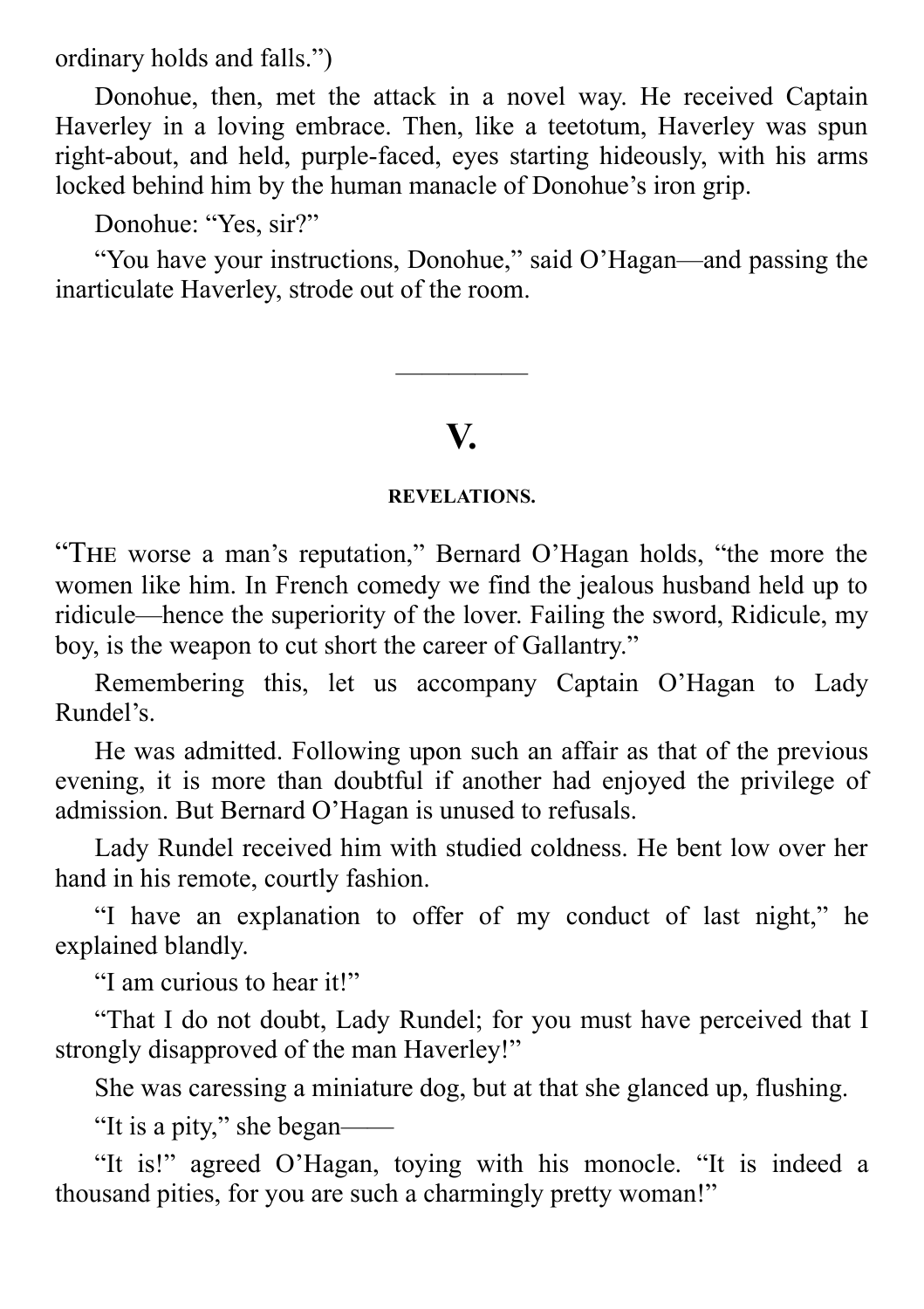"Captain O'Hagan! I fail to understand you!" But her eyes were less angry than her tones. "You presume too far, even for so old a friend, when you attempt to control my choice of acquaintances!"

"Dear Lady Rundel"—he bent forward and patted her hand soothingly —"it annoyed me so deeply (you know how acutely sensitive I am) to hear people laughing!"

"Laughing?"

Lady Rundel met his eyes interrogatively.

"I felt that the position was so very undignified. Sir Roger——"

"Captain O'Hagan—are you insinuating that people are laughing at my husband That<sup>-1</sup>

"At your husband! At Sir Roger!" O'Hagan stared amazedly through the pebble. "No one would dare to laugh at Sir Roger Rundel, believe me!"

A far-away look came into Lady Rundel's eyes at these words. O'Hagan was glad to see that look; glad for Sir Roger's sake. He knew, then, that his curious duty was almost accomplished—that Captain Haverley was merely a passing amusement.

Lady Rundel rose slowly from her chair. O'Hagan observed her slim figure with smiling, aesthetic appreciation. She walked across to a small table, glancing at some trifle which it bore—and turned, leaning back upon the table-edge.

"What do you mean, then?" she asked. "At whom are they laughing?"

O'Hagan shrugged his shoulders with feigned embarrassment.

"A man who has been tarred and feathered," he began——

"Tarred and feathered!" Her eyes were opened widely. "Captain O'Hagan! Whatever do you mean?"

"—Casts ridicule upon any woman who consents to be seen in his company!"

"Captain O'Hagan, be so good as to explain yourself!"

O'Hagan raised his monocle.

"What! you did not know—about Haverley?"

"Frankly, I cannot believe it!" she cried, flushing deeply. "I am sure—I am almost certain—that Captain Haverley would not submit to such an indignity from *any* man!"

"It *is* an indignity, is it not?" he said, confidentially.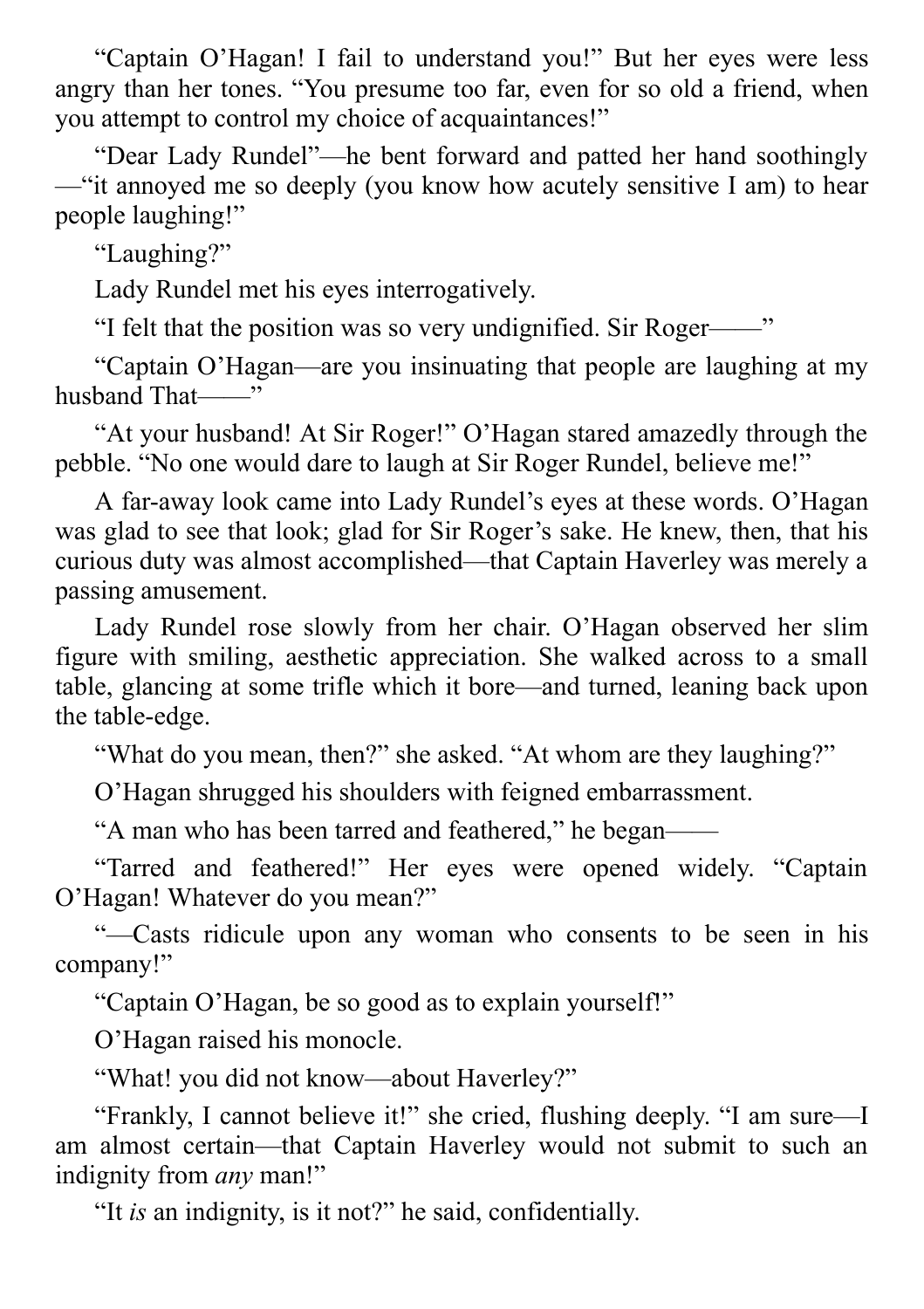"Oh! I *cannot* believe it! And it is *known*?"

"That is the singular part of the thing! I have never been able to understand why Haverley did not remain abroad. It was my scamp, Donohue, who perpetrated the outrage!"

"Your *man*! Your man tarred and feathered Captain Haverley?"

"He did, the rogue! I would have discharged the fellow, but he is the only man in England who knows how to pack dress trousers in a suit-case!"

Lady Rundel was watching O'Hagan. When he really gets into his stride, my friend's mendacity is fascinating. He becomes supernormally fluent; his truthless discourse holds one enthralled.

"The car is ready," she said slowly. "I should like to hear this unsavoury story from the man Donohue himself!"

It was designed for a home thrust, but O'Hagan rose delightedly.

"Dear Lady Rundel," he said. "By all means You honour me."

### **VI.**

—————

#### **DONOHUE AGAIN.**

SOME delay occurred at the door of O'Hagan's chambers.

"Donohue cannot have gone out," said he. "How careless of me to have forgotten my key!"

He rang impatiently. Once—twice—thrice. Then the door was opened some three inches and Donohue's face peered through the aperture.

"Excuse me, sir," said that treasure, ignoring O'Hagan's icy stare; "but would you, sir—I don't ask a favour often—would you come back in half an hour, sir?"

Captain O'Hagan thrust the door open, and swept Donohue against the wall.

"What do you mean?" he demanded fiercely. "Consider yourself discharged, Donohue! What . . ."

An uproarious banging and shouting drowned further speech. Lady Rundel clearly was afraid to enter. Donohue shrank away before the fierce glare which sought him through the pebble.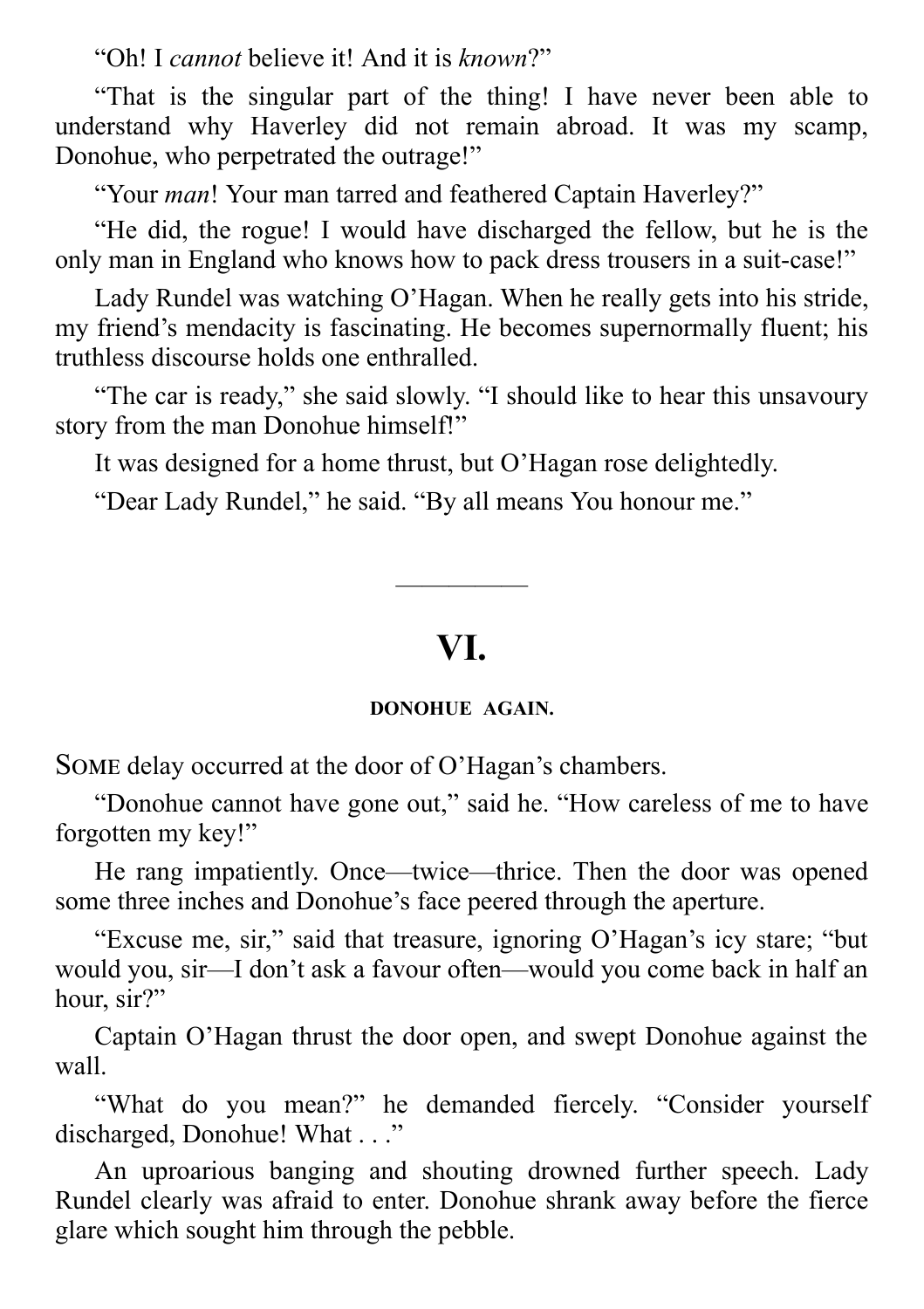"*Donahue!*"—portentously.

"Sir!"

"What is that unseemly disturbance proceeding from the store-room?"

Donohue, with great hesitancy:

"I'm sorry, sir! You can discharge me if you like—excuse me, sir, you *have*! But he came here calling you such dirty names, sir, and—excuse me, m'lady—said things about her ladyship!——"

"Donohue!" interrupted O'Hagan, in a voice of freezing calm—"unlock the store-room door!"

 $"Sir$ —"

"Donohue! unlock the store-room door! Then pack your box."

Donohue, with a sort of badly veiled truculence—("I have always distrusted that man!" whispered Lady Rundel)—walked to and unlocked the door indicated.

Whereupon Lady Rundel uttered a stifled shriek.

For out into view leapt a nightmare apparition—a man who had sky-blue hair and only half a moustache! Furthermore, that surviving half was grassgreen!

"Come out, you piebald spalpeen!" cried Donohue, throwing restraint to the winds—"come out and show what I've done to you!"

Lady Rundel slowly raised her hands to her face.

"Heavens!" she said, in a smothered voice, "it is Bobby Haverley! Captain O'Hagan, your man must be given in char..."

Her voice trailed off into a suppressed ripple.

"Lady Rundel!" shouted Haverley frantically—"This is a conspiracy! I have been lashed to a chair——"

But Lady Rundel already was half way down the stairs, and her laughter, no longer to be denied, came back in mocking answer. O'Hagan stood in the doorway, monocle raised Haverley, by a tremendous effort, regained control of himself.

"Captain O'Hagan," he said, his voice grating harshly, "you will be in jail to-morrow."

"Possibly," replied O'Hagan; "but let us survey the facts. If you care to give me the written undertaking to which I referred—merely a matter of form, *now*—you may enjoy the use of the hot and cold water in my bathroom. The dye will wash out. I will even lend you a razor. If you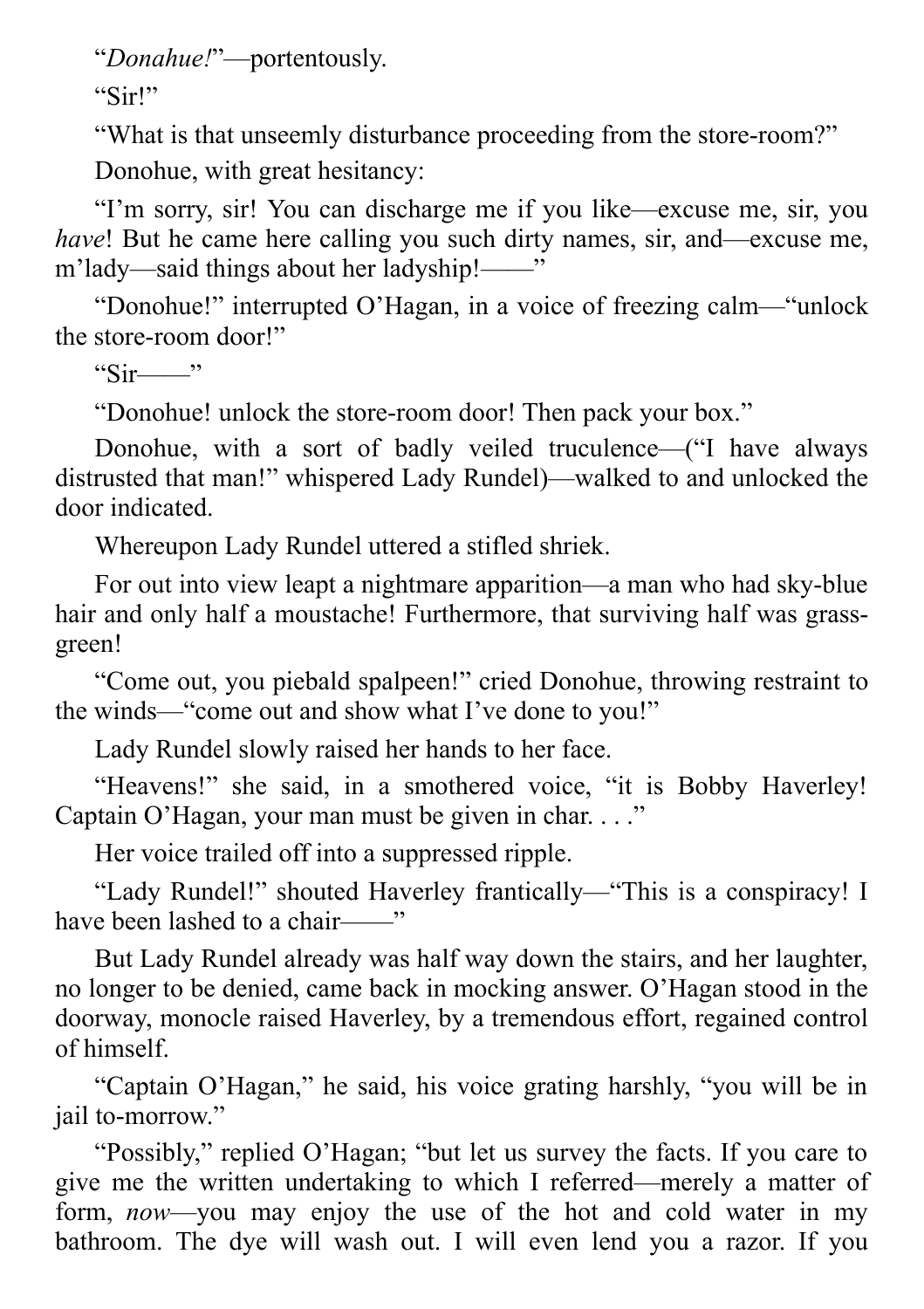decline, you are at liberty to depart into Whitehall—as you are! Finally, Donohue has taken your photograph! You did so, Donohue?"

Donohue: "I did, sir."

"It will, of course, be reproduced in the press during the course of the case. The bathroom is on your immediate left."

Is it necessary to pursue this matter further? I think not. O'Hagan has not been prosecuted. He never will be, I fancy. Recently, he related to Lady Rundel the true facts of the affair; and I thought that she would have never ceased laughing.

Captain Bernard O'Hagan's policy is, Do it hard, and face the music. One sighs for a ministry of O'Hagans.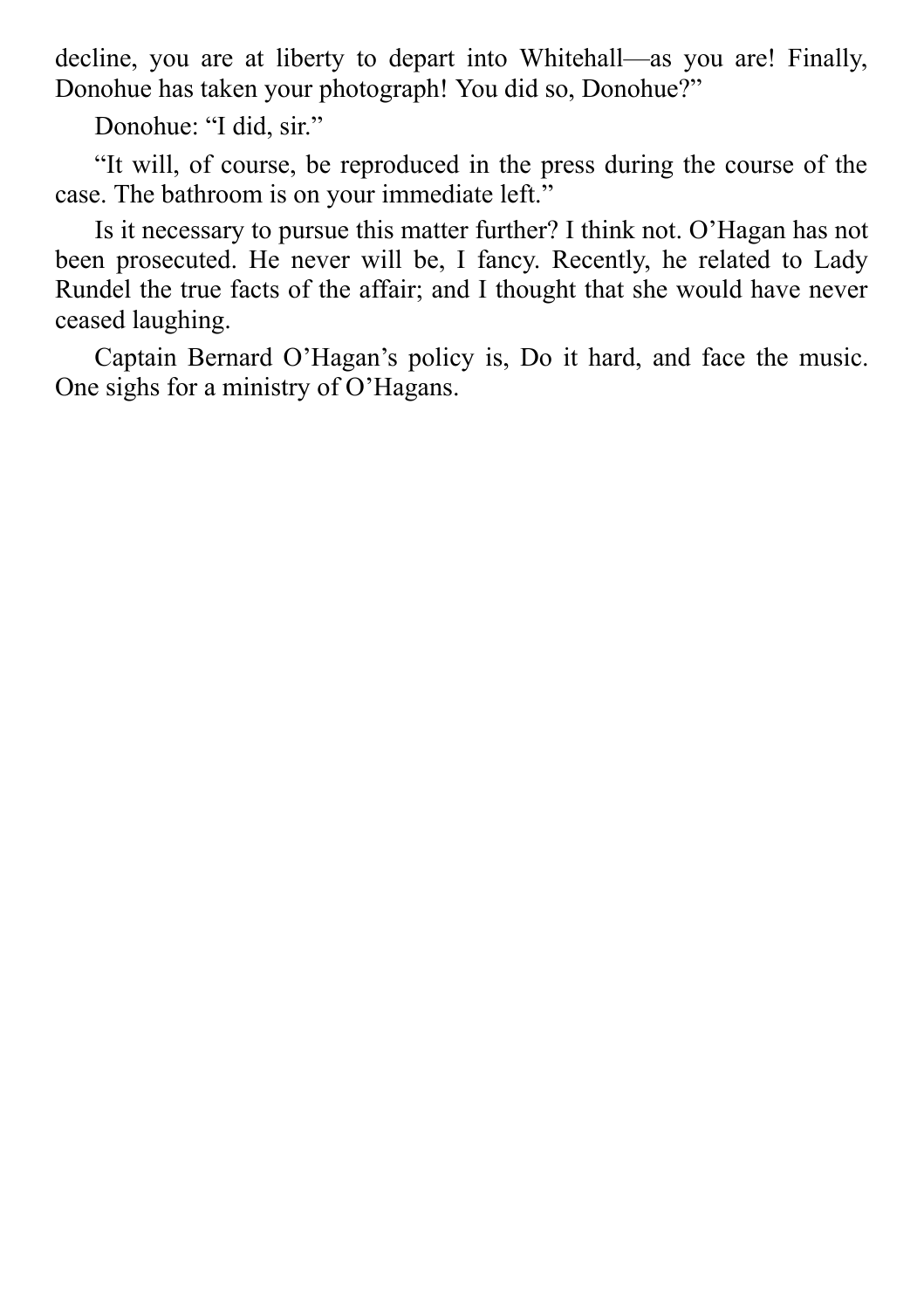### EXPLOIT THE SIXTH.

### HE HONOURS THE GRAND DUKE.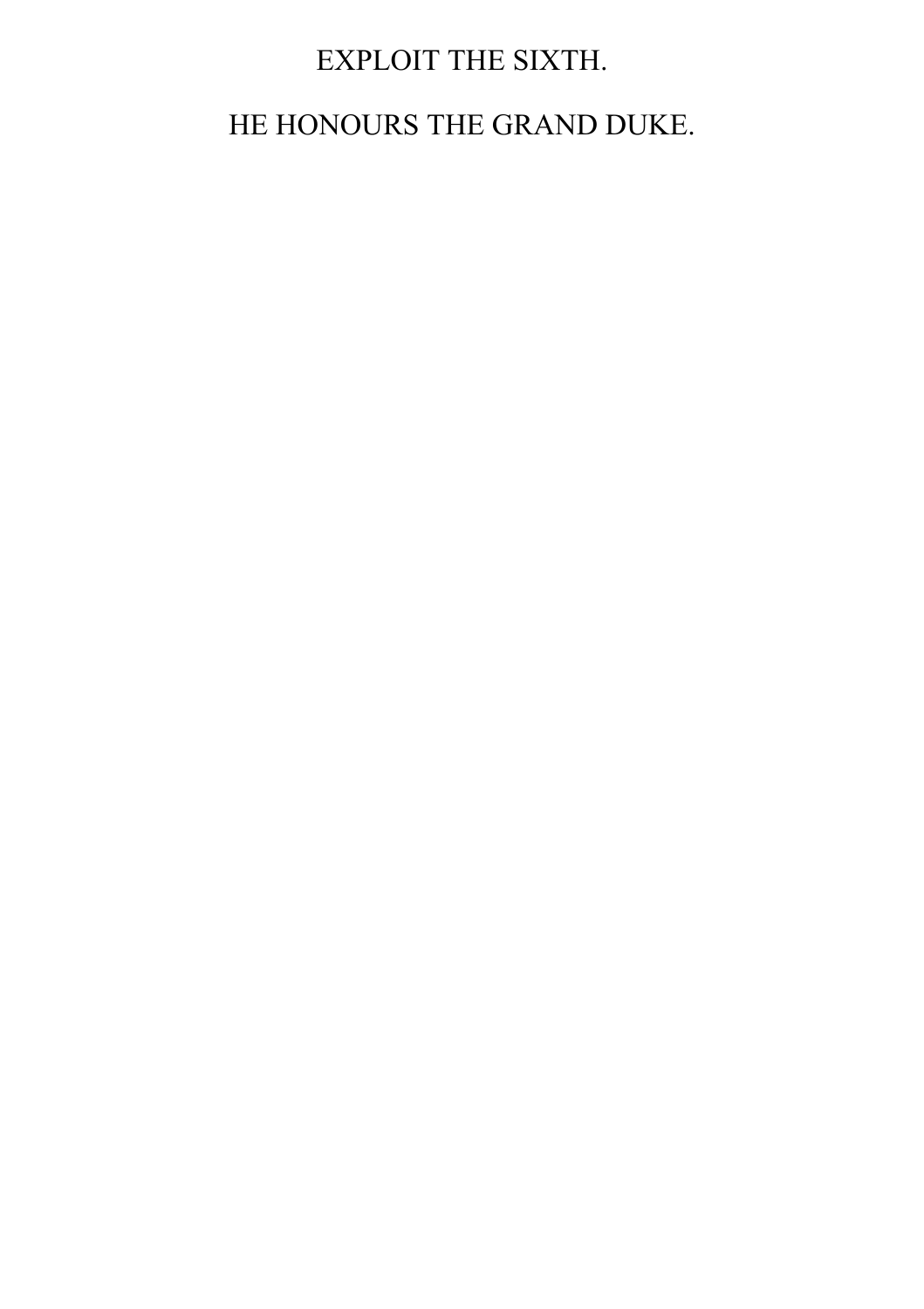## **EXPLOIT THE SIXTH. HE HONOURS THE GRAND DUKE.**

### **I.**

#### **WE MEET THE DUKE.**

THE character of my friend Bernard O'Hagan is a maze within a maze, a dædalian labyrinth, to the heart whereof I long since have despaired of penetrating. His sense of humour is acute, but peculiar. A man, he declares, who cannot laugh at Mark Twain is a man from whose soul the joy of life has departed. Yet his idea of bliss would seem to be existence in a Persian rose-garden with some few congenial spirits, and, for attendants, only Greek youths and maidens of flawless classic beauty.

Grotesque anomaly! For I defy any philosopher to reconcile the ideals of Petronius Arbiter, Omar, and Samuel Clemens!

"Alas, O'Hagan," I say, "this world of ours is a grey place."

But he turns to me in surprise, monocle raised, and studies my face with a certain apprehension.

"How can you say so, Raymond? Have I not repeatedly demonstrated that Romance lurks in hiding amid the most prosaic surroundings? Adventure, my boy, is for the adventurous! It is only the blind who deny the existence of fauns. I will undertake to find you a nymph in any wood. Villains profound as the darkest dreams of Tolstoy regularly take tea in the drawing-rooms of Mayfair; heroes loftier than Charlemagne jostle one in the Strand<sup>1</sup>"

Potential Cleopatras and Trojan Helens, I take it, abound in London. Only lacking is that clash of Circumstance and the Man, which, in history, has cast up such wondrous beings.

As I glance at my picturesque friend, head aloft, purple-lined cloak swung well back, and note the air of smiling defiance wherewith he faces the world, I perceive the *Man*, and with pleasurable anticipation await the Circumstance. I shall always remember one conversation of this kind, for the reason that it directly preceded our meeting with the Grand Duke.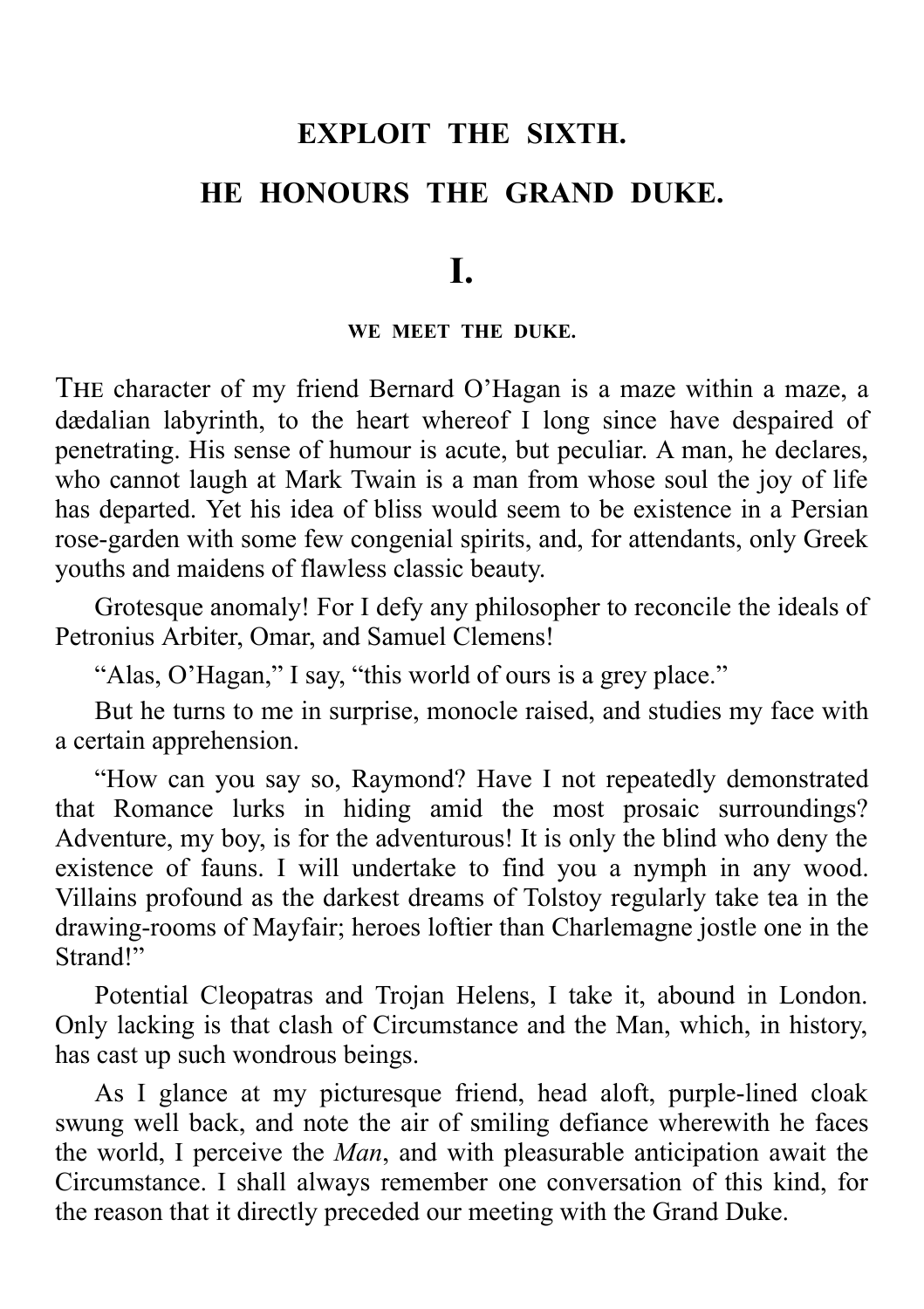We had just quitted the theatre. My proposal in reference to supper had discovered the interesting circumstance that our joint capital equalled threeand-nine.

"Had *you* come out without money," said O'Hagan, "I should not have been surprised. Had *I* come out without money I should not have been surprised. But for us both, on the same evening, to do so, reveals the finger of Fate."

O'Hagan, as he stood with one half of his face and figure lighted up by the glare of the theatre lamps, and the other blacked out in contrasting shadow, bore a resemblance rather more marked than usual to the Monarch of merry memory. Withal, he looked strikingly handsome. He is the only man of my acquaintance who can successfully wear a flowing, black dress tie.

Captain Bernard O'Hagan is a figure unforgettable.

"Well?" I said, impatiently watching the theatre-goers driving supperward. "Shall we have something at the club?"

"No, Raymond," replied my friend, reflectively. "That would be capitulating. Is it possible that two honourable gentlemen, chancing to be without half a sovereign or so, are forced to sup on credit? I recall an episode in the career of my ancestor, Patrick."

He is fond of recounting episodes in the career of this ancestor, Patrick —some time of the Musketeers of Louis XIII.—a gentleman who would seem to have been chiefly notable for suave ruffianism.

The nature of the episode I was not destined to learn, however, at the time; for as O'Hagan lighted a cigarette, a block in the traffic occurred at the corner of Wellington Street (do not misunderstand me to mean that the incidents were correlative); and a handsome limousine was held up immediately in front of us. The interior was brilliantly illuminated, and a gentleman who lounged upon the fawn-coloured cushions glanced curiously in our direction.

This gentleman, the sole occupant, was distinguished by fiery moustachios and a squarely trimmed beard. My association with what O'Hagan terms "the lower journalism" has familiarised me with the faces of notabilities.

"That is the Grand Duke John of Siresia," I volunteered, idly.

"So it is," said O'Hagan with lively interest. "So it is!"

And ere I could say another word he had stepped to the door of the car, opened it, and engaged the distinguished foreigner in conversation!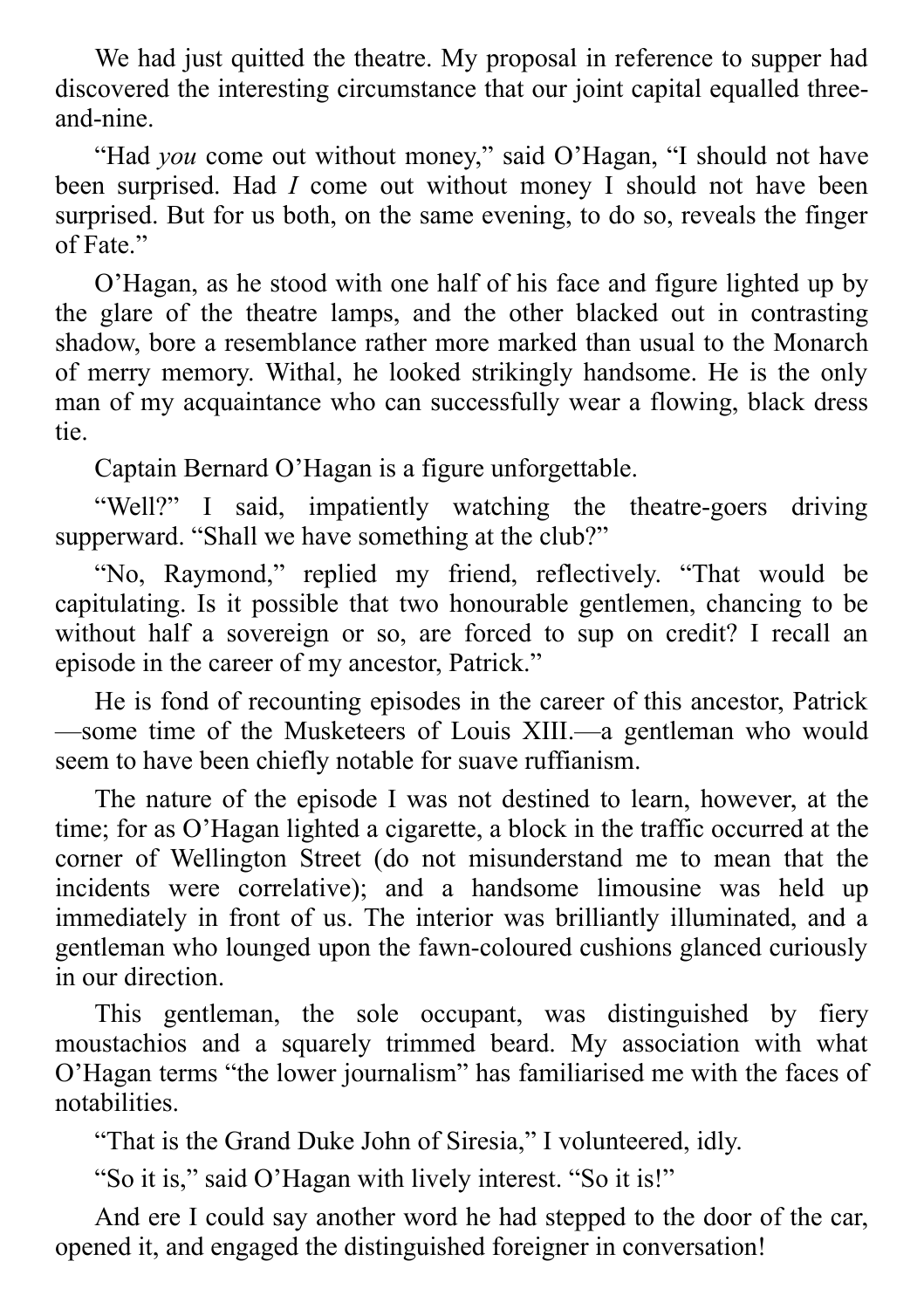Whilst I knew O'Hagan's visiting-list to be extensive and peculiar, I hitherto had been unaware that he was acquainted with the Siresian autocrat. His action took me completely by surprise. Then, just as the policeman ahead released the pent-up traffic, my friend turned and beckoned to me.

Full of a great wonder, I joined him at the open door.

"Get in, Raymond!" he directed briefly, and thrust me, speechless with astonishment, into a seat opposite the great personage.

The chauffeur glanced back. The footman leapt down and came to the step. As in a dream, I heard rapid, guttural instructions. The footman saluted and leapt to his place. The car moved smoothly onward.

O'Hagan raised his monocle, gazing at the bearded nobleman; then waved it gracefully in my direction.

"You may not have met my friend, Mr. Lawrence Raymond," he said, with the lordly condescension which he, alone, knows how to assume. "Raymond—His Highness the Grand Duke John of Siresia!"

### **II.**

—————

#### **WE IMPROVE THE ACQUAINTANCE.**

O'HAGAN'S FRIENDSHIP is a passport from the commonplace to the amazing. In acknowledgment of this off-handed introduction I bowed, and was mute. The Grand Duke nodded. His eyes constantly sought my nonchalant friend.

"How fortunate," said the latter smoothly, "that the traffic chanced to be delayed."

Bewildered, utterly, I acquitted myself of an ambiguous nod.

"Where are they?" asked the Grand Duke suddenly. His delivery was thick, unmusical.

"If you will be good enough to glance rearward," replied O'Hagan, "you will perceive a car which is following closely!"

We were, at that moment, turning around by Trafalgar Square; so that this prediction impressed me as being a peculiarly safe one. The Grand Duke, however, peering through a little window at the back, turned again to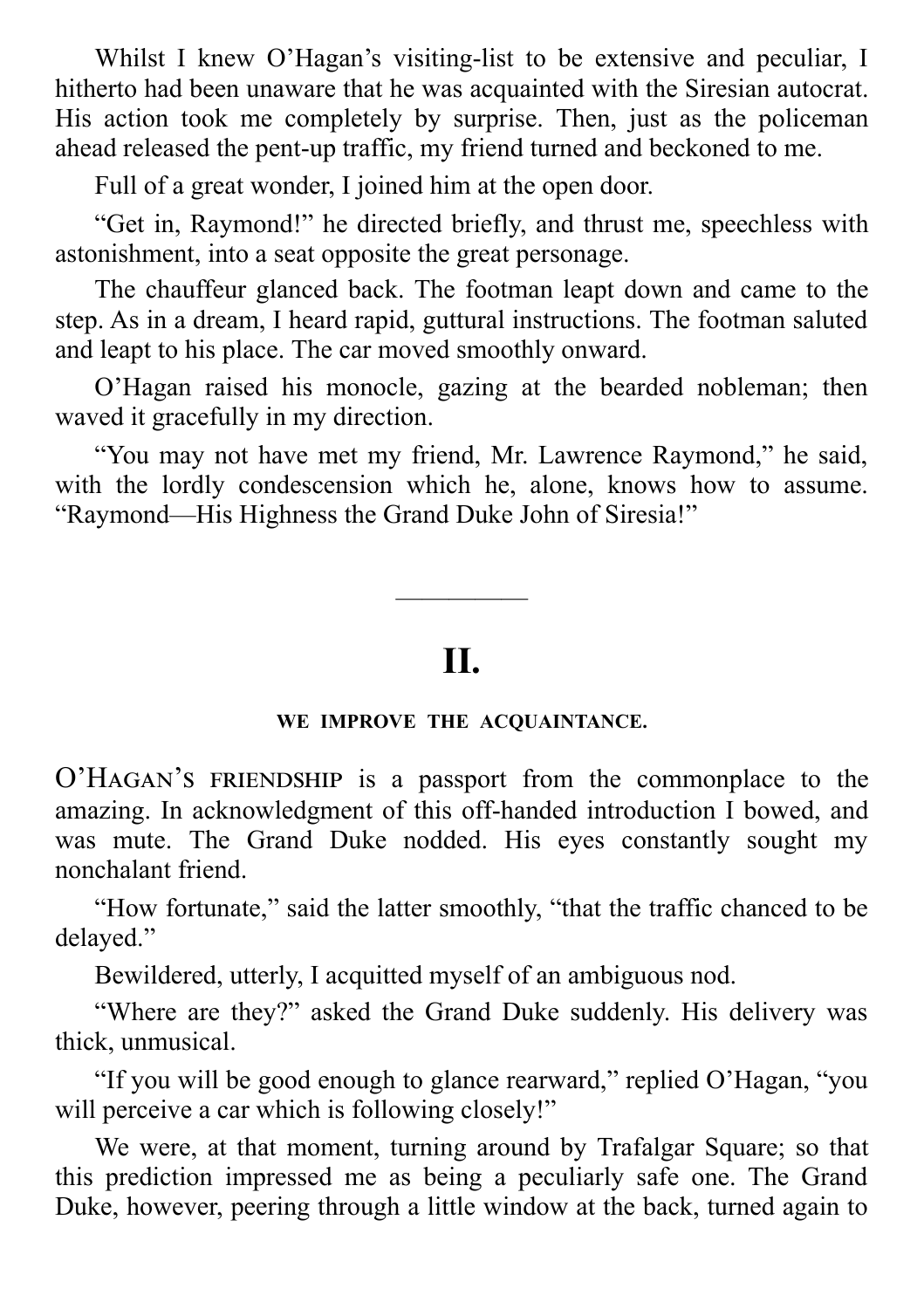O'Hagan with palpable uneasiness. His heavy, dull features marked him a man of bulldog tenacity and autocratic stupidity.

"A green car?" he inquired.

O'Hagan, twisting about one finger the black ribbon attached to his monocle, inclined his head gravely. The tone of the Grand Duke's query had been peremptory—that of one accustomed to command and to be slavishly obeyed. My friend's mode of reply—the graceful and dignified inclination of the head, the lowering of the eyelids—had subtly defined, and with exquisite artistry, his attitude toward the Grand Duke.

In that simple inclination he had conveyed: "Duke"—(it were impossible to imagine O'Hagan addressing any man breathing as "Your Highness") —"Duke, you are in the company of a gentleman at present amicably disposed toward you, but of a gentleman who would as promptly tweak your nose, should you forget what is due to him, as he would tweak any other."

It was a silent declaration of aristocracy, typically and peculiarly O'Haganish.

A faint shade of difference crept into the Grand Duke's voice. I doubt if the man has lived, since Napoleon Buonaparte, who, meeting Captain the Honble. Bernard O'Hagan, could have escaped enmeshment within his catholic patronage. O'Hagan would patronize the shade of Julius Cæsar.

"What," inquired the Grand Duke awkwardly, "do you propose?"

"First," said my friend, holding his monocle between second and third fingers, and waving it roofward, "extinguish these interior lights. It was most indiscreet to travel so publicly."

Association with Bernard O'Hagan renders one more or less accustomed to the *outre*. The amazing ceases to amaze, the appalling to appal; wonders lose their potency, and one's pulse remains normal amid singular adventures.

It afforded me small surprise to see my friend's injunction instantly obeyed. (It would afford me small surprise to see the Premier blacking O'Hagan's boots.)

"Next," continued the Captain, "direct your man to drive to your embassy."

The obedient Grand Duke bent forward and called gutturally into the tube.

("There is one thing," O'Hagan tells me, "which a nobleman of the Grand Duke's race can never appreciate—the doctrine of aristocratic equality. He must always dominate or be dominated. My ancestor, Patrick,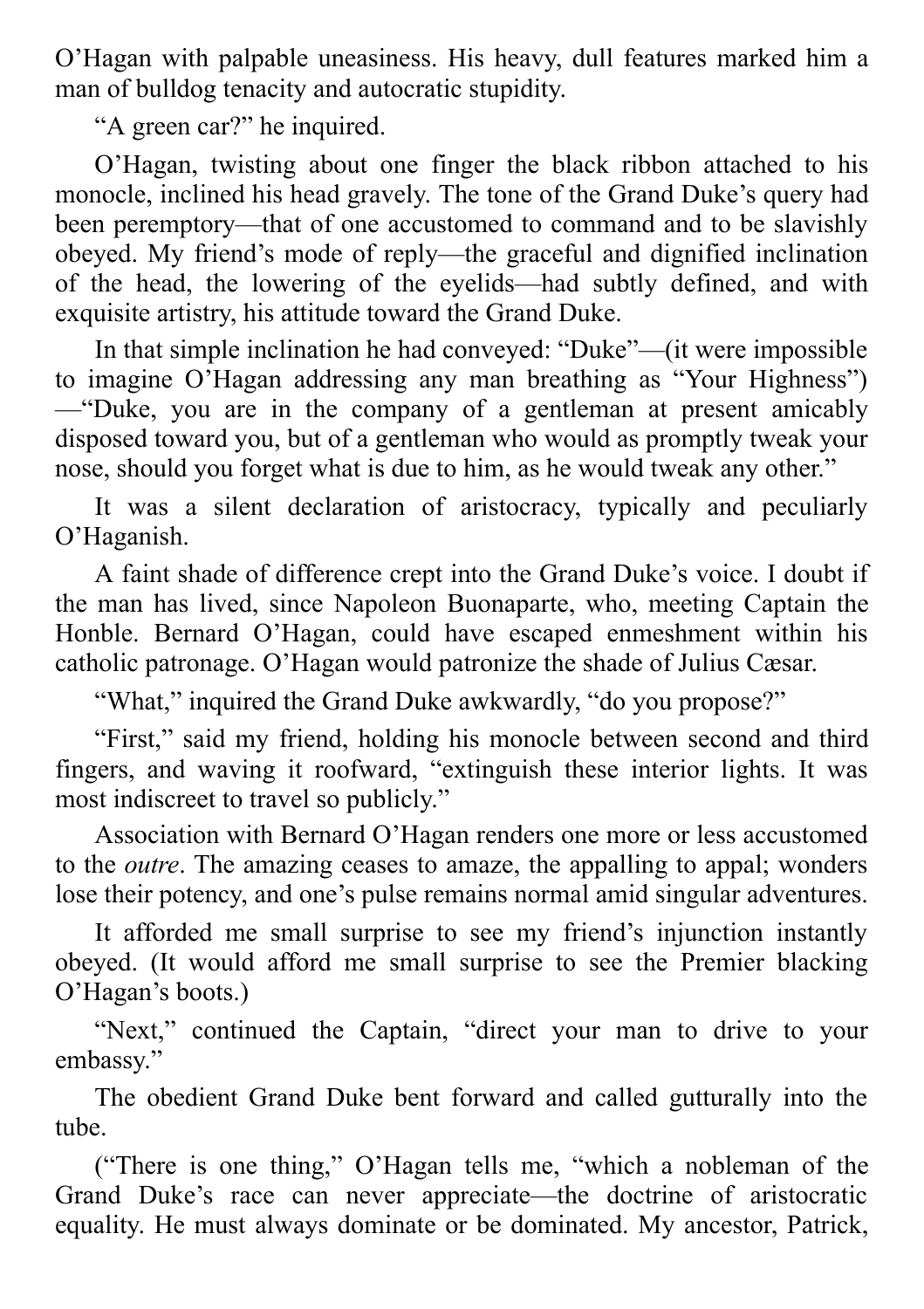had this from the lips of Cardinal Richelieu—a singularly shrewd observer, Raymond, and a gentleman.")

"I have no intention," resumed the Grand Duke, "of handing them over to the ambassador."

O'Hagan shrugged his shoulders impatiently, turning his eye-glass upon the speaker with the air of a wise man weary of folly.

"*Will* you allow me to advise?" he said, with a certain disdain. "Do *they* know that?"

"They cannot possibly," replied the other. "It is what they most fear eh?"

"Very well, then," drawled O'Hagan, yawning discreetly under cover of a gloved hand, "they will abandon the pursuit and no attempt will be made upon your private apartments."

"I do not fear their attempts!" growled the Grand Duke, with truculent contempt.

"My good Duke!" said O'Hagan languidly—"my dear Duke—do you wish every paper in Europe to discuss your affairs? Do you wish all the world to hear of an attempt to burgle your rooms?"

"What! do you think they would dare?"

Captain O'Hagan surveyed him, pebble uplifted, as one surveys a surpassing fool.

"Dare!" he said icily. "Dare! My good, dear Duke—where is your common sense?"

("That expression marked the psychological moment, Raymond," he later was good enough to inform me. "I was deliberately tightening the screw. If he submitted. I knew that the man was mine.")

The Grand Duke glared for a moment. Then:

"No; you are right!" he agreed, grudgingly.

Bernard O'Hagan would be a dazzling ornament to the diplomatic service. One can imagine his prevailing upon the united monarchies of Europe to present a fleet of dreadnoughts to Great Britain as a little token of esteem.

Is it necessary, by the way, that I mention here how all this extraordinary conversation was so much Sanscrit to me? I think not. I perceived no gleam of light through the darkness. I was a man in a tunnel leading he knows not whither, surrounded by he knows not what.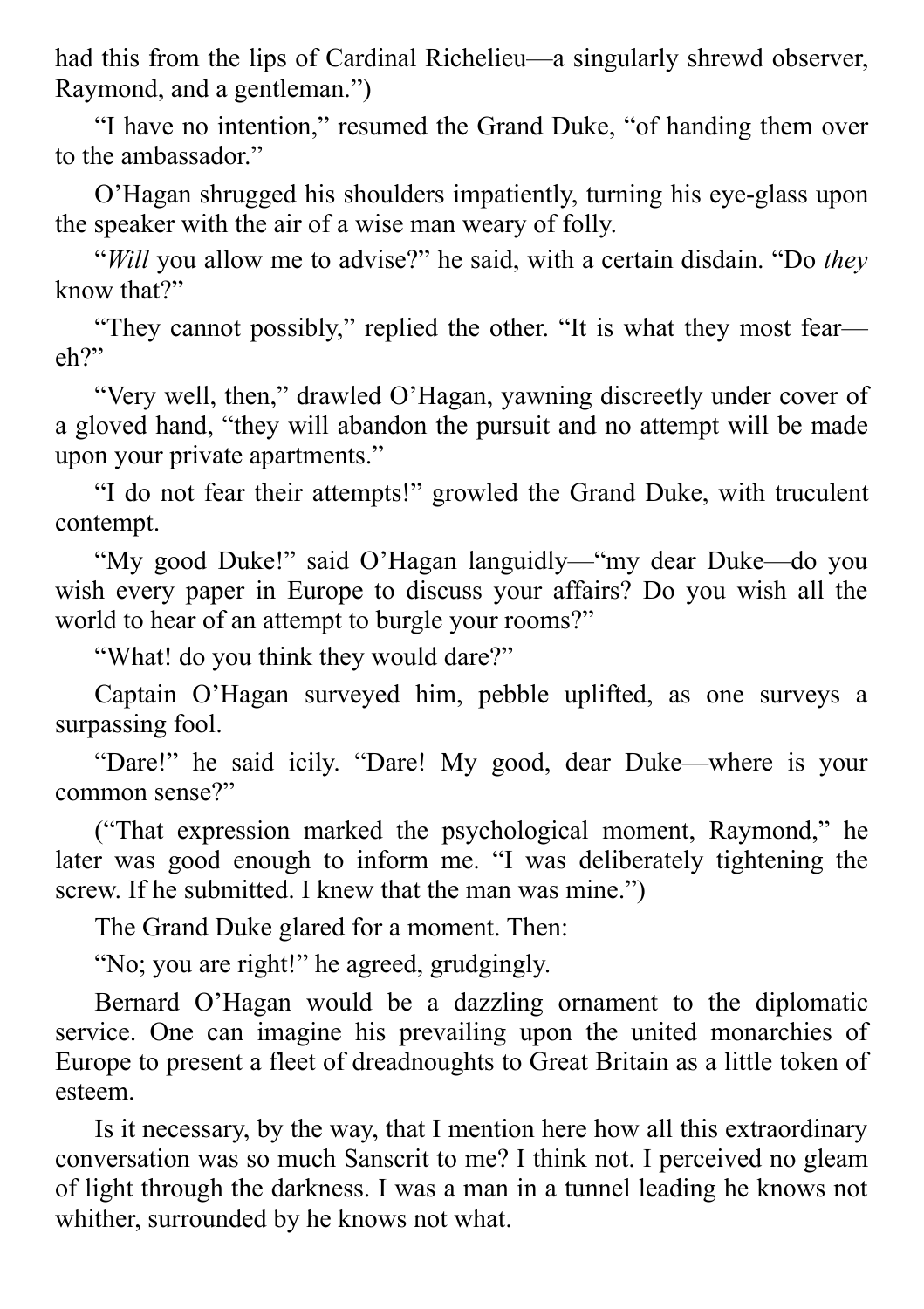My bewildered surmisings had come to a hazy meridian, I think, when the car drew up before the embassadorial residence.

"If he is at home, what excuse shall I make for my call?" asked the Grand Duke.

"Any excuse!" said O'Hagan drily. "You may profess to have heard rumours that he is troubled with a return of his gout——"

"He has no gout!"

"His wife's gout, then! Anything—anything!"

Grunting uncouthly, the Grand Duke alighted and disappeared in the darkness. Coincident with the footman's reclosure of the door, burst forth my dammed up torrent of queries.

"*Ssh!*" O'Hagan raised his hand. "I will explain later, Raymond. Exhibit no surprise. Merely agree with me—tacitly agree!"

"But where did——"

"*Ssh!*"—impatiently. "These servants are spies!"

I felt curiously like a screw-stoppered bottle of some highly aerated mineral, which has been partially unscrewed. Questions literally *sizzled* from me. But I must perforce contain myself; and we were presently rejoined by the Grand Duke. He glanced up and down the street ere entering. Giving a brief order to the man:

"Where are they?" he growled, as he took his seat.

"They have left their car," replied my friend; "but two of them are in hiding near the corner."

"Do you know either of these?"

"*He* is one!" said O'Hagan impressively.

"Whom?" snapped the Grand Duke.

Now, Captain O'Hagan is rarely at a loss for the right word at the right time. He holds it churlish to stammer and stutter, and wholly inconsistent with that grand manner of which, if I be not mistaken, he is the only surviving master. Yet, now, he seemed somewhat taken aback. Later, I understood why. But——

"Need you ask?" he returned, with very brief hesitancy.

"Not Leo?" the Grand Duke demanded, hoarsely.

O'Hagan smiled and inclined his head.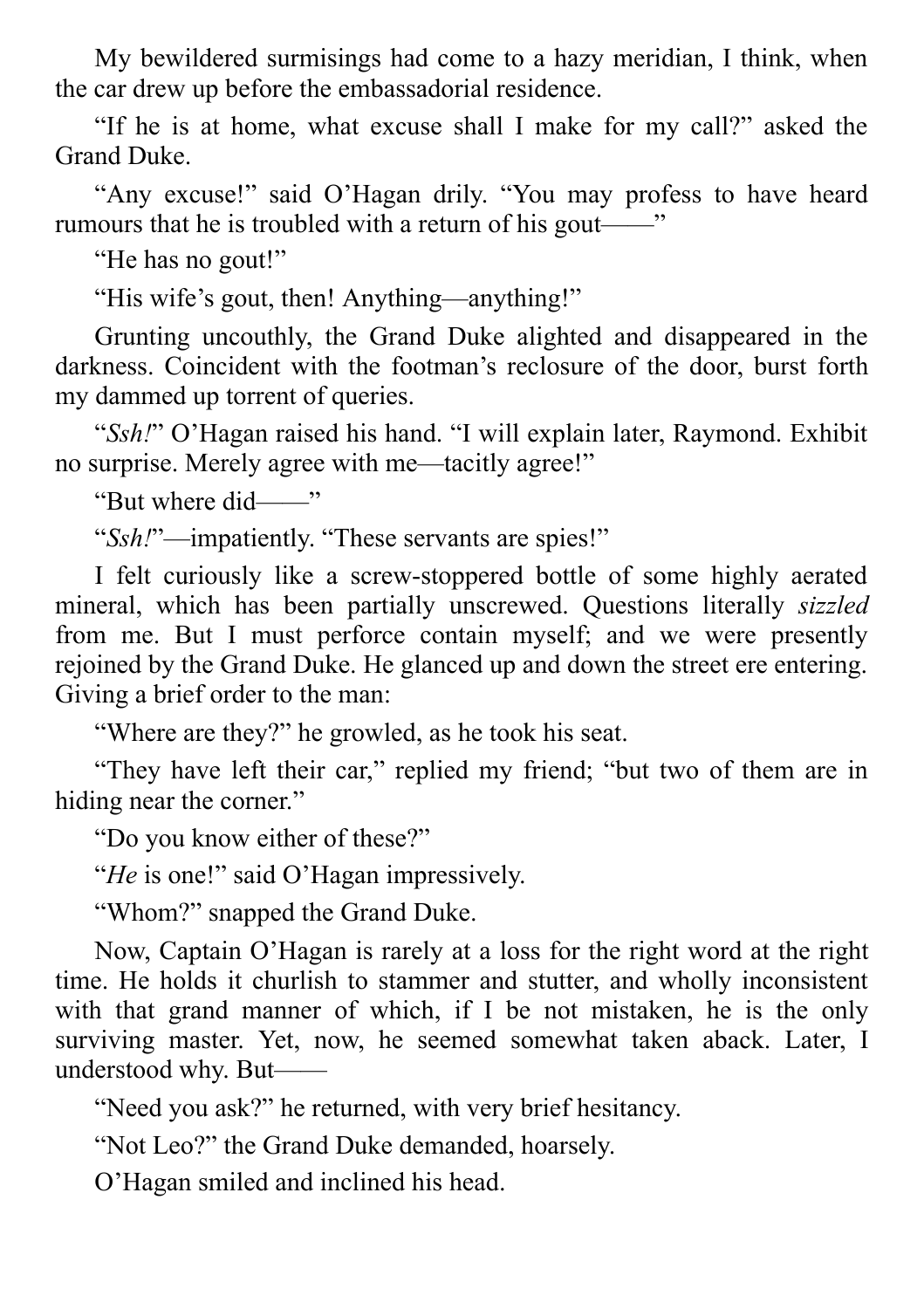The Siresian nobleman struck his huge fist into the palm of his hand, furiously. He was a truly formidable man.

"Curse him ten thousand times!" he shouted, wildly. "How has *he* found out that I have them?"

"I fear you have been indiscreet, Duke," murmured O'Hagan.

"Indiscreet!" roared the Grand Duke. "Not a living soul can have seen me meet Casimir! Ah, but——"

He broke off, evidently struck by a new idea.

"Was he followed?" he demanded.

"I fear so!" gravely answered my friend.

"They—have him?"—jerkily.

"I fear sol"

The Siresian swore, stormily.

"Ah, well," he concluded. "He was well paid for the risk—poor devil!"

And now we were in the heart of hotel-land. The car drew up before the dazzling portals of the New Louvre. The footman threw open the door and stood rigidly to attention. On the car-step the Grand Duke hesitated, turned, and was delivered of a new idea.

"Now that I have the letters and the photographs, what have I to fear?" he snapped, in an angry voice. "They cannot reach them here! And do they not think that I have delivered them to the embassy?"

O'Hagan placed a gloved finger to his lips, and directed a rapid glance through his monocle toward a hotel servant who stood immediately behind the footman.

"It is good of you to bring us along to supper, Duke!" he cried loudly and breezily. "Fancy running into you at the Folly of all places!"

The Grand Duke accepted the guidance of this accomplished diplomat. In single file we entered the hotel—the nobleman frowning thunderously at the liveried servant silently impeached of espionage by O'Hagan. To a suite of apartments furnished with opulent magnificence we made a stately progress. When, for a few moments, my surprising friend and I found ourselves alone, the mental volcano which raged within me burst into active eruption, casting forth questions in a burning torrent.

O'Hagan, hand raised: "My dear Raymond!"

I talked on, but diminuendo.

O'Hagan, raising monocle: "My dear fellow!"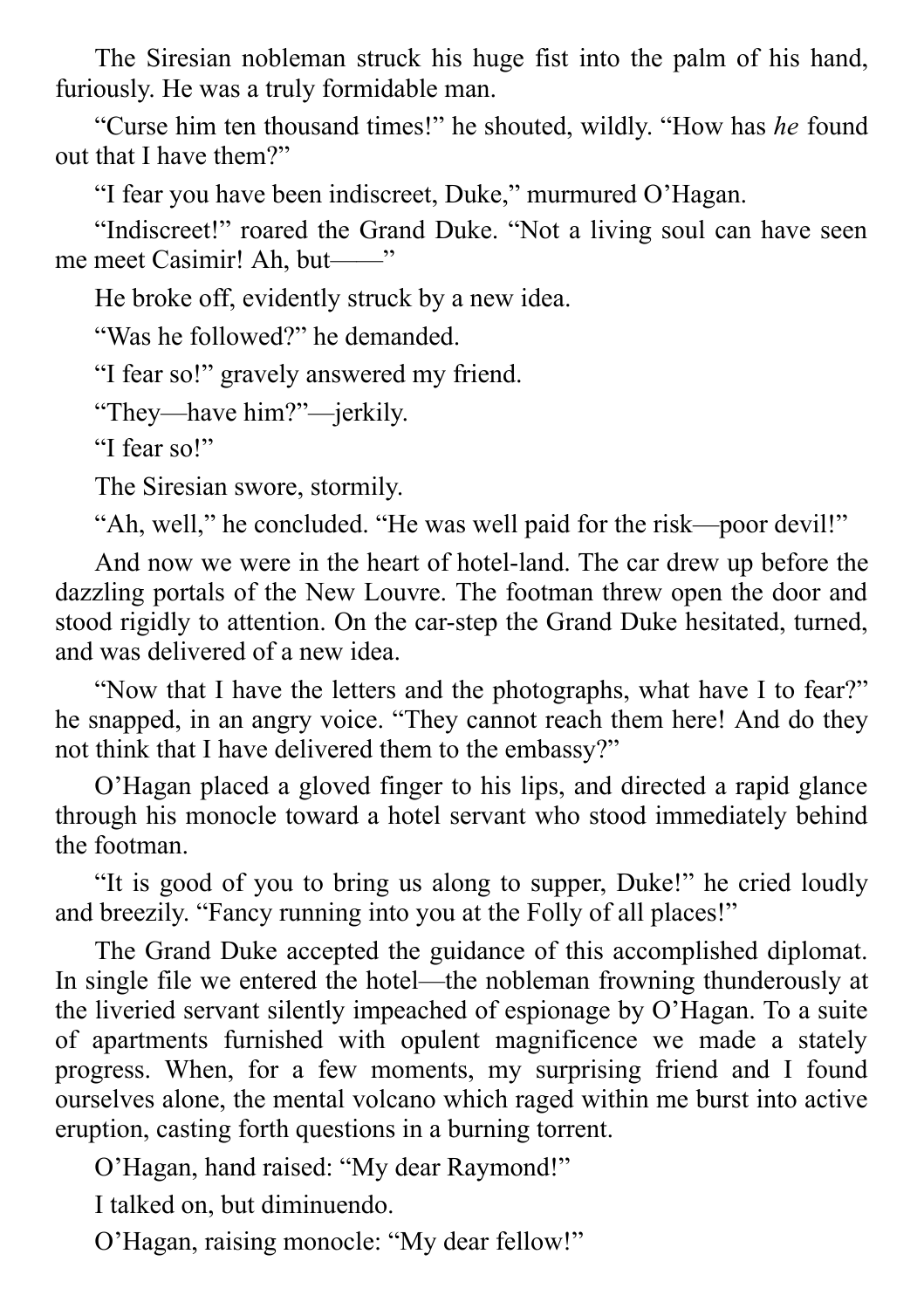The querulous torrent died away, *poco a poco*. Then:

"I had anticipated all your questions, my boy," said O'Hagan; "and I will deal with them in order. In the first place—No, I am *not* acquainted with the Grand Duke! I had never seen him in my life until you drew my attention to him outside the Folly! I have no idea what it is that he has secured, and which he evidently apprehends someone is likely to pursue him in order to recover!—letters and photographs, according to his own account. Do not glare in that way, Raymond; it makes you appear cross-eyed!"

To the door I looked hurriedly, and back to my nonchalant friend, who swung his monocle and eyed me with an amused smile. My tongue defied me.

"If you will glance over our conversation, in retrospect," he continued, "you will perceive that my contributions partook of the nature of leading questions disguised as items of information. In fact, I adopted the tactics of an examining magistrate!

"It all rests upon this, Raymond. At the moment when you said, 'That is the Grand Duke John,' you may recall that I was about to recount to you an exploit of my ancestor, Patrick? This exploit, Raymond, was performed before La Rochelle, and involved three of the enemy, a dozen bottles of wine, and a game pie! The Grand Duke is the enemy in this case, my boy. You must be aware that he is one of a group whose activities are inimical to our interests in the Baltic. I saw my way clearly. I stepped up and whispered to him, 'They are following you, Duke! We will slip into the car, unperceived amid the traffic, and explain more fully. There must be no delay here!' "

(I inhaled noisily.)

"This was a bow at venture, Raymond. The odds against my scoring were about ten thousand to one. But—as occurred to a certain Desmond O'Hagan on a somewhat similar occasion—I scored! Given such premises, who after that could err? Although I will confess that I overstepped the mark once; but, thanks to the darkness of the car, and the corresponding darkness prevailing in the Grand Ducal mind, I recovered! I may add, Raymond, that our present position, though one of absorbing interest, is delicate to a degree!"

"O'Hagan!" I broke in hotly, "this is beyond belief! Had I known, had I dreamed, of the false position in which we were placed——"

I ceased. Language failed me again. Then:

"O'Hagan!" I cried, "what have you done it for?"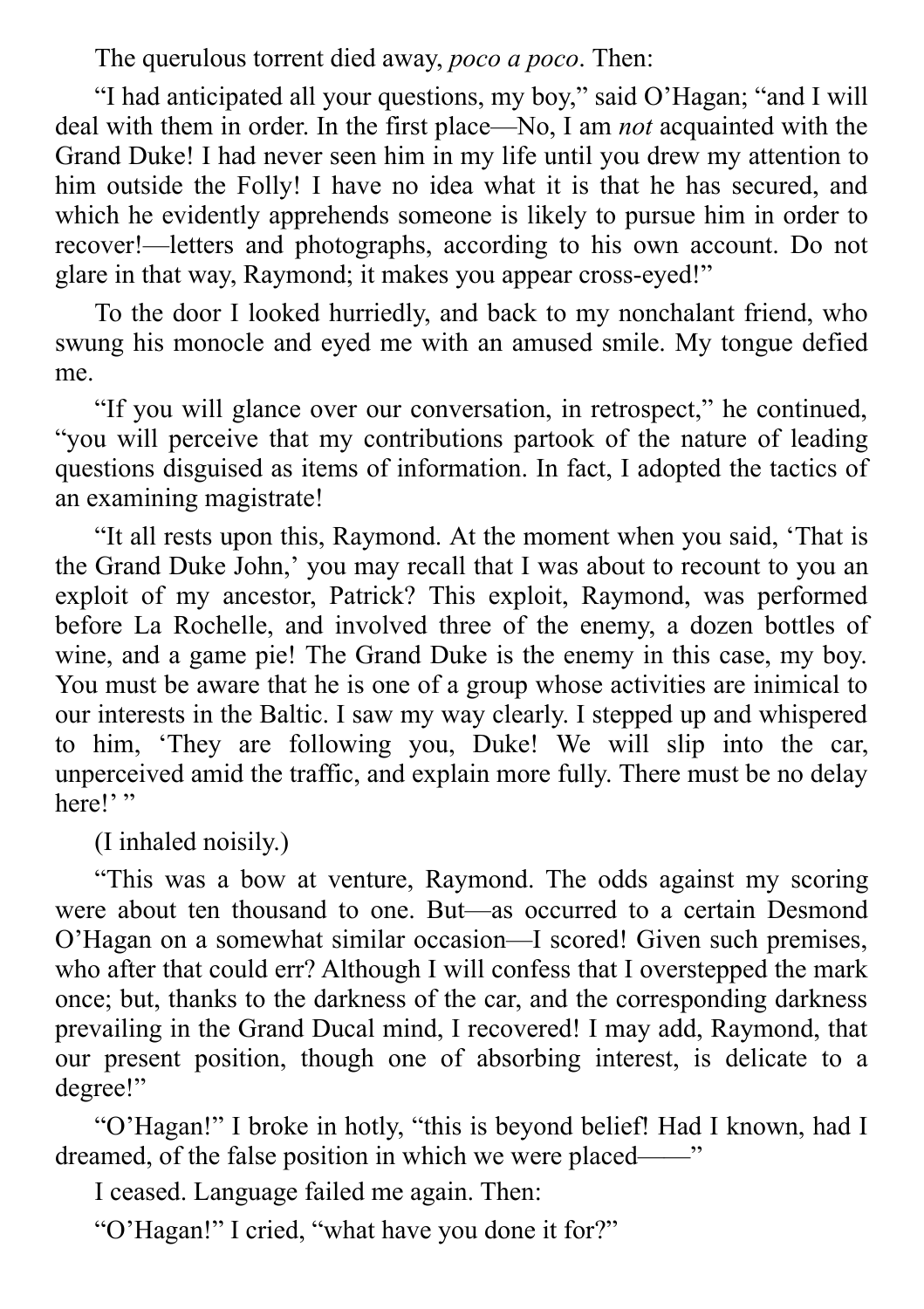"Primarily," he answered, "for supper! After supper I shall offer the Grand Duke any satisfaction which he may desire. Secondarily, here *is* the Grand Duke!"

Even as he spoke my mind was busy; and, as I now perceived with consternation, O'Hagan had indeed been "pumping" the Grand Duke —"pumping" him with the cleverness of a very accomplished K.C. I was amazed; amazed that the Siresian should have fallen so easy a victim—that even Bernard O'Hagan should have had the stark effrontery to practise such a deception.

"If you will excuse me for a few moments more," said the Grand Duke, "I will rejoin you for supper."

With a cold bow, he left us again.

"O'Hagan!" I burst out——

O'Hagan coughed, and raised his monocle to his eye.

"—I will not, cannot stay!——"

O'Hagan coughed again, more urgently, and, across my left shoulder, seemed to focus something through the pebble.

"—The supper would choke me!"

O'Hagan coughed a third time, with bronchial violence, bowed low—as a Leicester before an Elizabeth—and surreptitiously kicked me shrewdly upon the shin.

I spun around sharply. I followed the direction of my friend's enraptured gaze. And my eyes rested upon one of the loveliest women I have ever seen!

### **III.**

—————

#### **THE MAID AND THE RING.**

I CALL her a woman, but she can have been no more than seventeen or eighteen, I think. She was one of those dark, supple Siresian girls who approach so infinitely nearer to one's ideal houri of the East than any really Oriental beauty ever can do. Her great black eyes wandered nervously from O'Hagan's face to mine.

"Tell me!" she cried, in pretty, broken English—"I saw you whispering together—tell me! You are from Leo?"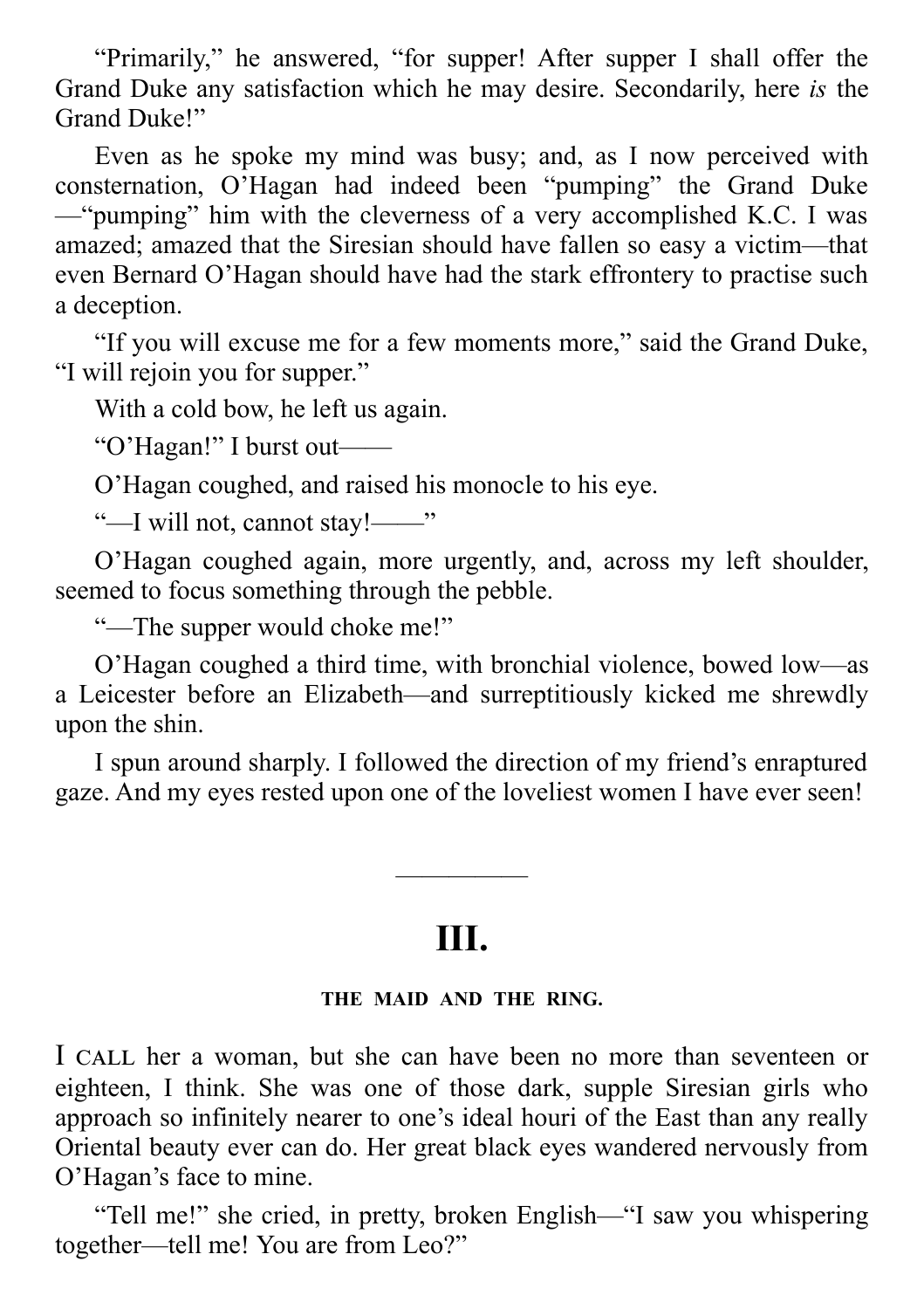Nipping my arm, O'Hagan bowed again.

"I knew it!" cried the girl joyously. "Something told me!"

Good God! at her words, at sight of the mist of gladness, of gratitude, clouding her beautiful eyes, I could have kicked myself—I could have attacked O'Hagan nor counted the cost!

"He is so stupid—the Duke," she ran on, confidently: "so stupid! He leaves his coat in there"—she pointed to a distant door—"and these" producing a bulky, sealed parcel—"in the pocket!"

Then she laughed joyously. Her eyes, though, brimmed over with tears. Her credulity amazed me, of course; but not so greatly as one might suppose. There is something about O'Hagan that women trust implicitly; and it is something, I contend, which shall be written to his credit in the greater Doomsday Book—a real grandeur of soul which all his surprising superficialities cannot wholly mask.

Perceive me, then, at this juncture, a man rendered helpless by warring emotions, conflicting doubts, fears, and a supreme wonderment.

"Do you think you will be in time?" she pleaded, pressing the packet into his hands.

"I hope so, mademoiselle!" he replied.

His handsome face was stern. He had dropped his monocle, and, with it, I thought, somewhat of his flippancy.

"They may think he has turned traitor!" she went on, rapidly: "*he*—who has given up everything to the Cause! But they will be furious—they will not reason! Even now, monsieur, they may be condemning him!"

Her use of the word "monsieur" set me wondering. Her voice broke. Her brave eyes grew dim. And a lump rose in my throat. For I had perceived the reality of her trouble, and I think I had never felt a more despicable scoundrel. I thought that, as a man and a gentleman, I truly was not worth our united three-and-ninepence! What should I do? How should I act? Thus, miserably, I searched my inert intelligence; then:

"Listen," began my friend, succinctly—"I cannot go among them, because I am not one of them! Do not be afraid. I am a true friend to the Cause and to Leo. But how may I reach him?—where do they meet tonight? And are you certain that he will be there?"

A shadow—a vague shadow—clouded the girl's face. Anxiously, intently, she watched O'Hagan; and this he perceived.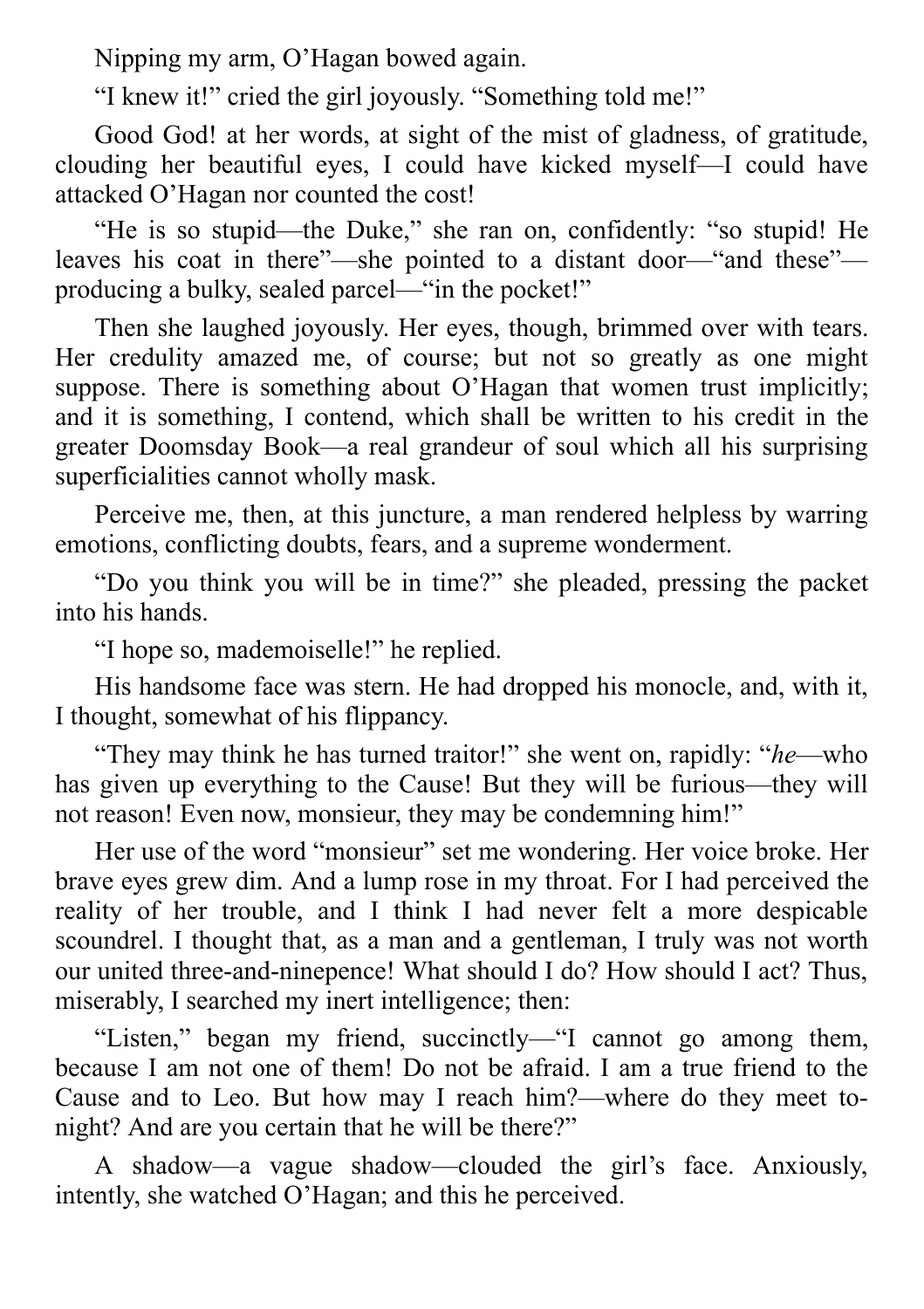"Mademoiselle," he said, with a frank pride which is his peculiar birthright—"it is not possible that you can mistrust my word! Upon my honour, I will deliver this packet as you direct, and no man shall hinder me. But you must tell me where they meet, and how I may gain admittance."

A moment more she hesitated—searching his face with big, anxious eyes. Then dawned the light of a great resolution; and I knew that she had determined to trust to her instincts.

"Here," she said, hastily pulling a ring from her finger. "Show this to the woman in the shop before the Café de l'Orient, Greek Street, and say 'Warsaw.' You will be admitted. Give the packet to Leo or to the President; to no one else! Quick! go, I implore you!"

O'Hagan took the ring, raised the girl's white fingers to his lips, and bowed over her hand as over the hand of a queen. It was the farewell of an old-time courtier and most perfect gentleman—completely untheatrical, exquisitely dignified. At such moments you perceive in my friend the ideal cavalier.

Her face flushed rosily—and paled to a greater pallor.

In the doorway O'Hagan turned again and bowed. Then, straight downstairs we hastened—he with the package in an inside pocket—and through to the street, unquestioned. A taxi-cab had just discharged a visitor at the door, and O'Hagan detained the man with a short, imperious gesture.

We leapt in.

"Café de l'Orient, Greek Street," said my friend. "Three-and-nine if you get there in five minutes!"

### **IV.**

—————

#### **THE CONSPIRATORS.**

THE cab having moved on,—

"I regret," began O'Hagan, "that we have missed our supper! But I have triumphantly proven my words anent the survival of Romance. You note into what a surprising adventure we have blundered merely by honouring a Grand Duke with our company! Here we have all the elements of a stirring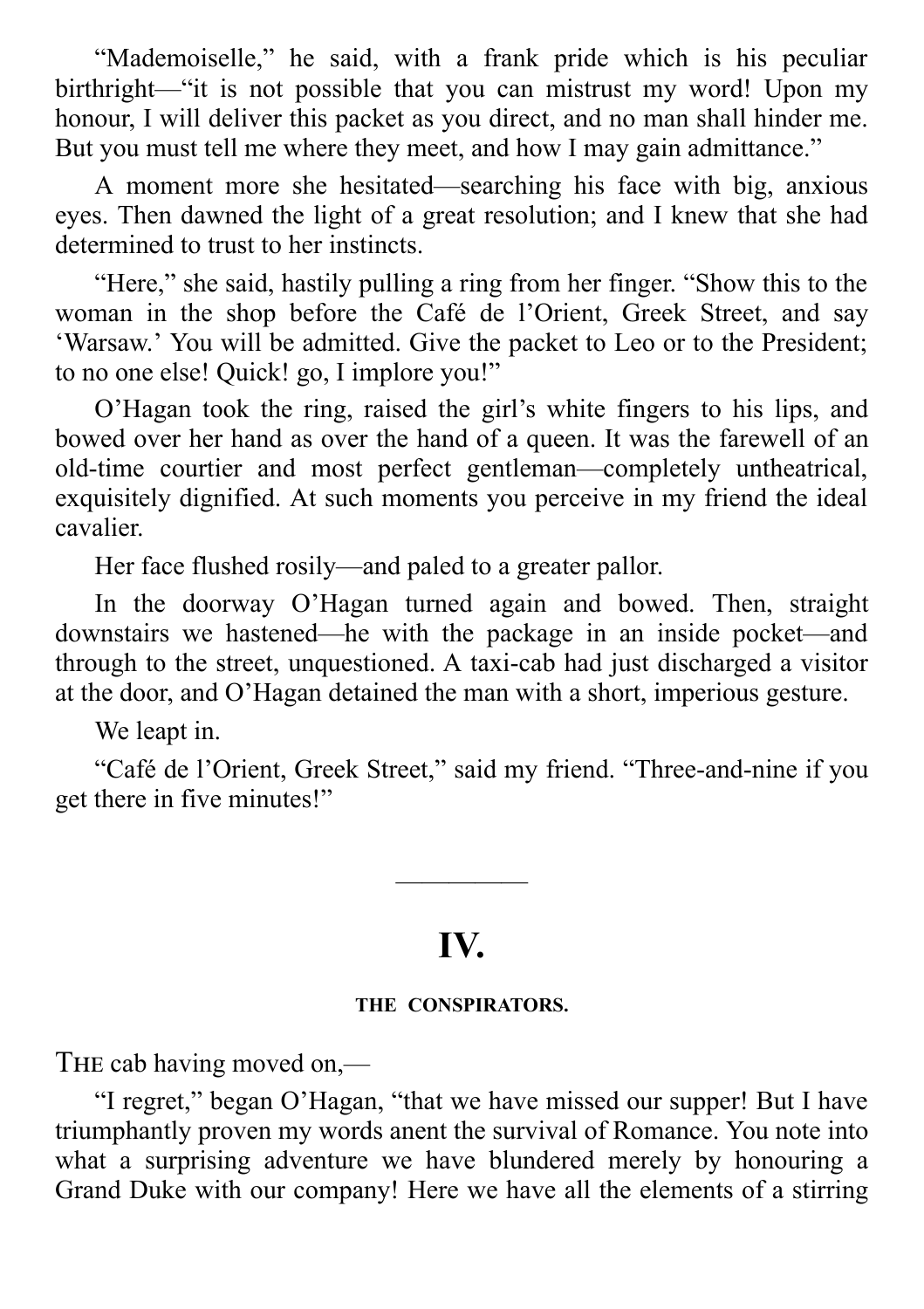romance indeed: the autocratic nobleman, the distressed lovers, the ring as a token! I am delighted, Raymond!"

"O'Hagan!" I interrupted sternly—"if *you* are delighted, I am appalled! Of the deception practised upon the Duke I will say nothing; but to have tricked a girl who confided——"

"Stop!" cried O'Hagan imperiously. "Stop there, Raymond! You!—my friend—and charge me with such a crime! Raymond!——"

"She thinks," I interrupted, excitedly——

"She thinks," my friend took me up, "that we are acquainted with her secrets, and trusts us accordingly. Good. Is her trust misplaced? Do we intend to betray her? No! ten thousand times no! It is perfectly evident that her lover—Christian name, Leo; surname, unknown; nationality, possibly Polish—is involved in some conspiracy directed against a government probably that of Russia. Her father, or guardian, our mutual acquaintance the Duke, had obtained, through the treachery of one Casimir, proofs of Leo's complicity. These, we may assume, he intended to employ—(a) to frustrate Leo's designs in regard to the lady; (b) to bring about the arrest, or ruin, of the said Leo.

"Delightful, my boy! Wildly and picturesquely romantic! Enter Lawrence Raymond and Bernard O'Hagan—and what becomes of the ducal plan? It miserably crumbles to dust! Virtue and Love are triumphant, and we are the heroes of the hour!"

The cab stopped before a dingy little café. Our entire capital O'Hagan lavished upon the man, and we entered the café.

Its front portion proved to consist of a shop where coffee-pots and such utensils were sold, and behind the counter sat an adipose and unctuous lady of considerable maturity. O'Hagan's entrance brought her to her feet in quick alarm.

My friend held the ring before her eyes. She viewed it in palpable wonder, her slightly crooked gaze vacillating betwixt the face of my cavalierly friend and my own.

"*Warsaw!*" said O'Hagan, magnificently—and swept his arm toward a dirty glass-panelled door on our right.

"Oui, monsieur!" mumbled the old woman; and shuffled around the counter.

Without properly realising by what stages I had come there, I found myself standing before the closed door of an upper-floor room. O'Hagan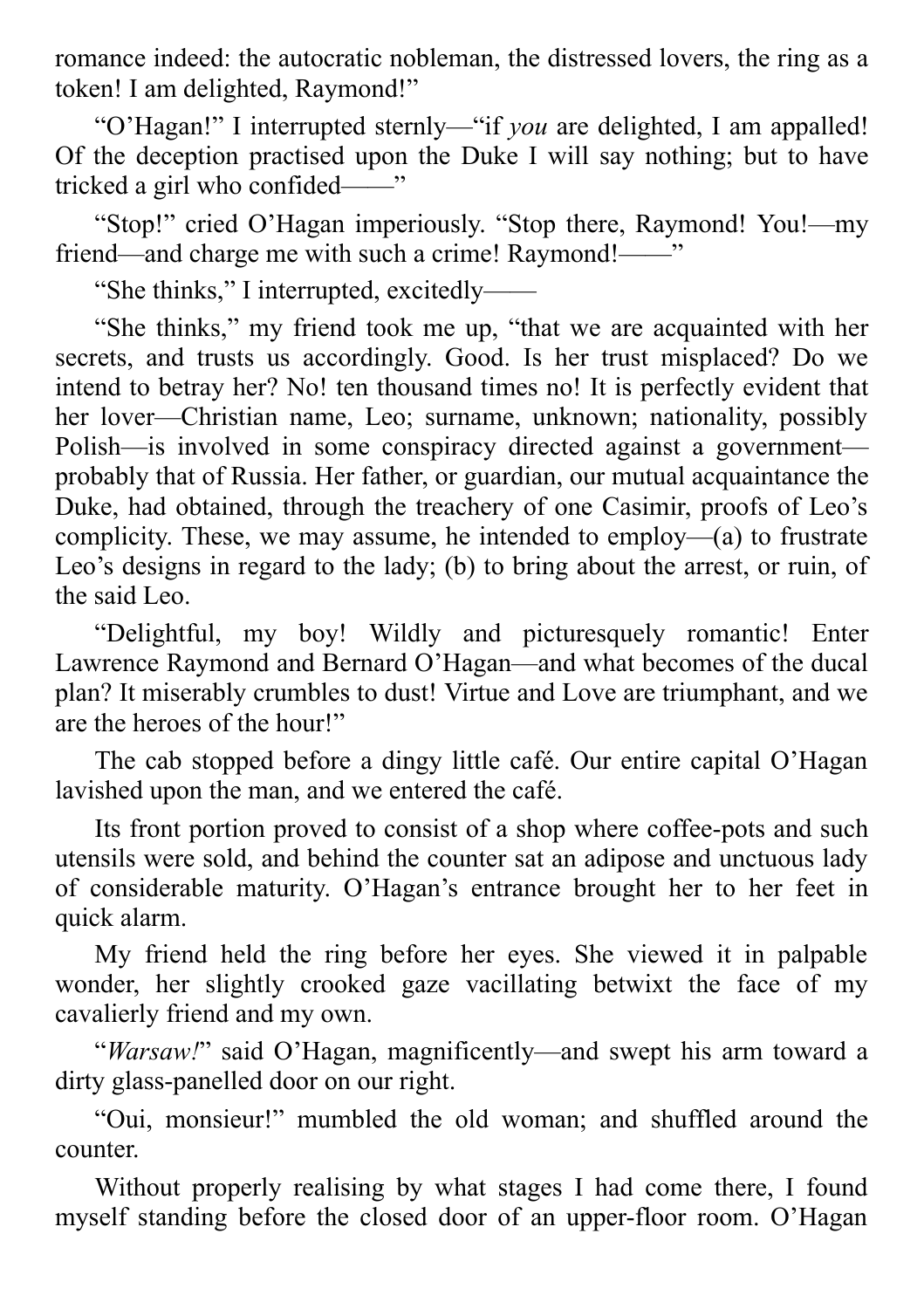knocked. A shouted conversation, rising, a harsh *duetto*, above an angry chorus, ceased abruptly.

O'Hagan threw wide the door and strode into the room.

This was small, smelling strongly of stale coffee and caporal cigarettes, and was illuminated by a gas burner low hung above a square table. About the table sat eight or ten foreigners—seemingly Russians or Poles—nearly all of whom leapt to their feet at our appearance. One, an old man with a venerable white beard, rose with greater dignity, fixing his brilliant eyes upon my friend.

O'Hagan rested one hand upon his hip, and with the other held the monocle an inch or so removed from his right eye. Amid a magnetic silence:

"Gentlemen," he said, with a sort of frigid courtesy—"and good people —you will favour me by resuming your seats!"

Of this gracious permission no one availed himself. An angry muttering arose, and—

"What is your business?" demanded the venerable chairman, in excellent English.

O'Hagan, through upraised glass, studied each face in turn and attentively. The muttering grew, and grew, and became a simian clamour. All eyes were turned to my nonchalant friend.

"My business, monsieur," he replied—speaking in French, probably with the idea that the rest of the company would be more likely to understand him —"is of the utmost gravity."

The uproar waxed louder. One swarthy, thickset fellow turned and took a step in O'Hagan's direction. O'Hagan raised his glass again—and the fellow sat down.

"But," resumed my friend icily, "until a perfect silence is preserved I shall not disclose it" (louder uproar than ever); "I am not accustomed to interruption by the rabble."

Silence fell—save that it was a murderous silence. But:

"Your rebuke is just," said the aged spokesman, glaring fiercely around. "I will see to it that you are not interrupted. Your business, monsieur?"

"It is," replied O'Hagan, "to denounce a traitor!"

At that a perfect howl went up. Chairs crashed back upon the floor; and the discussion, which evidently had been interrupted by our entrance, was now resumed with renewed violence. All eyes turned upon a dark young man sitting on the right of the chairman. His handsome, aristocratic face was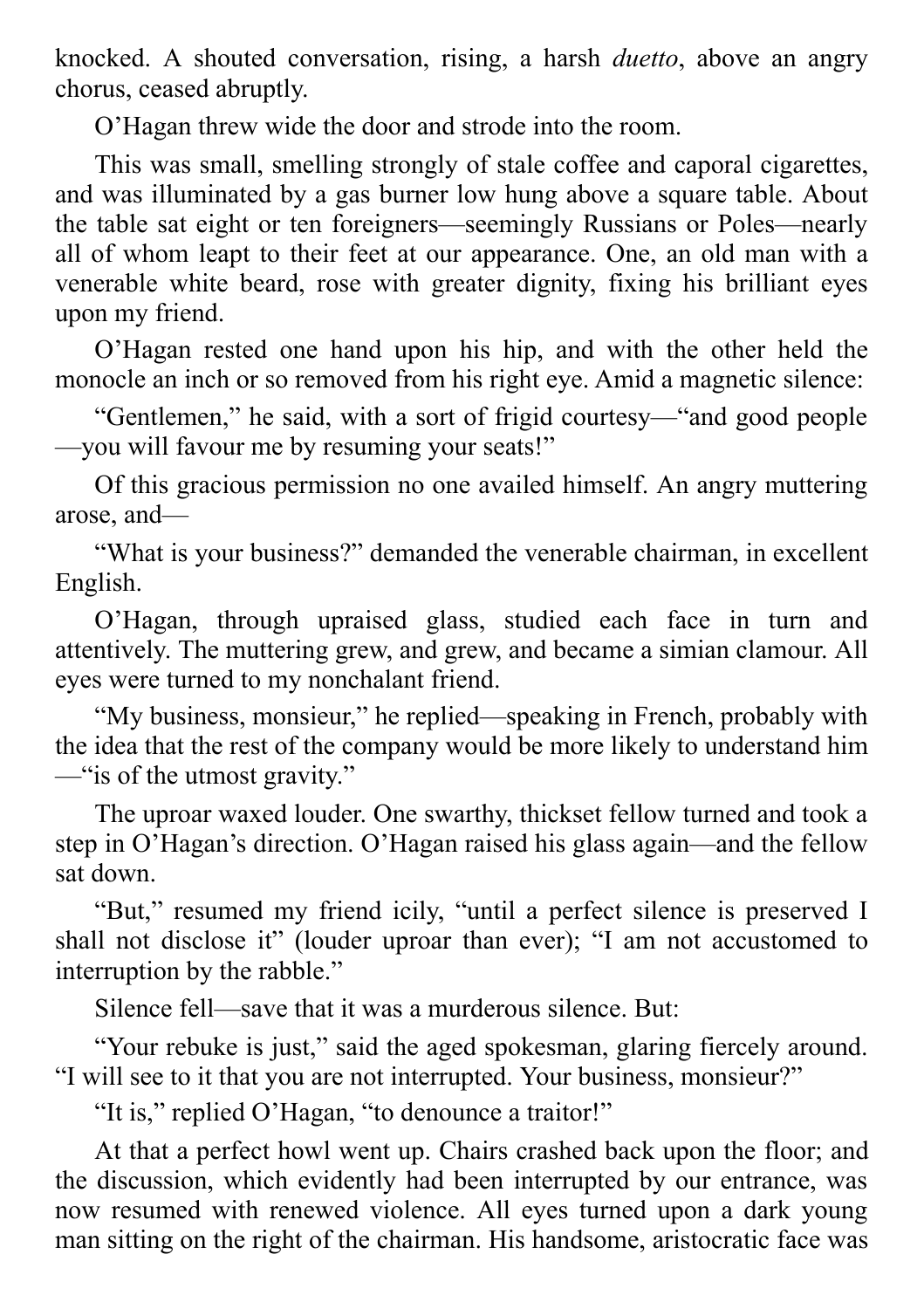deathly pale, and his fine nostrils quivered with some emotion hardly repressed.

"Silence!" roared the chairman, in clarion tones, and struck his fist upon the table with a resounding bang. "Silence! Are you mad, that you dispute with strangers present!" He glared about him ominously. "Again, monsieur"—to O'Hagan—"what is your business?"

O'Hagan paused awhile, staring down a man who continued to mutter rapidly to his right-hand neighbour. Then—

"The letters and photographs," began my friend, as one whose patience wearies——

But yet again he was interrupted, and now, by the dark young man; who leapt from his place, a hectic flush colouring his pale cheeks.

"You have them, monsieur?" he cried, holding his outstretched hands towards us. "God! you have them?"

O'Hagan:

"I have just recovered them from the apartments of the Grand Duke John!"

High heaven! Never can I forget the shriek of execration that greeted the name of the Grand Duke! We seemed, in a moment, to be surrounded by fiends of the uttermost darkness. They mowed and gibbered like animal things. Only the dark young fellow retained any self-control—sinking back upon his chair and biting his lip. But his eyes were glad; and by his eyes it was that I knew him for Leo.

"Silence!" came the mighty voice again. And the terrible old man glared about him, quelling his unruly compatriots like a pack of dogs. "Hand me those letters, monsieur."

O'Hagan, amid another throbbing stillness, produced the package.

"Am I addressing," he inquired, "the gentleman known as the President?"

"I am the President, monsieur," he was answered.

My friend passed the package to the old man. Rapidly, the latter broke the seals and examined the contents. Intense expectancy was written upon every face. It seemed that life or death hung upon the result of his examination. This, however was brief. Placing the bundle upon the table before him—

"Brothers," he said, with some emotion, "a great danger is providentially averted. All are here!"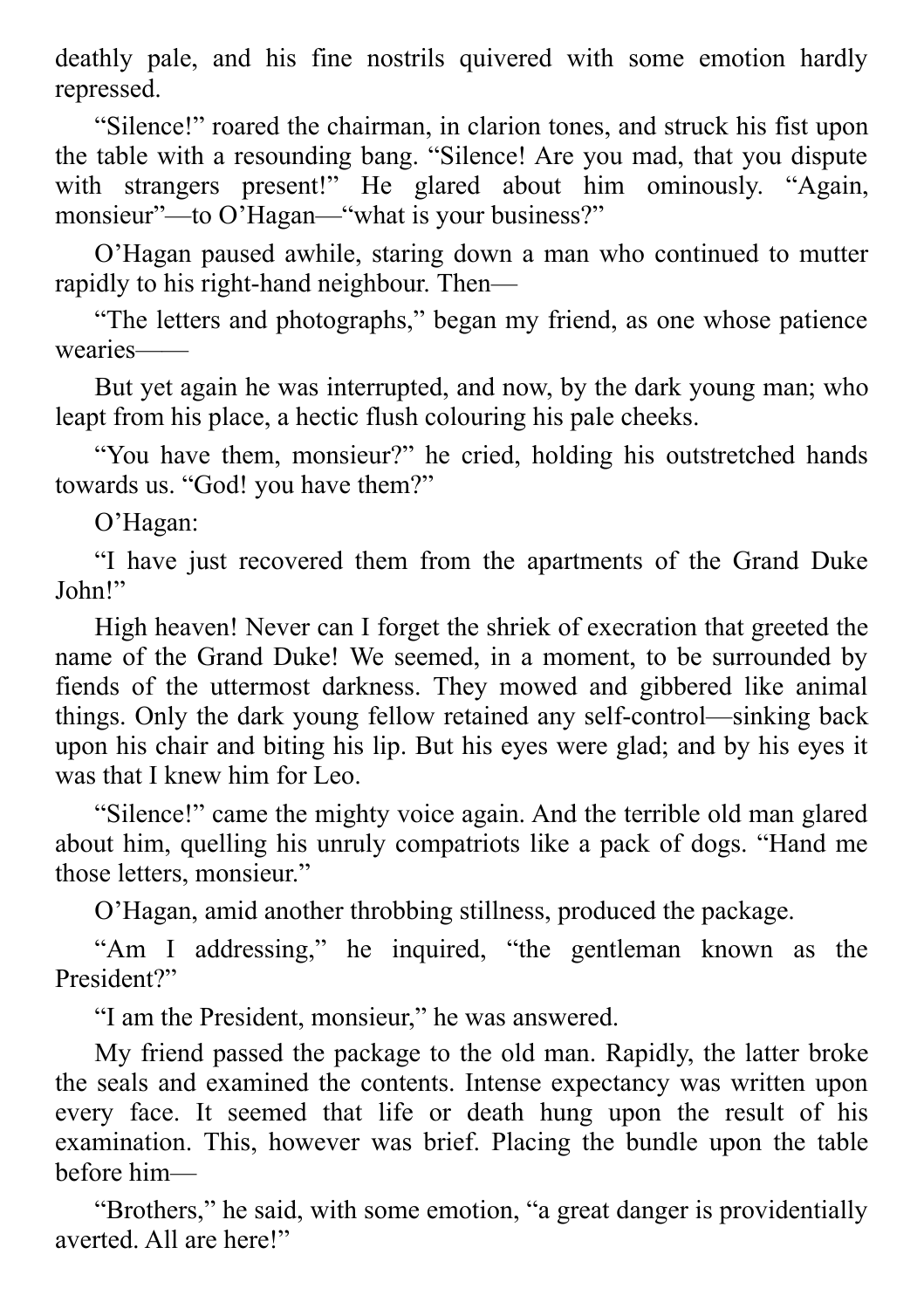Something in his look suppressed the mighty shout almost ere it left the throats of the shouters.

"You said, monsieur," he continued, turning his eyes upon O'Hagan, "that you would denounce to us a traitor. I do not know who you are nor whence you come; but you have to-night done that which shows you a friend. You have saved the lives—and more than the lives—of some who never forget, and who will be grateful while they have hearts that beat. Your actions prove you: your words shall be respected. Name the traitor amongst us, monsieur."

The simple dignity of the old man's speech and manner impressed me immensely, but the eyes that glared from all around the table were not pleasant to see.

"For what I have done," said O'Hagan slowly, "I claim a reward: the immunity of the man I shall denounce!"

The necessity for the words was rendered evident by the negative yell which answered them; it was, however, immediately checked by the President.

"The reward you claim is a high one, monsieur," he said, "and wholly contrary to the rules of our Order! But the service you have rendered is beyond all human recompense. Therefore I grant your request."

Some few murmurs arose; but a glance from the fiery old eyes restored complete silence.

"The traitor," announced O'Hagan, "is called Casimir!"

"You lie!" screamed a man wearing a short, red beard, leaping madly to his feet. "Curse you! you lie!"

O'Hagan focussed him through the monocle.

"I was with the Grand Duke when you handed him the packet," he said, with a sort of suppressed ferocity—"you brick-dust baboon!"

"You were not!" shrieked the other. "The Grand Duke was alone——!"

He stopped. His florid face blanched to a mottled white, and he dropped back, the picture of a rogue unmasked. Then:

"You see, monsieur," said O'Hagan to the President, "I have indicated your traitor and he has condemned himself; for the Grand Duke *was* alone!"

I expected a veritable pandemonium to burst upon us; but my expectation was not realised. The man seated beside Casimir turned, and with a cold smile, but blazing eyes, struck him deliberately across the face with his open hand. The outraged rascal bounded again to his feet; but a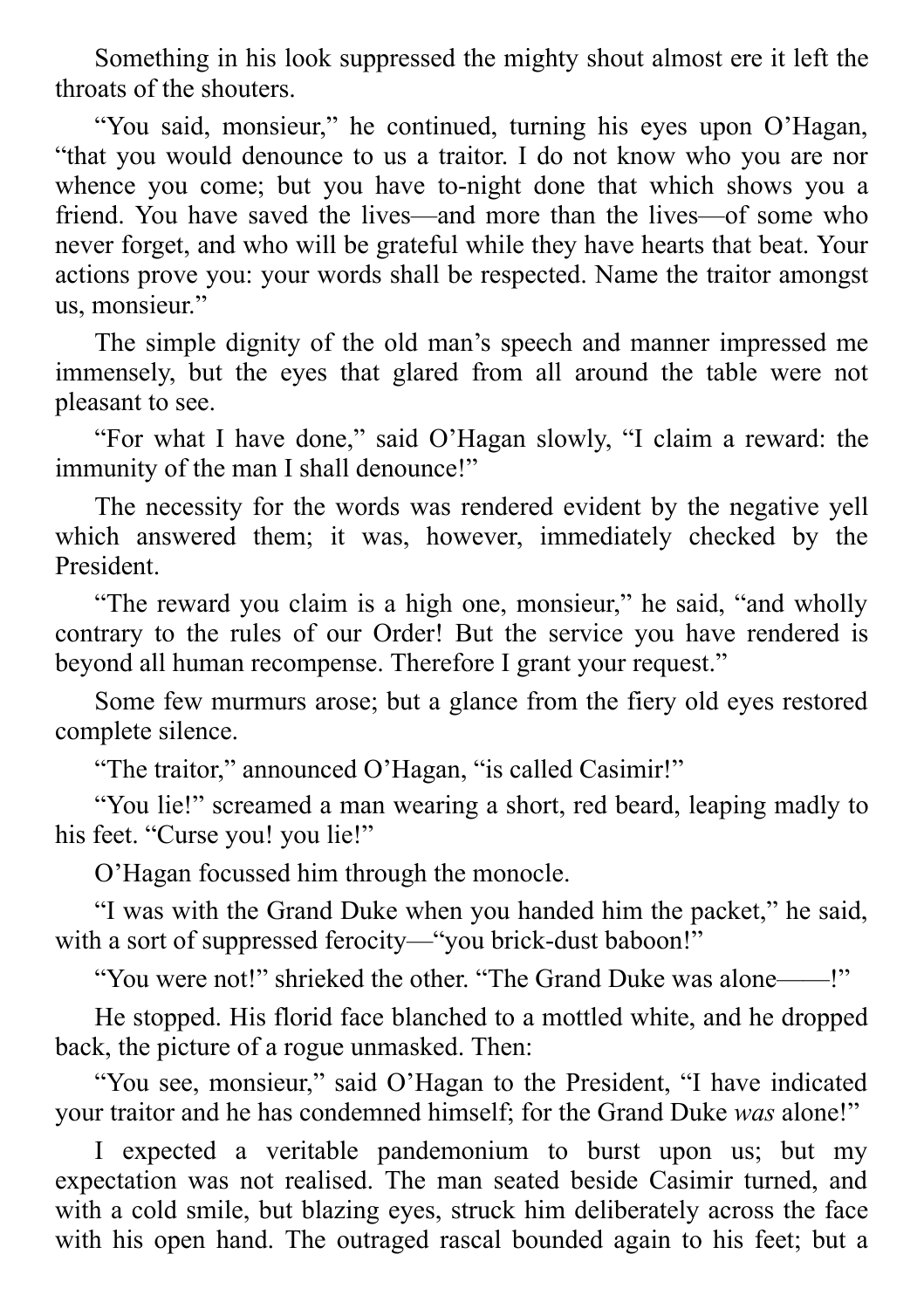look around the silent company was enough. One quick glance he directed toward the old man, who stood with finger rigidly pointed to the door, and, head bent, he shuffled past us—and was gone.

Then, certainly, a scene of the wildest enthusiasm ensued. Everybody present seemed bent upon embracing Leo; but, escaping from his excited fellows, he came and took both O'Hagan's hands in his own, turning then to me, and shaking mine as warmly.

"Gentlemen," he said, in very fair English, "I will not attempt to thank you. I only thank God that there are such as you in the world!"

"Devilish embarrassing!" O'Hagan confessed to me, later, "considering the real objective of the expedition—*id est*: supper!"

"Here," said my friend, "is something to which you have a better claim than I." He handed Leo the ring. "To that brave lady you owe everything, sir; to us, nothing."

"She will always bless you," said the other, kissing the ring reverently —"as I bless her! I do not know your names, gentlemen—nor, in the circumstances, ask them. But if ever Fate should lead you to Poland, the home of Count Leo Riersiwicz is *your* home."

"Quite a charming little adventure," said O'Hagan, as we passed westward; "save that one cannot sympathise with any man who elects to associate with such a crew of undesirable pole-cats."

Two peers, a newspaper proprietor, and an actor-manager waited upon the kerb of Oxford Circus, whilst 'bus drivers, draymen, vanmen on vans and other impossibles, drove by. O'Hagan's procedure on occasions of this kind is a joy unique and a memory ineffaceable.

Regardless of the direction, language, behaviour, or wishes of such persons, he proceeds across the road at the same dignified and even pace which he had observed upon the pavement. With dray horses standing on their hind-legs and waving their fore-legs over his picturesque head, with taxi-cabs menacing plate-glass windows, and motor 'busses hastily diverting their routes, he pauses to light an Egyptian cigarette.

Having returned his gold matchbox to his waistcoat pocket, unruffled he pursues his way, the only extant example of the *grand seigneur*.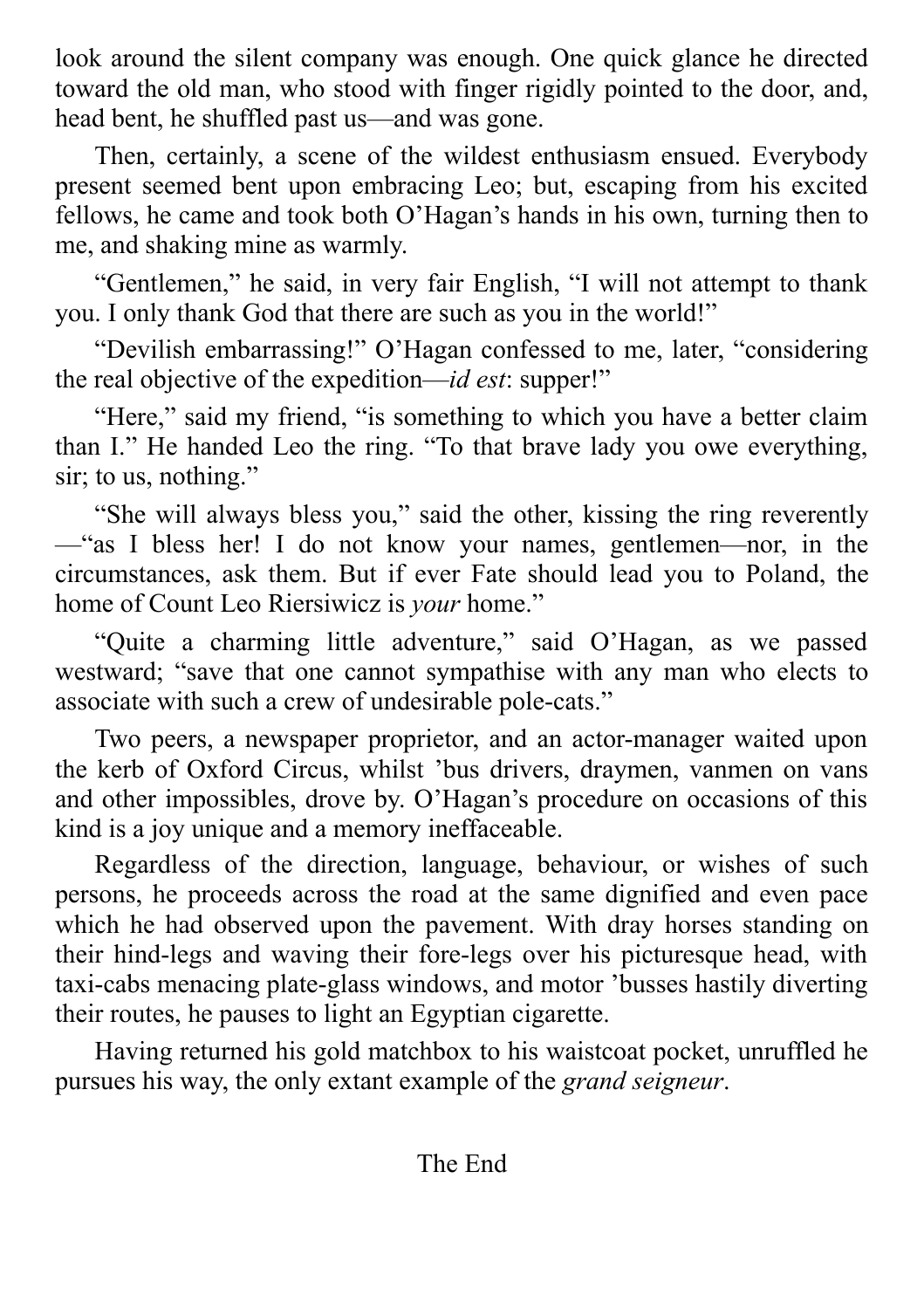This edition is limited to 1,000 copies.

In Memoriam—Sax Rohmer 1883-1959